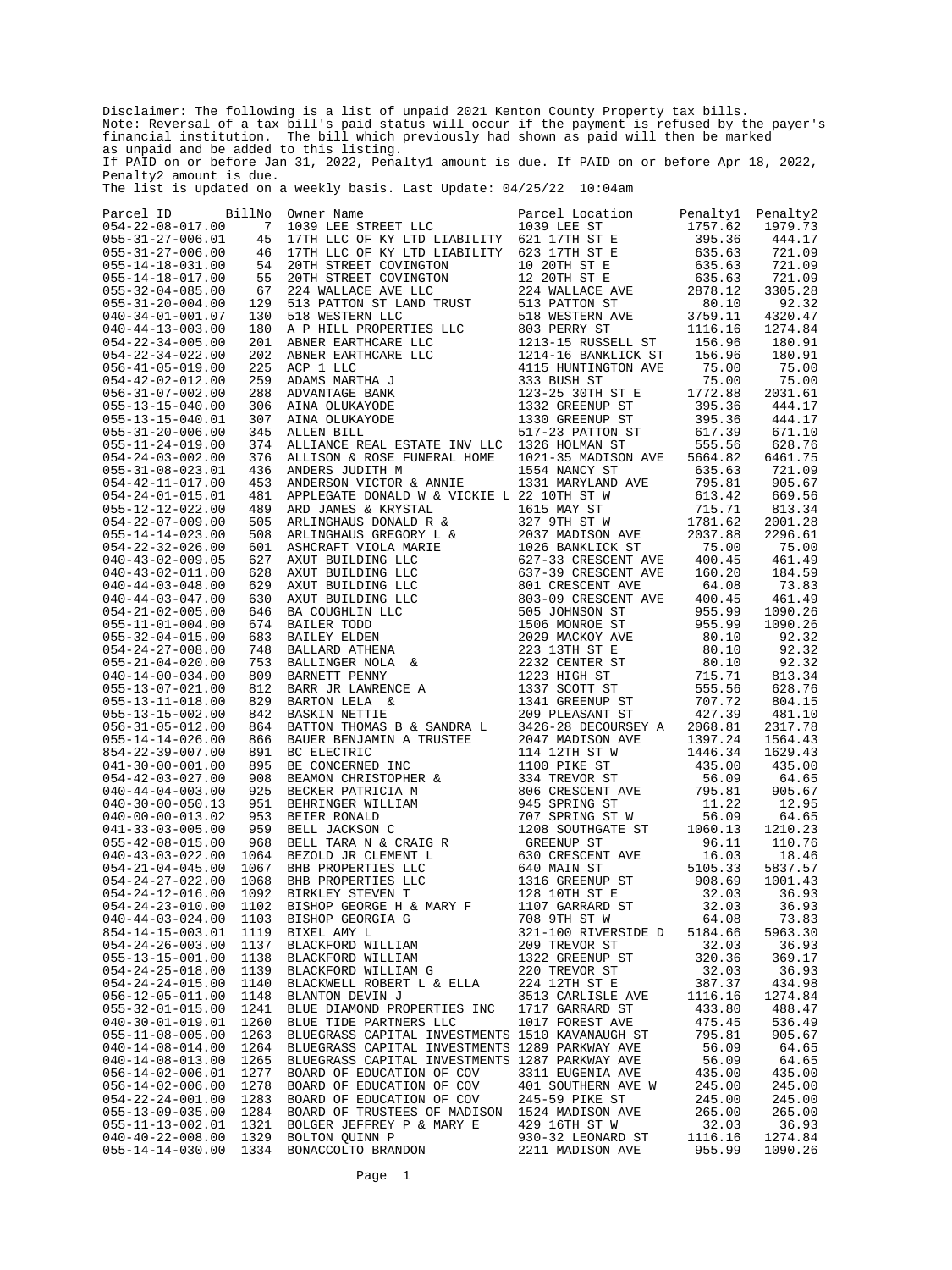| Parcel ID                                            | BillNo       | $[11No\quad We are Nameal EVALUATE\n1387 BONACCOLTO BRANDON M\n1388 BONACCOLTO BRANDON M\n1389  BONLCES CYNTHIA A\n1390 12010.100 131171 131 171 157 E\n1391 1301 171 157 E\n1392 13010.100 1317 171 157 E\n1393 150000 M\n1394 E DNNIMN C KTHY & JOHN\n1395 E DNNLMW CHAILEN H & GLENNA\n1$                                                                                                                                         |                                                                                                                                                         |                   | Penalty2           |
|------------------------------------------------------|--------------|--------------------------------------------------------------------------------------------------------------------------------------------------------------------------------------------------------------------------------------------------------------------------------------------------------------------------------------------------------------------------------------------------------------------------------------|---------------------------------------------------------------------------------------------------------------------------------------------------------|-------------------|--------------------|
| $055 - 31 - 03 - 052.00$<br>$056 - 13 - 02 - 063.00$ |              |                                                                                                                                                                                                                                                                                                                                                                                                                                      |                                                                                                                                                         |                   | 813.34             |
| $054 - 24 - 23 - 003.00$                             |              |                                                                                                                                                                                                                                                                                                                                                                                                                                      |                                                                                                                                                         |                   | 1459.43<br>757.98  |
| $056 - 32 - 25 - 019.00$                             |              |                                                                                                                                                                                                                                                                                                                                                                                                                                      |                                                                                                                                                         |                   | 1459.43            |
| $055 - 32 - 04 - 046.00$                             |              |                                                                                                                                                                                                                                                                                                                                                                                                                                      |                                                                                                                                                         |                   | 167.32             |
| $040 - 44 - 05 - 011.00$                             |              |                                                                                                                                                                                                                                                                                                                                                                                                                                      |                                                                                                                                                         |                   | 905.67             |
| $054 - 23 - 11 - 001.10$                             |              |                                                                                                                                                                                                                                                                                                                                                                                                                                      |                                                                                                                                                         |                   | 1075.67            |
| $054 - 23 - 11 - 001.11$                             |              |                                                                                                                                                                                                                                                                                                                                                                                                                                      |                                                                                                                                                         |                   | 1075.67            |
| $040 - 44 - 03 - 041.00$<br>$056 - 44 - 02 - 001.02$ |              |                                                                                                                                                                                                                                                                                                                                                                                                                                      |                                                                                                                                                         |                   | 18.46<br>55.39     |
| $056 - 44 - 02 - 001.03$                             |              |                                                                                                                                                                                                                                                                                                                                                                                                                                      |                                                                                                                                                         |                   | 296.51             |
| $056 - 44 - 02 - 001.01$                             |              |                                                                                                                                                                                                                                                                                                                                                                                                                                      |                                                                                                                                                         |                   | 55.39              |
| $040 - 10 - 02 - 007.00$                             |              |                                                                                                                                                                                                                                                                                                                                                                                                                                      |                                                                                                                                                         |                   | 64.65              |
| $055 - 14 - 03 - 017.00$                             |              |                                                                                                                                                                                                                                                                                                                                                                                                                                      |                                                                                                                                                         |                   | 721.09             |
| $055 - 12 - 09 - 012.00$                             |              |                                                                                                                                                                                                                                                                                                                                                                                                                                      |                                                                                                                                                         |                   | 997.93             |
| $056 - 11 - 04 - 006.00$<br>$056 - 11 - 07 - 062.00$ |              |                                                                                                                                                                                                                                                                                                                                                                                                                                      |                                                                                                                                                         |                   | 2087.00<br>2917.62 |
| $040 - 14 - 06 - 002.00$                             |              |                                                                                                                                                                                                                                                                                                                                                                                                                                      |                                                                                                                                                         |                   | 905.67             |
| $055 - 32 - 02 - 007.00$                             | 1531         | BRIEDE CHRISTINA A & RICHARD 219 18TH ST E                                                                                                                                                                                                                                                                                                                                                                                           |                                                                                                                                                         | 1196.27           | 1367.10            |
| $040 - 44 - 07 - 026.00$                             | 1562         | BROCK JAMES E<br>BROOMALL KATHLEEN                                                                                                                                                                                                                                                                                                                                                                                                   | 219 161 51 E<br>958 WESTERN AVE 75.00<br>96 197H ST 75.00<br>126 MARTIN ST 32.03<br>HAWTHORNE ST 80.10<br>1304 HOLMAN ST 475.45<br>323 18TH ST E 475.45 |                   | 75.00              |
| $055 - 14 - 03 - 007.00$                             | 1600         |                                                                                                                                                                                                                                                                                                                                                                                                                                      |                                                                                                                                                         |                   | 92.32              |
| $055 - 13 - 11 - 023.00$                             | 1629         |                                                                                                                                                                                                                                                                                                                                                                                                                                      |                                                                                                                                                         |                   | 36.93              |
| $055 - 12 - 02 - 079.01$<br>$055 - 11 - 24 - 030.00$ | 1640<br>1654 |                                                                                                                                                                                                                                                                                                                                                                                                                                      |                                                                                                                                                         |                   | 92.32<br>536.49    |
| $055 - 32 - 10 - 009.00$                             | 1655         |                                                                                                                                                                                                                                                                                                                                                                                                                                      |                                                                                                                                                         |                   | 536.49             |
| $055 - 32 - 04 - 057.00$                             | 1656         |                                                                                                                                                                                                                                                                                                                                                                                                                                      |                                                                                                                                                         |                   | 536.49             |
| $056 - 34 - 03 - 003.00$                             | 1669         |                                                                                                                                                                                                                                                                                                                                                                                                                                      |                                                                                                                                                         |                   | 184.59             |
| $055 - 11 - 17 - 042.00$                             | 1674         |                                                                                                                                                                                                                                                                                                                                                                                                                                      |                                                                                                                                                         |                   | 905.67             |
| $040 - 30 - 00 - 127.00$                             | 1680         |                                                                                                                                                                                                                                                                                                                                                                                                                                      |                                                                                                                                                         |                   | 942.57             |
| $054 - 22 - 15 - 007.00$<br>$054 - 22 - 26 - 007.00$ | 1715<br>1755 |                                                                                                                                                                                                                                                                                                                                                                                                                                      |                                                                                                                                                         |                   | 553.76<br>3212.96  |
| $054 - 24 - 15 - 008.00$                             | 1795         |                                                                                                                                                                                                                                                                                                                                                                                                                                      |                                                                                                                                                         |                   | 1905.91            |
| $055 - 14 - 19 - 003.00$                             | 1799         |                                                                                                                                                                                                                                                                                                                                                                                                                                      |                                                                                                                                                         |                   | 1164.08            |
| $056 - 43 - 01 - 046.00$                             | 1839         |                                                                                                                                                                                                                                                                                                                                                                                                                                      |                                                                                                                                                         |                   | 1459.43            |
| $055 - 14 - 23 - 008.00$                             | 1846         |                                                                                                                                                                                                                                                                                                                                                                                                                                      |                                                                                                                                                         |                   | 1274.84            |
| $054 - 42 - 02 - 012.01$                             | 1847         |                                                                                                                                                                                                                                                                                                                                                                                                                                      |                                                                                                                                                         |                   | 36.93              |
| $040 - 14 - 07 - 026.00$                             | 1860<br>1884 | CALDON RYAN & SHEEHAN DANIELLE16 WEST ST                                                                                                                                                                                                                                                                                                                                                                                             |                                                                                                                                                         | 720.81            | 830.67             |
| $056 - 14 - 10 - 015.00$<br>$056 - 14 - 10 - 014.00$ | 1887         |                                                                                                                                                                                                                                                                                                                                                                                                                                      |                                                                                                                                                         | 265.00<br>265.00  | 265.00<br>265.00   |
| $056 - 14 - 07 - 003.00$                             | 1890         |                                                                                                                                                                                                                                                                                                                                                                                                                                      |                                                                                                                                                         | 265.00            | 265.00             |
| $055 - 32 - 18 - 004.00$                             | 1904         |                                                                                                                                                                                                                                                                                                                                                                                                                                      |                                                                                                                                                         | 80.10             | 92.32              |
| $054 - 22 - 32 - 022.00$                             | 1911         | CALDON RYAN & SHEEHAN DANIELLE16 WEST ST<br>CALVARY BAPTIST CHURCH OF 3718 TIBBATTS ST<br>CALVARY BAPTIST CHURCH OF 3720 TIBBATTS ST<br>CALVARY BAPTIST CHURCH OF 219 SOUTHERN AVE W<br>CAMPBELL C FRANCIS 514 18TH ST E<br>CAMPBELL PA                                                                                                                                                                                              |                                                                                                                                                         | 715.71            | 813.34             |
| $040 - 44 - 03 - 039.00$                             | 1956         |                                                                                                                                                                                                                                                                                                                                                                                                                                      |                                                                                                                                                         | 75.00             | 75.00              |
| $056 - 31 - 09 - 011.00$                             | 2017         |                                                                                                                                                                                                                                                                                                                                                                                                                                      |                                                                                                                                                         | 1036.07           | 1182.51            |
| $055 - 11 - 30 - 020.00$<br>$054 - 22 - 26 - 014.00$ | 2031<br>2051 |                                                                                                                                                                                                                                                                                                                                                                                                                                      |                                                                                                                                                         | 795.81<br>555.56  | 905.67<br>628.76   |
| $055 - 32 - 03 - 030.00$                             | 2058         |                                                                                                                                                                                                                                                                                                                                                                                                                                      |                                                                                                                                                         | 1276.34           | 1459.43            |
| $055 - 31 - 21 - 016.00$                             | 2085         |                                                                                                                                                                                                                                                                                                                                                                                                                                      |                                                                                                                                                         | 395.36            | 444.17             |
| $055 - 14 - 03 - 009.00$                             | 2090         | CEBUANA859 LLC                                                                                                                                                                                                                                                                                                                                                                                                                       | 201-203-205 19TH ST                                                                                                                                     | 2267.23           | 2572.35            |
| $054 - 22 - 18 - 012.00$                             | 2110         | CENTER FOR GREAT NEIGHBORHOODS305 ORCHARD ST                                                                                                                                                                                                                                                                                                                                                                                         |                                                                                                                                                         | 75.00             | 75.00              |
| $056 - 41 - 09 - 010.00$                             | 2135<br>2153 | CHADDERTON CRYSTAL 4344 DECOURSEY AVE CHANDLER MICHAEL W<br>CHANDLER MICHAEL W 1530 GARRARD ST<br>CHARLES TANYA G 2412 CASINO DR                                                                                                                                                                                                                                                                                                     |                                                                                                                                                         | 875.91<br>48.06   | 997.93<br>55.39    |
| $055 - 31 - 08 - 039.00$<br>$055 - 20 - 01 - 015.00$ | 2169         |                                                                                                                                                                                                                                                                                                                                                                                                                                      |                                                                                                                                                         |                   | 1644.01            |
| $040 - 14 - 06 - 008.00$                             | 2181         |                                                                                                                                                                                                                                                                                                                                                                                                                                      |                                                                                                                                                         |                   | 1274.84            |
| $040 - 44 - 06 - 016.00$                             | 2217         | $\begin{tabular}{lllllllllll} \multicolumn{2}{c }{\texttt{CHASTEEN JOSEPH M & & & & 2412 CASINO DR} & & & 1436.52\\ \multicolumn{2}{c }{\texttt{CHASTEEN JOSEPH M & & LINDA}} & & 1317 ALBERTA ST & & 1116.16\\ \multicolumn{2}{c }{\texttt{CHITTUM CHARLES F & & FRANCES M 924 BAKER ST}} & & 64.08\\ \multicolumn{2}{c }{\texttt{CHRISMAN STANLEY}} & & & 9443 MRTG^{21} & & -\\ \multicolumn{2}{c }{\texttt{CHRISMAN STANLEY}} &$ |                                                                                                                                                         |                   | 73.83              |
| $055 - 24 - 03 - 004.00$                             | 2223         |                                                                                                                                                                                                                                                                                                                                                                                                                                      |                                                                                                                                                         |                   | 36.93              |
| $056 - 13 - 11 - 005.00$                             |              | 2224 CHRISMAN STANLEY                                                                                                                                                                                                                                                                                                                                                                                                                |                                                                                                                                                         | 24.07             | 27.72              |
| $040 - 30 - 00 - 132.00$                             | 2230         | CHRISMAN STANLEY<br>CHRISMAN STANLEY<br>CHRISMAN STANLEY<br>CHRISTY HAROLD I & RITA C<br>CHRISTY HAROLD TRUSTEE<br>4607-09 VICTORY AVE<br>CHU JOHNNY<br>17-19 SHALER ST<br>CULLAR CKE ROPERTIES LLC<br>CLARK JEFFERY R<br>CLARK JEFFERY R<br>CLARK J                                                                                                                                                                                 |                                                                                                                                                         | 555.56            | 628.76             |
| $056 - 42 - 01 - 038.00$<br>$055 - 14 - 11 - 002.00$ | 2231<br>2232 |                                                                                                                                                                                                                                                                                                                                                                                                                                      |                                                                                                                                                         | 363.33<br>1290.76 | 407.26<br>1476.04  |
| $056 - 31 - 01 - 001.00$                             | 2285         |                                                                                                                                                                                                                                                                                                                                                                                                                                      |                                                                                                                                                         | 160.20            | 184.59             |
| $055 - 32 - 28 - 002.00$                             | 2299         |                                                                                                                                                                                                                                                                                                                                                                                                                                      |                                                                                                                                                         | 1276.34           | 1459.43            |
| $056 - 13 - 02 - 001.00$                             | 2310         |                                                                                                                                                                                                                                                                                                                                                                                                                                      |                                                                                                                                                         | 1116.16           | 1274.84            |
| $054 - 22 - 11 - 023.00$                             | 2312         |                                                                                                                                                                                                                                                                                                                                                                                                                                      |                                                                                                                                                         | 80.10             | 92.32              |
| $054 - 22 - 11 - 006.00$                             | 2313         |                                                                                                                                                                                                                                                                                                                                                                                                                                      |                                                                                                                                                         | 40.06             | 46.18              |
| $040 - 30 - 01 - 018.05$<br>$055 - 13 - 07 - 003.00$ | 2373<br>2441 | CLORE AMLA L & SLAY KATHERINE 1018-20 FOREST AVE<br>COLLINS PAUL                                                                                                                                                                                                                                                                                                                                                                     | 25 13TH ST E                                                                                                                                            | 56.09<br>32.03    | 64.65<br>36.93     |
| $041 - 33 - 06 - 021.00$                             | 2451         | COLLINS WILLARD                                                                                                                                                                                                                                                                                                                                                                                                                      |                                                                                                                                                         | 80.10             | 92.32              |
| $056 - 13 - 08 - 008.00$                             | 2465         | COMBS LUTHER J &                                                                                                                                                                                                                                                                                                                                                                                                                     |                                                                                                                                                         | 1116.16           | 1274.84            |
| $055 - 31 - 03 - 004.00$                             | 2470         | COMER CHRIS & ROXANNE<br>COMER MAURICE & JEFF<br>COMMONWEALTH OF KY                                                                                                                                                                                                                                                                                                                                                                  | 22 - 1<br>109 32ND ST W<br>313 PLEASANT ST<br>1414 WHEELER ST<br>402-10 GARRARD ST<br>1 WEST RIVERCENTER<br>11 WEST RIVERCENTER<br>11 WEST RIVER        | 48.06             | 55.39              |
| $055 - 31 - 06 - 016.00$                             | 2471         |                                                                                                                                                                                                                                                                                                                                                                                                                                      |                                                                                                                                                         | 555.56            | 628.76             |
| $054 - 23 - 25 - 017.00$                             | 2479         |                                                                                                                                                                                                                                                                                                                                                                                                                                      |                                                                                                                                                         | 265.00            | 265.00             |
| $054 - 12 - 05 - 002.00$<br>$056 - 41 - 10 - 025.00$ | 2481<br>2487 | COMMONWEALTH OF KY<br>COMPLETE CABLE COMMUNICATIONS 4324 MCKEE AVE                                                                                                                                                                                                                                                                                                                                                                   |                                                                                                                                                         | 2630.00<br>875.91 | 2630.00<br>997.93  |
| $056 - 13 - 07 - 006.00$                             | 2493         |                                                                                                                                                                                                                                                                                                                                                                                                                                      |                                                                                                                                                         | 1116.16           | 1274.84            |
| $055 - 13 - 05 - 024.00$                             | 2517         |                                                                                                                                                                                                                                                                                                                                                                                                                                      | 1562 KELLOGG ST                                                                                                                                         | 475.45            | 536.49             |
| $041 - 33 - 07 - 036.00$                             | 2526         |                                                                                                                                                                                                                                                                                                                                                                                                                                      |                                                                                                                                                         | 80.10             | 92.32              |
| $056 - 42 - 01 - 095.00$                             | 2527         |                                                                                                                                                                                                                                                                                                                                                                                                                                      |                                                                                                                                                         | 1116.16           | 1274.84            |
| $056 - 41 - 01 - 014.00$<br>$054 - 42 - 03 - 030.00$ | 2542<br>2566 | CONRAD RUTH ANN TRUSTEE                                                                                                                                                                                                                                                                                                                                                                                                              |                                                                                                                                                         | 160.20<br>507.49  | 184.59<br>573.40   |
| $055 - 13 - 05 - 023.00$                             | 2567         | COOPER CLIFF<br>COOPER CONNIE S                                                                                                                                                                                                                                                                                                                                                                                                      | – גט AZND ביט 50<br>328 TREVOR ST<br>ביטחי ביטחות<br>1564 KELLOGG ST                                                                                    | 475.45            | 536.49             |
|                                                      |              |                                                                                                                                                                                                                                                                                                                                                                                                                                      |                                                                                                                                                         |                   |                    |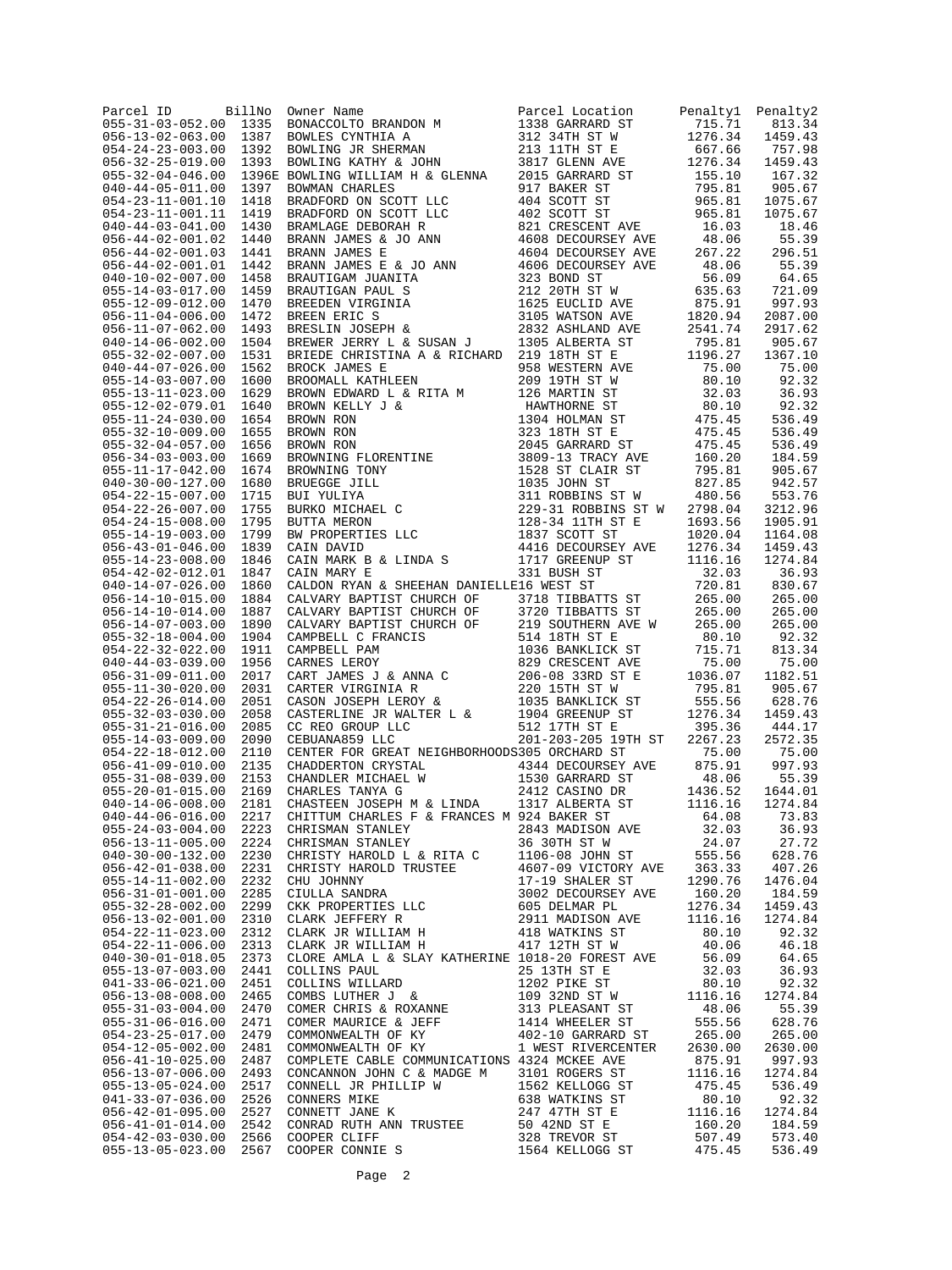| Parcel ID<br>$056 - 32 - 20 - 036.00$                 | BillNo<br>2569 | $\mathbf{L} = \mathbf{L} \times \mathbf{L}$<br>Owner Name<br>COOPER DONALD L                  | Parcel Location<br>3820 PARK AVE                                                                                                 | Penalty1<br>1548.64 | Penalty2<br>1773.19 |
|-------------------------------------------------------|----------------|-----------------------------------------------------------------------------------------------|----------------------------------------------------------------------------------------------------------------------------------|---------------------|---------------------|
| $054 - 24 - 11 - 015.00$                              | 2570           | COOPER GREG                                                                                   | 1237 SCOTT ST                                                                                                                    | 32.03               | 36.93               |
| $055 - 11 - 16 - 023.00$                              | 2571           | COOPER GREG F & KATHRYN E                                                                     | 1237 SCOTT ST<br>1547 ST CLAIR ST<br>4520 VIRGINIA AVE<br>1423 KAVANAUGH ST<br>520 17TH ST E<br>333 8TH ST W<br>2838 MADISON AVE | 80.10               | 92.32               |
| $057 - 30 - 10 - 023.00$<br>$055 - 11 - 06 - 016.00$  | 2572<br>2593   | COOPER JOSHUA ANDREW                                                                          |                                                                                                                                  | 955.99<br>875.91    | 1090.26<br>997.93   |
| $055 - 31 - 21 - 012.00$                              | 2603           | CORBIN NANCY J<br>CORMAN KATHY MAE<br>COSTA II ANTHONY V<br>COTTER MICHAEL I<br>COURTNEY TINA |                                                                                                                                  | 795.81              | 905.67              |
| $054 - 22 - 05 - 002.00$                              | 2619           |                                                                                               |                                                                                                                                  | 1196.27             | 1367.10             |
| $055 - 24 - 06 - 005.00$<br>$054 - 22 - 20 - 005.00$  | 2623<br>2641   |                                                                                               | 2838 MADISON AVE<br>1225 FISK ST<br>E HOME RD                                                                                    | 80.10<br>635.63     | 92.32<br>721.09     |
| $640 - 20 - 00 - 003.00$                              |                | 2648E COV PROTESTANT CHILDREN'S HOME HOME RD                                                  |                                                                                                                                  | 245.00              | 245.00              |
| $055 - 31 - 18 - 001.00$                              | 2655           | COVINGTON CITY HALL                                                                           | 1502-16 EASTERN AVE                                                                                                              | 245.00              | 245.00              |
| $055 - 31 - 17 - 002.00$                              | 2656           | COVINGTON CITY HALL                                                                           | 502-16 15TH ST E                                                                                                                 | 245.00              | 245.00              |
| $054 - 24 - 01 - 007.00$<br>$054 - 42 - 05 - 027.00$  | 2657<br>2658   | COVINGTON CITY OF<br>COVINGTON CITY OF                                                        | 7-11 9TH ST W                                                                                                                    | 265.00<br>75.00     | 265.00<br>75.00     |
| $040 - 34 - 05 - 001.00$                              | 2659           | COVINGTON CITY OF                                                                             | 338 PLEASANT ST<br>621-53 3RD ST W<br>1038 -- -                                                                                  | 2630.00             | 2630.00             |
| $054 - 22 - 16 - 009.00$                              | 2675           | COVINGTON CITY OF                                                                             | 1038 JACKSON ST                                                                                                                  | 75.00               | 75.00               |
| $054 - 22 - 17 - 001.00$<br>$054 - 22 - 17 - 014.00$  | 2678<br>2682   | COVINGTON CITY OF<br>COVINGTON CITY OF                                                        | 311-13 BERRY ST<br>1110 LOCUST ST                                                                                                | 300.00<br>75.00     | 300.00<br>75.00     |
| $054 - 22 - 18 - 013.00$                              | 2685           | COVINGTON CITY OF                                                                             | 301-03 ORCHARD ST                                                                                                                | 340.00              | 340.00              |
| $054 - 23 - 08 - 002.00$                              | 2692           | COVINGTON CITY OF                                                                             | 15-21 7TH ST E                                                                                                                   | 265.00              | 265.00              |
| $054 - 23 - 11 - 002.00$<br>$054 - 24 - 01 - 008.00$  | 2693<br>2694   | COVINGTON CITY OF<br>COVINGTON CITY OF                                                        | 103-07 4TH ST E<br>901-07 MADISON AVE                                                                                            | 435.00<br>265.00    | 435.00<br>265.00    |
| $055 - 11 - 26 - 039.00$                              | 2714           | COVINGTON CITY OF                                                                             | 1530 HOLMAN ST                                                                                                                   | 75.00               | 75.00               |
| $054 - 42 - 05 - 030.00$                              | 2718           | COVINGTON CITY OF                                                                             | 328 PLEASANT ST                                                                                                                  | 75.00               | 75.00               |
| $055 - 13 - 05 - 017.00$                              | 2725           | COVINGTON CITY OF                                                                             | 1515 MADISON AVE                                                                                                                 | 340.00              | 340.00              |
| $055 - 23 - 12 - 001.00$<br>$055 - 31 - 13 - 018.00$  | 2726<br>2736   | COVINGTON CITY OF<br>COVINGTON CITY OF                                                        | 2111-43 DONALDSON A<br>402 PATTON ST                                                                                             | 265.00<br>75.00     | 265.00<br>75.00     |
| $055 - 13 - 04 - 009.00$                              | 2741           | COVINGTON CITY OF                                                                             | 20 15TH ST W                                                                                                                     | 75.00               | 75.00               |
| $054 - 22 - 17 - 015.00$                              | 2742           | COVINGTON CITY OF                                                                             | 20 ISTH ST W<br>1108 LOCUST ST                                                                                                   | 75.00               | 75.00               |
| $054 - 42 - 09 - 002.01$<br>$055 - 31 - 06 - 004.00$  | 2746<br>2751   | COVINGTON CITY OF<br>COVINGTON CITY OF                                                        | 402 DICKIE BEAL DR<br>407 BYRD ST                                                                                                | 245.00<br>75.00     | 245.00<br>75.00     |
| $056 - 31 - 04 - 012.00$                              | 2752           | COVINGTON CITY OF                                                                             | 606 UNION ST                                                                                                                     | 265.00              | 265.00              |
| $055 - 31 - 03 - 002.00$                              | 2755           | COVINGTON CITY OF                                                                             | 606 UNION ST<br>309 PLEASANT ST<br>1716 GARRARD ST<br>1310 WOOD ST                                                               | 75.00               | 75.00               |
| $055 - 31 - 10 - 003.00$                              | 2756           | COVINGTON CITY OF                                                                             |                                                                                                                                  | 75.00               | 75.00               |
| $055 - 13 - 07 - 014.00$<br>$040 - 34 - 04 - 009.00$  | 2762<br>2763   | COVINGTON CITY OF<br>COVINGTON CITY OF                                                        | 830-840-850 HIGHWAY                                                                                                              | 265.00<br>245.00    | 265.00<br>245.00    |
| $054 - 21 - 17 - 020.00$                              | 2767           | COVINGTON CITY OF                                                                             | 102 5TH ST W                                                                                                                     | 245.00              | 245.00              |
| $054 - 23 - 10 - 003.00$                              | 2769           | COVINGTON CITY OF                                                                             | 22-26 9TH ST E                                                                                                                   | 265.00              | 265.00              |
| $054 - 21 - 17 - 009.00$<br>$055 - 11 - 26 - 001.00$  | 2770<br>2774   | COVINGTON CITY OF<br>COVINGTON CITY OF                                                        | 425-29 MADISON AVE<br>1502 HOLMAN ST                                                                                             | 265.00<br>75.00     | 265.00<br>75.00     |
| $056 - 12 - 09 - 002.00$                              | 2776           | COVINGTON CITY OF                                                                             | 3502-14 CARLISLE AV                                                                                                              | 245.00              | 245.00              |
| $054 - 24 - 13 - 001.00$                              | 2781           | COVINGTON CITY OF                                                                             | 100 ROBBINS ST E                                                                                                                 | 75.00               | 75.00               |
| $056 - 41 - 04 - 048.00$                              | 2784<br>2798   | COVINGTON CITY OF                                                                             | 43RD ST E                                                                                                                        | 245.00              | 245.00              |
| $054 - 23 - 08 - 014.00$<br>$040 - 34 - 04 - 001.03$  | 2808           | COVINGTON CITY OF<br>COVINGTON CITY OF                                                        | 16 8TH ST E<br>602-10 2ND ST W                                                                                                   | 265.00<br>245.00    | 265.00<br>245.00    |
| $040 - 34 - 03 - 008.00$                              | 2809           | COVINGTON CITY OF                                                                             | 610-A 2ND ST W                                                                                                                   | 245.00              | 245.00              |
| $055 - 14 - 14 - 034.00$                              | 2810           | COVINGTON CITY OF                                                                             | 2013-21 MADISON AVE                                                                                                              | 265.00              | 265.00              |
| $056 - 11 - 07 - 083.00$<br>$054 - 42 - 07 - 012.00$  | 2811<br>2816   | COVINGTON CITY OF<br>COVINGTON CITY OF                                                        | MADISON AVE<br>1020 PROSPECT ST                                                                                                  | 245.00<br>245.00    | 245.00<br>245.00    |
| $040 - 14 - 10 - 005.00$                              | 2817           | COVINGTON CITY OF                                                                             | 1252 PARKWAY AVE                                                                                                                 | 75.00               | 75.00               |
| $054 - 12 - 02 - 001.00$                              | 2820           | COVINGTON CITY OF                                                                             | 302 4TH ST W                                                                                                                     | 265.00              | 265.00              |
| $040 - 34 - 03 - 005.00$<br>$040 - 34 - 03 - 003$ .00 | 2821<br>2822   | COVINGTON CITY OF<br>COVINGTON CITY OF                                                        | 670 4TH ST W<br>669-71 3RD ST W                                                                                                  | 435.00<br>435.00    | 435.00<br>435.00    |
| $040 - 43 - 05 - 026.00$                              | 2849           | COVINGTON CITY OF                                                                             | 741 DALTON ST                                                                                                                    | 245.00              | 245.00              |
| $040 - 43 - 05 - 017.00$                              | 2850           | COVINGTON CITY OF                                                                             | 653 DALTON ST                                                                                                                    | 245.00              | 245.00              |
| $054 - 23 - 07 - 012.00$                              | 2851           | COVINGTON CITY OF                                                                             | 27 PIKE ST E                                                                                                                     | 2630.00             | 2630.00             |
| $055 - 24 - 00 - 005.00$<br>054-23-09-002.00          | 2854<br>2855   | COVINGTON CITY OF<br>COVINGTON CITY OF                                                        | 2321-2601 CENTER ST<br>17 8TH ST E                                                                                               | 245.00<br>265.00    | 245.00<br>265.00    |
| $054 - 23 - 28 - 001.00$                              | 2856           | COVINGTON CITY OF                                                                             | 9TH ST E                                                                                                                         | 245.00              | 245.00              |
| $055 - 21 - 06 - 007.00$                              | 2857           | COVINGTON CITY OF                                                                             | 701 HIGHLAND AVE                                                                                                                 | 245.00              | 245.00              |
| $054 - 14 - 00 - 002.00$<br>$054 - 14 - 17 - 005.00$  | 2858<br>2859   | COVINGTON CITY OF<br>COVINGTON CITY OF                                                        | 1 BEN BERNSTEIN PL<br>338 GARRARD ST                                                                                             | 245.00<br>245.00    | 245.00<br>245.00    |
| $054 - 14 - 15 - 001.00$                              | 2860           | COVINGTON CITY OF                                                                             | 301 RIVERSIDE DR                                                                                                                 | 245.00              | 245.00              |
| $055 - 23 - 13 - 014.00$                              | 2862           | COVINGTON CITY OF                                                                             | 30 26TH ST W                                                                                                                     | 435.00              | 435.00              |
| $054 - 42 - 14 - 004.00$                              | 2863<br>2865   | COVINGTON CITY OF                                                                             | 1208-20 (REAR)<br>MAR                                                                                                            | 245.00<br>245.00    | 245.00              |
| $055 - 33 - 01 - 001.00$<br>$040 - 34 - 04 - 008.00$  | 2866           | COVINGTON CITY OF<br>COVINGTON CITY OF                                                        | WATER ST<br>2ND ST W                                                                                                             | 265.00              | 245.00<br>265.00    |
| $040 - 44 - 10 - 010.00$                              | 2873           | COVINGTON CITY OF                                                                             | 847 PHILADELPHIA ST                                                                                                              | 245.00              | 245.00              |
| $040 - 34 - 02 - 011.00$                              | 2874           | COVINGTON CITY OF                                                                             | 689 2ND ST W                                                                                                                     | 245.00              | 245.00              |
| $055 - 14 - 12 - 006.00$<br>$056 - 44 - 00 - 001.00$  | 2876<br>2877   | COVINGTON CITY OF<br>COVINGTON CITY OF                                                        | 1920 MICHAEL PARTIN<br>4508 VIRGINIA AVE                                                                                         | 265.00<br>300.00    | 265.00<br>300.00    |
| 055-13-02-012.00                                      | 2878           | COVINGTON CITY OF                                                                             | 1730 RUSSELL ST                                                                                                                  | 245.00              | 245.00              |
| $055 - 14 - 12 - 004.00$                              | 2879           | COVINGTON CITY OF                                                                             | 1 POLICE MEMORIAL D                                                                                                              | 75.00               | 75.00               |
| $054 - 12 - 03 - 001.00$<br>$054 - 14 - 13 - 001.00$  | 2880           | COVINGTON CITY OF<br>COVINGTON CITY OF                                                        | 200 BRENT SPENCE SQ                                                                                                              | 2630.00<br>4595.00  | 2630.00             |
| $056 - 41 - 04 - 063.01$                              | 2882<br>2886   | COVINGTON CITY OF                                                                             | 202-04 GREENUP ST<br>DECOURSEY AVE                                                                                               | 245.00              | 4595.00<br>245.00   |
| $040 - 43 - 05 - 003.00$                              | 2887           | COVINGTON CITY OF                                                                             | 501 PHILADELPHIA ST                                                                                                              | 245.00              | 245.00              |
| $040 - 30 - 00 - 071.00$                              | 2890           | COVINGTON CITY OF                                                                             | HIGHWAY AVE                                                                                                                      | 75.00               | 75.00               |
| $056 - 31 - 04 - 005.00$<br>$054 - 24 - 14 - 002.00$  | 2891<br>2893   | COVINGTON CITY OF<br>COVINGTON CITY OF                                                        | UNION ST<br>131 ROBBINS ST E                                                                                                     | 75.00<br>245.00     | 75.00<br>245.00     |
| $054 - 22 - 16 - 003.01$                              | 2894           | COVINGTON CITY OF                                                                             | 1103 LOCUST ST                                                                                                                   | 75.00               | 75.00               |
|                                                       |                |                                                                                               |                                                                                                                                  |                     |                     |

Page 3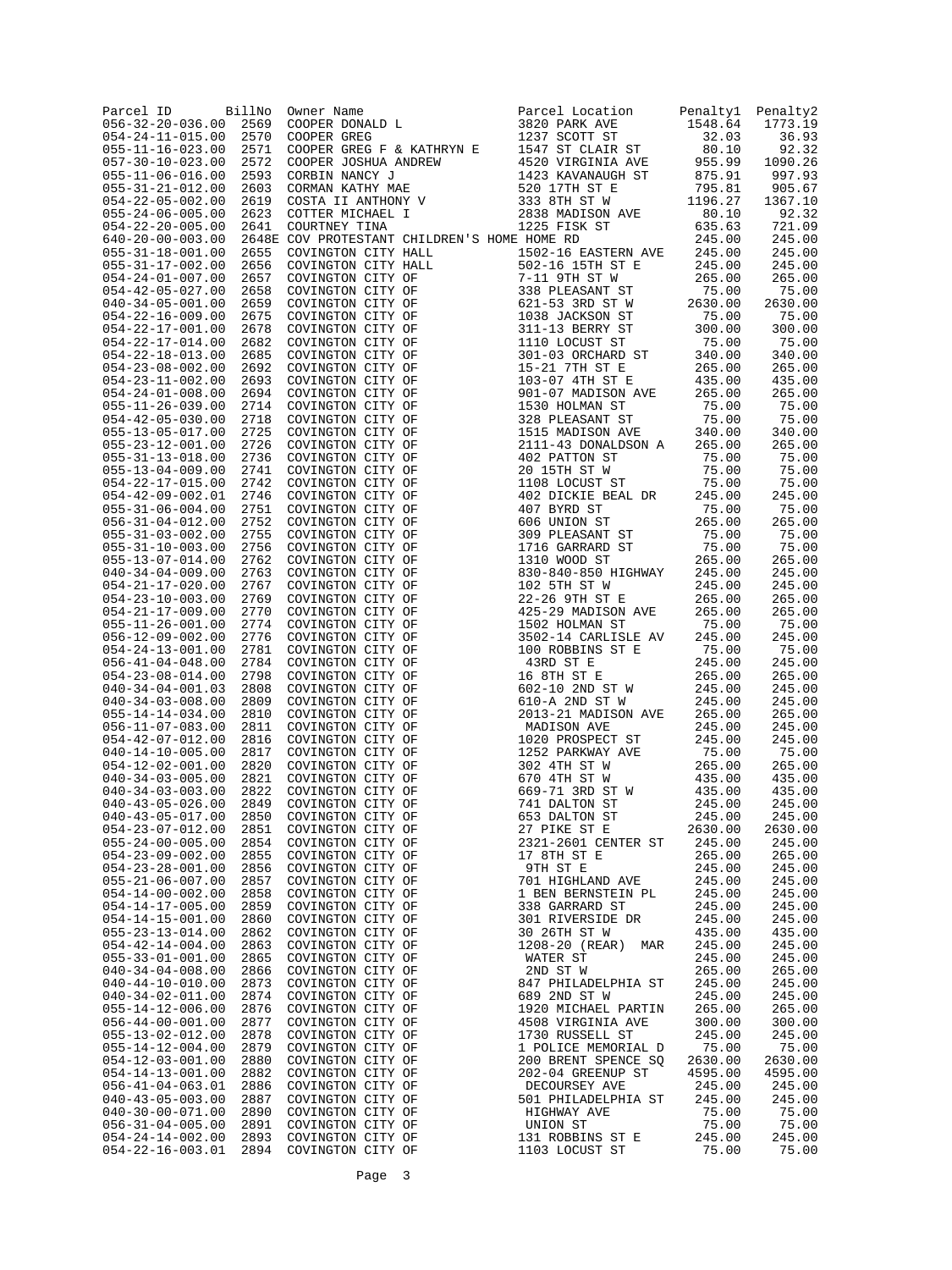| Parcel ID                                            | BillNo       | Owner Name                                                                                                                                                                                                                                                                                                                                                                                                          | Parcel Location                                                    | Penaltyl         | Penalty2         |
|------------------------------------------------------|--------------|---------------------------------------------------------------------------------------------------------------------------------------------------------------------------------------------------------------------------------------------------------------------------------------------------------------------------------------------------------------------------------------------------------------------|--------------------------------------------------------------------|------------------|------------------|
| $054 - 23 - 05 - 007.00$                             | 2896         | COVINGTON CITY OF                                                                                                                                                                                                                                                                                                                                                                                                   | 25 5TH ST E                                                        | 2630.00          | 2630.00          |
| $055 - 11 - 33 - 002.00$                             | 2906         | COVINGTON CITY OF                                                                                                                                                                                                                                                                                                                                                                                                   | EUCLID AVE<br>2214 HOWELL ST                                       | 245.00           | 245.00<br>245.00 |
| 055-23-07-012.01<br>$054 - 23 - 07 - 005.00$         | 2908<br>2910 | COVINGTON CITY OF<br>COVINGTON CITY OF                                                                                                                                                                                                                                                                                                                                                                              |                                                                    | 245.00<br>265.00 | 265.00           |
| $054 - 23 - 20 - 002.00$                             | 2911         | COVINGTON CITY OF                                                                                                                                                                                                                                                                                                                                                                                                   | 633-41 SCOTT ST<br>802 GREENUP ST<br>111-13 4TH ST E               | 245.00           | 245.00           |
| $054 - 23 - 11 - 003.00$                             | 2912         | COVINGTON CITY OF                                                                                                                                                                                                                                                                                                                                                                                                   |                                                                    | 435.00           | 435.00           |
| $054 - 14 - 00 - 001.00$                             | 2913         | COVINGTON CITY OF                                                                                                                                                                                                                                                                                                                                                                                                   | 10-100 RIVERCENTER                                                 | 2630.00          | 2630.00          |
| $055 - 13 - 07 - 034.00$                             | 2915         | COVINGTON CITY OF                                                                                                                                                                                                                                                                                                                                                                                                   | 1324-1414 MADISON A                                                | 2630.00          | 2630.00          |
| $054 - 21 - 20 - 009.00$                             | 2918         | COVINGTON CITY OF                                                                                                                                                                                                                                                                                                                                                                                                   | 109 PIKE ST<br>W 6TH ST<br>SCOTT ST<br>47TH ST E<br>2718 JAMES AVE | 265.00           | 265.00           |
| $040 - 43 - 12 - 045.00$                             | 2920         | COVINGTON CITY OF                                                                                                                                                                                                                                                                                                                                                                                                   |                                                                    | 265.00           | 265.00           |
| $054 - 23 - 07 - 003.02$                             | 2926         | COVINGTON CITY OF                                                                                                                                                                                                                                                                                                                                                                                                   |                                                                    | 265.00           | 265.00           |
| $056 - 42 - 01 - 043.01$                             | 2927         | COVINGTON CITY OF BOARD OF                                                                                                                                                                                                                                                                                                                                                                                          | 47TH ST E                                                          | 245.00           | 245.00           |
| $055 - 42 - 10 - 001.00$                             | 2935         | COVINGTON INDEPENDENT                                                                                                                                                                                                                                                                                                                                                                                               |                                                                    | 245.00           | 245.00           |
| $055 - 32 - 10 - 010.00$                             | 2937         | COVINGTON INDEPENDENT SCHOOL 325 18TH ST E<br>COVINGTON INDEPENDENT SCHOOL 329 18TH ST E                                                                                                                                                                                                                                                                                                                            |                                                                    | 245.00           | 245.00           |
| $055 - 32 - 10 - 011.00$                             | 2938         | COVINGTON INDEPENDENT SCHOOL 329 18TH ST E                                                                                                                                                                                                                                                                                                                                                                          |                                                                    | 245.00           | 245.00           |
| $055 - 41 - 06 - 001.00$<br>$055 - 32 - 10 - 012.00$ | 2941         | COVINGTON INDEPENDENT SCHOOL                                                                                                                                                                                                                                                                                                                                                                                        | 208-10 LEVASSOR PL<br>314-34 19TH ST E                             | 245.00           | 245.00           |
| $055 - 32 - 15 - 007.00$                             | 2943<br>2945 | COVINGTON INDEPENDENT SCHOOL<br>COVINGTON INDEPENDENT SCHOOL                                                                                                                                                                                                                                                                                                                                                        | 404 19TH ST E                                                      | 265.00<br>245.00 | 265.00<br>245.00 |
| $054 - 23 - 13 - 025.00$                             | 2949         | COVINGTON KY CITY OF DEV PROP 630-32 SCOTT ST                                                                                                                                                                                                                                                                                                                                                                       |                                                                    | 265.00           | 265.00           |
| $054 - 23 - 05 - 004.00$                             | 2950         | COVINGTON KY CITY OF DEV PROP 15-21 5TH ST E                                                                                                                                                                                                                                                                                                                                                                        |                                                                    | 265.00           | 265.00           |
| $054 - 21 - 24 - 005.00$                             | 2951         |                                                                                                                                                                                                                                                                                                                                                                                                                     |                                                                    |                  | 265.00           |
| $054 - 22 - 09 - 022.00$                             | 2977         | CRUCH RICHARD (CRUZ LEOPOLDO MORA $2797$ MADISON AVE 1926.00<br>CRUZ LEOPOLDO MORA 2797 MADISON AVE 192.22<br>CULYER MICHAEL JOSEPH 272 8TH ST W 315.28<br>CUNDIFF ANNA 179 MONTON AVE 192.22<br>CUNDIFF ANNA 179 MONTON AVE 192.22<br>                                                                                                                                                                             |                                                                    |                  | 250.38           |
| $055 - 11 - 09 - 003.00$                             | 3056         |                                                                                                                                                                                                                                                                                                                                                                                                                     |                                                                    |                  | 92.32            |
| 055-24-08-002.01                                     | 3068         |                                                                                                                                                                                                                                                                                                                                                                                                                     |                                                                    |                  | 221.51           |
| $054 - 21 - 06 - 019.00$                             | 3080         |                                                                                                                                                                                                                                                                                                                                                                                                                     |                                                                    |                  | 351.91           |
| $055 - 12 - 02 - 018.00$                             | 3089         |                                                                                                                                                                                                                                                                                                                                                                                                                     |                                                                    |                  | 92.32            |
| $055 - 32 - 03 - 020.00$                             | 3124         |                                                                                                                                                                                                                                                                                                                                                                                                                     |                                                                    |                  | 2280.86          |
| $054 - 24 - 20 - 005.00$                             | 3130         |                                                                                                                                                                                                                                                                                                                                                                                                                     |                                                                    |                  | 813.34           |
| $054 - 24 - 25 - 016.00$                             | 3131         |                                                                                                                                                                                                                                                                                                                                                                                                                     |                                                                    |                  | 816.84           |
| $055 - 23 - 08 - 010.00$                             | 3145         |                                                                                                                                                                                                                                                                                                                                                                                                                     |                                                                    |                  | 1169.49          |
| $054 - 22 - 37 - 005.00$                             | 3175         |                                                                                                                                                                                                                                                                                                                                                                                                                     |                                                                    |                  | 813.34           |
| $054 - 42 - 04 - 030.00$                             | 3186         | DANIELS GARY                                                                                                                                                                                                                                                                                                                                                                                                        | 326 13TH ST E                                                      | 395.36           | 444.17           |
| $056 - 31 - 18 - 010.00$                             | 3187         | DANIELS JOHN P                                                                                                                                                                                                                                                                                                                                                                                                      | 3310 WINCHESTER ST                                                 | 875.91           | 997.93           |
| $056 - 31 - 18 - 009.00$                             | 3188         | DANIELS JOHN P                                                                                                                                                                                                                                                                                                                                                                                                      | 303 33RD ST E                                                      | 80.10            | 92.32            |
| $056 - 31 - 18 - 008.00$                             | 3189         | DANIELS JOHN P & SPEARS DIANA 305 33RD ST E                                                                                                                                                                                                                                                                                                                                                                         |                                                                    | 80.10            | 92.32            |
| $055 - 23 - 18 - 002.00$<br>$054 - 22 - 26 - 017.00$ | 3211<br>3215 | DAUGHERTY BEVERLY WEBSTER<br>DAUGHERTY SR J & TUCKER L &                                                                                                                                                                                                                                                                                                                                                            | 9 24TH ST E<br>1037-41 BANKLICK ST                                 | 75.00<br>265.00  | 75.00<br>265.00  |
| $055 - 31 - 25 - 002.00$                             | 3230         |                                                                                                                                                                                                                                                                                                                                                                                                                     | 624 16TH ST E                                                      | 75.00            | 75.00            |
| $040 - 30 - 00 - 158.01$                             | 3235         |                                                                                                                                                                                                                                                                                                                                                                                                                     | SPRING ST W                                                        | 56.09            | 64.65            |
| $040 - 30 - 00 - 158.00$                             | 3236         |                                                                                                                                                                                                                                                                                                                                                                                                                     | 1219 SPRING ST W                                                   | 56.09            | 64.65            |
| $040 - 44 - 18 - 035.00$                             | 3237         | DAUIS BOBBIE<br>DAVIS DANA<br>DAVIS DANA<br>DAVIS DANA & THERESA<br>DAVIS DANA & THERESA<br>DAVIS DANA J R<br>DAY ARTHUR<br>DAY CHARLES<br>DE LA CRUZ BERNARDO<br>DE LA CRUZ BERNARDO<br>DE LA CRUZ BERNARDO                                                                                                                                                                                                        | 936 PHILADELPHIA ST                                                | 80.10            | 92.32            |
| $040 - 30 - 00 - 161.00$                             | 3238         |                                                                                                                                                                                                                                                                                                                                                                                                                     | 936 PHILADELPHIA<br>1223 SPRING ST W                               | 875.91           | 997.93           |
| $040 - 44 - 14 - 024.00$                             | 3292         |                                                                                                                                                                                                                                                                                                                                                                                                                     | 843 BAKEWELL ST                                                    | 875.91           | 997.93           |
| 055-11-11-002.00                                     | 3293         |                                                                                                                                                                                                                                                                                                                                                                                                                     | 437 LINDEN AVE S                                                   | 75.00            | 75.00            |
| $054 - 24 - 19 - 004.00$                             | 3302         |                                                                                                                                                                                                                                                                                                                                                                                                                     |                                                                    | 315.28           | 351.91           |
| $055 - 14 - 16 - 003.00$                             | 3314         |                                                                                                                                                                                                                                                                                                                                                                                                                     |                                                                    | 1741.62          | 1961.28          |
| $055 - 11 - 13 - 007.00$                             | 3344         |                                                                                                                                                                                                                                                                                                                                                                                                                     |                                                                    | 467.47           | 527.27           |
| $040 - 43 - 05 - 019.00$                             | 3374         |                                                                                                                                                                                                                                                                                                                                                                                                                     |                                                                    | 955.99           | 1090.26          |
| $054 - 42 - 04 - 037.00$                             | 3387         | $\begin{tabular}{lcccc} \textit{LUMAM} & & & & 1234 \textit{ GARRARD ST} & & 75.00 \\ \textit{DENNIS ROBERTE} & & & & 2015 \textit{ RUSSELL ST} & & 147.11 \\ \textit{DENNIS CONERS} & \textit{HOMAS} & & 332 \textit{ 127} & \textit{S} & 32.03 \\ \textit{DESTINGONRIS} & \textit{SILC} & & 1227 \textit{ GARRARD ST} & & 32.03 \\ \textit{DETERS LEONARD} & & 1519 \textit{ OAKLAND AVE} & & 80.10 \\ \textit{D$ | 1234 GARRARD ST                                                    | 75.00            | 75.00            |
| $055 - 14 - 04 - 018.00$                             | 3399         |                                                                                                                                                                                                                                                                                                                                                                                                                     |                                                                    |                  | 158.09           |
| $054 - 42 - 02 - 016.00$                             | 3401         |                                                                                                                                                                                                                                                                                                                                                                                                                     |                                                                    |                  | 36.93            |
| $054 - 24 - 26 - 011.00$                             | 3413         |                                                                                                                                                                                                                                                                                                                                                                                                                     |                                                                    |                  | 36.93            |
| $055 - 31 - 18 - 017.00$<br>$055 - 31 - 18 - 013.00$ | 3414         |                                                                                                                                                                                                                                                                                                                                                                                                                     |                                                                    |                  | 92.32            |
| $055 - 31 - 18 - 016.00$                             | 3415<br>3416 |                                                                                                                                                                                                                                                                                                                                                                                                                     |                                                                    |                  | 176.56<br>75.00  |
| $055 - 13 - 11 - 035.00$                             | 3420         | DEUTSCHE BK NTL TRUST CO                                                                                                                                                                                                                                                                                                                                                                                            | 1354 SCOTT ST                                                      | 1196.27          | 1367.10          |
| $040 - 14 - 08 - 004.00$                             | 3487         | DIOCESE OF COVINGTON                                                                                                                                                                                                                                                                                                                                                                                                | 1265-67 PARKWAY AVE                                                | 265.00           | 265.00           |
| $055 - 14 - 14 - 007.00$                             | 3537         | DOHERTY JOHN & MELISSA L                                                                                                                                                                                                                                                                                                                                                                                            | 2106 DONALDSON AVE                                                 | 395.36           | 444.17           |
| $056 - 11 - 07 - 006.00$                             | 3548         | DOMINGUEZ ETELVINA LOPEZ                                                                                                                                                                                                                                                                                                                                                                                            | 2943 MADISON AVE                                                   | 1116.16          | 1274.84          |
| $055 - 32 - 01 - 027.00$                             | 3549         | DON LOU CORP                                                                                                                                                                                                                                                                                                                                                                                                        | 216 18TH ST E                                                      | 1196.27          | 1367.10          |
| $055 - 11 - 27 - 024.00$                             | 3554         | DONALDSON STEPHEN E                                                                                                                                                                                                                                                                                                                                                                                                 | 1608-10 HOLMAN ST                                                  | 1116.16          | 1274.84          |
| $054 - 42 - 04 - 041.00$                             | 3567         | DORMAN SHAWN                                                                                                                                                                                                                                                                                                                                                                                                        | 1226 GARRARD ST                                                    | 160.20           | 184.59           |
| $055 - 11 - 18 - 003.00$                             | 3568         | DORMAN SHAWN                                                                                                                                                                                                                                                                                                                                                                                                        | 317 16TH ST W                                                      | 811.82           | 924.10           |
| $040 - 14 - 06 - 022.00$                             | 3574         | DORNING HERMAN & C MARGARET                                                                                                                                                                                                                                                                                                                                                                                         | 1343 ALBERTA ST                                                    | 8.04             | 9.26             |
| $054 - 22 - 01 - 025.00$                             | 3585         | DOUGHMAN DAVID M & BECKY J & 912 YORK ST                                                                                                                                                                                                                                                                                                                                                                            |                                                                    | 325.10           | 337.32           |
| $056 - 12 - 11 - 002.00$                             | 3595         | DP SOUTH 2200 LLC                                                                                                                                                                                                                                                                                                                                                                                                   | 713 33RD ST W                                                      | 350.50           | 392.49           |
| $055 - 32 - 27 - 004.00$                             | 3607         | DREW JENNIFER                                                                                                                                                                                                                                                                                                                                                                                                       | 701 18TH ST E                                                      | 675.70           | 767.23           |
| $055 - 31 - 20 - 013.00$                             | 3640         | DUDLEY PROPERTIES II LLC                                                                                                                                                                                                                                                                                                                                                                                            | 506 16TH ST E                                                      | 795.81           | 905.67           |
| $040 - 32 - 01 - 009.00$                             | 3649         | DUFFNER JOSEPH W & TRACI                                                                                                                                                                                                                                                                                                                                                                                            | 1122 PARKWAY AVE                                                   | 56.09            | 64.65            |
| $040 - 32 - 01 - 011.00$                             | 3650         | DUFFNER JOSEPH W & TRACI                                                                                                                                                                                                                                                                                                                                                                                            | 1126 PARKWAY AVE                                                   | 56.09            | 64.65            |
| $055 - 13 - 16 - 005.00$                             | 3679         | DUNCAN SAMUEL L & DELORES                                                                                                                                                                                                                                                                                                                                                                                           | 217 BYRD ST                                                        | 955.99           | 1090.26          |
| 055-22-10-001.01                                     | 3680         | DUNCAN WALTER E & DEBORAH LEE 2199 JANES LN                                                                                                                                                                                                                                                                                                                                                                         |                                                                    | 240.28           | 276.91           |
| $055 - 31 - 01 - 007.02$<br>$055 - 32 - 12 - 001.00$ | 3684<br>3688 | <b>DUNN GERALD</b><br>DUNN THOMAS & MARY                                                                                                                                                                                                                                                                                                                                                                            | 221 15TH ST E<br>1901 MARYLAND AVE                                 | 475.45<br>80.10  | 536.49<br>92.32  |
| $854 - 24 - 05 - 001.00$                             | 3709         | DURO COVINGTON HOLDINGS LLC                                                                                                                                                                                                                                                                                                                                                                                         | 1231 MADISON AVE                                                   | 26674.31         | 30701.61         |
| $054 - 24 - 25 - 019.00$                             | 3832         | EDDINGTON REALTY &                                                                                                                                                                                                                                                                                                                                                                                                  | 218 TREVOR ST                                                      | 32.03            | 36.93            |
| $055 - 31 - 12 - 021.00$                             | 3879         | EHMET BONNIE L                                                                                                                                                                                                                                                                                                                                                                                                      | 1530 MARYLAND AVE                                                  | 307.28           | 342.69           |
| $040 - 32 - 01 - 017.00$                             | 3886         | EILERMAN CHARLES B                                                                                                                                                                                                                                                                                                                                                                                                  | 933 HIGHWAY AVE                                                    | 547.56           | 619.56           |
| $055 - 23 - 11 - 011.00$                             | 3891         | EILERS THOMAS                                                                                                                                                                                                                                                                                                                                                                                                       | 2404 HERMAN ST                                                     | 795.81           | 905.67           |
| $055 - 32 - 04 - 075.00$                             | 3922         | ELLIS JAMES DYLAN                                                                                                                                                                                                                                                                                                                                                                                                   | 2117 MARYLAND AVE                                                  | 4436.92          | 5113.03          |
| $055 - 41 - 02 - 014.00$                             | 3933         | ELSTER MARY P                                                                                                                                                                                                                                                                                                                                                                                                       | 116 24TH ST E                                                      | 675.70           | 767.23           |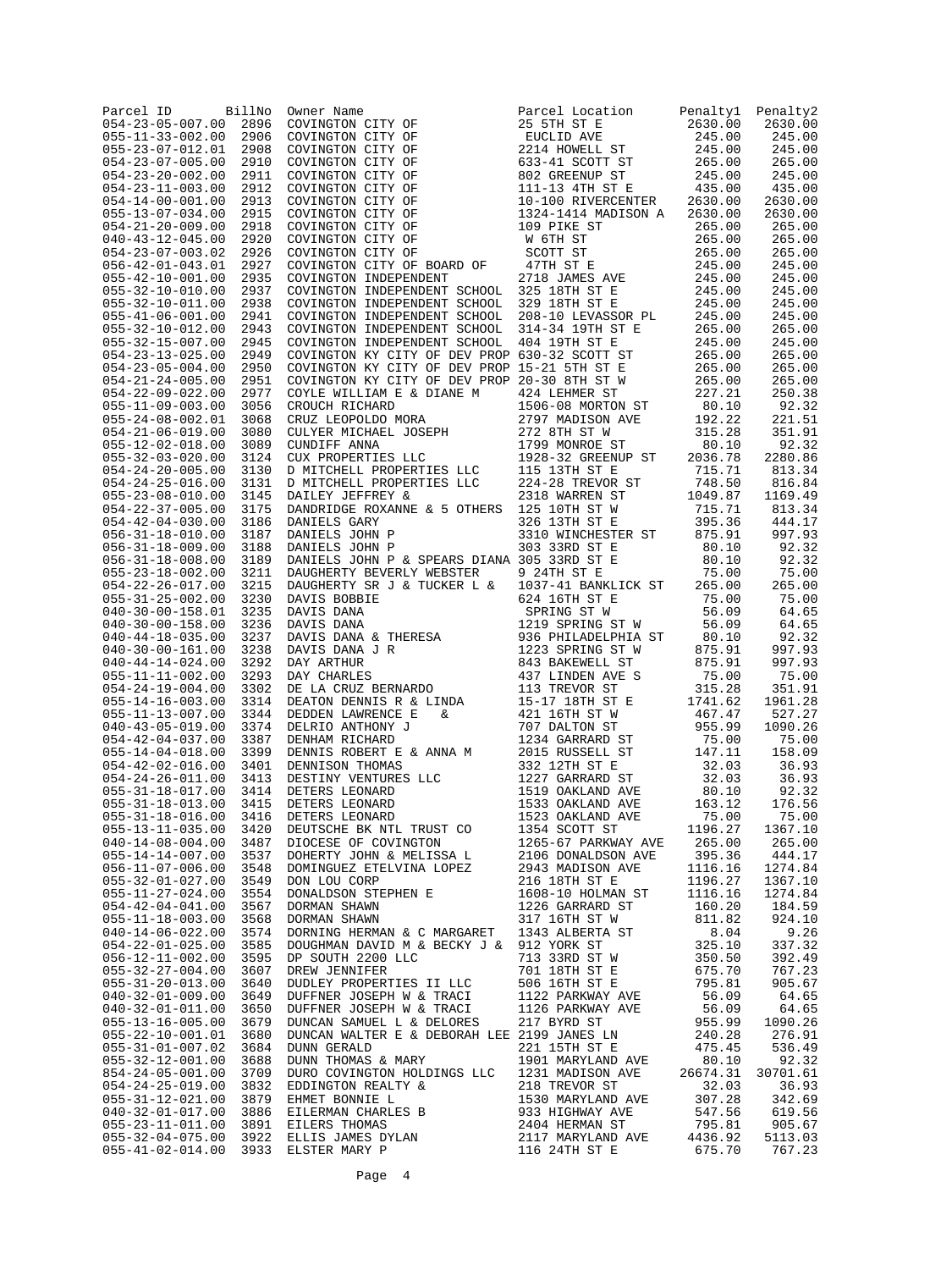| Parcel ID<br>$056 - 42 - 02 - 012.00$                | BillNo<br>3938 | Owner Name<br>EMERY JAMIE                                                                                                                                                                                                                                                                                                                                                                                                                   | Parcel Location<br>4531 DECOURSEY AVE                                                                             | Penaltyl<br>875.91 | Penalty2<br>997.93 |
|------------------------------------------------------|----------------|---------------------------------------------------------------------------------------------------------------------------------------------------------------------------------------------------------------------------------------------------------------------------------------------------------------------------------------------------------------------------------------------------------------------------------------------|-------------------------------------------------------------------------------------------------------------------|--------------------|--------------------|
| $054 - 23 - 19 - 004.00$                             | 3977           | EQUITY TRUST CO CUSTODIAN                                                                                                                                                                                                                                                                                                                                                                                                                   | 227-29 7TH ST E                                                                                                   | 2542.49            | 2884.20            |
| $054 - 24 - 11 - 010.00$                             | 3979           | <i>TN</i><br><i>TN</i><br><i>IN</i><br><i>IN</i><br>EQUITY TRUST CO CUSTODIAN                                                                                                                                                                                                                                                                                                                                                               | 1225 SCOTT ST                                                                                                     | 587.57             | 665.68             |
| $055 - 12 - 20 - 001.00$                             | 3981           | EQUITY TRUST CO CUSTODIAN                                                                                                                                                                                                                                                                                                                                                                                                                   | 1830 EUCLID AVE                                                                                                   | 1196.27            | 1367.10            |
| $055 - 32 - 14 - 005.00$<br>$041 - 33 - 07 - 007.00$ | 3982<br>3986   | EQUITY TRUST CO CUSTODIAN<br>EOUITY TRUST CO TRUSTEE                                                                                                                                                                                                                                                                                                                                                                                        | 1733 EASTERN AVE<br>631-33 12TH ST W                                                                              | 622.83<br>795.81   | 706.31<br>905.67   |
| $041 - 33 - 05 - 011.00$                             | 3993           | EQUITY TRUST COMPANY CUSTODIAN1107-09 HERMES AVE                                                                                                                                                                                                                                                                                                                                                                                            |                                                                                                                   | 1004.04            | 1145.60            |
| 999-99-36-965.00                                     | 4001           |                                                                                                                                                                                                                                                                                                                                                                                                                                             | 4535 ASHLEYJO DR                                                                                                  | 94.51              | 108.93             |
| $040 - 30 - 01 - 022.00$                             | 4009           | ERNEST JOHN<br>ESCHENBACH DAVID W                                                                                                                                                                                                                                                                                                                                                                                                           | 1221 FOREST AVE                                                                                                   | 56.09              | 64.65              |
| $055 - 13 - 15 - 013.00$                             | 4043           | EVANS LETTA MAE & MEVILLIAN                                                                                                                                                                                                                                                                                                                                                                                                                 | 1323 GARRARD ST                                                                                                   | 32.03              | 36.93              |
| $055 - 31 - 08 - 022.01$<br>$055 - 31 - 12 - 026.00$ | 4052<br>4053   | EVERNARD LLC<br>EVERNARD LLC                                                                                                                                                                                                                                                                                                                                                                                                                | 350 16TH ST E<br>1518 MARYLAND AVE                                                                                | 443.42<br>80.10    | 499.56<br>92.32    |
| $055 - 31 - 12 - 025.00$                             | 4054           | EVERNARD LLC                                                                                                                                                                                                                                                                                                                                                                                                                                | 1520 MARYLAND AVE                                                                                                 | 443.42             | 499.56             |
| $055 - 31 - 07 - 015.00$                             | 4057           | EVERSOLE TIM & CHRISTINE                                                                                                                                                                                                                                                                                                                                                                                                                    | 1523 MARYLAND AVE                                                                                                 | 80.10              | 92.32              |
| $054 - 14 - 13 - 011.00$                             | 4058           | EVERYBODYS LLC                                                                                                                                                                                                                                                                                                                                                                                                                              | 224-26 3RD ST E                                                                                                   | 5105.33            | 5837.57            |
| $056 - 13 - 03 - 001.00$<br>$055 - 14 - 23 - 011.00$ | 4082<br>4097   | FAITH BAPTIST CHURCH TRUSTEES 218 33RD ST W<br>FANNIN DAWN M & RICHARD K                                                                                                                                                                                                                                                                                                                                                                    | 1723 GREENUP ST                                                                                                   | 75.00<br>555.56    | 75.00<br>628.76    |
| $055 - 24 - 08 - 002.05$                             | 4112           |                                                                                                                                                                                                                                                                                                                                                                                                                                             |                                                                                                                   | 8.04               | 9.26               |
| $055 - 11 - 31 - 021.00$                             | 4114           |                                                                                                                                                                                                                                                                                                                                                                                                                                             |                                                                                                                   | 1116.16            | 1274.84            |
| $040 - 40 - 00 - 001.01$                             | 4132           |                                                                                                                                                                                                                                                                                                                                                                                                                                             |                                                                                                                   | 8.04               | 9.26               |
| $056 - 12 - 09 - 007.00$                             | 4146           |                                                                                                                                                                                                                                                                                                                                                                                                                                             |                                                                                                                   | 1204.28            | 1376.37            |
| $040 - 44 - 04 - 027.00$<br>$054 - 42 - 10 - 015.00$ | 4220<br>4232   |                                                                                                                                                                                                                                                                                                                                                                                                                                             |                                                                                                                   | 635.63<br>32.03    | 721.09<br>36.93    |
| $054 - 42 - 10 - 016.00$                             | 4233           |                                                                                                                                                                                                                                                                                                                                                                                                                                             |                                                                                                                   | 763.77             | 868.73             |
| $055 - 12 - 20 - 007.00$                             | 4247           |                                                                                                                                                                                                                                                                                                                                                                                                                                             |                                                                                                                   | 1852.98            | 2123.90            |
| $056 - 31 - 11 - 017.00$                             | 4249           |                                                                                                                                                                                                                                                                                                                                                                                                                                             |                                                                                                                   | 8.04               | 9.26               |
| $056 - 13 - 02 - 142.00$                             | 4260           |                                                                                                                                                                                                                                                                                                                                                                                                                                             |                                                                                                                   | 988.01             | 1127.15            |
| $054 - 42 - 11 - 038.00$<br>$055 - 23 - 02 - 023.00$ | 4264<br>4266   | FITZWATER DARBRA L                                                                                                                                                                                                                                                                                                                                                                                                                          | 2115 RUSSELL ST                                                                                                   | 32.03<br>1036.07   | 36.93<br>1182.51   |
| $055 - 23 - 05 - 003.00$                             | 4296           | FLORA SHAWN D                                                                                                                                                                                                                                                                                                                                                                                                                               | 2407 WARREN ST                                                                                                    | 875.91             | 997.93             |
| $040 - 14 - 06 - 005.00$                             | 4343           | $\label{eq:1.1} \mathbf{L}$<br>FORUHARI FARZIN                                                                                                                                                                                                                                                                                                                                                                                              | 1311 ALBERTA ST                                                                                                   | 651.64             | 739.51             |
| $055 - 31 - 27 - 005.00$                             | 4361           | FOX II ROBERT S                                                                                                                                                                                                                                                                                                                                                                                                                             | 617 17TH ST E                                                                                                     | 1004.04            | 1145.60            |
| $054 - 42 - 03 - 043.00$                             | 4362           | FOX LEONARD T & CHARLENA                                                                                                                                                                                                                                                                                                                                                                                                                    | 1210 GARRARD ST                                                                                                   | 715.71             | 813.34             |
| $054 - 24 - 26 - 023.00$<br>$054 - 24 - 26 - 024.00$ | 4377<br>4378   | FRANK DUVENECK ARTS &<br>FRANK DUVENECK ARTS &                                                                                                                                                                                                                                                                                                                                                                                              | 208 13TH ST E<br>1228-32 GREENUP ST                                                                               | 265.00<br>245.00   | 265.00<br>245.00   |
| $054 - 24 - 26 - 025.00$                             | 4379           | FRANK DUVENECK ARTS &                                                                                                                                                                                                                                                                                                                                                                                                                       | 1226 GREENUP ST                                                                                                   | 300.00             | 300.00             |
| $055 - 13 - 09 - 023.00$                             | 4416           |                                                                                                                                                                                                                                                                                                                                                                                                                                             |                                                                                                                   | 715.71             | 813.34             |
| $056 - 41 - 03 - 023.00$                             | 4442           |                                                                                                                                                                                                                                                                                                                                                                                                                                             |                                                                                                                   | 555.56             | 628.76             |
| $055 - 11 - 32 - 002.00$                             | 4449           |                                                                                                                                                                                                                                                                                                                                                                                                                                             |                                                                                                                   | 32.03              | 36.93              |
| $056 - 44 - 03 - 003.00$<br>$055 - 32 - 28 - 015.00$ | 4461<br>4478   | $\begin{tabular}{l c c c c} \multicolumn{1}{c}{\textbf{FFRANK}} & \multicolumn{1}{c}{\textbf{DFRANK}} & \multicolumn{1}{c}{\textbf{DFRENCH} & \textbf{ANPERY} & \textbf{TRTSEE} & \textbf{26} & \textbf{GREENUP} & \textbf{ST} & \textbf{E} \\ \multicolumn{1}{c}{\textbf{FFRCONOGE}} & \textbf{BRYYAN} & \textbf{153} & \textbf{211} & \textbf{16TH} & \textbf{ST} & \textbf{E} \\ \multicolumn{1}{c}{\textbf{FRY GARY}} & \textbf{211} &$ |                                                                                                                   | 955.99<br>1116.16  | 1090.26<br>1274.84 |
| $040 - 30 - 00 - 050.15$                             | 4489           |                                                                                                                                                                                                                                                                                                                                                                                                                                             |                                                                                                                   | 56.09              | 64.65              |
| $055 - 12 - 18 - 011.00$                             | 4503           |                                                                                                                                                                                                                                                                                                                                                                                                                                             |                                                                                                                   | 715.71             | 813.34             |
| $054 - 24 - 19 - 014.00$                             | 4527           |                                                                                                                                                                                                                                                                                                                                                                                                                                             |                                                                                                                   | 395.36             | 444.17             |
| $054 - 24 - 18 - 006.00$                             | 4539           |                                                                                                                                                                                                                                                                                                                                                                                                                                             |                                                                                                                   | 32.03              | 36.93              |
| $055 - 11 - 17 - 029.00$<br>$055 - 31 - 07 - 021.00$ | 4540<br>4578   |                                                                                                                                                                                                                                                                                                                                                                                                                                             |                                                                                                                   | 1788.91<br>80.10   | 2050.08<br>92.32   |
| $040 - 44 - 13 - 011.00$                             | 4666           |                                                                                                                                                                                                                                                                                                                                                                                                                                             |                                                                                                                   | 1084.13            | 1237.90            |
| $055 - 23 - 05 - 004.00$                             | 4669           |                                                                                                                                                                                                                                                                                                                                                                                                                                             |                                                                                                                   | 80.10              | 92.32              |
| $055 - 31 - 08 - 021.00$                             | 4672           |                                                                                                                                                                                                                                                                                                                                                                                                                                             |                                                                                                                   | 80.10              | 92.32              |
| $040 - 44 - 03 - 044.00$<br>$055 - 12 - 02 - 052.00$ | 4691<br>4695   |                                                                                                                                                                                                                                                                                                                                                                                                                                             |                                                                                                                   | 1548.64<br>291.26  | 1773.19<br>324.23  |
| $055 - 31 - 14 - 003.00$                             | 4727           |                                                                                                                                                                                                                                                                                                                                                                                                                                             |                                                                                                                   | 875.91             | 997.93             |
| $055 - 13 - 16 - 020.00$                             | 4757           |                                                                                                                                                                                                                                                                                                                                                                                                                                             |                                                                                                                   | 1516.62            | 1736.28            |
| $054 - 21 - 06 - 012.00$                             | 4772           | GILLIE FLOYD & DARLENE                                                                                                                                                                                                                                                                                                                                                                                                                      | 303 7TH ST W                                                                                                      | 80.10              | 92.32              |
| $054 - 22 - 32 - 023.00$                             | 4789           | GIVO MARIO P                                                                                                                                                                                                                                                                                                                                                                                                                                | 1032 BANKLICK ST                                                                                                  | 1196.27            | 1367.10            |
| $055 - 23 - 03 - 016.00$<br>$041 - 33 - 08 - 014.00$ | 4809<br>4810   | GLISSON LARRY W & CANDESE<br>GLORE JAMES R & GLORIA J                                                                                                                                                                                                                                                                                                                                                                                       | 410 23RD ST W<br>629 WATKINS ST                                                                                   | 1036.07<br>795.81  | 1182.51<br>905.67  |
| $055 - 11 - 32 - 027.00$                             | 4839           | GOOD INVESTMENTS OH LLC                                                                                                                                                                                                                                                                                                                                                                                                                     |                                                                                                                   | 1644.75            | 1883.94            |
| $056 - 32 - 13 - 007.00$                             | 4841           | GOODE DANIELLE N                                                                                                                                                                                                                                                                                                                                                                                                                            |                                                                                                                   | 1436.52            | 1644.01            |
| $854 - 14 - 05 - 904.00$                             | 4885           | GRAPPA PROPERTIES LLC                                                                                                                                                                                                                                                                                                                                                                                                                       | 1610 BANKLICK ST<br>1610 BANKLICK ST<br>1610 BANKLICK WAY<br>16-48 42ND ST E<br>225 11TH ST E<br>307-09 12TH ST E | 75.00              | 75.00              |
| $056 - 23 - 01 - 035.00$                             | 4888           | GRAUSE FRED W & ROSELLA M                                                                                                                                                                                                                                                                                                                                                                                                                   |                                                                                                                   | 160.20             | 184.59             |
| $054 - 24 - 23 - 007.00$<br>$054 - 42 - 03 - 004.00$ | 4923           | 4896 GRAY DRUMMER & LYSTER<br>GREEN PHYLLIS K                                                                                                                                                                                                                                                                                                                                                                                               | 307-09 12TH ST E                                                                                                  | 32.03<br>307.28    | 36.93<br>342.69    |
| $054 - 23 - 19 - 017.00$                             | 4931           | GREENE CAROLYN W                                                                                                                                                                                                                                                                                                                                                                                                                            |                                                                                                                   | 395.36             | 444.17             |
| $055 - 14 - 27 - 015.00$                             |                | 4952 GREENWELL RAY F                                                                                                                                                                                                                                                                                                                                                                                                                        |                                                                                                                   | 555.56             | 628.76             |
| $055 - 12 - 20 - 030.00$                             | 5007           | GREENE CAROLYN W 722 SANFORD ST<br>GREENWELL RAY F 2037 PINE ST<br>GREGORY JAMES A & VICKI L 1834 EUCLID AVE                                                                                                                                                                                                                                                                                                                                |                                                                                                                   | 1276.34            | 1459.43            |
| $040 - 30 - 00 - 050.03$                             | 5037           | GRIFFIN WILLIAM & PHYLLIS M 957 SPRING ST                                                                                                                                                                                                                                                                                                                                                                                                   |                                                                                                                   | 56.09              | 64.65              |
| $056 - 32 - 25 - 005.00$<br>$056 - 41 - 06 - 016.00$ | 5055<br>5069   | GRIVETTI ROBERT<br>GRONECK JACKIE F                                                                                                                                                                                                                                                                                                                                                                                                         | 3709 GLENN AVE<br>4208 DECOURSEY AVE                                                                              | 1388.45<br>1276.34 | 1588.61<br>1459.43 |
| $056 - 41 - 02 - 008.00$                             | 5070           | GRONECK JOSEPH EDWARD                                                                                                                                                                                                                                                                                                                                                                                                                       | 115 41ST ST E                                                                                                     | 1308.37            | 1496.32            |
| $056 - 41 - 03 - 068.00$                             | 5094           | GRUBBS GRAY                                                                                                                                                                                                                                                                                                                                                                                                                                 | 112 43RD ST E                                                                                                     | 715.71             | 813.34             |
| $055 - 12 - 23 - 005.00$                             | 5095           | GRUBBS GRAY W                                                                                                                                                                                                                                                                                                                                                                                                                               | 1707 BANKLICK ST                                                                                                  | 795.81             | 905.67             |
| $056 - 41 - 04 - 032.00$                             | 5128           | GUTMAN ROSE<br>HAFLEY MARJORIE & ERNEST 1605 GARRARD ST                                                                                                                                                                                                                                                                                                                                                                                     | 109 43RD ST E                                                                                                     | 1276.34            | 1459.43            |
| $055 - 31 - 02 - 004.00$<br>$040 - 44 - 16 - 016.00$ | 5151           | 5179 HALEY DONALD E & COLSTON L K 422 9TH ST W                                                                                                                                                                                                                                                                                                                                                                                              |                                                                                                                   | 80.10<br>795.81    | 92.32<br>905.67    |
| $056 - 44 - 01 - 003.00$                             |                | 5182 HALEY SANDRA LEE                                                                                                                                                                                                                                                                                                                                                                                                                       | 309 45TH ST E                                                                                                     | 688.48             | 781.97             |
| $041 - 33 - 00 - 001.00$                             |                | 5187 HALL BERTHA                                                                                                                                                                                                                                                                                                                                                                                                                            | 1351 PIKE ST                                                                                                      | 80.10              | 92.32              |
| $054 - 21 - 11 - 010.00$                             |                | 5224 HAMER JOAN & CHRISTOPHER                                                                                                                                                                                                                                                                                                                                                                                                               | 711 CRAIG ST                                                                                                      | 955.99             | 1090.26            |
| $055 - 14 - 18 - 003.00$                             |                | 5224 HAMER JOAN & CHRISTOPHER<br>5225 HAMER JOAN & CHRISTOPHER<br>5226 HAMER JOAN & CHRISTOPHER                                                                                                                                                                                                                                                                                                                                             | 1903 PEARL ST                                                                                                     | 875.91             | 997.93             |
|                                                      |                | 055-14-19-031.00 5226 HAMER JOAN & CHRISTOPHER                                                                                                                                                                                                                                                                                                                                                                                              | 1904 PEARL ST                                                                                                     | 80.10              | 92.32              |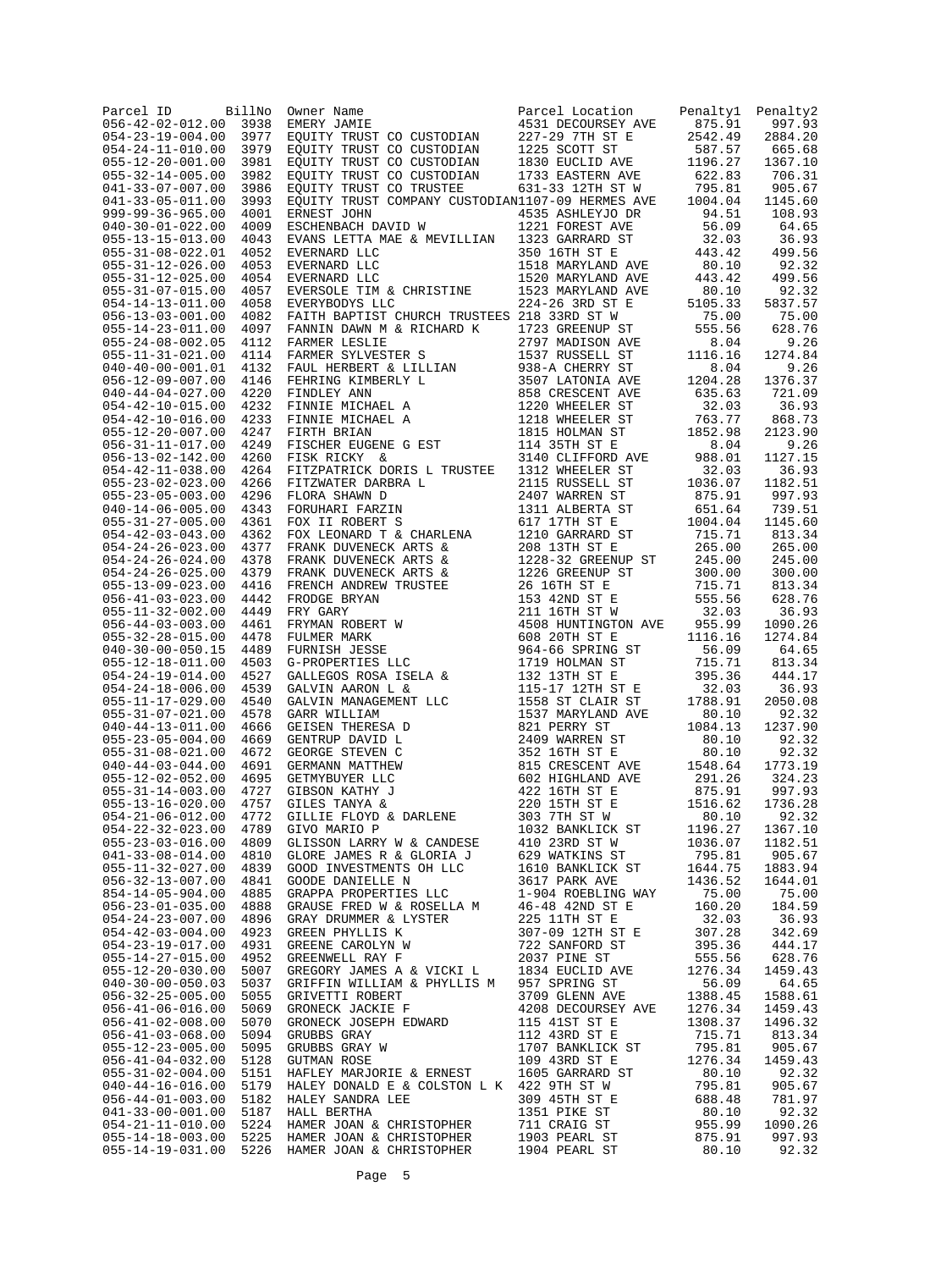| Parcel ID<br>$055 - 32 - 04 - 010.00$ 5290           | BillNo       | Parcel LC<br>2019 MACH<br>CC GENEVIEN<br>CC GENEVIEN<br>CC BENTON F<br>CC BENTON FRAYS LN<br>1218 PIKE<br>POWER I C 1218 PIKE<br>Owner Name<br>HAMILTON NAKIA                                                                                                                  | Parcel Location                                                                                                                                                 | Penalty1          | Penalty2<br>628.76 |
|------------------------------------------------------|--------------|--------------------------------------------------------------------------------------------------------------------------------------------------------------------------------------------------------------------------------------------------------------------------------|-----------------------------------------------------------------------------------------------------------------------------------------------------------------|-------------------|--------------------|
| $055 - 20 - 50 - 006.00$                             | 5334         | HANSER HOMES INC                                                                                                                                                                                                                                                               | 2019 MACKOY AVE 1.1.22<br>2019 MACKOY AVE 555.56<br>TOWER DR 1.60<br>MONTE LN 4.80<br>MONTE LN 4.80<br>BENTON RD 16.03<br>RAYS LN 11.22<br>1218 PIKE ST 1676.78 |                   | 12.95              |
| $055 - 20 - 02 - 001.01$                             | 5335         | HANSER HOMES INC                                                                                                                                                                                                                                                               |                                                                                                                                                                 |                   | 1.84               |
| $055 - 20 - 50 - 007.00$                             | 5336         | HANSER HOMES INC                                                                                                                                                                                                                                                               |                                                                                                                                                                 |                   | 5.54               |
| $055 - 20 - 50 - 008.00$<br>$041 - 40 - 50 - 017.00$ | 5337<br>5338 | HANSER HOMES INC<br>HANSER HOMES INC                                                                                                                                                                                                                                           |                                                                                                                                                                 |                   | 18.46<br>12.95     |
| $041 - 33 - 06 - 016.00$                             | 5362         | HARLAN DANELL L                                                                                                                                                                                                                                                                |                                                                                                                                                                 |                   | 1920.86            |
| $054 - 42 - 02 - 015.00$                             | 5380         | HARPER ANNA L & FOWLER L &                                                                                                                                                                                                                                                     | 334-36 12TH ST E<br>1623 GREENUP ST                                                                                                                             | 48.06             | 55.39              |
| $055 - 13 - 14 - 017.00$                             | 5381         | HARPER JAMES                                                                                                                                                                                                                                                                   |                                                                                                                                                                 | 32.03             | 36.93              |
| $040 - 44 - 01 - 011.00$<br>$055 - 21 - 01 - 007.00$ | 5397<br>5414 | HART DAVID A                                                                                                                                                                                                                                                                   | 911-13 WESTERN AVE<br>629 19TH ST W                                                                                                                             | 875.91<br>1116.16 | 997.93<br>1274.84  |
| $055 - 31 - 20 - 003.00$                             | 5447         | HARTMAN ROBERT M<br>HAUBNER BONNIE L E & JOSEPH 511 PATTON ST                                                                                                                                                                                                                  |                                                                                                                                                                 | 1092.92           | 1213.73            |
| $055 - 31 - 12 - 022.00$                             | 5449         |                                                                                                                                                                                                                                                                                | 1528 MARYLAND AVE                                                                                                                                               | 603.58            | 684.14             |
| $055 - 31 - 09 - 006.00$                             | 5458         | HAUBNER LAWRENCE & HAVILL MATTHEW & HAYNES SCOTT                                                                                                                                                                                                                               | 317 16TH ST E                                                                                                                                                   | 80.10             | 92.32              |
| $055 - 32 - 03 - 018.00$                             | 5473<br>5486 |                                                                                                                                                                                                                                                                                | 214 20TH ST E                                                                                                                                                   | 475.45            | 536.49             |
| $055 - 13 - 15 - 035.00$<br>$055 - 11 - 12 - 005.00$ | 5491         | HEARD EQUITY INVESTMENTS LLC 1342 GREENUP ST<br>HECKMAN FAMILY PROPERTIES LLC 412 16TH ST W<br>HEIST MAJA JANE 390 ALTAMONT RD                                                                                                                                                 |                                                                                                                                                                 | 1356.42<br>571.56 | 1551.68<br>647.22  |
| $040 - 13 - 00 - 014.00$                             | 5513         |                                                                                                                                                                                                                                                                                |                                                                                                                                                                 | 875.91            | 997.93             |
| $054 - 24 - 24 - 016.00$                             | 5524         | HECKMAN FAMILY PROPERTIES LLC 412 16TH ST W<br>HELMES NOSEBELL 300 ALTAMONT RD<br>HELMES ROSEBELL 222 12TH ST E<br>HELTSLEY KEVIN D<br>3506-08 DECOURSEY<br>HENDERSON KIMBERLY M 347 13TH ST E<br>HENSLEY SUZANNE & 1552 WOODBURN AVE<br>HEN                                   |                                                                                                                                                                 | 635.63            | 721.09             |
| $056 - 31 - 06 - 019.00$                             | 5530         |                                                                                                                                                                                                                                                                                | 3506-08 DECOURSEY A                                                                                                                                             | 1299.97           | 1431.77            |
| $054 - 42 - 05 - 021.00$<br>$055 - 11 - 22 - 030.00$ | 5542<br>5575 |                                                                                                                                                                                                                                                                                |                                                                                                                                                                 | 1116.91<br>875.91 | 1241.39<br>997.93  |
| $055 - 23 - 11 - 026.00$                             | 5599         |                                                                                                                                                                                                                                                                                |                                                                                                                                                                 | 875.91            | 997.93             |
| $055 - 11 - 26 - 043.01$                             | 5612         |                                                                                                                                                                                                                                                                                |                                                                                                                                                                 | 160.20            | 184.59             |
| $056 - 11 - 03 - 012.01$                             | 5625         |                                                                                                                                                                                                                                                                                |                                                                                                                                                                 | 80.10             | 92.32              |
| $055 - 12 - 02 - 067.01$<br>$055 - 12 - 24 - 006.00$ | 5626<br>5633 |                                                                                                                                                                                                                                                                                | 716 HIGHLAND AVE 160.20<br>1808 HOLMAN ST 1276.34                                                                                                               | 1276.34           | 184.59<br>1459.43  |
| $056 - 41 - 01 - 013.00$                             | 5660         |                                                                                                                                                                                                                                                                                |                                                                                                                                                                 | 160.20            | 184.59             |
| $056 - 34 - 03 - 001.20$                             | 5661         |                                                                                                                                                                                                                                                                                | 52-60 42ND ST E<br>TRACY AVE                                                                                                                                    | 32.03             | 36.93              |
| $055 - 14 - 15 - 030.00$                             | 5687         | HILES JR BERNARD & ELIZABETH 1728 MADISON AVE                                                                                                                                                                                                                                  |                                                                                                                                                                 | 80.10             | 92.32              |
| $055 - 14 - 15 - 025.00$                             | 5688         | HILES JR BERNARD & ELIZABETH 1726 MADISON AVE                                                                                                                                                                                                                                  |                                                                                                                                                                 | 80.10             | 92.32              |
| $054 - 24 - 18 - 024.00$<br>$056 - 13 - 10 - 009.00$ | 5689<br>5729 | HILL BRIAN<br>HINTON VANCE & JOCHEN RICHARD 109 1/2 34TH ST W 1004.04                                                                                                                                                                                                          | 104 TREVOR ST                                                                                                                                                   | 1116.16           | 1274.84<br>1145.60 |
| $054 - 42 - 03 - 018.01$                             | 5779         | HOFSTETTER JR LAWRENCE F                                                                                                                                                                                                                                                       | 337 12TH ST E                                                                                                                                                   | 627.64            | 711.86             |
| $054 - 42 - 03 - 018.00$                             | 5780         | HOFSTETTEK UK HARKENCE F<br>HOFSTETTER JR LAWRENCE F<br>HOGAN DOUGLAS H TRUSTEE                                                                                                                                                                                                | 339 12TH ST E                                                                                                                                                   | 557.37            | 604.98             |
| $040 - 44 - 07 - 018.00$                             | 5781         |                                                                                                                                                                                                                                                                                | 664 PIKE ST                                                                                                                                                     | 80.10             | 92.32              |
| $056 - 43 - 05 - 002.00$<br>$056 - 32 - 20 - 048.00$ | 5787<br>5802 |                                                                                                                                                                                                                                                                                | 4403 VERMONT AVE<br>3716 PARK AVE                                                                                                                               | 80.10<br>707.72   | 92.32<br>804.15    |
| $055 - 11 - 22 - 002.00$                             | 5805         |                                                                                                                                                                                                                                                                                |                                                                                                                                                                 | 2757.58           | 3111.52            |
| $056 - 12 - 08 - 006.00$                             | 5817         |                                                                                                                                                                                                                                                                                | 3307 LATONIA AVE                                                                                                                                                | 1036.07           | 1182.51            |
| $054 - 23 - 27 - 006.00$                             | 5825         |                                                                                                                                                                                                                                                                                |                                                                                                                                                                 | 3225.00           | 3225.00            |
| $040 - 10 - 02 - 005.00$<br>$040 - 44 - 01 - 054.00$ | 5830<br>5840 |                                                                                                                                                                                                                                                                                |                                                                                                                                                                 | 1148.20<br>539.52 | 1311.74<br>610.32  |
| $054 - 22 - 14 - 007.00$                             | 5862         |                                                                                                                                                                                                                                                                                |                                                                                                                                                                 | 8.04              | 9.26               |
| $055 - 14 - 18 - 002.00$                             | 5882         |                                                                                                                                                                                                                                                                                |                                                                                                                                                                 | 75.00             | 75.00              |
| $054 - 42 - 11 - 037.00$                             | 5955         |                                                                                                                                                                                                                                                                                |                                                                                                                                                                 | 805.63            | 891.09             |
| $041 - 33 - 06 - 041.00$                             | 5965         | HSBC BANK USA NATIONAL ASSOC 121 12TH ST E                                                                                                                                                                                                                                     |                                                                                                                                                                 | 955.99            | 1090.26            |
| $054 - 24 - 18 - 008.00$<br>$055 - 42 - 06 - 005.00$ | 5977<br>6017 | HUFF EDWARD                                                                                                                                                                                                                                                                    | 2715 MADISON AVE                                                                                                                                                | 955.99<br>80.10   | 1090.26<br>92.32   |
| $054 - 21 - 19 - 002.00$                             | 6035         | HUFF EDWARD<br>HUGHES WILLIAM A REV<br>HIILING JONATHAN W                                                                                                                                                                                                                      | 101-07 6TH ST W                                                                                                                                                 | 265.00            | 265.00             |
| $040 - 14 - 00 - 043.00$                             | 6043         |                                                                                                                                                                                                                                                                                | 1206 HIGH ST                                                                                                                                                    | 475.45            | 536.49             |
| $854 - 14 - 05 - 402.00$                             | 6046         |                                                                                                                                                                                                                                                                                | 1-402 ROEBLING WAY                                                                                                                                              | 75.00             | 75.00              |
| $054 - 23 - 21 - 029.00$<br>$999 - 99 - 36 - 964.00$ | 6063<br>6074 | HUNLEY PEGGY                                                                                                                                                                                                                                                                   | 210 10TH ST E<br>4537 ASHLEYJO DR 24.07                                                                                                                         | 32.03             | 36.93<br>27.72     |
| $054 - 21 - 09 - 002.00$                             | 6080         | HULLAR GORDON C TRUSTEE<br>HUMPHREY KERRY<br>HUNLEY PEGGY<br>HUNT JOE                                                                                                                                                                                                          | 509 CRAIG ST                                                                                                                                                    | 1356.42           | 1551.68            |
| $054 - 42 - 07 - 005.00$                             |              | UUSA HUNTER JR ELVA<br>6083 HUNTER MARTEL<br>6109 HUPTT UUS                                                                                                                                                                                                                    | 406 11TH ST E 32.03                                                                                                                                             |                   | 36.93              |
| $056 - 11 - 05 - 003.00$                             |              |                                                                                                                                                                                                                                                                                | 2991-93 MADISON AVE                                                                                                                                             | 763.77            | 868.73             |
| $055 - 14 - 17 - 022.00$<br>$055 - 32 - 04 - 004.00$ | 6127         | 6109 HURTT HERBERT & DARLENE<br>HYDE MISSIE LYNN                                                                                                                                                                                                                               | 1810 PEARL ST<br>2007 MACKOY AVE                                                                                                                                | 80.10<br>507.49   | 92.32<br>573.40    |
| $040 - 44 - 01 - 047.00$                             |              | 6129 HYDEN THOMAS F & SANDRA 917 CHERRY ST                                                                                                                                                                                                                                     |                                                                                                                                                                 | 875.91            | 997.93             |
| $054 - 23 - 10 - 002.00$                             | 6137         | IGLECIA DE DIOS PENTECOSTES 14-16 9TH ST E                                                                                                                                                                                                                                     |                                                                                                                                                                 | 75.00             | 75.00              |
| $056 - 44 - 04 - 003.00$                             | 6142         | ILES PEGGY A                                                                                                                                                                                                                                                                   | 405 46TH ST E                                                                                                                                                   | 160.20            | 184.59             |
| $041 - 30 - 00 - 026.00$<br>$055 - 14 - 04 - 023.00$ | 6150<br>6163 | IMMANUEL BAPTIST CHURCH<br>INOR 1 LLC                                                                                                                                                                                                                                          | 699 EDGECLIFF RD<br>220 21ST ST W                                                                                                                               | 75.00<br>315.28   | 75.00<br>351.91    |
| $040 - 44 - 01 - 004.00$                             | 6181         | IRWIN TROY                                                                                                                                                                                                                                                                     | 863 WESTERN AVE                                                                                                                                                 | 635.63            | 721.09             |
| $055 - 11 - 14 - 011.00$                             | 6182         | ISAACS LEONARD & LUCILLE                                                                                                                                                                                                                                                       | 422 13TH ST W                                                                                                                                                   | 80.10             | 92.32              |
| $055 - 13 - 07 - 006.00$                             | 6183         | ISBEL DOUGLAS                                                                                                                                                                                                                                                                  | 31 13TH ST E                                                                                                                                                    | 715.71            | 813.34             |
| $055 - 31 - 10 - 023.00$                             |              |                                                                                                                                                                                                                                                                                |                                                                                                                                                                 | 75.00             | 75.00              |
| $056 - 11 - 07 - 001.00$<br>$055 - 20 - 12 - 020.00$ | 6195         | EXECUTE A STRING A STRING OF THE STRING OF STRING STRING AND STRING STRING STRING AND STRING AND STRING AND STRING STRING STRING STRING STRING STRING STRING STRING STRING STRING STRING STRING STRING STRING STRING STRING ST<br>ISSENMANN ROBERT J & JO ANN 2236 WIDEVIEW DR |                                                                                                                                                                 | 80.10<br>2229.41  | 92.32<br>2557.71   |
| $055 - 31 - 21 - 006.00$                             | 6208         | JACKSON BRADY                                                                                                                                                                                                                                                                  | 513 16TH ST E                                                                                                                                                   | 955.99            | 1090.26            |
| $054 - 24 - 24 - 007.00$                             | 6245         | JACKSON SR THOMAS J                                                                                                                                                                                                                                                            | 221 BUSH ST                                                                                                                                                     | 32.03             | 36.93              |
| $040 - 10 - 02 - 014.00$                             | 6267         | JAMOS FUND 1 LP                                                                                                                                                                                                                                                                | 358-60 BOND ST                                                                                                                                                  | 267.22            | 296.51             |
| $055 - 31 - 19 - 010.00$<br>$055 - 11 - 25 - 021.00$ | 6285<br>6288 | JASON BOWEN RENTAL LLC<br>JAWOROWSKI EMIL                                                                                                                                                                                                                                      | 1556 EASTERN AVE<br>1428 HOLMAN ST                                                                                                                              | 1721.85<br>80.10  | 1946.90<br>92.32   |
| $055 - 11 - 31 - 022.00$                             | 6307         | JAWOROWSKI EMIL<br>JEFFERSON ENTERPRISES LLC<br>JEFFERSON ENTERPRISES LLC<br>JENKINS JR ROBERT A                                                                                                                                                                               | 1537 RUSSELL ST                                                                                                                                                 | 965.81            | 1075.67            |
| $055 - 11 - 31 - 023.00$                             |              | 6308 JEFFERSON ENTERPRISES LLC                                                                                                                                                                                                                                                 | 1539 RUSSELL ST                                                                                                                                                 | 80.10             | 92.32              |
| $055 - 12 - 21 - 012.00$                             |              | 6315 JENKINS JR ROBERT A                                                                                                                                                                                                                                                       | 324 20TH ST W                                                                                                                                                   | 1388.45           | 1588.61            |
| $054 - 42 - 05 - 020.00$<br>$041 - 40 - 30 - 008.00$ | 6347         | 6324 JENNINGS JOANN<br>JETT NANCY M & JETT KENT P & 2243 JO ANN PL                                                                                                                                                                                                             | 345 13TH ST E                                                                                                                                                   | 32.03<br>1676.78  | 36.93<br>1920.86   |
| $055 - 31 - 25 - 007.00$                             |              | 6359 JMR CONTRACTORS INC                                                                                                                                                                                                                                                       | 612 16TH ST E                                                                                                                                                   | 80.10             | 92.32              |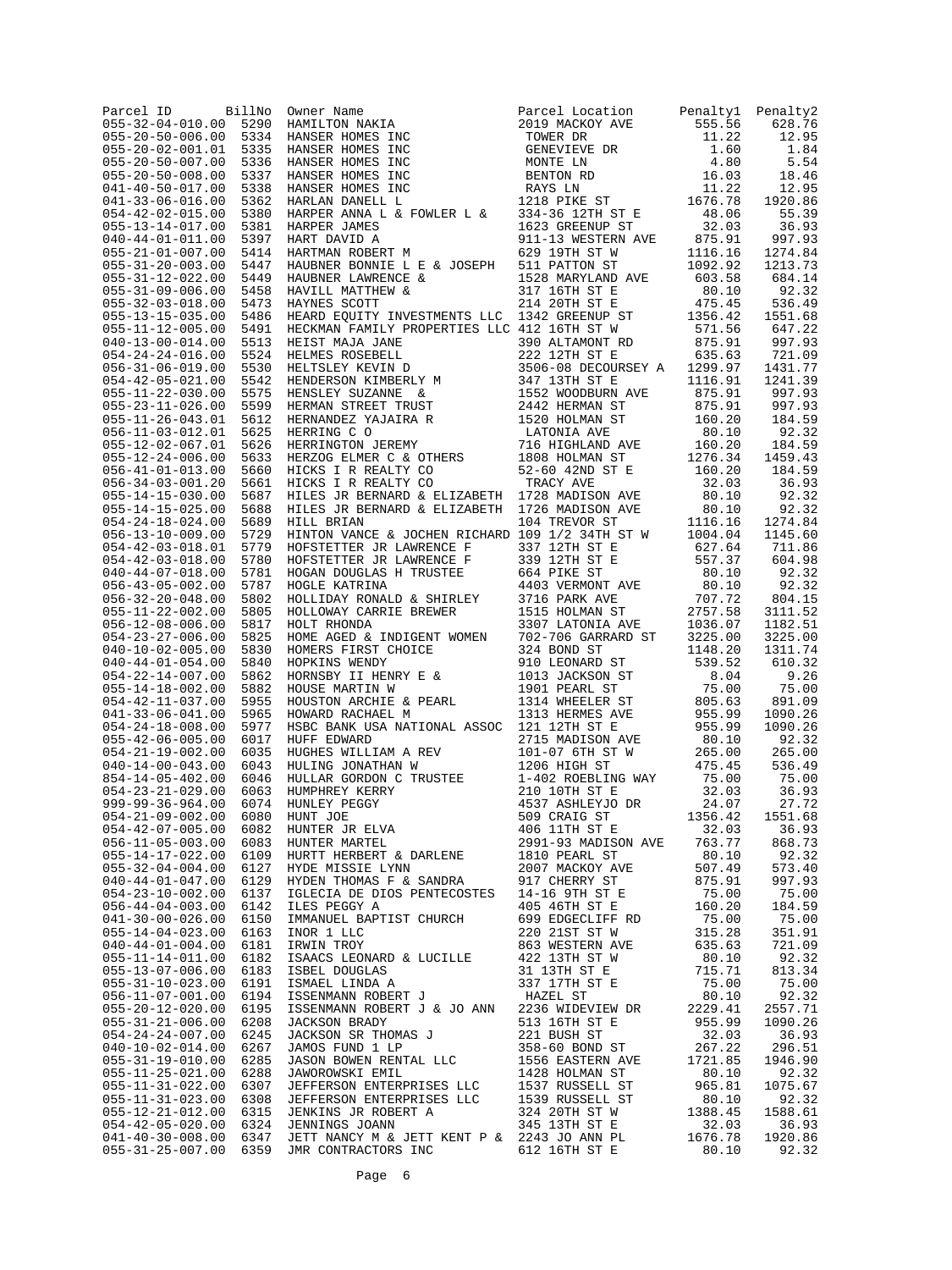| Parcel ID<br>040-44-04-009.00                        | BillNo<br>6374 | Owner Name<br>JOHNSON CHARLES M & LILLIAN                                                                                                                                                                                                            | Parcel Location<br>818 CRESCENT AVE                                                        | Penalty1<br>715.71 | Penalty2<br>813.34 |
|------------------------------------------------------|----------------|------------------------------------------------------------------------------------------------------------------------------------------------------------------------------------------------------------------------------------------------------|--------------------------------------------------------------------------------------------|--------------------|--------------------|
| $055 - 32 - 21 - 024.00$                             | 6380           | JOHNSON DANNY L<br>JOHNSON DANNY L<br>JOHNSON DONALD L<br>1928 EASTERN AVE<br>JOHNSON DONALD L<br>1928 EASTERN AVE<br>JOHNSON ONARD C<br>1928 EASTERN AVE<br>JOHNSON NEWS HARVE<br>JOHNSON NEWS<br>TONES ANTHONY 613 REAR 11TH ST W<br>JONES ROBIN L |                                                                                            | 80.10              | 92.32              |
| $056 - 41 - 03 - 046.00$                             | 6383           |                                                                                                                                                                                                                                                      |                                                                                            | 1036.07            | 1182.51            |
| $056 - 13 - 11 - 004.00$                             | 6396           |                                                                                                                                                                                                                                                      |                                                                                            | 6.40               | 7.38               |
| $056 - 41 - 05 - 021.00$                             | 6402           |                                                                                                                                                                                                                                                      |                                                                                            | 880.99             | 1015.26            |
| $056 - 41 - 03 - 033.00$                             | 6405           |                                                                                                                                                                                                                                                      |                                                                                            | 160.20             | 184.59             |
| $040 - 44 - 09 - 017.00$<br>$054 - 22 - 34 - 017.00$ | 6449<br>6474   |                                                                                                                                                                                                                                                      |                                                                                            | 80.10<br>523.50    | 92.32<br>591.84    |
| $055 - 11 - 04 - 010.00$                             | 6480           |                                                                                                                                                                                                                                                      |                                                                                            | 227.21             | 250.38             |
| $056 - 43 - 06 - 008.00$                             | 6486           |                                                                                                                                                                                                                                                      |                                                                                            | 595.61             | 674.93             |
| $040 - 44 - 03 - 035.00$                             | 6497           | JORDAN PATRICK J & MARIANNA                                                                                                                                                                                                                          | 845-47 CRESCENT AVE                                                                        | 64.08              | 73.83              |
| $054 - 22 - 15 - 025.00$                             | 6499           | JORDAN ZACHARY                                                                                                                                                                                                                                       | 1018-20 JACKSON ST                                                                         | 635.63             | 721.09             |
| $854 - 21 - 14 - 010.41$                             | 6504           | JOUVER INVESTMENTS LLC                                                                                                                                                                                                                               | 1018-20 JACKSON ST<br>611-1A RUSSELL ST                                                    | 1564.65            | 1791.65            |
| $854 - 21 - 14 - 010.51$                             | 6505<br>6511   |                                                                                                                                                                                                                                                      |                                                                                            | 1917.05            | 2197.77            |
| $040 - 44 - 01 - 013.00$<br>$054 - 24 - 12 - 014.00$ | 6513           |                                                                                                                                                                                                                                                      |                                                                                            | 715.71<br>1036.07  | 813.34<br>1182.51  |
| $055 - 32 - 02 - 044.00$                             | 6523           |                                                                                                                                                                                                                                                      |                                                                                            | 635.63             | 721.09             |
| $055 - 32 - 10 - 005.00$                             | 6578           |                                                                                                                                                                                                                                                      |                                                                                            | 555.56             | 628.76             |
| $055 - 11 - 09 - 005.02$                             | 6582           |                                                                                                                                                                                                                                                      |                                                                                            | 301.09             | 309.65             |
| $055 - 23 - 09 - 031.01$                             | 6596           |                                                                                                                                                                                                                                                      |                                                                                            | 635.63             | 721.09             |
| $055 - 11 - 31 - 036.00$                             | 6658           |                                                                                                                                                                                                                                                      |                                                                                            | 1276.34            | 1459.43            |
| $055 - 31 - 04 - 009.00$<br>$055 - 31 - 04 - 009.01$ | 6694<br>6695   |                                                                                                                                                                                                                                                      |                                                                                            | 32.03<br>32.03     | 36.93<br>36.93     |
| $040 - 14 - 10 - 001.00$                             | 6698           |                                                                                                                                                                                                                                                      |                                                                                            | 1276.34            | 1459.43            |
| $040 - 44 - 01 - 031.00$                             | 6699           |                                                                                                                                                                                                                                                      |                                                                                            |                    | 92.32              |
| $054 - 24 - 20 - 002.00$                             | 6706           |                                                                                                                                                                                                                                                      |                                                                                            |                    | 36.93              |
| $055 - 31 - 03 - 045.00$                             | 6710           |                                                                                                                                                                                                                                                      |                                                                                            |                    | 36.93              |
| $054 - 14 - 02 - 002.02$                             | 6729           |                                                                                                                                                                                                                                                      |                                                                                            |                    | 2630.00            |
| $054 - 14 - 06 - 001.00$                             | 6730           |                                                                                                                                                                                                                                                      |                                                                                            |                    | 75.00              |
| $040 - 44 - 19 - 003.00$<br>$055 - 11 - 14 - 001.00$ | 6732<br>6734   |                                                                                                                                                                                                                                                      |                                                                                            |                    | 265.00<br>245.00   |
| $040 - 44 - 19 - 013.00$                             | 6735           |                                                                                                                                                                                                                                                      |                                                                                            |                    | 2630.00            |
| $054 - 22 - 03 - 003.00$                             | 6737           |                                                                                                                                                                                                                                                      |                                                                                            |                    | 75.00              |
| $654 - 14 - 02 - 002.05$                             | 6762           |                                                                                                                                                                                                                                                      |                                                                                            |                    | 245.00             |
| $055 - 24 - 13 - 005.00$                             | 6766           | KENTON COUNTY WATER DIST #1                                                                                                                                                                                                                          | 220 MADISON AVE<br>26TH ST W<br>235-A WRIGHT ST                                            | 245.00             | 245.00             |
| $040 - 32 - 00 - 001.02$                             | 6781           | KENTUCKY REDEVELOPMENT GROUP                                                                                                                                                                                                                         |                                                                                            | 32.03              | 36.93              |
| $055 - 23 - 09 - 040.00$                             | 6795           |                                                                                                                                                                                                                                                      |                                                                                            | 875.91             | 997.93             |
| $054 - 42 - 03 - 007.00$<br>$055 - 13 - 08 - 008.00$ | 6806<br>6807   |                                                                                                                                                                                                                                                      |                                                                                            | 32.03<br>240.28    | 36.93<br>276.91    |
| $055 - 24 - 08 - 001.00$                             | 6809           |                                                                                                                                                                                                                                                      |                                                                                            | 80.10              | 92.32              |
| $055 - 24 - 06 - 017.00$                             | 6810           | KENTUCKY REDEVELOPMENT GROUP 235-A WRIGHT ST<br>KENNS RANDALL L 2408 WARREN ST<br>KESSNICK GARY 315 12TH ST<br>KESSNICK GARY 315 12TH ST<br>KESSNICK GARY 1405 SCOTT ST<br>KEVJO PROPERTIES LLC 2804 MADISON AVE<br>KEVJO PROPERTIES LLC 2           |                                                                                            | 635.63             | 721.09             |
| $054 - 42 - 02 - 024.00$                             | 6816           |                                                                                                                                                                                                                                                      |                                                                                            | 475.45             | 536.49             |
| $054 - 42 - 07 - 011.00$                             | 6856           |                                                                                                                                                                                                                                                      |                                                                                            | 251.50             | 289.80             |
| $056 - 41 - 07 - 011.00$                             | 6907           |                                                                                                                                                                                                                                                      |                                                                                            | 1508.63            | 1727.07            |
| $056 - 42 - 01 - 001.00$<br>$056 - 32 - 22 - 025.00$ | 6931<br>6949   |                                                                                                                                                                                                                                                      |                                                                                            | 80.10<br>1116.16   | 92.32<br>1274.84   |
| $056 - 13 - 16 - 019.00$                             | 6969           |                                                                                                                                                                                                                                                      |                                                                                            | 970.41             | 1106.87            |
| $040 - 00 - 00 - 020.01$                             | 6998           |                                                                                                                                                                                                                                                      |                                                                                            | 56.09              | 64.65              |
| $055 - 11 - 24 - 025.00$                             | 7009           | KRAUS PHILLIP E & DORIS J                                                                                                                                                                                                                            | 1314 HOLMAN ST                                                                             | 227.21             | 250.38             |
| $056 - 42 - 01 - 034.00$                             | 7029           | KRUSE J H 194 46TH ST E<br>KSL INVESTMENT PROPERTIES CORP1229 GARRARD ST                                                                                                                                                                             |                                                                                            | 16.03              | 18.46              |
| $054 - 24 - 26 - 012.00$                             | 7033           |                                                                                                                                                                                                                                                      |                                                                                            | 660.41             | 715.35             |
| $055 - 32 - 10 - 020.00$<br>$040 - 14 - 00 - 041.00$ | 7063           | $\mathbf{r}$<br>KUPER PAUL E<br>LAMAR RITA                                                                                                                                                                                                           |                                                                                            |                    | 92.32<br>628.76    |
| $055 - 41 - 08 - 020.00$                             | 7104<br>7108   | LAMPE MARY                                                                                                                                                                                                                                           |                                                                                            |                    | 18.46              |
| $056 - 32 - 20 - 031.00$                             | 7121           | LANDRUM JEFFREY & VICKIE                                                                                                                                                                                                                             | 1816 GARRARD ST 80.10<br>1202 HIGH ST 555.56<br>1 26TH ST E 16.03<br>312 39TH ST E 1356.42 |                    | 1551.68            |
| $054 - 22 - 06 - 017.00$                             | 7147           |                                                                                                                                                                                                                                                      | 346 9TH ST W                                                                               | 467.47             | 527.27             |
| $056 - 32 - 19 - 006.00$                             | 7152           | LANNIGAN DAVID<br>LAPOINTE RONALD J<br>LARISON ZACHARY ADAM                                                                                                                                                                                          | 320 SOUTHERN AVE E                                                                         | 437.22             | 466.51             |
| $055 - 11 - 09 - 006.00$                             | 7153           |                                                                                                                                                                                                                                                      | 320 SUULLE<br>406 LINDEN AVE<br>22 PECOURS                                                 | 795.81             | 905.67             |
| $056 - 32 - 10 - 001.00$                             | 7162           | LATONIA BAPTIST CHURCH                                                                                                                                                                                                                               | 3801-03 DECOURSEY A                                                                        | 265.00             | 265.00             |
| $056 - 32 - 03 - 004.01$<br>$056 - 32 - 03 - 002.00$ | 7163<br>7165   | LATONIA BAPTIST CHURCH INC<br>LATONIA BAPTIST CHURCH INC                                                                                                                                                                                             | 22 38TH ST E<br>3709-19 DECOURSEY A                                                        | 265.00<br>265.00   | 265.00<br>265.00   |
| $056 - 32 - 03 - 003.00$                             | 7166           | LATONIA BAPTIST CHURCH INC                                                                                                                                                                                                                           | 3721-33 DECOURSEY A                                                                        | 265.00             | 265.00             |
| $056 - 32 - 03 - 004.00$                             | 7167           | LATONIA BAPTIST CHURCH INC                                                                                                                                                                                                                           | 18-20 38TH ST E                                                                            | 265.00             | 265.00             |
| $056 - 32 - 18 - 002.00$                             | 7168           | LATONIA CHRISTIAN CHURCH INC                                                                                                                                                                                                                         | 215 39TH ST E                                                                              | 75.00              | 75.00              |
| $056 - 32 - 18 - 011.00$                             | 7169           | LATONIA CHRISTIAN CHURCH INC                                                                                                                                                                                                                         | 3916 DECOURSEY AVE                                                                         | 265.00             | 265.00             |
| $056 - 32 - 18 - 012.00$                             | 7171           | LATONIA CHRISTIAN CHURCH INC                                                                                                                                                                                                                         | 3912 DECOURSEY AVE                                                                         | 265.00             | 265.00             |
| 056-13-02-049.01<br>$055 - 32 - 16 - 001.00$         | 7192<br>7234   | LAWSON CARL<br>LEE MATTHEW & LEE TOSHA                                                                                                                                                                                                               | REAR 3201 GRAFF ST<br>401 19TH ST E                                                        | 6.40<br>1786.70    | 7.38<br>2018.60    |
| $040 - 10 - 02 - 004.01$                             | 7235           | LEE RAYMOND T                                                                                                                                                                                                                                        | 321 BOND ST                                                                                | 56.09              | 64.65              |
| $054 - 42 - 11 - 036.00$                             | 7237           | LEE SHAWN-TIA J                                                                                                                                                                                                                                      | 1316 WHEELER ST                                                                            | 395.36             | 444.17             |
| $056 - 13 - 01 - 008.00$                             | 7260           | LEITH RYAN                                                                                                                                                                                                                                           |                                                                                            | 1452.53            | 1662.44            |
| $056 - 11 - 03 - 009.00$                             | 7270           | LENHOF TERESA                                                                                                                                                                                                                                        | 3125 CLIFFORD 11<br>2807 ABERDEEN AVE<br>309 42ND ST E<br>107H ST E                        | 160.20             | 184.59             |
| $056 - 41 - 06 - 002.00$                             | 7271           | LENHOFF TRAVIS                                                                                                                                                                                                                                       |                                                                                            | 160.20             | 184.59             |
| $054 - 42 - 02 - 027.00$                             | 7288           | LEWIS ALFONSO R & LORETTA W                                                                                                                                                                                                                          |                                                                                            | 227.21             | 250.38             |
| $054 - 22 - 37 - 003.00$<br>$055 - 32 - 19 - 012.00$ | 7289           | LEWIS BASEL W & MARY JANE                                                                                                                                                                                                                            | 129 10TH ST W                                                                              | 75.00<br>395.36    | 75.00<br>444.17    |
| $055 - 32 - 19 - 013.00$                             |                |                                                                                                                                                                                                                                                      |                                                                                            | 80.10              | 92.32              |
| $040 - 13 - 00 - 013.00$                             |                |                                                                                                                                                                                                                                                      |                                                                                            | 64.08              | 73.83              |
| $055 - 31 - 19 - 004.00$                             |                |                                                                                                                                                                                                                                                      |                                                                                            | 75.00<br>80.10     | 75.00              |
| $041 - 33 - 06 - 003.00$                             |                |                                                                                                                                                                                                                                                      |                                                                                            |                    | 92.32              |
| $055 - 42 - 03 - 008.00$                             |                |                                                                                                                                                                                                                                                      |                                                                                            | 24.07              | 27.72              |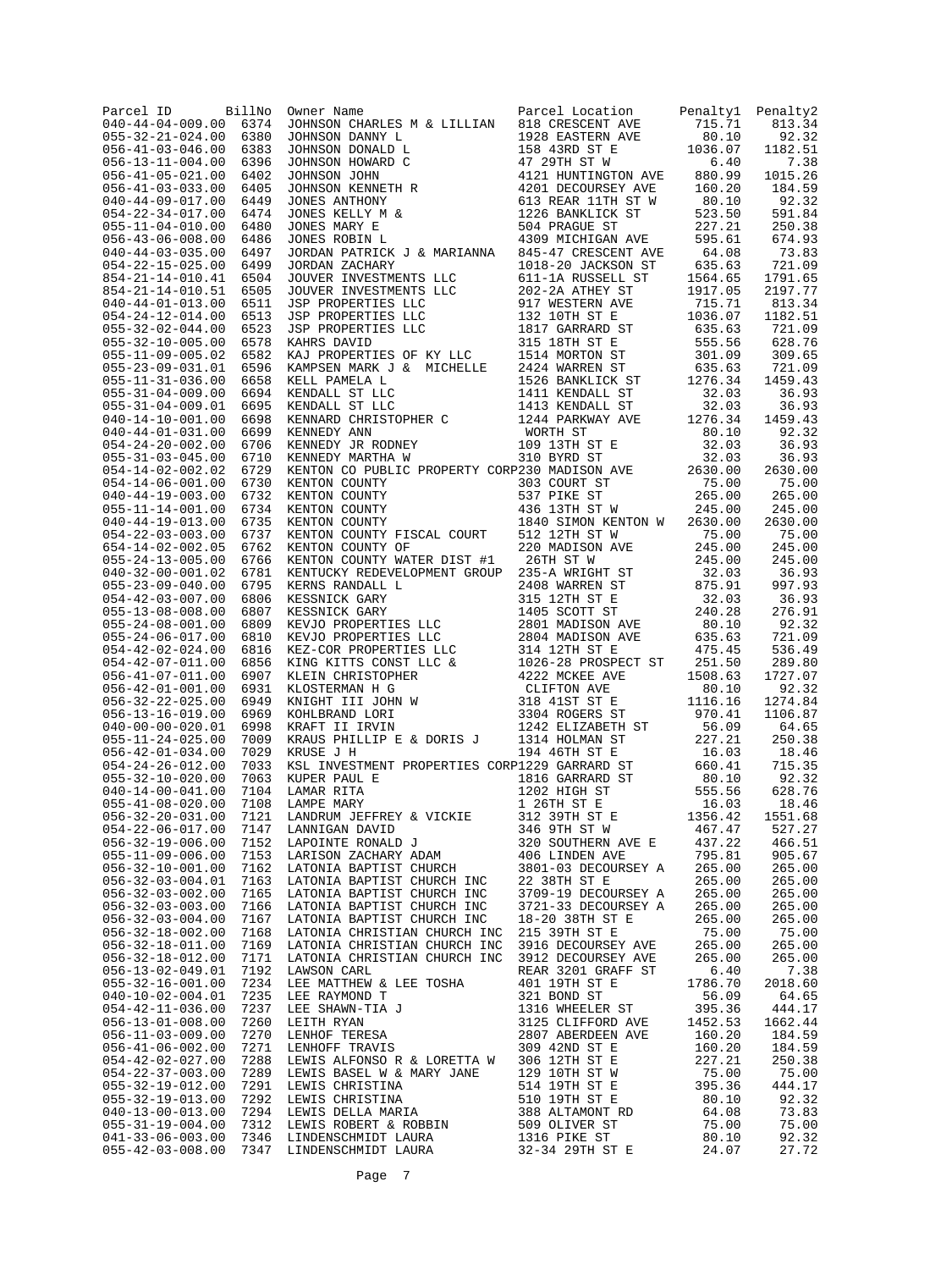| Parcel ID<br>$055 - 11 - 17 - 022.00$                | BillNo<br>7387 | Owner Name<br>LITTLE JEFFREY & SONIA                                                                                                                                                                                                                                                                                                                                                                       | Parcel Location Penalty1<br>Parcel Location<br>1541 WOODBURN AVE 227.21<br>907 LEONARD ST 80.10<br>3108 LATONIA AVE 1276.34<br>1200 UPDMES AVE 80.10<br>10.10 | Penalty2<br>250.38 |
|------------------------------------------------------|----------------|------------------------------------------------------------------------------------------------------------------------------------------------------------------------------------------------------------------------------------------------------------------------------------------------------------------------------------------------------------------------------------------------------------|---------------------------------------------------------------------------------------------------------------------------------------------------------------|--------------------|
| $040 - 44 - 01 - 052.00$                             | 7389           |                                                                                                                                                                                                                                                                                                                                                                                                            |                                                                                                                                                               | 92.32              |
| $056 - 11 - 04 - 016.00$                             | 7390           |                                                                                                                                                                                                                                                                                                                                                                                                            |                                                                                                                                                               | 1459.43            |
| $041 - 33 - 06 - 030.00$                             | 7427           |                                                                                                                                                                                                                                                                                                                                                                                                            |                                                                                                                                                               | 92.32              |
| $041 - 33 - 06 - 029.02$<br>$040 - 14 - 00 - 033.00$ | 7428<br>7429   |                                                                                                                                                                                                                                                                                                                                                                                                            |                                                                                                                                                               | 997.93<br>434.98   |
| $040 - 30 - 01 - 019.00$                             | 7447           |                                                                                                                                                                                                                                                                                                                                                                                                            |                                                                                                                                                               | 64.65              |
| $055 - 13 - 14 - 015.00$                             | 7448           |                                                                                                                                                                                                                                                                                                                                                                                                            |                                                                                                                                                               | 36.93              |
| $055 - 14 - 23 - 022.00$                             | 7464           |                                                                                                                                                                                                                                                                                                                                                                                                            |                                                                                                                                                               | 92.32              |
| $055 - 42 - 08 - 010.00$                             | 7481           |                                                                                                                                                                                                                                                                                                                                                                                                            |                                                                                                                                                               | 184.59             |
| $056 - 11 - 01 - 047.00$                             | 7576<br>7582   |                                                                                                                                                                                                                                                                                                                                                                                                            |                                                                                                                                                               | 434.98<br>250.38   |
| $054 - 42 - 05 - 026.00$<br>$041 - 33 - 06 - 009.00$ | 7613           |                                                                                                                                                                                                                                                                                                                                                                                                            |                                                                                                                                                               | 721.09             |
| $040 - 14 - 07 - 002.00$                             | 7628           |                                                                                                                                                                                                                                                                                                                                                                                                            |                                                                                                                                                               | 905.67             |
| $055 - 24 - 06 - 033.00$                             | 7630           |                                                                                                                                                                                                                                                                                                                                                                                                            |                                                                                                                                                               | 36.93              |
| $055 - 24 - 13 - 006.00$                             | 7631           |                                                                                                                                                                                                                                                                                                                                                                                                            |                                                                                                                                                               | 36.93              |
| $054 - 24 - 07 - 019.00$                             | 7641           |                                                                                                                                                                                                                                                                                                                                                                                                            |                                                                                                                                                               | 265.00             |
| $054 - 24 - 07 - 020.00$<br>$054 - 24 - 07 - 018.00$ | 7642<br>7643   |                                                                                                                                                                                                                                                                                                                                                                                                            |                                                                                                                                                               | 265.00<br>265.00   |
| $055 - 11 - 28 - 012.00$                             | 7663           |                                                                                                                                                                                                                                                                                                                                                                                                            |                                                                                                                                                               | 92.32              |
| $040 - 44 - 14 - 034.00$                             | 7666           |                                                                                                                                                                                                                                                                                                                                                                                                            |                                                                                                                                                               | 92.32              |
| $055 - 31 - 25 - 003.00$                             | 7701           |                                                                                                                                                                                                                                                                                                                                                                                                            |                                                                                                                                                               | 490.35             |
| $055 - 32 - 18 - 005.00$                             | 7751           |                                                                                                                                                                                                                                                                                                                                                                                                            |                                                                                                                                                               | 92.32              |
| $055 - 11 - 31 - 033.00$                             | 7788           |                                                                                                                                                                                                                                                                                                                                                                                                            |                                                                                                                                                               | 92.32              |
| $056 - 12 - 08 - 018.00$<br>$055 - 41 - 05 - 018.00$ | 7810<br>7846   |                                                                                                                                                                                                                                                                                                                                                                                                            |                                                                                                                                                               | 1182.51<br>2096.24 |
| 854-14-05-405.00                                     | 7870           |                                                                                                                                                                                                                                                                                                                                                                                                            |                                                                                                                                                               | 75.00              |
| $054 - 21 - 15 - 002.00$                             | 7872           | MARIIN 2008<br>MARIIN JOSEPHINE<br>MASON BOBBY G & NORMA J<br>MASON BOBBY G & NORMA J<br>211 STERRETT AVE 1436.52<br>MATTA AMBAR DISTRIBUTIVE TRUST1-405 ROEBLING WAY 75.00<br>221 ATHEY ST<br>221 ATHEY ST<br>221 ATHEY ST<br>221 ATHEY ST<br>221                                                                                                                                                         |                                                                                                                                                               | 1644.01            |
| $054 - 21 - 15 - 003.00$                             | 7873           |                                                                                                                                                                                                                                                                                                                                                                                                            |                                                                                                                                                               | 92.32              |
| $056 - 43 - 06 - 019.00$                             | 7899           |                                                                                                                                                                                                                                                                                                                                                                                                            |                                                                                                                                                               | 1182.51            |
| $056 - 41 - 02 - 033.00$                             | 7912           |                                                                                                                                                                                                                                                                                                                                                                                                            |                                                                                                                                                               | 721.09             |
| $055 - 42 - 01 - 017.00$<br>$055 - 24 - 06 - 021.00$ | 7928<br>7939   |                                                                                                                                                                                                                                                                                                                                                                                                            |                                                                                                                                                               | 997.93<br>997.93   |
| $056 - 11 - 03 - 002.00$                             | 7951           |                                                                                                                                                                                                                                                                                                                                                                                                            |                                                                                                                                                               | 1551.68            |
| $055 - 31 - 04 - 023.00$                             | 7967           |                                                                                                                                                                                                                                                                                                                                                                                                            |                                                                                                                                                               | 1243.42            |
| $054 - 22 - 15 - 008.00$                             | 7981           |                                                                                                                                                                                                                                                                                                                                                                                                            |                                                                                                                                                               | 721.09             |
| $054 - 22 - 34 - 019.00$                             | 8010           |                                                                                                                                                                                                                                                                                                                                                                                                            |                                                                                                                                                               | 351.91             |
| $040 - 44 - 10 - 001.00$                             | 8030           |                                                                                                                                                                                                                                                                                                                                                                                                            |                                                                                                                                                               | 250.38             |
| $055 - 31 - 13 - 001.00$<br>$055 - 31 - 13 - 002.00$ | 8056<br>8057   |                                                                                                                                                                                                                                                                                                                                                                                                            |                                                                                                                                                               | 92.32<br>92.32     |
| $055 - 14 - 25 - 007.00$                             | 8077           |                                                                                                                                                                                                                                                                                                                                                                                                            |                                                                                                                                                               | 248.51             |
| $055 - 13 - 03 - 004.01$                             | 8101           |                                                                                                                                                                                                                                                                                                                                                                                                            |                                                                                                                                                               | 92.32              |
| $040 - 40 - 22 - 003.00$                             | 8109           |                                                                                                                                                                                                                                                                                                                                                                                                            |                                                                                                                                                               | 75.00              |
| $040 - 44 - 05 - 025.03$                             | 8111           | $\begin{tabular}{l c c c c} \multicolumn{1}{c}{\textbf{MATTA AMBA PISTREUTIVE TROST1-405 ROEBLING WAY} & \multicolumn{1}{c}{75.00} \\ \multicolumn{1}{c}{\textbf{MATTHAWS ANGELA B}} & 211 & 3148 & 75.00 \\ \multicolumn{1}{c}{\textbf{MATTHAWS ANGELA B}} & 211 & 3147 & 75.00 \\ \multicolumn{1}{c}{\textbf{MATHEWS ANGELA B}} & 212 & 317 \text{HEY ST} & 1436 & 52 \\ \multicolumn{1}{c}{\textbf{MAT$ |                                                                                                                                                               | 278.05             |
| $055 - 41 - 09 - 007.00$<br>$040 - 13 - 00 - 001.00$ | 8151<br>8154   |                                                                                                                                                                                                                                                                                                                                                                                                            |                                                                                                                                                               | 3659.47<br>1920.86 |
| $055 - 11 - 18 - 017.00$                             | 8173           | MEYER ELIZABETH a BILLIA SOL 304 BONE ST<br>MEYER ELIZABETH a BILLIA SOL 304 BONE ST<br>MILLIARD JAY 1629 MAY ST 80.10<br>MILLIS JACK L & MARTHA J 2001 GLENWAY AVE 1276.34<br>MINTON JOSHUA 212 SOUTHERN MEYE 1997.13<br>MINTON JOSHUA                                                                                                                                                                    |                                                                                                                                                               | 342.69             |
| $055 - 12 - 12 - 016.00$                             | 8291           |                                                                                                                                                                                                                                                                                                                                                                                                            |                                                                                                                                                               | 92.32              |
| $055 - 32 - 29 - 009.00$                             | 8336           |                                                                                                                                                                                                                                                                                                                                                                                                            |                                                                                                                                                               | 1459.43            |
| $056 - 32 - 13 - 011.00$                             | 8350           |                                                                                                                                                                                                                                                                                                                                                                                                            |                                                                                                                                                               | 2290.03            |
| $054 - 42 - 03 - 010.00$<br>$055 - 11 - 16 - 002.00$ | 8351<br>8368   |                                                                                                                                                                                                                                                                                                                                                                                                            |                                                                                                                                                               | 92.32<br>721.09    |
| $056 - 12 - 09 - 006.00$                             | 8470           |                                                                                                                                                                                                                                                                                                                                                                                                            |                                                                                                                                                               | 1551.68            |
| $055 - 31 - 01 - 027.00$                             | 8483           |                                                                                                                                                                                                                                                                                                                                                                                                            |                                                                                                                                                               | 850.27             |
| $041 - 33 - 08 - 013.00$                             | 8489           |                                                                                                                                                                                                                                                                                                                                                                                                            |                                                                                                                                                               | 905.67             |
|                                                      |                |                                                                                                                                                                                                                                                                                                                                                                                                            |                                                                                                                                                               | 92.32              |
|                                                      |                |                                                                                                                                                                                                                                                                                                                                                                                                            |                                                                                                                                                               | 36.93              |
|                                                      |                |                                                                                                                                                                                                                                                                                                                                                                                                            |                                                                                                                                                               | 75.00<br>536.49    |
|                                                      |                |                                                                                                                                                                                                                                                                                                                                                                                                            |                                                                                                                                                               | 1459.43            |
|                                                      |                |                                                                                                                                                                                                                                                                                                                                                                                                            |                                                                                                                                                               | 628.76             |
|                                                      |                |                                                                                                                                                                                                                                                                                                                                                                                                            |                                                                                                                                                               | 997.93             |
|                                                      |                |                                                                                                                                                                                                                                                                                                                                                                                                            |                                                                                                                                                               | 536.49             |
|                                                      |                |                                                                                                                                                                                                                                                                                                                                                                                                            |                                                                                                                                                               | 721.09             |
|                                                      |                |                                                                                                                                                                                                                                                                                                                                                                                                            |                                                                                                                                                               | 265.00<br>377.72   |
|                                                      |                |                                                                                                                                                                                                                                                                                                                                                                                                            |                                                                                                                                                               | 1274.84            |
|                                                      |                |                                                                                                                                                                                                                                                                                                                                                                                                            |                                                                                                                                                               | 92.32              |
|                                                      |                |                                                                                                                                                                                                                                                                                                                                                                                                            |                                                                                                                                                               | 92.32              |
|                                                      |                |                                                                                                                                                                                                                                                                                                                                                                                                            |                                                                                                                                                               | 92.32              |
|                                                      |                |                                                                                                                                                                                                                                                                                                                                                                                                            |                                                                                                                                                               | 18.46<br>92.32     |
|                                                      |                |                                                                                                                                                                                                                                                                                                                                                                                                            |                                                                                                                                                               | 64.65              |
|                                                      |                |                                                                                                                                                                                                                                                                                                                                                                                                            |                                                                                                                                                               | 536.49             |
|                                                      |                |                                                                                                                                                                                                                                                                                                                                                                                                            |                                                                                                                                                               | 36.93              |
|                                                      |                |                                                                                                                                                                                                                                                                                                                                                                                                            |                                                                                                                                                               | 721.09             |
|                                                      |                |                                                                                                                                                                                                                                                                                                                                                                                                            |                                                                                                                                                               | 92.32              |
|                                                      |                |                                                                                                                                                                                                                                                                                                                                                                                                            |                                                                                                                                                               | 92.32<br>213.48    |
|                                                      |                |                                                                                                                                                                                                                                                                                                                                                                                                            |                                                                                                                                                               | 536.49             |
|                                                      |                |                                                                                                                                                                                                                                                                                                                                                                                                            |                                                                                                                                                               | 147.66             |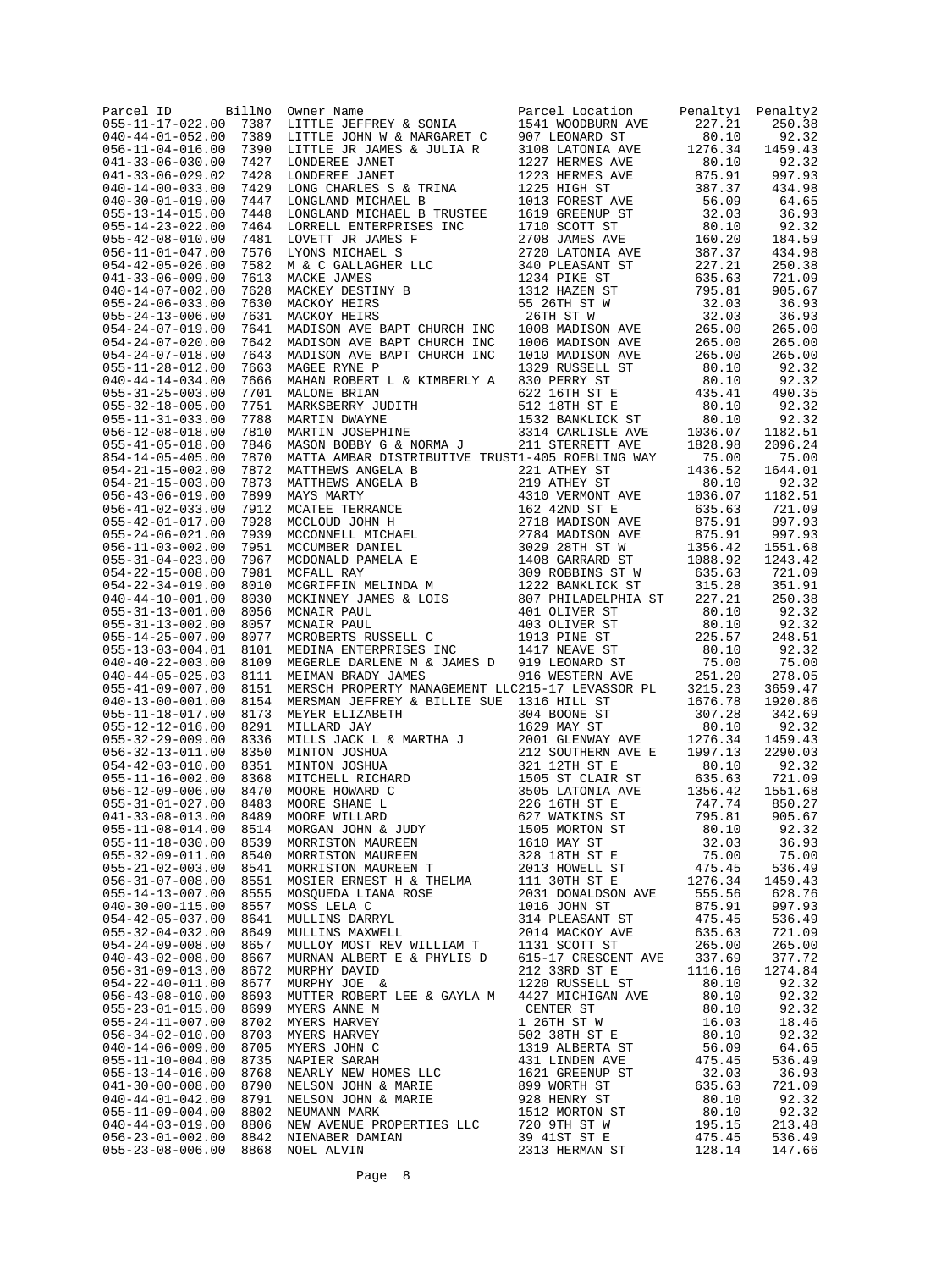| Parcel ID<br>$056 - 32 - 25 - 001.00$                              | BillNo<br>8872 | Owner Name<br>NOEL MATTHEW<br>NOLL JOSEPH BERNARD<br>NORTHCUTT BARBARA A                                                                                                                                                           | Parcel Location<br>407 SOUTHERN AVE E                | Penaltyl<br>1002.45 | Penalty2<br>1143.77 |
|--------------------------------------------------------------------|----------------|------------------------------------------------------------------------------------------------------------------------------------------------------------------------------------------------------------------------------------|------------------------------------------------------|---------------------|---------------------|
| $056 - 32 - 20 - 042.00$                                           | 8904           |                                                                                                                                                                                                                                    | 3804 PARK AVE                                        | 875.91              | 997.93              |
| $055 - 12 - 22 - 001.01$                                           | 8930           |                                                                                                                                                                                                                                    | 311 20TH ST W                                        | 907.93              | 1034.85             |
| $055 - 14 - 06 - 015.00$                                           | 8931           | NORTHCUTT LOGAN V & MARY K                                                                                                                                                                                                         | 1927 AUGUSTINE ST                                    | 795.81              | 905.67              |
| $055 - 31 - 10 - 011.00$<br>$055 - 11 - 31 - 028.00$               | 8932<br>8942   | NORTHCUTT PAUL C<br>NORTHERN KENTUCKY                                                                                                                                                                                              | 309 17TH ST E<br>1551 RUSSELL ST                     | 843.85<br>340.00    | 961.01<br>340.00    |
| $054 - 24 - 07 - 004.00$                                           | 8944           | NORTHERN KENTUCKY COMMUNITY                                                                                                                                                                                                        | 17 10TH ST E                                         | 265.00              | 265.00              |
| $054 - 24 - 07 - 005.00$                                           | 8945           | NORTHERN KENTUCKY COMMUNITY                                                                                                                                                                                                        | 19 10TH ST E                                         | 265.00              | 265.00              |
| $054 - 24 - 07 - 006.00$                                           | 8946           | NORTHERN KENTUCKY COMMUNITY                                                                                                                                                                                                        | 23 10TH ST E                                         | 265.00              | 265.00              |
| $054 - 24 - 07 - 007.00$                                           | 8947           | NORTHERN KENTUCKY COMMUNITY                                                                                                                                                                                                        | 1001-07 SCOTT ST                                     | 245.00              | 245.00              |
| $054 - 23 - 01 - 008.00$<br>$054 - 21 - 24 - 004.00$               | 8948<br>8949   | NORTHERN KENTUCKY COMMUNITY<br>NORTHERN KENTUCKY COMMUNITY                                                                                                                                                                         | 717-19 MADISON AVE<br>12-16 8TH ST W                 | 435.00<br>265.00    | 435.00<br>265.00    |
| $056 - 31 - 21 - 001.00$                                           | 8953           | NORTHERN KY WATER DISTRICT                                                                                                                                                                                                         | 100-06 SUMMIT AVE                                    | 245.00              | 245.00              |
| $056 - 32 - 22 - 033.00$                                           | 8955           | NORTON PAUL D                                                                                                                                                                                                                      | 4010 DECOURSEY AVE                                   | 1261.07             | 1407.51             |
| $040 - 14 - 08 - 032.00$                                           | 8969           | NUTTER ALICE C                                                                                                                                                                                                                     | 1319 MONTCLAIR AVE                                   | 56.09               | 64.65               |
| $040 - 30 - 00 - 073.01$                                           | 8990           | OBANION NORMAN & CATHERINE                                                                                                                                                                                                         | 801 HIGHWAY AVE                                      | 955.99              | 1090.26             |
| $056 - 42 - 01 - 024.01$<br>$055 - 13 - 16 - 003.00$               | 8991<br>8995   | OBEL CHARLES R & LILLIE MAY<br>OBJ PROPERTY SERVICES LLC                                                                                                                                                                           | 228 46TH ST E<br>211 BYRD ST                         | 160.20<br>475.45    | 184.59<br>536.49    |
| $054 - 42 - 04 - 001.00$                                           | 9010           | ODEN WALLACE & RUTH                                                                                                                                                                                                                | 1222 GARRARD ST                                      | 635.63              | 721.09              |
| $040 - 30 - 01 - 003.00$                                           | 9018           | CGBURN ELIZABETH & JACOB 1356-58 PARKWAY AVE<br>OGBURN ELIZABETH & JACOB 1356-58 PARKWAY AVE<br>OLDHAM ROBERT E 4510 DECOURSEY AVE<br>OR INVESTMENTS LLC 923 WESTERN AVE<br>ORLING ROY & RUTH 222 BYRD ST                          |                                                      | 955.99              | 1090.26             |
| $040 - 43 - 06 - 023.00$                                           | 9021           |                                                                                                                                                                                                                                    |                                                      | 795.81              | 905.67              |
| $056 - 44 - 01 - 024.00$                                           | 9034           |                                                                                                                                                                                                                                    |                                                      | 715.71              | 813.34              |
| $040 - 44 - 01 - 016.00$<br>$055 - 13 - 15 - 024.00$               | 9076<br>9080   |                                                                                                                                                                                                                                    |                                                      | 507.49<br>555.56    | 573.40<br>628.76    |
| $055 - 11 - 29 - 001.00$                                           | 9086           | ORTIZ ANGEL MOISES FIGUEROA                                                                                                                                                                                                        | 1302 RUSSELL ST                                      | 507.49              | 573.40              |
| $055 - 32 - 30 - 005.00$                                           | 9113           | OWEN TRIXIE                                                                                                                                                                                                                        | 613 21ST ST E                                        | 1917.05             | 2197.77             |
| $054 - 42 - 11 - 032.00$                                           | 9146           | PAGE GREGORY M & CHARLETTA D 1324 WHEELER ST                                                                                                                                                                                       |                                                      | 75.00               | 75.00               |
| $054 - 24 - 19 - 012.00$                                           | 9174           | PAREDES RAUL                                                                                                                                                                                                                       | 1223 GREENUP ST                                      | 227.21              | 250.38              |
| $055 - 11 - 31 - 034.01$                                           | 9217           | PARK PLACE GROUP LLC<br>PARKER EDNA F<br>PARKER JEFFREY                                                                                                                                                                            | 1528 BANKLICK ST                                     | 475.45              | 536.49              |
| $040 - 30 - 00 - 091.00$<br>$055 - 13 - 11 - 041.00$               | 9218<br>9219   |                                                                                                                                                                                                                                    | 959 JOHN ST<br>1338-40 SCOTT ST                      | 715.71              | 813.34              |
| $054 - 24 - 20 - 024.00$                                           | 9241           | PARTON ERNEST C & F & ELKINS B1316 SCOTT ST                                                                                                                                                                                        |                                                      | 48.06<br>32.03      | 55.39<br>36.93      |
| $055 - 21 - 03 - 009.00$                                           | 9244           | PATE CHARLES A & PATRICIA A                                                                                                                                                                                                        | 501 21ST ST W                                        | 467.47              | 527.27              |
| $055 - 31 - 07 - 008.00$                                           | 9283           | PAYNE EDWIN E & ALBERTA E                                                                                                                                                                                                          |                                                      | 80.10               | 92.32               |
| $054 - 22 - 18 - 014.00$                                           | 9310           |                                                                                                                                                                                                                                    | 1505 MARYLAND AVE<br>1125 HOLMAN ST<br>131 12TH ST E | 555.56              | 628.76              |
| $054 - 24 - 18 - 013.00$                                           | 9312           |                                                                                                                                                                                                                                    |                                                      | 160.20              | 184.59              |
| $041 - 33 - 06 - 011.00$                                           | 9333           |                                                                                                                                                                                                                                    |                                                      | 80.10               | 92.32               |
| $055 - 31 - 21 - 005.00$<br>$056 - 11 - 08 - 041.00$               | 9334<br>9337   |                                                                                                                                                                                                                                    |                                                      | 75.00<br>1276.34    | 75.00<br>1459.43    |
| $055 - 11 - 24 - 013.00$                                           | 9378           |                                                                                                                                                                                                                                    |                                                      | 80.10               | 92.32               |
| $040 - 10 - 01 - 002.04$                                           | 9379           |                                                                                                                                                                                                                                    |                                                      | 56.09               | 64.65               |
| $055 - 14 - 25 - 013.00$                                           | 9393           |                                                                                                                                                                                                                                    |                                                      | 795.81              | 905.67              |
| $040 - 10 - 01 - 006.00$                                           | 9446           |                                                                                                                                                                                                                                    |                                                      | 56.09               | 64.65               |
| $055 - 31 - 12 - 005.00$                                           | 9447           |                                                                                                                                                                                                                                    |                                                      | 80.10               | 92.32               |
| $056 - 44 - 06 - 001.00$<br>$055 - 42 - 05 - 003.00$               | 9469<br>9520   |                                                                                                                                                                                                                                    |                                                      | 8.04<br>48.06       | 9.26<br>55.39       |
| $055 - 42 - 05 - 001.00$                                           | 9521           |                                                                                                                                                                                                                                    |                                                      | 80.10               | 92.32               |
| $056 - 41 - 03 - 006.00$                                           | 9533           |                                                                                                                                                                                                                                    |                                                      | 1276.34             | 1459.43             |
| $055 - 24 - 06 - 010.00$                                           | 9557           | PLANDRINGY C<br>POE NANCY C<br>POE WILLIAM S & NANCY C<br>CANDRE JASON                                                                                                                                                             | 2824 MADISON AVE                                     | 235.20              | 259.59              |
| $055 - 24 - 06 - 009.00$                                           | 9561           |                                                                                                                                                                                                                                    | 2828 MADISON AVE                                     | 1116.16             | 1274.84             |
| $055 - 11 - 31 - 006.00$                                           | 9581           |                                                                                                                                                                                                                                    | 207 15TH ST W                                        | 176.20              | 203.05              |
| $056 - 44 - 01 - 013.00$<br>$056 - 44 - 07 - 006.00$               | 9597<br>9602   | POPE VIVIAN C<br>ିଧ<br>POPP JR GEO W & MALONEY L V                                                                                                                                                                                 | 4541 HUNTINGTON AVE<br>323 47TH ST E                 | 1276.34<br>627.64   | 1459.43<br>711.86   |
| $056 - 44 - 07 - 007.00$                                           | 9603           | POPP JR GEORGE W & LINDA R                                                                                                                                                                                                         | 325 47TH ST E                                        | 160.20              | 184.59              |
| $055 - 24 - 03 - 005.00$                                           | 9633           | POWELL MICHAEL DAVID                                                                                                                                                                                                               | 102 BLACKBURN AVE                                    | 955.99              | 1090.26             |
| $055 - 32 - 01 - 029.00$                                           |                | 9641 PRAH SUSIE<br>9649 PRATT THOMAS H                                                                                                                                                                                             | 212 18TH ST E                                        | 395.36              | 444.17              |
| $054 - 24 - 27 - 025.00$                                           |                |                                                                                                                                                                                                                                    | 1310 GREENUP ST                                      | 475.45              | 536.49              |
| $054 - 23 - 11 - 012.00$                                           |                | 9675 PRO-TOUCH AUTO DETAILING INC 429 GREENUP ST 3238.12                                                                                                                                                                           |                                                      |                     | 3665.28             |
| $056 - 44 - 03 - 001.00$<br>$056 - 44 - 01 - 004.00$               |                |                                                                                                                                                                                                                                    |                                                      |                     | 1.84<br>276.91      |
| $056 - 13 - 02 - 044.00$                                           |                |                                                                                                                                                                                                                                    |                                                      |                     | 1182.51             |
| $054 - 24 - 06 - 009.00$                                           |                |                                                                                                                                                                                                                                    |                                                      |                     | 73.83               |
| $040 - 30 - 01 - 020.06$                                           |                |                                                                                                                                                                                                                                    |                                                      |                     | 64.65               |
| $055 - 12 - 06 - 008.00$                                           |                |                                                                                                                                                                                                                                    |                                                      |                     | 1274.84             |
| $055 - 12 - 02 - 009.00$                                           |                |                                                                                                                                                                                                                                    |                                                      |                     | 92.32               |
| $055 - 32 - 27 - 026.00$<br>$055 - 13 - 11 - 042.00$               |                |                                                                                                                                                                                                                                    |                                                      |                     | 92.32<br>499.56     |
| $055 - 14 - 19 - 024.00$                                           |                |                                                                                                                                                                                                                                    |                                                      |                     | 92.32               |
| $055 - 14 - 19 - 025.00$                                           |                |                                                                                                                                                                                                                                    |                                                      |                     | 905.67              |
| $040 - 43 - 08 - 004.00$                                           |                |                                                                                                                                                                                                                                    |                                                      |                     | 4865.05             |
| $054 - 24 - 19 - 001.00$                                           |                |                                                                                                                                                                                                                                    |                                                      |                     | 2123.90             |
| $040 - 43 - 02 - 005.00$                                           |                |                                                                                                                                                                                                                                    |                                                      |                     | 110.76              |
| $040 - 44 - 03 - 040.00$<br>$041 - 33 - 07 - 028.00$               |                |                                                                                                                                                                                                                                    |                                                      |                     | 184.59<br>905.67    |
| $055 - 31 - 04 - 015.00$                                           |                |                                                                                                                                                                                                                                    |                                                      |                     | 1407.73             |
| 055-14-09-001.02                                                   |                |                                                                                                                                                                                                                                    |                                                      |                     | 2630.00             |
| $056 - 11 - 05 - 004.00$                                           |                |                                                                                                                                                                                                                                    |                                                      |                     | 1367.10             |
| $054 - 22 - 11 - 014.00$                                           |                |                                                                                                                                                                                                                                    |                                                      |                     | 896.44              |
| $055 - 12 - 02 - 063.00$                                           |                |                                                                                                                                                                                                                                    |                                                      |                     | 184.59              |
| $055 - 13 - 14 - 001.00$<br>040-41-11-022.00 9978 RENSMAN MARGARET |                | 9675 PRO-TOUCH AUTO DETAILLING INC $429$ GREENUP ST $328.12$ 9687 PULLIAM M L TRUSTEE (429 GREENUP ST $323.8.12$ 9697 PULLIAM M L TRUSTEE (420 HIGH TINT NGT 212 32ND ST $W$ 1036.07 9750 QUINN GREGG (420 HIGH ST 212 32ND ST $W$ | 533 WESTERN AVE                                      | 8.04                | 36.93<br>9.26       |
|                                                                    |                |                                                                                                                                                                                                                                    |                                                      |                     |                     |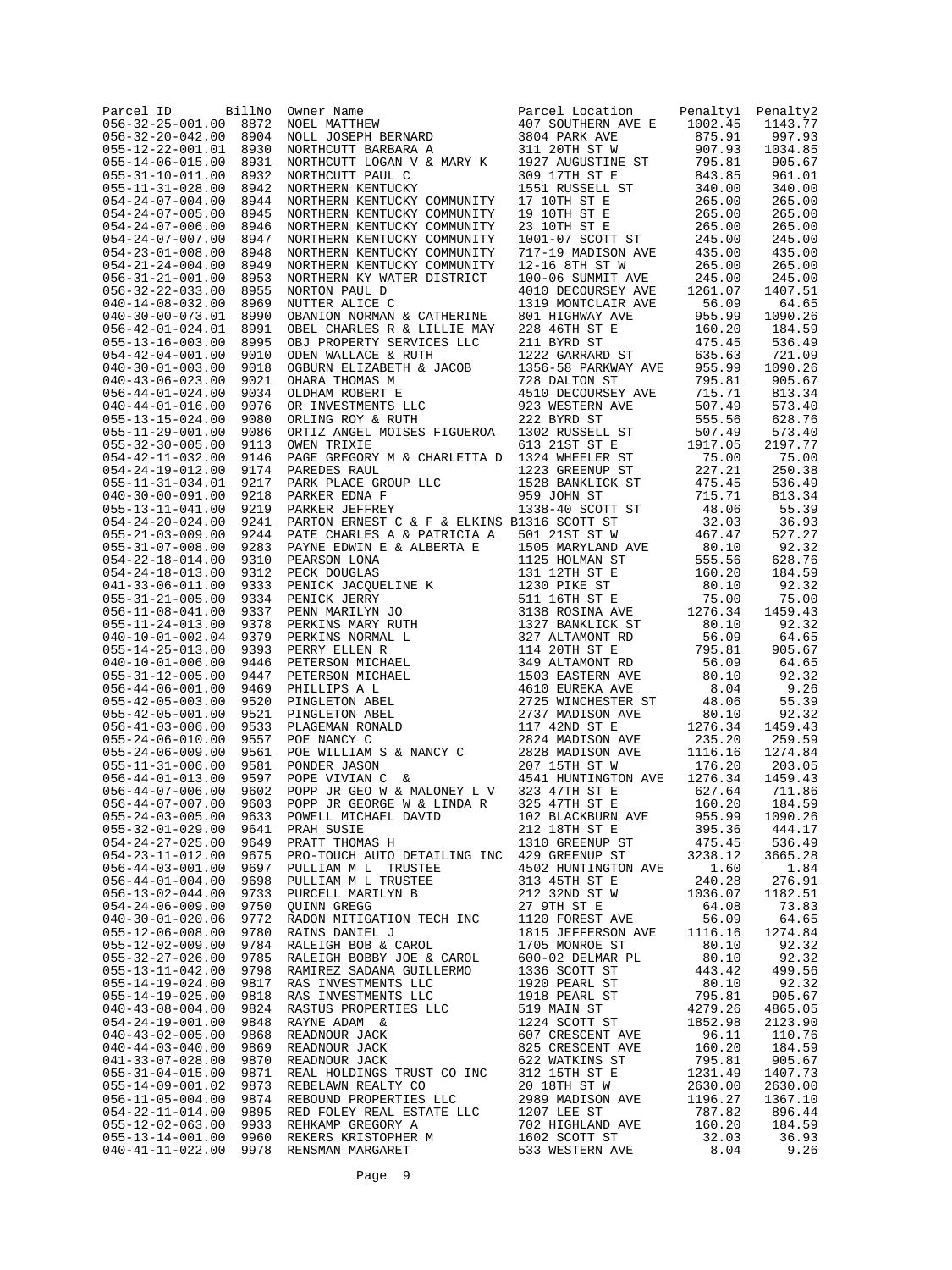|                                                                                                                                                                                                                                                                                                                                |  | $813.34$<br>92.32              |
|--------------------------------------------------------------------------------------------------------------------------------------------------------------------------------------------------------------------------------------------------------------------------------------------------------------------------------|--|--------------------------------|
|                                                                                                                                                                                                                                                                                                                                |  |                                |
|                                                                                                                                                                                                                                                                                                                                |  |                                |
|                                                                                                                                                                                                                                                                                                                                |  |                                |
|                                                                                                                                                                                                                                                                                                                                |  |                                |
|                                                                                                                                                                                                                                                                                                                                |  |                                |
|                                                                                                                                                                                                                                                                                                                                |  |                                |
|                                                                                                                                                                                                                                                                                                                                |  |                                |
|                                                                                                                                                                                                                                                                                                                                |  |                                |
|                                                                                                                                                                                                                                                                                                                                |  |                                |
|                                                                                                                                                                                                                                                                                                                                |  |                                |
|                                                                                                                                                                                                                                                                                                                                |  |                                |
|                                                                                                                                                                                                                                                                                                                                |  |                                |
|                                                                                                                                                                                                                                                                                                                                |  | $73.83$<br>$92.32$<br>$961.01$ |
|                                                                                                                                                                                                                                                                                                                                |  |                                |
|                                                                                                                                                                                                                                                                                                                                |  |                                |
|                                                                                                                                                                                                                                                                                                                                |  |                                |
|                                                                                                                                                                                                                                                                                                                                |  |                                |
|                                                                                                                                                                                                                                                                                                                                |  |                                |
|                                                                                                                                                                                                                                                                                                                                |  |                                |
|                                                                                                                                                                                                                                                                                                                                |  |                                |
|                                                                                                                                                                                                                                                                                                                                |  |                                |
|                                                                                                                                                                                                                                                                                                                                |  |                                |
|                                                                                                                                                                                                                                                                                                                                |  |                                |
|                                                                                                                                                                                                                                                                                                                                |  |                                |
|                                                                                                                                                                                                                                                                                                                                |  |                                |
|                                                                                                                                                                                                                                                                                                                                |  |                                |
|                                                                                                                                                                                                                                                                                                                                |  |                                |
|                                                                                                                                                                                                                                                                                                                                |  |                                |
|                                                                                                                                                                                                                                                                                                                                |  |                                |
|                                                                                                                                                                                                                                                                                                                                |  |                                |
|                                                                                                                                                                                                                                                                                                                                |  |                                |
|                                                                                                                                                                                                                                                                                                                                |  |                                |
|                                                                                                                                                                                                                                                                                                                                |  |                                |
|                                                                                                                                                                                                                                                                                                                                |  |                                |
|                                                                                                                                                                                                                                                                                                                                |  |                                |
|                                                                                                                                                                                                                                                                                                                                |  |                                |
|                                                                                                                                                                                                                                                                                                                                |  |                                |
|                                                                                                                                                                                                                                                                                                                                |  |                                |
|                                                                                                                                                                                                                                                                                                                                |  |                                |
|                                                                                                                                                                                                                                                                                                                                |  |                                |
|                                                                                                                                                                                                                                                                                                                                |  |                                |
|                                                                                                                                                                                                                                                                                                                                |  |                                |
|                                                                                                                                                                                                                                                                                                                                |  |                                |
|                                                                                                                                                                                                                                                                                                                                |  |                                |
|                                                                                                                                                                                                                                                                                                                                |  |                                |
|                                                                                                                                                                                                                                                                                                                                |  |                                |
|                                                                                                                                                                                                                                                                                                                                |  |                                |
|                                                                                                                                                                                                                                                                                                                                |  |                                |
|                                                                                                                                                                                                                                                                                                                                |  |                                |
|                                                                                                                                                                                                                                                                                                                                |  |                                |
| 055-42-01-019.00 10839 SEVENTH SONS MOTORCYCLE CLUB 2720 MADISON AVE 80.10 92.32                                                                                                                                                                                                                                               |  |                                |
| $\begin{bmatrix} 10 & 0 & 10 \\ 0 & 0 & 0 & 0 \\ 0 & 0 & 0 & 0 \\ 0 & 0 & 0 & 0 \\ 0 & 0 & 0 & 0 \\ 0 & 0 & 0 & 0 \\ 0 & 0 & 0 & 0 \\ 0 & 0 & 0 & 0 \\ 0 & 0 & 0 & 0 \\ 0 & 0 & 0 & 0 \\ 0 & 0 & 0 & 0 \\ 0 & 0 & 0 & 0 \\ 0 & 0 & 0 & 0 \\ 0 & 0 & 0 & 0 \\ 0 & 0 & 0 & 0 \\ 0 & 0 & 0 & 0 \\ 0 & 0 & 0 & 0 \\ 0 & 0 & 0 & 0$ |  | 1579.40                        |
|                                                                                                                                                                                                                                                                                                                                |  |                                |
|                                                                                                                                                                                                                                                                                                                                |  | 64.65                          |
|                                                                                                                                                                                                                                                                                                                                |  | 813.34                         |
|                                                                                                                                                                                                                                                                                                                                |  | 997.93                         |
|                                                                                                                                                                                                                                                                                                                                |  |                                |
|                                                                                                                                                                                                                                                                                                                                |  | 997.93                         |
|                                                                                                                                                                                                                                                                                                                                |  | 158.09                         |
|                                                                                                                                                                                                                                                                                                                                |  | 813.34                         |
|                                                                                                                                                                                                                                                                                                                                |  |                                |
|                                                                                                                                                                                                                                                                                                                                |  | 92.32                          |
|                                                                                                                                                                                                                                                                                                                                |  | 813.34                         |
|                                                                                                                                                                                                                                                                                                                                |  | 721.09                         |
|                                                                                                                                                                                                                                                                                                                                |  |                                |
|                                                                                                                                                                                                                                                                                                                                |  | 905.67                         |
|                                                                                                                                                                                                                                                                                                                                |  | 813.34                         |
|                                                                                                                                                                                                                                                                                                                                |  |                                |
|                                                                                                                                                                                                                                                                                                                                |  | 36.93                          |
|                                                                                                                                                                                                                                                                                                                                |  | 9.26                           |
|                                                                                                                                                                                                                                                                                                                                |  | 92.32                          |
|                                                                                                                                                                                                                                                                                                                                |  |                                |
|                                                                                                                                                                                                                                                                                                                                |  | 92.32                          |
|                                                                                                                                                                                                                                                                                                                                |  | 92.32                          |
|                                                                                                                                                                                                                                                                                                                                |  | 36.93                          |
|                                                                                                                                                                                                                                                                                                                                |  |                                |
|                                                                                                                                                                                                                                                                                                                                |  | 92.32                          |
|                                                                                                                                                                                                                                                                                                                                |  | 92.32                          |
|                                                                                                                                                                                                                                                                                                                                |  |                                |
|                                                                                                                                                                                                                                                                                                                                |  | 92.32                          |
|                                                                                                                                                                                                                                                                                                                                |  | 1551.68                        |
|                                                                                                                                                                                                                                                                                                                                |  | 164.30                         |
|                                                                                                                                                                                                                                                                                                                                |  |                                |
|                                                                                                                                                                                                                                                                                                                                |  | 2515.03                        |
|                                                                                                                                                                                                                                                                                                                                |  | 1551.68                        |
|                                                                                                                                                                                                                                                                                                                                |  | 110.76                         |
|                                                                                                                                                                                                                                                                                                                                |  |                                |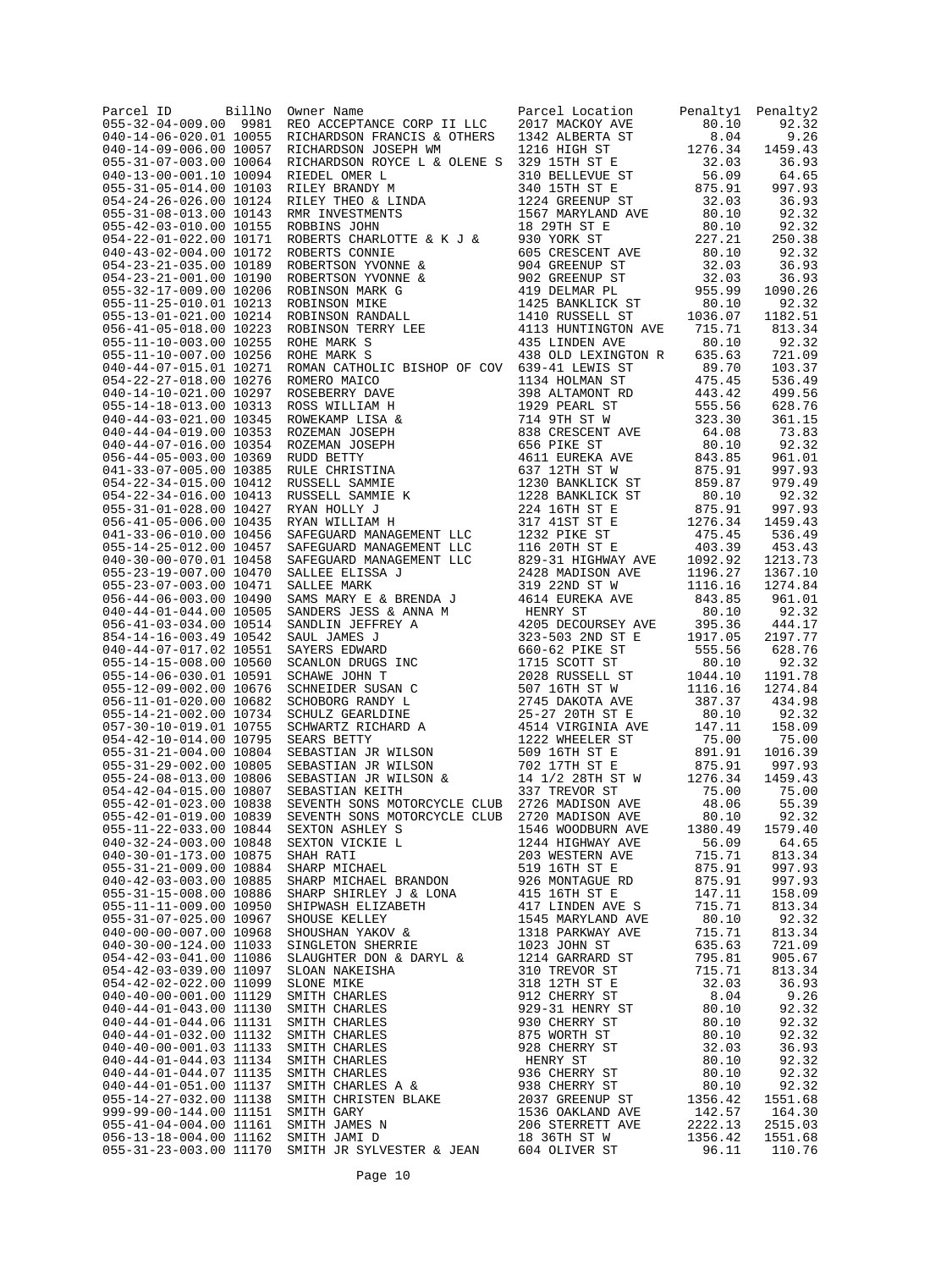| Parcel ID<br>BillNo<br>055-31-12-015.01 11171    | Owner Name<br>SMITH JR SYLVESTER & JEAN                                                                                                               | Parcel Location<br>1533 EASTERN AVE    | Penaltyl<br>955.99               | Penalty2<br>1090.26 |
|--------------------------------------------------|-------------------------------------------------------------------------------------------------------------------------------------------------------|----------------------------------------|----------------------------------|---------------------|
| 040-14-00-042.00 11180                           | SMITH MARK W                                                                                                                                          | 1204 HIGH ST                           | 56.09                            | 64.65               |
| 040-44-01-023.00 11210                           | SMITH RUTH A                                                                                                                                          | 814 LEWIS ST                           | 75.00                            | 75.00               |
| 055-32-29-004.00 11218                           | SMITH TANKA                                                                                                                                           | 607 20TH ST E                          | 875.91                           | 997.93              |
| 055-11-25-029.00 11236<br>055-41-09-004.00 11260 | SNOW DELBERT R<br>SOUTH CENTRAL CONFERENCE ASSN 207 LEVASSOR PL                                                                                       | 1406 HOLMAN ST                         | 80.10<br>75.00                   | 92.32<br>75.00      |
| 055-41-09-005.00 11261                           | SOUTH CENTRAL CONFERENCE ASSN 209 LEVASSOR PL                                                                                                         |                                        | 75.00                            | 75.00               |
| 055-11-21-004.00 11262                           | SOUTH SIDE BAPTIST CHURCH OF                                                                                                                          | 1435 HOLMAN ST                         | 459.43                           | 518.00              |
| 040-44-01-045.00 11265                           | SOUTHGATE IV BERNARD W                                                                                                                                | HENRY ST                               | 80.10                            | 92.32               |
| 040-44-01-044.02 11266<br>055-11-21-001.00 11268 | SOUTHGATE IV BERNARD W<br>SOUTHSIDE BAPTIST CHURCH                                                                                                    | HENRY ST<br>1425 HOLMAN ST             | 80.10<br>265.00                  | 92.32<br>265.00     |
| 055-11-21-006.00 11269                           | SOUTHSIDE BAPTIST CHURCH                                                                                                                              | 1509 HOLMAN ST                         | 75.00                            | 75.00               |
| 055-11-21-005.00 11270                           | SOUTHSIDE BAPTIST CHURCH                                                                                                                              | 1437-1505 HOLMAN ST                    | 75.00                            | 75.00               |
| 054-23-21-020.00 11320                           | SPINA STEPHEN & NORA                                                                                                                                  | 230 10TH ST E                          | 635.63                           | 721.09              |
| 054-24-19-017.00 11331                           | SPURGEON RONALD E & DONNA F                                                                                                                           | 126 13TH ST E                          | 32.03                            | 36.93               |
| 054-24-14-005.00 11398<br>054-24-14-006.00 11399 | ST JAMES AFRICAN METHODIST                                                                                                                            | 1029-33 GREENUP ST                     | 265.00<br>265.00                 | 265.00<br>265.00    |
| 054-24-15-005.00 11401                           | ST JAMES AFRICAN METHODIST<br>ST JAMES AFRICAN METHODIST                                                                                              | 1035-37 GREENUP ST<br>121-1/2 LYNN ST  | 75.00                            | 75.00               |
| 054-24-14-008.00 11403                           | ST JAMES AFRICAN METHODIST                                                                                                                            | 124 LYNN ST                            | 2077.23                          | 2382.35             |
| 040-44-08-006.00 11406                           | ST JOHNS CHURCH                                                                                                                                       | 623-47 PIKE ST                         | 75.00                            | 75.00               |
| 056-32-14-009.05 11409                           | ST MARK UNITED CHURCH OF                                                                                                                              | 215 SOUTHERN AVE E                     | 265.00                           | 265.00              |
| 056-11-02-032.00 11515<br>055-31-13-014.00 11520 | STEIDLE DANIEL R &                                                                                                                                    | 2748 DAKOTA AVE                        | 1276.34<br>75.00                 | 1459.43<br>75.00    |
| 055-31-10-024.00 11535                           | STEINBORN CHARLES & JEANNINE<br>STEINMETZ RAYMOND A & LEONA                                                                                           | 414 PATTON ST<br>339 17TH ST E         | 923.94                           | 1053.31             |
| 054-24-26-007.00 11540                           | STELTENPOHL ANTHONY                                                                                                                                   | 219 TREVOR ST                          | 475.45                           | 536.49              |
| 054-42-04-014.00 11541                           | STELTENPOHL ANTHONY                                                                                                                                   | 335 TREVOR ST                          | 203.14                           | 222.66              |
| 055-32-14-011.00 11542                           | STELTENPOHL ANTHONY R                                                                                                                                 | 408 18TH ST E                          | 1036.07                          | 1182.51             |
| 055-31-07-011.00 11543                           | STELTENPOHL ANTHONY R                                                                                                                                 | 1511 MARYLAND AVE                      | 555.56                           | 628.76              |
| 055-32-01-007.00 11544                           | STELTENPOHL TONY<br>STILT II DELFRED L &                                                                                                              | 1701 GARRARD ST                        | 1324.40<br>955.99                | 1514.77<br>1090.26  |
| 056-42-01-054.00 11578<br>054-42-03-014.00 11591 | STOCKDALE HELENA MABREY                                                                                                                               | 4704 VICTORY AVE<br>329 12TH ST E      | 32.03                            | 36.93               |
| 054-42-03-011.00 11592                           | STOCKDALE HELENA MABREY                                                                                                                               | 323 12TH ST E                          | 32.03                            | 36.93               |
| 056-41-02-005.00 11613                           | STONE STEPHEN E & DAILEY S A 115 42ND ST E                                                                                                            |                                        | 547.56                           | 619.56              |
| 055-31-07-023.00 11621                           | STOREY MICHAEL D & VICTORIA K 1541 MARYLAND AVE                                                                                                       |                                        | 80.10                            | 92.32               |
| 056-44-05-014.00 11635                           | STRAMAN MEGAN E                                                                                                                                       | 4610 HUNTINGTON AVE                    | 1356.42                          | 1551.68             |
| 055-31-20-016.00 11668                           | STURGEON DEBORAH F                                                                                                                                    | 1562 EASTERN AVE                       | 80.10                            | 92.32               |
| 040-30-00-125.00 11669<br>040-32-00-010.00 11670 | SIURGEON FRANK & ROSE<br>STURGEON STEVE                                                                                                               | 1025 JOHN ST<br>1027-31 JOHN ST        | 56.09<br>80.10                   | 64.65<br>92.32      |
| 040-10-02-003.00 11685                           | SUDA EDWIN S & JUANITA M                                                                                                                              | 315-17 BOND ST                         | 56.09                            | 64.65               |
| 056-41-07-012.00 11747                           | SWEGLES REVA J                                                                                                                                        | 4218 MCKEE AVE                         | 1036.07                          | 1182.51             |
| 056-12-08-021.00 11788                           | TALLON ERIC D                                                                                                                                         | 3308 CARLISLE AVE                      | 1116.16                          | 1274.84             |
| 056-11-02-011.00 11817                           | TAYLOR JON M & AILEEN                                                                                                                                 | 2725 ALEXANDRIA AVE                    | 988.01                           | 1127.15             |
| 054-21-22-015.00 11844                           | TCZ PROPERTIES LLC                                                                                                                                    | 10 PIKE ST                             | 3007.00                          | 3419.51             |
| 055-31-09-027.00 11864<br>055-11-29-011.00 11919 | TERRA PORTFOLIO INVESTMENTS<br>THOMPSON E J                                                                                                           | 324 17TH ST E<br>132 14TH ST W         | 80.10<br>80.10                   | 92.32<br>92.32      |
| 055-13-01-007.00 11920                           | THOMPSON E J                                                                                                                                          | 1419 CHESAPEAKE ST                     | 80.10                            | 92.32               |
| 055-42-01-018.00 11921                           | THOMPSON E J TRUSTEES FOR                                                                                                                             | 2718-A MADISON AVE                     | 696.80                           | 802.99              |
| 040-30-00-145.00 11924                           | THOMPSON III GEORGE H                                                                                                                                 | 1207 JOHN ST                           | 475.45                           | 536.49              |
| 054-23-26-003.00 11927                           | THOMPSON JR EDWARD M                                                                                                                                  | 624-26 GARRARD ST                      | 2878.12                          | 3305.28             |
| 041-33-06-018.00 11941                           | THORMAN KATHLEEN A TRUSTEE                                                                                                                            | 1212 PIKE ST                           | 635.63                           | 721.09              |
| 055-14-24-005.00 11955<br>056-34-01-022.00 11957 | THREE KINGS FELLOWSHIP<br>THRESS MICHAEL J                                                                                                            | 1801 GREENUP ST<br>537 SOUTHERN AVE E  | 75.00<br>923.94                  | 75.00<br>1053.31    |
| 055-31-04-004.00 11962                           | THURNER ANGELA M &                                                                                                                                    | 307 BYRD ST                            | 955.99                           | 1090.26             |
| 056-32-23-001.00 11974                           | TIGER TOWNE PROPERTIES LLC                                                                                                                            | 3702 HUNTINGTON AVE                    | 1786.70                          | 2018.60             |
| 055-13-15-039.00 12014                           | TLR-V LLC                                                                                                                                             | 1334 GREENUP ST                        | 80.10                            | 92.32               |
| 055-13-07-027.00 12015                           |                                                                                                                                                       | 30-32 MARTIN ST                        | 240.28                           | 276.91              |
| 055-14-06-005.00 12016                           | TLR-V LLC<br>TLR-V LLC<br>TOTTEN ANGELA                                                                                                               | 143-45 19TH ST W                       | 80.10                            | 92.32               |
| 056-42-01-044.00 12064<br>056-43-01-044.00 12072 | TOWNSEND TIMOTHY ROBERT                                                                                                                               | 4713 VICTORY AVE<br>4424 DECOURSEY AVE | 1116.16<br>1116.16               | 1274.84<br>1274.84  |
| 040-43-09-008.00 12105                           | TREBBI BRONSON                                                                                                                                        | 503 6TH ST W                           | 7953.29                          | 9119.50             |
| 054-23-16-104.00 12107                           | TRENHOLM CHRISTINE L                                                                                                                                  | SCOTT ST                               | 64.08                            | 73.83               |
| 054-14-03-006.00 12141                           | TRINITY CHURCH OF COVINGTON                                                                                                                           | 10 4TH ST E                            | 245.00                           | 245.00              |
| 054-14-03-005.00 12142                           | TRINITY CHURCH OF COVINGTON                                                                                                                           | 314-16 MADISON AVE                     | 75.00                            | 75.00               |
| 056-32-08-013.00 12144                           | TRINITY UNITED METH CHURCH                                                                                                                            | 3714 CHURCH ST                         | 265.00                           | 265.00              |
| 040-40-00-001.04 12183<br>055-23-14-002.00 12185 |                                                                                                                                                       | 929 CHERRY ST<br>2219 MADISON AVE      | 80.10<br>988.01                  | 92.32<br>1127.15    |
| 054-23-03-009.00 12195                           |                                                                                                                                                       | 10 9TH ST W                            | 1852.98                          | 2123.90             |
| 055-13-14-027.00 12211                           | TUCKER DARRYL S<br>TUCKER HYACINTH<br>TUDOR DANIEL J<br>TURNER ANNANDA B<br>TURNER DORA ELLEN<br>TURNER ELBERT G                                      |                                        | 32.03                            | 36.93               |
| 054-24-11-013.00 12219                           |                                                                                                                                                       |                                        | 875.91                           | 997.93              |
| 040-43-05-020.00 12220                           |                                                                                                                                                       |                                        | 160.20                           | 184.59              |
| 054-21-21-001.00 12265                           |                                                                                                                                                       |                                        | 245.00                           | 245.00              |
| 054-23-14-001.00 12266<br>055-42-03-006.00 12269 | UNKNOWN OWNER                                                                                                                                         | 25 28TH ST E                           | 245.00<br>80.10                  | 245.00<br>92.32     |
| 040-44-01-044.05 12270                           |                                                                                                                                                       | 873 WORTH ST                           | 80.10                            | 92.32               |
| 040-44-01-044.01 12271                           |                                                                                                                                                       | HENRY ST                               |                                  | 92.32               |
| 040-30-01-020.03 12272                           |                                                                                                                                                       | 1112 FOREST AVE<br>1118 FOREST AVE     |                                  | 64.65               |
| 040-30-01-020.05 12273                           |                                                                                                                                                       |                                        | 80.10<br>56.09<br>56.09<br>80.10 | 64.65               |
| 041-33-06-004.00 12274                           | UNKNOWN OWNER<br>UNKNOWN OWNER<br>UNKNOWN OWNER<br>UNKNOWN OWNER<br>UNKNOWN OWNER<br>VALDEZ MATTITUM<br>VALDEZ MATTHEW & WALTERS FAITH2042 GARRARD ST | 1312 PIKE ST                           |                                  | 92.32               |
| 055-32-04-059.00 12311<br>840-32-00-026.00 12376 | VERAX DAVID A                                                                                                                                         | 902 VERNON LN                          | 1036.07<br>2253.41               | 1182.51<br>2585.37  |
| 041-33-06-039.00 12422                           | VOGT DALE T                                                                                                                                           | 708 HINDE ST                           | 80.10                            | 92.32               |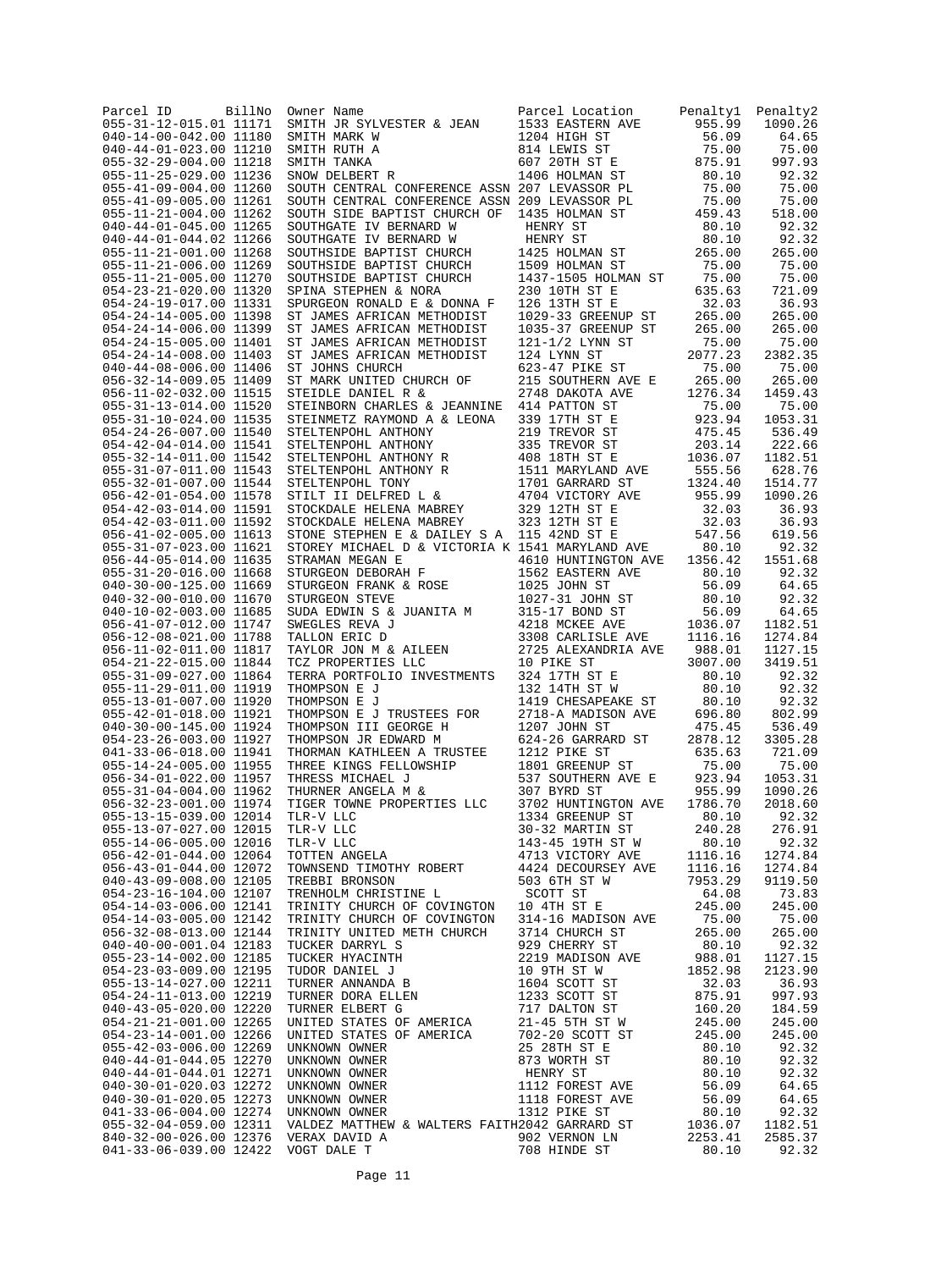| BillNo<br>Parcel ID<br>056-11-02-022.00 12438    | Owner Name<br>VOLLMAN DAVID V & LISA J<br>VOLLMAN DAVID V & LISA J<br>VONDOKERN MARY ANN & DAVID<br>YONDOKERN MARY ANN & DAVID<br>YONDOKERN MARY ANN & DAVID<br>YONDOKERN MARY ANN & DAVID<br>2443 WARREN ST<br>2443 WARREN ST<br>2443 WARREN ST<br>2443 WARRE | Parcel Location                                     | Penaltyl         | Penalty2<br>905.67 |
|--------------------------------------------------|----------------------------------------------------------------------------------------------------------------------------------------------------------------------------------------------------------------------------------------------------------------|-----------------------------------------------------|------------------|--------------------|
| 040-40-22-002.00 12451                           |                                                                                                                                                                                                                                                                |                                                     |                  | 55.39              |
| 055-23-05-016.00 12453                           |                                                                                                                                                                                                                                                                |                                                     |                  | 1404.02            |
| 055-32-16-014.00 12485                           |                                                                                                                                                                                                                                                                |                                                     |                  | 868.73             |
| 055-13-07-013.00 12510<br>055-32-11-015.00 12514 |                                                                                                                                                                                                                                                                |                                                     |                  | 167.32<br>1367.10  |
| 056-13-10-002.00 12529                           |                                                                                                                                                                                                                                                                |                                                     |                  | 1237.90            |
| 055-31-11-008.00 12544                           |                                                                                                                                                                                                                                                                |                                                     |                  | 92.32              |
| 055-13-14-012.00 12553                           |                                                                                                                                                                                                                                                                |                                                     |                  | 1367.10            |
| 040-10-01-010.00 12558<br>056-31-02-019.00 12633 |                                                                                                                                                                                                                                                                |                                                     |                  | 64.65<br>1053.31   |
| 055-31-03-036.00 12641                           |                                                                                                                                                                                                                                                                | 165 ALTAMONT RD<br>4 32ND ST E<br>1333 KENDALL ST   | 491.46           | 554.93             |
| 040-44-01-057.00 12653                           |                                                                                                                                                                                                                                                                | 916 LEONARD ST                                      | 907.93           | 1034.85            |
| 056-32-20-011.00 12662                           |                                                                                                                                                                                                                                                                | 3721 HUNTINGTON AVE 160.20<br>912 LEONARD ST 379.33 |                  | 184.59             |
| 040-44-01-056.00 12674<br>055-13-11-030.00 12684 |                                                                                                                                                                                                                                                                |                                                     | 32.03            | 425.74<br>36.93    |
| 054-42-02-007.00 12697                           |                                                                                                                                                                                                                                                                |                                                     | 32.03            | 36.93              |
| 054-22-26-011.00 12720                           |                                                                                                                                                                                                                                                                | 112 MARTIN ST<br>321 BUSH ST<br>1027 BANKLICK ST    | 475.45           | 536.49             |
| 054-24-24-006.00 12757                           |                                                                                                                                                                                                                                                                |                                                     | 75.00            | 75.00              |
| 054-24-23-001.00 12764<br>040-44-05-001.00 12779 |                                                                                                                                                                                                                                                                | 1102-06 GREENUP ST<br>902 WESTERN AVE               | 340.00<br>763.77 | 340.00<br>868.73   |
| 040-30-01-020.08 12814                           |                                                                                                                                                                                                                                                                |                                                     | 56.09            | 64.65              |
| 054-42-03-008.00 12832                           |                                                                                                                                                                                                                                                                |                                                     | 32.03            | 36.93              |
| 055-14-06-025.00 12856                           |                                                                                                                                                                                                                                                                | 1947 AUGUSTINE ST                                   | 875.91           | 997.93             |
| 056-44-02-003.00 12874                           |                                                                                                                                                                                                                                                                |                                                     | 1516.62          | 1736.28            |
| 055-13-15-007.00 12895<br>055-11-24-021.00 12896 |                                                                                                                                                                                                                                                                |                                                     | 32.03<br>80.10   | 36.93<br>92.32     |
| 055-32-10-013.00 12900                           |                                                                                                                                                                                                                                                                |                                                     | 875.91           | 997.93             |
| 055-11-09-001.00 12909                           |                                                                                                                                                                                                                                                                |                                                     | 635.63           | 721.09             |
| 055-13-07-009.00 12920                           |                                                                                                                                                                                                                                                                |                                                     | 32.03            | 36.93              |
| 055-11-31-034.00 12924<br>056-41-08-017.00 12926 |                                                                                                                                                                                                                                                                |                                                     | 795.81<br>795.81 | 905.67<br>905.67   |
| 054-42-04-034.00 12941                           |                                                                                                                                                                                                                                                                |                                                     | 955.99           | 1090.26            |
| 054-42-01-004.00 12949                           |                                                                                                                                                                                                                                                                |                                                     | 715.71           | 813.34             |
| 055-32-09-023.00 12958                           |                                                                                                                                                                                                                                                                |                                                     | 80.10<br>24.07   | 92.32              |
| 999-99-37-138.00 12959<br>054-24-25-008.00 12973 |                                                                                                                                                                                                                                                                |                                                     | 715.71           | 27.72<br>813.34    |
| 056-43-08-019.00 13016                           |                                                                                                                                                                                                                                                                |                                                     | 1036.07          | 1182.51            |
| 054-24-01-016.01 13019                           | WILSON JEANNIE P                                                                                                                                                                                                                                               | 24 10TH ST W                                        | 1333.10          | 1484.44            |
| 055-31-07-035.00 13022                           | WILSON KATHY & SUMMERLIN BETTY1523 WHEELER ST                                                                                                                                                                                                                  |                                                     | 80.10            | 92.32              |
| 055-41-09-022.00 13024<br>055-13-13-008.00 13032 |                                                                                                                                                                                                                                                                |                                                     |                  | 1828.60<br>1108.68 |
| 055-13-08-005.00 13037                           |                                                                                                                                                                                                                                                                |                                                     |                  | 1985.50            |
| 055-11-19-011.00 13041                           |                                                                                                                                                                                                                                                                |                                                     |                  | 665.68             |
| 056-32-12-014.00 13043                           |                                                                                                                                                                                                                                                                |                                                     |                  | 2090.49            |
| 054-42-10-001.00 13052                           |                                                                                                                                                                                                                                                                |                                                     |                  | 36.93              |
| 055-23-02-025.00 13075<br>055-23-10-005.00 13081 |                                                                                                                                                                                                                                                                |                                                     |                  | 1053.31<br>905.67  |
| 055-42-02-002.00 13085                           |                                                                                                                                                                                                                                                                |                                                     |                  | 92.32              |
| 056-31-08-006.01 13108                           |                                                                                                                                                                                                                                                                |                                                     |                  | 92.32              |
| 040-14-06-019.00 13118                           |                                                                                                                                                                                                                                                                |                                                     |                  | 9.26               |
| 040-14-06-021.00 13120<br>040-14-06-020.00 13121 |                                                                                                                                                                                                                                                                |                                                     |                  | 9.26<br>9.26       |
|                                                  |                                                                                                                                                                                                                                                                |                                                     |                  | 905.67             |
|                                                  |                                                                                                                                                                                                                                                                |                                                     |                  | 1240.26            |
|                                                  |                                                                                                                                                                                                                                                                |                                                     |                  | 250.38             |
|                                                  |                                                                                                                                                                                                                                                                |                                                     |                  | 813.34<br>905.67   |
|                                                  |                                                                                                                                                                                                                                                                |                                                     |                  | 1459.43            |
|                                                  |                                                                                                                                                                                                                                                                |                                                     |                  | 18.46              |
|                                                  |                                                                                                                                                                                                                                                                |                                                     |                  | 18.46              |
|                                                  |                                                                                                                                                                                                                                                                |                                                     |                  | 3323.71<br>905.67  |
|                                                  |                                                                                                                                                                                                                                                                |                                                     |                  | 75.00              |
|                                                  |                                                                                                                                                                                                                                                                |                                                     |                  | 83.09              |
|                                                  |                                                                                                                                                                                                                                                                |                                                     |                  | 36.93              |
|                                                  |                                                                                                                                                                                                                                                                |                                                     |                  | 265.00<br>1364.13  |
|                                                  |                                                                                                                                                                                                                                                                |                                                     |                  | 1020.37            |
|                                                  |                                                                                                                                                                                                                                                                |                                                     |                  | 1364.13            |
|                                                  |                                                                                                                                                                                                                                                                |                                                     |                  | 834.75             |
|                                                  |                                                                                                                                                                                                                                                                |                                                     |                  | 245.00<br>245.00   |
|                                                  |                                                                                                                                                                                                                                                                |                                                     |                  | 1250.66            |
|                                                  |                                                                                                                                                                                                                                                                |                                                     |                  | 1278.17            |
|                                                  |                                                                                                                                                                                                                                                                |                                                     |                  | 1536.01            |
|                                                  |                                                                                                                                                                                                                                                                |                                                     |                  | 20.64              |
|                                                  |                                                                                                                                                                                                                                                                |                                                     |                  | 171.89<br>171.89   |
|                                                  |                                                                                                                                                                                                                                                                |                                                     |                  | 1037.53            |
|                                                  |                                                                                                                                                                                                                                                                |                                                     |                  | 1398.49            |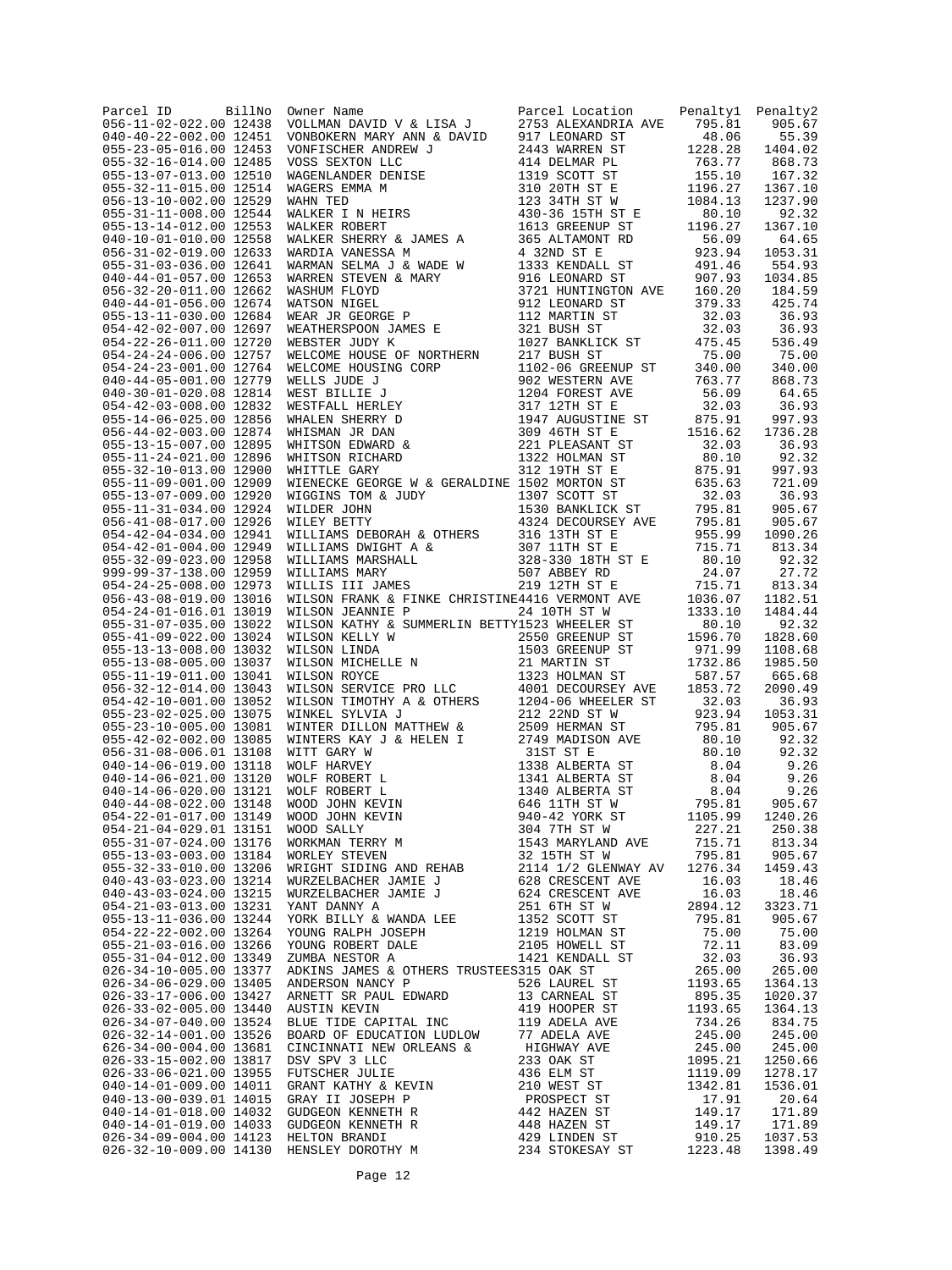| BillNo<br>Parcel ID<br>026-34-08-004.00 14167    | Owner Name<br>HODGES CHRISTINE                                                                                                                              | Parcel Location<br>445 OAK ST                                          | Penaltyl<br>179.43 | Penalty2<br>195.33 |
|--------------------------------------------------|-------------------------------------------------------------------------------------------------------------------------------------------------------------|------------------------------------------------------------------------|--------------------|--------------------|
| 026-33-08-006.00 14174                           | HOLLINGSWORTH JERRY M &                                                                                                                                     | 21 KENNER ST                                                           | 969.92             | 1106.28            |
| 026-33-00-001.01 14215                           | HUMMEL BEVERLY A                                                                                                                                            | 240-A GLENWOOD ST                                                      | 7.48               | 8.62               |
| 040-12-02-015.00 14219<br>026-34-07-005.01 14228 | HUNTER FAITH & TRAUTMAN JAMES 416 HAZEN ST<br>HUTCHISON LINDA JEAN                                                                                          | 455 ELM ST                                                             | 149.17<br>1715.70  | 171.89<br>1965.69  |
| 026-32-13-009.00 14236                           | ISERAL MARCIA                                                                                                                                               | 611 LINDEN ST                                                          | 440.46             | 496.12             |
| 026-34-08-012.00 14280                           | JOPLIN JENNIFER J                                                                                                                                           | 423-29 OAK ST                                                          | 1566.53            | 1793.81            |
| 026-34-08-012.01 14281                           | JOPLIN JENNIFER J                                                                                                                                           | 429 OAK ST                                                             | 858.07             | 977.40             |
| 026-33-07-017.00 14325                           | KENNEY II WILLIAM C & LORI K 416 OAK ST                                                                                                                     |                                                                        | 671.61             | 762.52             |
| 040-11-03-014.00 14404<br>026-31-01-002.00 14457 | LAWRENCE CHRISTOPHER R                                                                                                                                      | 17 ASH ST<br>500 VICTORIA ST                                           | 895.35<br>245.00   | 1020.37<br>245.00  |
| 026-32-05-009.00 14482                           | LUDLOW BOARD OF EDUCATION<br>LUDLOW INDEPENDENCE SCHOOL                                                                                                     | 525 ELM ST                                                             | 245.00             | 245.00             |
| 026-34-07-027.00 14504                           | MALEY THOMAS A & JERI F                                                                                                                                     | 436 OAK ST                                                             | 1491.96            | 1707.90            |
| 040-11-02-007.00 14560                           | MEETIN MARK                                                                                                                                                 | 46 ASH ST                                                              | 75.00              | 75.00              |
| 026-33-17-007.00 14648<br>026-34-07-001.00 14687 | MULLINS WILLIAM F & TAMMY S<br>NSBC PROPERTIES LLC                                                                                                          | 17 CARNEAL ST                                                          | 1268.22<br>2089.83 | 1450.04<br>2362.57 |
| 026-33-18-010.00 14710                           | PAGE DOROTHY L & JAN L                                                                                                                                      | 471 ELM ST<br>L<br>124 ASH ST<br>124 ASH ST<br>426 HAZEN<br>214 ARCADE | 119.32             | 137.50             |
| 040-12-02-013.00 14729                           | PENDLETON GERALD R                                                                                                                                          | 426 HAZEN ST                                                           | 74.59              | 85.97              |
| 026-33-16-015.01 14783                           | PULLIAM M L TRUSTEE                                                                                                                                         | 214 ARCADE ST                                                          | 671.61             | 762.52             |
| 026-33-05-019.00 14800                           | REDFIELD PAUL R & LAVERNE<br>REDFIELD PAUL R & LAVERNE                                                                                                      | 472 ELM ST                                                             | 1566.53            | 1793.81            |
| 026-33-08-008.00 14821<br>026-33-16-010.00 14869 | ROSEBERRY DAVE                                                                                                                                              | 25 KENNER ST<br>25 EUCLID ST                                           | 1044.50<br>1044.50 | 1192.25<br>1192.25 |
| 026-33-02-007.00 14872                           | ROSEBERRY PROPERTIES LLC                                                                                                                                    | 415 HOOPER ST                                                          | 149.17             | 171.89             |
| 026-34-01-013.00 14873                           | ROSEBERRY PROPERTIES LLC                                                                                                                                    | 523 LINDEN ST                                                          | 1119.09            | 1278.17            |
| 026-34-07-038.00 14875                           | ROSEBERRY PROPERTIES LLC                                                                                                                                    | 117 ADELA AVE                                                          | 969.92             | 1106.28            |
| 040-13-02-009.00 14876                           | ROSEBERRY PROPERTIES LLC                                                                                                                                    | 8 AUDREY AVE                                                           | 969.92             | 1106.28            |
| 026-33-05-014.00 14941                           | SECRETARY OF HOUSING AND URBAN456 ELM ST                                                                                                                    |                                                                        | 1216.03            | 1389.90            |
| 026-33-16-044.01 15025<br>040-11-01-009.00 15034 | SPADA JERRY                                                                                                                                                 | 8 CARNEAL ST<br>107 ELM ST                                             | 1220.48<br>149.17  | 1395.06<br>171.89  |
| 026-33-18-021.00 15036                           | SPENCER NANCY C<br>SPENCER NANCY C<br>SPRINGER ERNEST HEIRS<br>SPRY JOY A<br>STEFFEN DOUGLAS                                                                | 107 HAY ST                                                             | 1238.40            | 1415.67            |
| 026-33-05-009.00 15037                           |                                                                                                                                                             | 445 VICTORIA ST                                                        | 887.90             | 1011.77            |
| 026-34-08-026.00 15066                           | STEFFEN DOUGLAS                                                                                                                                             | 422 LINDEN ST                                                          | 216.73             | 238.31             |
| 026-33-12-011.00 15123                           | TEETERS STANLEY & MICHAEL                                                                                                                                   | 30 EUCLID ST                                                           | 515.03             | 582.07             |
| 026-34-10-009.00 15124                           | TERLAU WILLIAM THOMAS TRUSTEE 305 OAK ST                                                                                                                    |                                                                        | 843.15             | 960.21             |
| 026-32-01-016.00 15182                           | UNITED STATES POSTAL SERVICE 640 ELM ST                                                                                                                     |                                                                        | 435.00             | 435.00             |
| 026-34-10-027.00 15212<br>026-33-11-014.00 15234 | WALKER SCOTT<br>WASHINGTON BOYSIE &                                                                                                                         | 209 KENNER ST<br>12 EUCLID ST                                          | 1342.81<br>1014.67 | 1536.01<br>1157.86 |
| 026-33-08-032.00 15243                           | WEBSTER CLARENCE C & LAURA M 44 BUTLER ST                                                                                                                   |                                                                        | 664.17             | 753.95             |
| 040-11-02-020.00 15251                           |                                                                                                                                                             | OHIO AVE                                                               | 119.32             | 137.50             |
| 040-11-02-013.00 15300                           |                                                                                                                                                             | 32 ASH ST                                                              | 1044.50            | 1192.25            |
| 040-14-05-008.00 15317                           | WERNER BRUCE & CONNIE<br>MERNER BRUCE & CONNIE<br>MISCHER JAMIE<br>WOODS JR JOE DEAN<br>MUSTERFIELD SHERRY<br>AQUILAR ANGEL<br>ANTLE RUTH M<br>BAILEY ROBIN | 9 ALBERTA ST                                                           | 746.20             | 848.49             |
| 040-14-05-011.00 15328                           |                                                                                                                                                             | 1 ALBERTA ST                                                           | 373.31             | 418.76             |
| 016-10-00-131.00 15402<br>999-99-29-798.00 15418 |                                                                                                                                                             | 1 FRENCH AVE<br>167 HAWK DR                                            | 35.01<br>70.05     | 40.37<br>80.71     |
| 004-30-15-003.00 15501                           |                                                                                                                                                             | 709 ORCHARD ST                                                         | 1230.58            | 1406.67            |
| 999-99-35-651.00 15575                           |                                                                                                                                                             | 19 EAGLE DR                                                            | 166.37             | 191.71             |
| 004-30-21-162.01 15646                           | BARNES TEMPLE AFRICAN                                                                                                                                       | 438-A FOX ST                                                           | 265.00             | 265.00             |
| 004-30-04-029.00 15669                           | BATSCHE FRED & ALICE COTRUSTEE66 EASTERN AVE                                                                                                                |                                                                        | 2675.08            | 3071.27            |
| 999-99-00-730.00 15743                           | BEEN BARBARA                                                                                                                                                | 133 DOVE DR                                                            | 115.56             | 133.19             |
| 016-10-01-187.00 15764<br>016-10-01-186.00 15766 | BELL ROBERT & KIMBERLY<br>BELL ROBERT E                                                                                                                     | 1227 CENTRAL ROW<br>1225 CENTRAL ROW                                   | 1519.49<br>1615.77 | 1739.62<br>1850.54 |
| 004-30-11-002.03 15767                           | BELL ROBERT E                                                                                                                                               | 102 PARK AVE                                                           | 2000.99            | 2294.45            |
| 015-20-04-019.01 15768                           | BELL ROBERT E & KIMBERLY A                                                                                                                                  | 182 DELL AVE                                                           | 35.01              | 40.37              |
| 004-30-21-075.00 15770                           | BELL ROBERT E & KIMBERLY A                                                                                                                                  | 416 GARVEY AVE                                                         | 1519.49            | 1739.62            |
| 004-30-21-145.01 15771                           | BELL ROBERT E & KIMBERLY A                                                                                                                                  | 523 SPRING ST                                                          | 1825.88            | 2092.68            |
| 004-30-22-002.00 15772                           | BELL ROBERT E & KIMBERLY A                                                                                                                                  | 589 MAIN ST                                                            | 262.64             | 302.69             |
| 004-30-22-003.00 15773                           | BELL ROBERT E & KIMBERLY A                                                                                                                                  | 540                                                                    | 262.64             | 302.69             |
| 004-30-22-005.00 15775                           | 004-30-22-004.00 15774 BELL ROBERT E & KIMBERLY A<br>BELL ROBERT E & KIMBERLY A                                                                             | 528 SPRING ST<br>529                                                   | 262.64<br>262.64   | 302.69<br>302.69   |
| 004-30-22-006.00 15776                           | BELL ROBERT E & KIMBERLY A                                                                                                                                  | 605 MAIN ST                                                            | 262.64             | 302.69             |
| 004-30-22-007.00 15777                           | BELL ROBERT E & KIMBERLY A                                                                                                                                  | MAIN ST                                                                | 87.56              | 100.91             |
| 016-10-01-090.01 15780                           | BELL ROBERT G & KIMBERLY A                                                                                                                                  | 436 BUCKNER ST                                                         | 875.46             | 1008.84            |
| 002-30-00-020.01 15805                           | BERLING KENNETH                                                                                                                                             |                                                                        | 82.74              | 83.91              |
| 016-10-01-033.00 15846                           | BISHER II BRUCE                                                                                                                                             | 284 FOX ST                                                             | 845.40             | 962.78             |
| 004-30-03-004.02 15854<br>016-10-01-119.00 15915 |                                                                                                                                                             |                                                                        |                    | 7369.05<br>70.66   |
| 016-10-01-257.00 15946                           |                                                                                                                                                             |                                                                        |                    | 20.17              |
| 016-10-01-259.00 15948                           |                                                                                                                                                             |                                                                        |                    | 20.17              |
| 016-10-01-085.00 16004                           |                                                                                                                                                             |                                                                        |                    | 40.37              |
| 004-30-21-151.00 16008                           |                                                                                                                                                             |                                                                        |                    | 75.00              |
| 999-99-29-851.00 16045                           |                                                                                                                                                             |                                                                        |                    | 111.01             |
| 999-99-36-793.00 16068<br>016-10-01-026.00 16099 |                                                                                                                                                             |                                                                        |                    | 40.37              |
| 004-30-00-018.00 16100                           |                                                                                                                                                             |                                                                        |                    | 1588.29<br>962.78  |
| 016-10-01-052.00 16101                           |                                                                                                                                                             |                                                                        |                    | 629.90             |
| 016-10-00-126.02 16102                           |                                                                                                                                                             |                                                                        |                    | 1517.68            |
| 016-10-00-003.15 16103                           |                                                                                                                                                             |                                                                        |                    | 4647.07            |
| 999-99-00-040.00 16117                           |                                                                                                                                                             |                                                                        |                    | 54.49              |
| 004-30-21-142.00 16134<br>003-40-11-005.00 16156 |                                                                                                                                                             |                                                                        |                    | 60.54<br>3663.28   |
| 004-30-21-227.00 16194                           |                                                                                                                                                             |                                                                        |                    | 24.23              |
|                                                  |                                                                                                                                                             |                                                                        |                    |                    |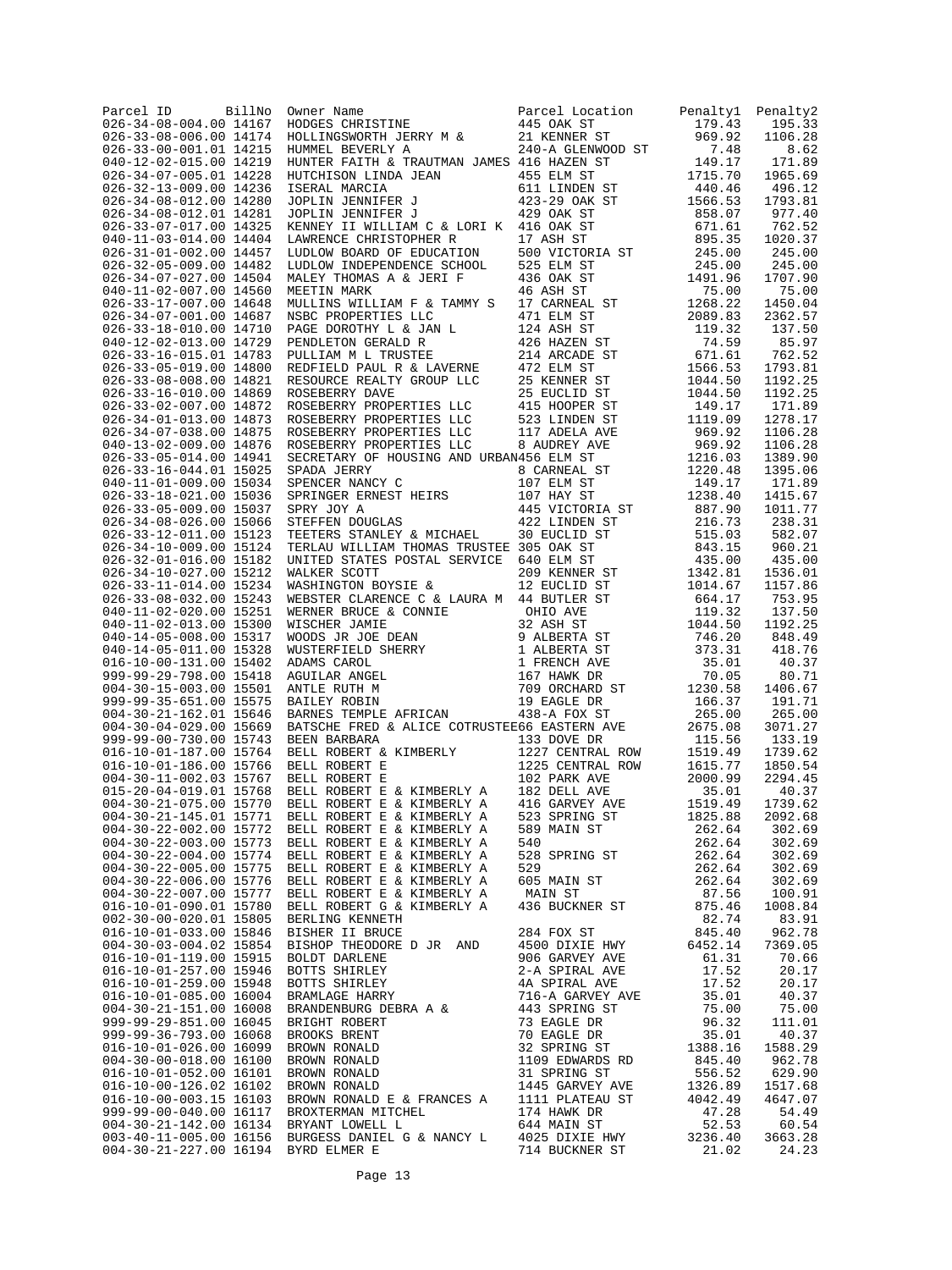| BillNo<br>Parcel ID<br>004-30-21-230.00 16210    | Owner Name<br>CAIN THOMAS                                                                                                                                                                                                                                                             | Parcel Location<br>704 BUCKNER ST                      | Penaltyl<br>12.26             | Penalty2<br>14.15  |
|--------------------------------------------------|---------------------------------------------------------------------------------------------------------------------------------------------------------------------------------------------------------------------------------------------------------------------------------------|--------------------------------------------------------|-------------------------------|--------------------|
| 999-99-35-421.00 16263                           | CARPENTER KENNETH                                                                                                                                                                                                                                                                     | 704 BUCKNER ST<br>194 HAWK DR<br>188 HAWK DR           | 66.52                         | 76.68              |
| 999-99-00-045.00 16273                           | CARROLL BETTY                                                                                                                                                                                                                                                                         |                                                        | 78.82                         | 90.82              |
| 016-10-01-043.00 16315<br>999-99-37-158.00 16326 | CATO EARL<br>CATO EARL<br>CATO EARL<br>CEDILLO ELIAS RAYMUNDO<br>CHRISTY HAROLD<br>CHRISTY HAROLD<br>CHRISTY HAROLD<br>CHRISTY HAROLD<br>CHRISTY HAROLD<br>CHRISTY HAROLD<br>CHRISTY HAROLD<br>CHRISTY HAROLD<br>CHRISTY HAROLD<br>CHRISTY HAROLD<br>CHRISTY HAROLD<br>CHRISTY HAROLD | 617 GARVEY AVE<br>98 DOVE DR                           | 1423.18<br>38.54              | 1628.62<br>44.41   |
| 999-99-29-678.00 16360                           |                                                                                                                                                                                                                                                                                       | 502 LYTLE AVE                                          | 77.04                         | 88.78              |
| 999-99-29-686.00 16361                           |                                                                                                                                                                                                                                                                                       | 502 LYTLE AVE<br>508 LYTLE AVE                         | 50.78                         | 58.54              |
| 999-99-29-779.00 16362<br>999-99-29-862.00 16363 |                                                                                                                                                                                                                                                                                       | 516 VIVIAN DR                                          | 24.53<br>19.25                | 28.27<br>22.20     |
| 999-99-29-783.00 16364                           |                                                                                                                                                                                                                                                                                       | 4213 ADA CT                                            | 12.26                         | 14.15              |
| 999-99-29-717.00 16365                           |                                                                                                                                                                                                                                                                                       | 504 LYTLE AVE<br>504 LYTLE AVE<br>518 LYTLE AVE        | 14.00                         | 16.14              |
| 999-99-29-810.00 16366                           |                                                                                                                                                                                                                                                                                       |                                                        | 78.82                         | 90.82              |
| 999-99-29-807.00 16367<br>999-99-35-125.00 16368 |                                                                                                                                                                                                                                                                                       | 514 VIVIAN DR<br>512 LYTLE AVE<br>512 LYTLE AVE        | 15.77<br>77.04                | 18.17<br>88.78     |
| 999-99-35-760.00 16369                           |                                                                                                                                                                                                                                                                                       |                                                        | 49.03                         | 56.47              |
| 999-99-35-761.00 16370                           |                                                                                                                                                                                                                                                                                       | 502 VIVIAN DR<br>514 LYTLE AVE<br>4211 ADA CT          | 89.29                         | 102.93             |
| 999-99-35-762.00 16371<br>999-99-36-444.00 16372 |                                                                                                                                                                                                                                                                                       |                                                        | 21.02<br>173.34               | 24.23<br>199.78    |
| 999-99-36-445.00 16373                           |                                                                                                                                                                                                                                                                                       |                                                        | 140.07                        | 161.40             |
| 999-99-37-253.00 16374                           |                                                                                                                                                                                                                                                                                       | 506 LYTLE AVE<br>4209 ADA CT<br>4203 ADA CT            | 31.51                         | 36.31              |
| 999-99-04-010.00 16375                           |                                                                                                                                                                                                                                                                                       |                                                        | 10.52                         | 12.11              |
| 999-99-04-011.00 16376<br>999-99-29-695.00 16377 |                                                                                                                                                                                                                                                                                       | 510 VIVIAN DR<br>510 LYTLE AVE                         | 64.79<br>45.52                | 74.66<br>52.47     |
| 999-99-29-696.00 16378                           |                                                                                                                                                                                                                                                                                       | 516 LYTLE AVE                                          | 82.30                         | 94.84              |
| 999-99-29-697.00 16379                           | CHRISTY HAROLD & RITA                                                                                                                                                                                                                                                                 | 4219 ADA CT                                            | 15.77                         | 18.17              |
| 999-99-29-698.00 16380                           | CHRISTY HAROLD & RITA                                                                                                                                                                                                                                                                 | 4215 ADA CT                                            | 40.29                         | 46.41              |
| 999-99-29-701.00 16381<br>999-99-29-702.00 16382 | CHRISTY HAROLD & RITA<br>CHRISTY HAROLD & RITA                                                                                                                                                                                                                                        | ---<br>506 VIVIAN DR<br>504 VIVIAN DR<br>--- VIVIAN DR | 50.78<br>14.00                | 58.54<br>16.14     |
| 999-99-29-715.00 16383                           |                                                                                                                                                                                                                                                                                       |                                                        | 31.51                         | 36.31              |
| 999-99-29-674.00 16384                           |                                                                                                                                                                                                                                                                                       | 505 VIVIAN DR                                          | 33.28                         | 38.36              |
| 003-40-15-009.00 16509                           |                                                                                                                                                                                                                                                                                       | 228 GARVEY AVE                                         | 43.79                         | 50.48              |
| 016-10-00-101.00 16601<br>004-30-07-013.00 16613 |                                                                                                                                                                                                                                                                                       | 407 FLORENCE CT<br>225 CALDWELL DR                     | 1134.31<br>1825.88<br>1924.05 | 1295.73<br>2092.68 |
| 015-20-30-009.00 16680                           |                                                                                                                                                                                                                                                                                       | 515 HALLAM AVE                                         |                               | 2205.81            |
| 016-10-00-293.00 16683                           |                                                                                                                                                                                                                                                                                       | 3709 JACQUELINE DR 1538.84<br>14 LOCUST ST 1531.15     |                               | 1761.93            |
| 015-20-23-012.00 16687                           |                                                                                                                                                                                                                                                                                       |                                                        |                               | 1753.04            |
| 999-99-29-785.00 16689<br>015-10-08-062.00 16776 | CHRISTY HAROLD & RITA<br>CHRISTY HAROLD & RITA<br>CHRISTY HAROLD & RITA<br>COMBS CLARENCE<br>CRAWFORD BONNIF<br>CREW ENTERPRISES LLC<br>DAILEY DEBRA<br>DAILEY NEVIN J<br>DAILEY KEVIN J<br>DAILEY KEVIN J<br>DAILEY KEVIN J<br>DAILEY KEVIN TRENER R<br>DEHNER CL                    | 215 ROBIN DR<br>3146 HULBERT AVE                       | 40.29<br>914.80               | 46.41<br>1042.77   |
| 004-30-21-173.00 16784                           |                                                                                                                                                                                                                                                                                       | 609 MAIN ST                                            | 192.60                        | 221.95             |
| 003-40-20-001.00 16853                           |                                                                                                                                                                                                                                                                                       | 3813-25 DIXIE HWY                                      | 245.00                        | 245.00             |
| 003-40-25-007.00 16854<br>016-10-01-258.00 16865 |                                                                                                                                                                                                                                                                                       | 220 CROSS ST                                           | 75.00<br>52.53                | 75.00<br>60.54     |
| 016-10-01-090.00 16884                           |                                                                                                                                                                                                                                                                                       | 8 SPIRAL AVE<br>428 BUCKNER ST                         | 262.64                        | 302.69             |
| 015-20-18-046.00 16904                           | DONOVAN SARRAH MICHELLE                                                                                                                                                                                                                                                               | 324 STEVENSON RD                                       | 1924.05                       | 2205.81            |
| 015-20-30-032.00 16917                           | DOW DEBORAH                                                                                                                                                                                                                                                                           | 506 TIMBERLAKE AVE                                     | 1261.48                       | 1442.28            |
| 016-10-00-113.00 16967<br>004-30-04-020.00 16984 | DUNCAN WALTER E & DEBORAH LEE 1020 TIMBERLAKE RD<br>DYER DONNA                                                                                                                                                                                                                        | 40 EASTERN AVE                                         | 35.01<br>1388.16              | 40.37<br>1588.29   |
| 804-30-01-001.46 17040                           | EDWARDS PAUL J & GLENNA S                                                                                                                                                                                                                                                             | 165-10 BARREN RIVER                                    | 1662.11                       | 1903.96            |
| 004-30-01-001.62 17041                           | EDWARDS PAUL J & GLENNA S                                                                                                                                                                                                                                                             | G-12 BARREN RIVER D                                    | 107.88                        | 124.31             |
| 003-40-23-008.00 17103                           | ELSMERE BAPTIST CHURCH                                                                                                                                                                                                                                                                | 247 GARVEY AVE                                         | 265.00                        | 265.00             |
| 004-30-21-055.00 17104<br>004-30-21-066.00 17105 | ELSMERE CITY HALL BLDG CORP<br>ELSMERE CITY HALL BLDG CORP                                                                                                                                                                                                                            | 318 GARVEY AVE<br>513-B ASH ST                         | 75.00<br>435.00               | 75.00<br>435.00    |
| 015-20-02-006.00 17106                           | ELSMERE CITY HALL BLDG CORP                                                                                                                                                                                                                                                           |                                                        | 435.00                        | 435.00             |
| 003-40-26-004.00 17107                           | ELSMERE CITY OF                                                                                                                                                                                                                                                                       | 179 DELL AVE<br>107 VINE ST<br>4501 DIXIE HWY          | 75.00                         | 75.00              |
| 004-30-04-002.00 17109<br>004-30-21-132.01 17110 | ELSMERE CITY OF                                                                                                                                                                                                                                                                       | 810-A BEDINGER ST                                      | 75.00<br>4595.00              | 75.00              |
| 004-30-21-068.00 17116                           | ELSMERE CITY OF<br>ELSMERE CITY OF                                                                                                                                                                                                                                                    | 511 ASH ST                                             | 300.00                        | 4595.00<br>300.00  |
| 004-30-21-056.00 17117                           | ELSMERE CITY OF                                                                                                                                                                                                                                                                       | 496 ASH ST                                             | 300.00                        | 300.00             |
| 015-20-04-009.00 17118                           | ELSMERE CITY OF                                                                                                                                                                                                                                                                       | 315 GARVEY AVE                                         | 245.00                        | 245.00             |
| 015-20-04-008.01 17119<br>004-30-21-067.00 17120 | ELSMERE CITY OF<br>ELSMERE CITY OF                                                                                                                                                                                                                                                    | 319 GARVEY AVE<br>513-A ASH ST                         | 245.00<br>245.00              | 245.00<br>245.00   |
| 004-30-21-055.01 17122                           | ELSMERE CITY OF                                                                                                                                                                                                                                                                       | 316 GARVEY AVE                                         | 245.00                        | 245.00             |
| 015-20-04-008.00 17123                           | ELSMERE CITY OF                                                                                                                                                                                                                                                                       | 319-A GARVEY AVE                                       | 245.00                        | 245.00             |
| 004-30-21-022.01 17124                           | ELSMERE CITY OF                                                                                                                                                                                                                                                                       | 605-A BEDINGER ST                                      | 245.00                        | 245.00             |
| 004-30-21-069.00 17125<br>016-10-00-059.00 17131 | ELSMERE CITY OF<br>ELSMERE CITY OF                                                                                                                                                                                                                                                    | 400 GARVEY AVE<br>1091 HENRY ST                        | 265.00<br>265.00              | 265.00<br>265.00   |
| 004-30-21-137.00 17132                           | ELSMERE CITY OF                                                                                                                                                                                                                                                                       | 829 MAPLE AVE                                          | 265.00                        | 265.00             |
| 999-99-00-083.00 17138                           | ELSMERE MHP LLC                                                                                                                                                                                                                                                                       | 119 SPARROW ST                                         | 143.58                        | 165.48             |
| 999-99-04-006.00 17139                           | ELSMERE MHP LLC                                                                                                                                                                                                                                                                       | 61 EAGLE DR                                            | 520.01                        | 599.25             |
| 999-99-49-939.00 17154<br>015-20-13-002.00 17181 | ENGLAND ASHLEY<br>ERLANGER BAPTIST CHURCH INC                                                                                                                                                                                                                                         | 172 HAWK DR<br>131 ERLANGER RD                         | 49.03<br>265.00               | 56.47<br>265.00    |
| 003-40-30-009.00 17183                           | ERLANGER CHRISTIAN CHURCH                                                                                                                                                                                                                                                             | 12 BARTLETT AVE                                        | 265.00                        | 265.00             |
| 003-40-30-002.00 17184                           | ERLANGER CHRISTIAN CHURCH                                                                                                                                                                                                                                                             | 23 GRAVES AVE                                          | 265.00                        | 265.00             |
| 003-30-09-027.00 17186<br>015-20-09-002.00 17187 | ERLANGER CHURCH OF CHRIST<br>ERLANGER CITY OF                                                                                                                                                                                                                                         | 454-58 GRAVES AVE<br>3515 JACK SCHEBEN D               | 75.00<br>435.00               | 75.00<br>435.00    |
| 003-40-10-032.00 17189                           | ERLANGER CITY OF                                                                                                                                                                                                                                                                      | 3900-04 DIXIE HWY                                      | 245.00                        | 245.00             |
| 015-10-12-045.00 17191                           | ERLANGER CITY OF                                                                                                                                                                                                                                                                      | 3144 CRESCENT AVE                                      | 265.00                        | 265.00             |
| 003-30-01-001.00 17192                           | ERLANGER CITY OF                                                                                                                                                                                                                                                                      | 515 COMMONWEALTH AV                                    | 245.00                        | 245.00             |
| 015-20-21-004.00 17195<br>003-30-04-001.00 17196 | ERLANGER CITY OF<br>ERLANGER CITY OF                                                                                                                                                                                                                                                  | 125 CENTER ST<br>501-05 COMMONWEALTH                   | 245.00<br>75.00               | 245.00<br>75.00    |
| 003-30-14-059.00 17197                           | ERLANGER CITY OF                                                                                                                                                                                                                                                                      | 411 CENTER ST                                          | 245.00                        | 245.00             |
|                                                  |                                                                                                                                                                                                                                                                                       |                                                        |                               |                    |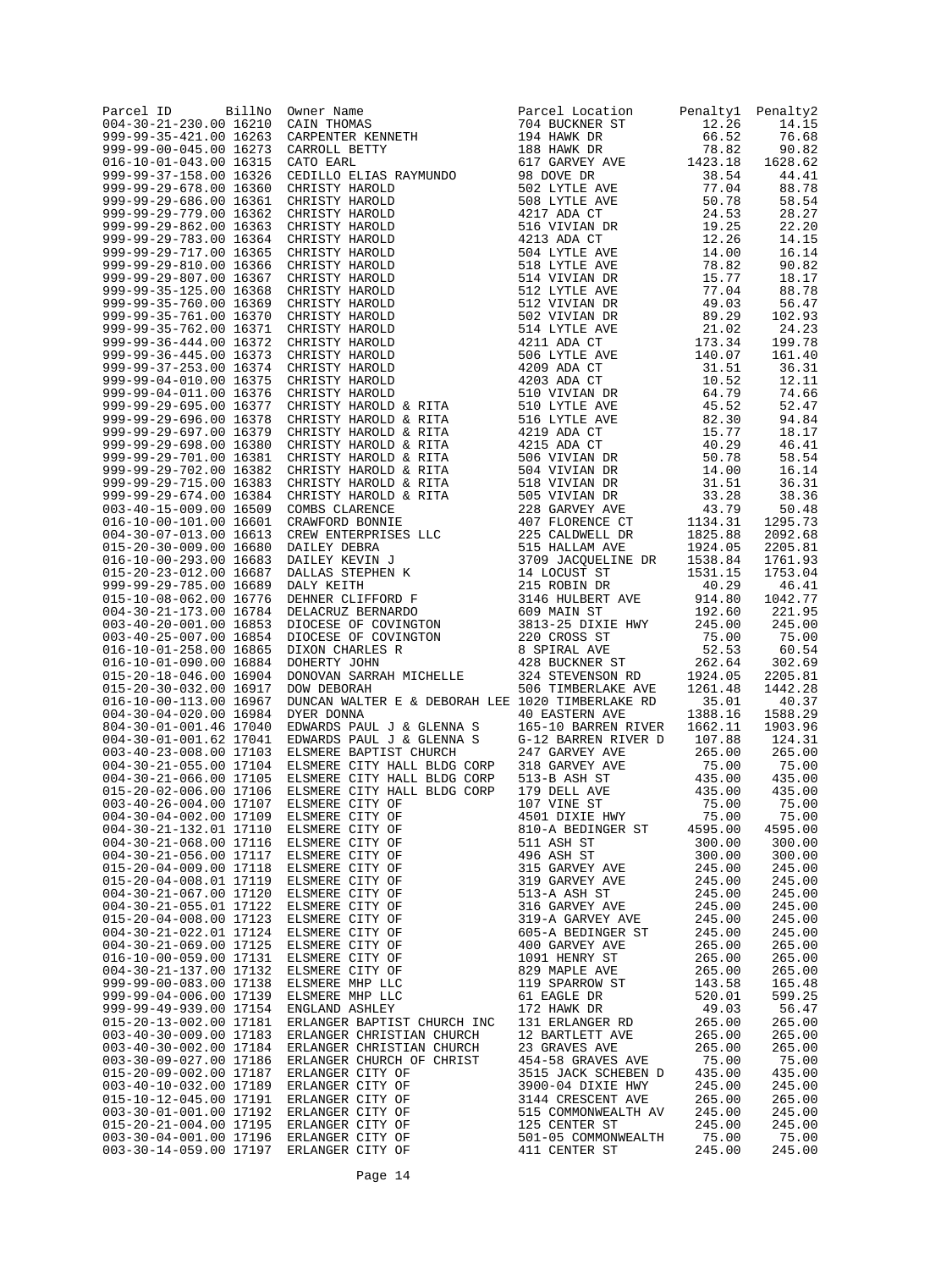| BillNo<br>Parcel ID<br>003-30-22-159.00 17202    | Owner Name<br>ERLANGER CITY OF                                                                                                                                                                                                        | Parcel Location<br>3167 WOODWARD AVE              | Penaltyl<br>245.00 | Penalty2<br>245.00 |
|--------------------------------------------------|---------------------------------------------------------------------------------------------------------------------------------------------------------------------------------------------------------------------------------------|---------------------------------------------------|--------------------|--------------------|
| 015-20-14-011.00 17204                           | ERLANGER CITY OF                                                                                                                                                                                                                      | 3426 DIXIE HWY                                    | 245.00             | 245.00             |
| 015-10-12-046.01 17206                           | ERLANGER CITY OF                                                                                                                                                                                                                      | CRESCENT AVE                                      | 245.00             | 245.00             |
| 015-10-12-034.00 17209                           | ERLANGER CITY OF                                                                                                                                                                                                                      | 110 DIVISION ST                                   | 245.00             | 245.00             |
| 003-40-10-033.01 17210<br>003-30-03-021.00 17225 | ERLANGER CITY OF<br>ERLANGER KY PUBLIC PROPERTIES 511 GRAVES AVE                                                                                                                                                                      | DIXIE HWY                                         | 245.00<br>75.00    | 245.00<br>75.00    |
| 603-30-03-021.00 17226                           | ERLANGER KY PUBLIC PROPERTIES GRAVES (511) AVE                                                                                                                                                                                        |                                                   | 245.00             | 245.00             |
| 004-30-01-001.45 17244                           | ERPENBECK ANTHONY                                                                                                                                                                                                                     | 110-G5 BUCKHORN CT                                | 107.88             | 124.31             |
| 004-30-01-001.06 17245                           | ERPENBECK ANTHONY W                                                                                                                                                                                                                   | G-3 BUCKHORN CT                                   | 107.88             | 124.31             |
| 004-30-01-001.07 17246<br>004-30-01-030.05 17248 | ERPENBECK ANTHONY W<br>ERPENBECK CO                                                                                                                                                                                                   | G-4 BUCKHORN CT<br>G-5 CAVE RUN DR                | 107.88<br>107.88   | 124.31<br>124.31   |
| 004-30-01-001.26 17249                           | ERPENBECK DEV CO                                                                                                                                                                                                                      | G-22 CAVE RUN DR                                  | 107.88             | 124.31             |
| 004-30-01-001.27 17250                           | ERPENBECK DEV CO                                                                                                                                                                                                                      | G-23 CAVE RUN DR                                  | 107.88             | 124.31             |
| 004-30-01-001.29 17251                           | ERPENBECK DEV CO                                                                                                                                                                                                                      | G-25 CAVE RUN DR                                  | 107.88             | 124.31             |
| 004-30-01-035.17 17252<br>016-10-00-003.00 17283 | ERPENBECK DEV CO<br>EWELL WILLIE C & ELSIE                                                                                                                                                                                            | 155-G17 GREEN RIVER<br>1109-A PLATEAU ST          | 107.88<br>175.11   | 124.31<br>201.77   |
| 004-30-21-231.00 17294                           | FAIR ACRES DEVELOPMENT CORP                                                                                                                                                                                                           | 702 BUCKNER ST                                    | 17.52              | 20.17              |
| 016-10-01-154.01 17295                           | FAIR ACRES DEVELOPMENT CORP                                                                                                                                                                                                           | FLORAL AVE                                        | 87.56              | 100.91             |
| 016-10-01-154.02 17296                           | FAIR ACRES DEVELOPMENT CORP                                                                                                                                                                                                           | 213 FLORAL AVE                                    | 87.56              | 100.91             |
| 016-10-00-093.00 17330                           | FAULKNER LEE C & JANET                                                                                                                                                                                                                | 317-B FLORENCE CT                                 | 21.02<br>77.04     | 24.23              |
| 999-99-35-959.00 17419<br>999-99-37-214.00 17493 | FLORES JOSE<br>FRENCH TIMOTHY & DEBRA                                                                                                                                                                                                 | 175 HAWK DR<br>77 EAGLE DR                        | 521.74             | 88.78<br>601.28    |
| 003-40-33-006.00 17536                           | GADDY DANNY L & AUDREY E                                                                                                                                                                                                              | 215 COMMONWEALTH AV                               | 2363.23            | 2711.90            |
| 004-30-21-205.00 17549                           | $\frac{d}{d\sigma} = \frac{1}{\sigma^2}$<br>GARCIA JULIO RAMIREZ                                                                                                                                                                      | 516 BUCKNER ST                                    | 1388.16            | 1588.29            |
| 004-30-21-120.00 17555                           | GARDNER JR LEONARD & THELMA J 458 SPRING ST                                                                                                                                                                                           |                                                   | 1134.31            | 1295.73            |
| 004-30-20-005.00 17617<br>002-00-00-014.02 17618 |                                                                                                                                                                                                                                       | 701 MAPLE AVE<br>560 ERLANGER RD<br>701 MAPLE AVE | 845.40<br>46.23    | 962.78<br>53.28    |
| 999-99-34-738.00 17869                           | GILLISPIE JESSE F<br>GILLISS MARY ELIZABETH<br>HALL MALINDA                                                                                                                                                                           | 97 DOVE DR                                        | 115.56             | 133.19             |
| 016-10-01-055.00 17871                           | HALL NIKALANI CHARLES<br>HAMMONS IISA                                                                                                                                                                                                 | 283 FOX ST                                        | 2788.86            | 3202.43            |
| 999-99-38-807.00 17917                           | HALL NIKALANI CHARLES<br>HAMMONS LISA<br>HAMPTON JEFF P & KATHY S<br>HARPER EDWARD N                                                                                                                                                  | 56 EAGLE DR                                       | 82.30              | 94.84              |
| 004-30-11-015.00 17921                           |                                                                                                                                                                                                                                       | 209 EASTERN AVE                                   | 1694.58            | 1941.38            |
| 016-10-01-217.00 17959<br>004-30-09-003.00 17960 | HARPER EDWARD N<br>HARPER JR JAMES R<br>HEMBREE RICHARD CHAD<br>HEMKE BESS D                                                                                                                                                          | 226-A SHAW AVE<br>10 PARK AVE                     | 21.02<br>1050.53   | 24.23<br>1210.61   |
| 016-10-01-191.00 18061                           |                                                                                                                                                                                                                                       | 213 BUCKNER ST                                    | 687.81             | 781.22             |
| 016-10-00-139.00 18067                           | HENKE BESS D                                                                                                                                                                                                                          | 9 FRENCH AVE                                      | 8.79               | 10.12              |
| 004-30-21-059.00 18082                           | HENSLEY ROBERT & BARBRA A                                                                                                                                                                                                             | 520 ASH ST                                        | 3761.69            | 4268.59            |
| 003-40-05-042.00 18127                           | HILL CHARLES F & WANDA B                                                                                                                                                                                                              | 29 FOREST AVE                                     | 1769.99            | 2028.25            |
| 003-40-10-038.00 18151<br>016-10-01-123.00 18153 | HOBBS MARIELLEN & MARIANNE<br>HODGE DANIEL K &                                                                                                                                                                                        | 12 LINWOOD ST<br>916 GARVEY AVE                   | 1461.81<br>2000.99 | 1673.11<br>2294.45 |
| 016-10-01-122.00 18154                           | HODGE DANIEL K &                                                                                                                                                                                                                      | 916-A GARVEY AVE                                  | 17.52              | 20.17              |
| 016-10-00-126.00 18191                           | HOPPENJANS RAY & MIKE PTN                                                                                                                                                                                                             | 1452 GARVEY AVE                                   | 245.13             | 282.48             |
| 999-99-35-948.00 18212                           | HOUSER MIKE                                                                                                                                                                                                                           | 236 ROBIN DR                                      | 59.53              | 68.62              |
| 999-99-37-176.00 18223<br>004-30-21-217.02 18285 | HOWARD AUSTIN<br>HUNEKE IV WILLIAM H & KRISTEN BUCKNER ST                                                                                                                                                                             | 114 SPARROW ST                                    | 110.32<br>17.52    | 127.13<br>20.17    |
| 016-10-01-010.00 18321                           | IHLI ANGELA                                                                                                                                                                                                                           | 227 PALACE AVE                                    | 1712.09            | 1961.57            |
| 003-30-16-007.00 18340                           | IRWIN MARY                                                                                                                                                                                                                            | 517 ROSARY DR                                     | 1600.46            | 1832.94            |
| 016-10-01-231.00 18356                           | JACKS JON D                                                                                                                                                                                                                           | 263 SHAW AVE                                      | 617.78             | 700.48             |
| 016-10-01-027.00 18357<br>016-10-01-029.00 18358 | JACKS JON D<br>JACKS JON D                                                                                                                                                                                                            | SPRING ST<br>34 SPRING ST                         | 17.52<br>2193.57   | 20.17<br>2516.38   |
| 004-30-12-008.00 18425                           | JOHNSON CONSTRUCTION GROUP LLC303 EASTERN AVE                                                                                                                                                                                         |                                                   | 1824.13            | 2090.70            |
| 003-40-05-071.00 18497                           | JUMP ROBERT A                                                                                                                                                                                                                         | 11 ROSEBUD AVE                                    | 1854.74            | 2125.95            |
| 003-40-12-036.00 18566                           | KENNEDY JEFF & KENNEDY JUSTIN 202 JAMES AVE                                                                                                                                                                                           |                                                   | 1692.93            | 1939.49            |
| 015-10-15-003.00 18573<br>015-10-15-003.01 18575 | KENTON COUNTY                                                                                                                                                                                                                         | 24-A KENTON LANDS R                               | 265.00             | 265.00             |
| 015-40-05-055.00 18576                           | KENTON COUNTY<br>KENTON COUNTY                                                                                                                                                                                                        | 24 KENTON LANDS RD<br>3232 TURKEYFOOT RD          | 265.00<br>245.00   | 265.00<br>245.00   |
| 015-10-11-026.08 18578                           | KENTON COUNTY COOPERATIVE 450 KENTON LANDS RD                                                                                                                                                                                         |                                                   | 435.00             | 435.00             |
| 015-40-05-053.01 18580                           | KENTON COUNTY SCHOOL DISTRICT 3226 TURKEYFOOT RD                                                                                                                                                                                      |                                                   | 75.00              | 75.00              |
|                                                  | 015-20-27-007.00 18602 KIDWELL ARTIE C & ELIZABETH 3307 ELIZABETH ST                                                                                                                                                                  |                                                   | 1145.94            | 1309.12            |
| 999-99-34-736.00 18616<br>015-20-16-011.00 18778 | KING III KEVIN                                                                                                                                                                                                                        |                                                   | 82.30<br>2201.42   | 94.84<br>2525.43   |
| 003-40-01-081.00 18795                           | EXERICITY AND A MARGIN STRING IN STRING IN A MARGIN STRING IN A LAFEVER BRANDON E<br>LAFEVER BRANDON E 116 STEVENSON RD<br>LANCASTER DANIEL & BARBARA 33 SUNSET AVE<br>LANEY JR GARY B 1105 BLUEGRASS ST<br>LASWELL TOMMY L 612 MAPLE |                                                   | 722.16             | 820.80             |
| 004-30-00-021.00 18809                           |                                                                                                                                                                                                                                       |                                                   | 687.81             | 781.22             |
| 003-40-11-024.00 18814                           |                                                                                                                                                                                                                                       |                                                   | 1283.11            | 1467.22            |
| 004-30-21-019.00 18824                           |                                                                                                                                                                                                                                       |                                                   | 1400.42            | 1602.37            |
| 003-30-01-014.00 18891<br>999-99-50-002.00 18917 | LICKING VALLEY GIRL SCOUTS INC607 WATSON RD                                                                                                                                                                                           |                                                   | 435.00             | 435.00<br>72.63    |
| 004-30-06-011.00 18933                           |                                                                                                                                                                                                                                       |                                                   |                    | 2092.68            |
| 016-10-01-272.00 18969                           |                                                                                                                                                                                                                                       |                                                   |                    | 874.08             |
| 999-99-00-020.00 18997                           |                                                                                                                                                                                                                                       |                                                   |                    | 94.84              |
| 015-20-04-080.00 19093                           |                                                                                                                                                                                                                                       |                                                   |                    | 1113.80            |
| 004-30-21-088.03 19114<br>015-10-08-023.01 19116 |                                                                                                                                                                                                                                       |                                                   |                    | 2013.98<br>17.75   |
| 999-99-46-937.00 19136                           |                                                                                                                                                                                                                                       |                                                   |                    | 181.61             |
| 999-99-29-677.00 19259                           |                                                                                                                                                                                                                                       |                                                   |                    | 76.68              |
| 003-40-14-016.00 19316                           |                                                                                                                                                                                                                                       |                                                   |                    | 740.84             |
| 004-30-08-029.00 19345<br>004-30-21-079.00 19366 |                                                                                                                                                                                                                                       |                                                   |                    | 1739.62<br>40.37   |
| 003-40-07-014.00 19390                           |                                                                                                                                                                                                                                       |                                                   |                    | 367.59             |
| 999-99-01-332.00 19488                           | MORGAN JUDY                                                                                                                                                                                                                           |                                                   |                    | 32.30              |
| 999-99-00-031.00 19545 MULLINS MARY              |                                                                                                                                                                                                                                       |                                                   |                    | 92.83              |
| 004-30-13-014.00 19571                           |                                                                                                                                                                                                                                       |                                                   |                    | 40.37              |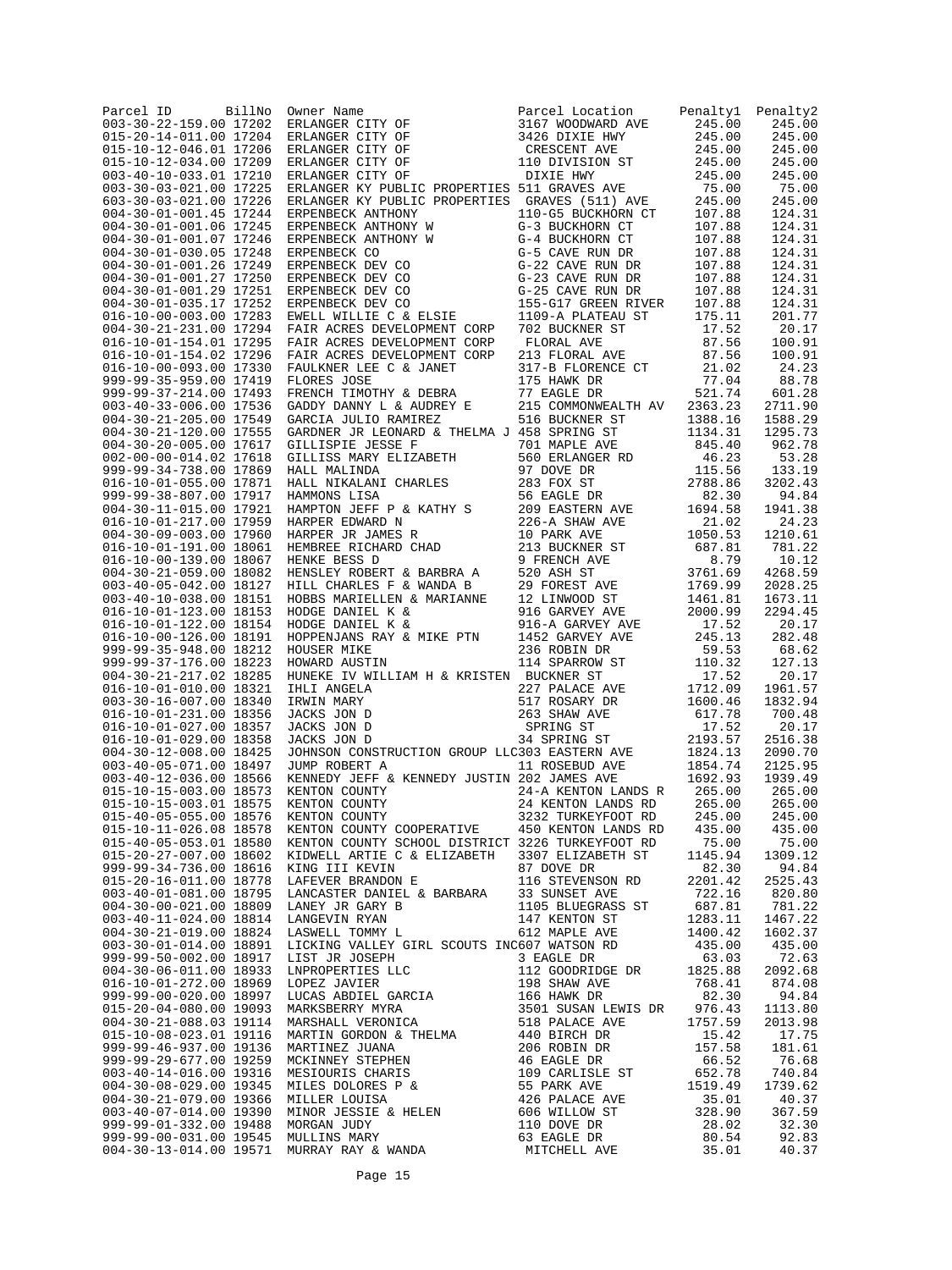| Parcel ID<br>016-10-01-022.00 19646              | BillNo | Owner Name<br>NICKOLSON GABRIAL<br>NICKOLSON MARIA<br>NIEBRUEGGE JEFFREY<br>NIENABER CLEM J & CLEDA R<br>NORFOLK SOUTHERN / CNOTP<br>NORFOLK SOUTHERN / CNOTP                                                                                                            | Parcel Location<br>24 SPRING ST            | Penalty1<br>17.52  | Penalty2<br>20.17  |
|--------------------------------------------------|--------|--------------------------------------------------------------------------------------------------------------------------------------------------------------------------------------------------------------------------------------------------------------------------|--------------------------------------------|--------------------|--------------------|
| 016-10-01-021.00 19647                           |        |                                                                                                                                                                                                                                                                          | 20-22 SPRING ST                            | 262.64             | 302.69             |
| 999-99-29-679.00 19650                           |        |                                                                                                                                                                                                                                                                          | 115 SPARROW ST                             | 134.83             | 155.38             |
| 004-30-21-236.00 19653                           |        |                                                                                                                                                                                                                                                                          | 715 LYTLE AVE                              | 1519.49            | 1739.62            |
| 015-20-10-013.00 19697<br>015-10-08-040.00 19701 |        | NORTHERN KENTUCKY                                                                                                                                                                                                                                                        | JACK SCHEBEN DR<br>3001 RIGGS AVE          | 245.00<br>435.00   | 245.00<br>435.00   |
| 999-99-49-982.00 19733                           |        | OCHOA HERNANDEZ MARCOS                                                                                                                                                                                                                                                   |                                            | 75.29              | 86.78              |
| 016-10-01-269.00 19740                           |        | OESTING JR JOSEPH & THELMA                                                                                                                                                                                                                                               | 173 HAWK DR<br>203 SHAW AVE<br>145 DOVE DR | 21.02              | 24.23              |
| 999-99-00-038.00 19772                           |        | OSBORNE KATELYN                                                                                                                                                                                                                                                          |                                            | $\frac{1}{26.31}$  | 30.31              |
| 015-20-04-068.00 19803                           |        | P & N PROPERTY MANAGEMENT                                                                                                                                                                                                                                                | 3518 SUSAN LEWIS DR 1731.47                |                    | 1983.89            |
| 003-40-21-022.01 19804<br>999-99-00-446.00 19809 |        | P & N PROPERTY MANAGEMENT LLC 138 KENTON ST<br>PALLADINO AMANDA                                                                                                                                                                                                          | 239 ROBIN DR                               | 990.72<br>113.84   | 1130.25<br>131.18  |
| 999-99-29-886.00 19870                           |        | PEMBERTON CHARLES & SUSAN                                                                                                                                                                                                                                                | 220 ROBIN DR                               | 117.33             | 135.19             |
| 003-30-17-047.00 19873                           |        |                                                                                                                                                                                                                                                                          | 419 DIVISION ST<br>149 DOVE DR             | 7.74               | 8.91               |
| 999-99-00-039.00 19877                           |        |                                                                                                                                                                                                                                                                          |                                            | 105.06             | 121.07             |
| 999-99-35-655.00 19908                           |        | PEMBERION CHANNEL<br>PEREZ ABELINO<br>PEREZ BELINO<br>RAILROAD PROPERTY<br>RENAKER RICHARD<br>RICHARD PAUL A<br>RICKELS JENNIFER<br>RICKELS JENNIFER<br>RICKELS COTT ALEXANDER<br>RILEY AMANDA<br>RINI CHRISTOPHER<br>RICK MANDA<br>RINI CHRISTOPHER<br>RIOS MARIA<br>RO | 30 EAGLE DR                                | 42.03              | 48.43              |
| 696-00-00-001.00 20058<br>999-99-36-360.00 20147 |        |                                                                                                                                                                                                                                                                          | CRESCENT AVE<br>124 DOVE DR                | 245.00<br>94.56    | 245.00<br>108.96   |
| 004-30-05-013.00 20190                           |        |                                                                                                                                                                                                                                                                          | 67 SANDERS DR                              | 1134.31            | 1295.73            |
| 999-99-00-707.00 20202                           |        |                                                                                                                                                                                                                                                                          | 67 EAGLE DR                                | 101.56             | 117.02             |
| 004-30-00-010.01 20211                           |        |                                                                                                                                                                                                                                                                          | 1220 CENTRAL ROW                           | 1037.99            | 1184.76            |
| 999-99-35-632.00 20221<br>016-20-00-001.79 20228 |        |                                                                                                                                                                                                                                                                          | 184 HAWK DR<br>555 GROUSE CT               | 80.54<br>2365.13   | 92.83<br>2714.11   |
| 999-99-04-003.00 20229                           |        |                                                                                                                                                                                                                                                                          | 157 HAWK DR                                | 150.59             | 173.53             |
| 004-30-01-001.80 20245                           |        |                                                                                                                                                                                                                                                                          | G-10 BARREN RIVER D                        | 107.88             | 124.31             |
| 016-10-00-183.00 20249                           |        | ROBERTS DWIGHT & REBECCA                                                                                                                                                                                                                                                 | 3517 CONCORD DR                            | 1803.88            | 2067.33            |
| 999-99-04-074.00 20268                           |        | ROBERTS DWIGHT & REBECCA<br>ROBINSON HARRY<br>ROESEL RACHEL<br>ROTHSCHUH ROBERT<br>ROYEK HILDA L &<br>RUEHL JOHN HRS<br>SANCHEZ ROBERTO<br>SANCHEZ ROBERTO<br>SANTIAGO RAPHAEL<br>SASSIN RICHARD M<br>SAYLOR FLOYD E TRUSTEE<br>SCHWIDT MICHAEL & SARA<br>SCHWIDT        | 74 EAGLE DR                                | 98.04              | 112.99             |
| 016-10-02-094.00 20290<br>999-99-29-885.00 20339 |        |                                                                                                                                                                                                                                                                          | 1149 FALLBROOK DR<br>4 EAGLE DR            | 2141.05<br>138.34  | 2455.85<br>159.42  |
| 015-10-08-055.00 20351                           |        |                                                                                                                                                                                                                                                                          | 411 SILVERLAKE AVE                         | 1870.14            | 2143.68            |
| 016-10-01-130.01 20358                           |        |                                                                                                                                                                                                                                                                          | 969-A PLATEAU ST                           | 17.52              | 20.17              |
| 999-99-46-932.00 20410                           |        |                                                                                                                                                                                                                                                                          | 100 DOVE DR                                | 82.30              | 94.84              |
| 999-99-00-043.00 20428                           |        |                                                                                                                                                                                                                                                                          | 183 HAWK DR                                | 141.80             | 163.43             |
| 003-40-10-024.00 20435<br>015-20-12-021.00 20449 |        |                                                                                                                                                                                                                                                                          | 27 MCALPIN AVE<br>3522 SHADYSIDE DR        | 1515.74<br>1769.99 | 1735.30<br>2028.25 |
| 999-99-35-649.00 20491                           |        |                                                                                                                                                                                                                                                                          | 92 DOVE DR                                 | 40.29              | 46.41              |
| 016-10-00-338.00 20533                           |        |                                                                                                                                                                                                                                                                          | 25 LEXINGTON DR                            | 1061.17            | 1211.43            |
| 999-99-00-160.00 20572                           |        |                                                                                                                                                                                                                                                                          | 186 HAWK DR                                | 115.56             | 133.19             |
| 999-99-00-114.00 20575                           |        |                                                                                                                                                                                                                                                                          | 108 DOVE DR                                | 98.04              | 112.99             |
| 999-99-49-986.00 20611<br>016-10-01-024.00 20642 |        | SCHWEITZER PEGGY<br>SCOTT MICHAEL<br>SEXTON HYDEN CRISTA<br>SHELTON W J<br>SINGLETON PHYLLIS C -<br>SLANGLETON PHYLLIS C -<br>SLANGLETON PHYLLIS C -                                                                                                                     | 137 DOVE DR<br>SPRING ST                   | 40.29<br>17.52     | 46.41<br>20.17     |
| 016-30-05-022.00 20703                           |        |                                                                                                                                                                                                                                                                          | 3543 JACQUELINE DR                         | 1061.17            | 1211.43            |
| 016-10-00-100.00 20741                           |        | SLAUGHTER CHARLES                                                                                                                                                                                                                                                        | 1002-1012 TIMBERLAK                        | 52.53              | 60.54              |
| 016-10-01-096.00 20816                           |        | SNOW BRADLEY A & AMANDA J                                                                                                                                                                                                                                                | 429 BUCKNER ST                             | 687.81             | 781.22             |
| 016-10-01-167.00 20830<br>999-99-29-864.00 20913 |        | SOUTHGATE BERNARD W IV<br>SOUTHGATE BERNARD W 1.<br>STEED JAMES<br>STOUT GABRIELLE<br>TREINE DAVID<br>TAULOR SHERRY A<br>THOMAS ANNE P<br>THOMAS ANNE P<br>THORNTON JOSEPH A<br>TRORNTON JOSEPH A                                                                        | 924 EDWARDS RD<br>216 ROBIN DR             | 6.99<br>57.79      | 8.07               |
| 003-30-17-028.00 20999                           |        |                                                                                                                                                                                                                                                                          | 438 CENTER ST                              | 1477.20            | 66.58<br>1690.87   |
| 999-99-36-349.00 21009                           |        |                                                                                                                                                                                                                                                                          | 10 EAGLE DR                                | 63.03              | 72.63              |
| 004-30-01-049.10 21118                           |        |                                                                                                                                                                                                                                                                          | 107 KINCAID LN                             | 2293.87            | 2631.97            |
| 004-30-21-225.00 21160                           |        |                                                                                                                                                                                                                                                                          | 705 BUCKNER ST                             | 21.02              | 24.23              |
| 004-30-21-284.00 21161<br>003-40-10-092.00 21198 |        |                                                                                                                                                                                                                                                                          | 303 PLATEAU ST<br>108 FOREST AVE           | 52.53<br>1692.93   | 60.54<br>1939.49   |
| 999-99-36-765.00 21272                           |        | TRAUTH ROBIN                                                                                                                                                                                                                                                             | 120 SPARROW ST                             | 35.01              | 40.37              |
| 015-20-04-026.00 21312                           |        | TRUST SERVICES LLC TRUSTEE                                                                                                                                                                                                                                               | 3607 DELL AVE                              | 1538.84            | 1761.93            |
| 003-30-17-074.00 21313                           |        | TSE INVESTMENTS LLC                                                                                                                                                                                                                                                      | 406 CENTER ST                              | 1307.70            | 1495.54            |
|                                                  |        |                                                                                                                                                                                                                                                                          |                                            |                    | 1225.08            |
|                                                  |        |                                                                                                                                                                                                                                                                          |                                            |                    | 10.12<br>48.43     |
|                                                  |        |                                                                                                                                                                                                                                                                          |                                            |                    | 962.78             |
|                                                  |        |                                                                                                                                                                                                                                                                          |                                            |                    | 100.91             |
|                                                  |        |                                                                                                                                                                                                                                                                          |                                            |                    | 208.21             |
|                                                  |        |                                                                                                                                                                                                                                                                          |                                            |                    | 355.14<br>123.08   |
|                                                  |        |                                                                                                                                                                                                                                                                          |                                            |                    | 811.47             |
|                                                  |        |                                                                                                                                                                                                                                                                          |                                            |                    | 1093.96            |
|                                                  |        |                                                                                                                                                                                                                                                                          |                                            |                    | 1113.80            |
|                                                  |        |                                                                                                                                                                                                                                                                          |                                            |                    | 131.18             |
|                                                  |        |                                                                                                                                                                                                                                                                          |                                            |                    | 18.17              |
|                                                  |        |                                                                                                                                                                                                                                                                          |                                            |                    | 64.57<br>64.57     |
|                                                  |        |                                                                                                                                                                                                                                                                          |                                            |                    | 64.57              |
|                                                  |        |                                                                                                                                                                                                                                                                          |                                            |                    | 90.82              |
|                                                  |        |                                                                                                                                                                                                                                                                          |                                            |                    | 2627.39            |
|                                                  |        |                                                                                                                                                                                                                                                                          |                                            |                    | 2405.46<br>3124.75 |
|                                                  |        |                                                                                                                                                                                                                                                                          |                                            |                    | 2839.22            |
|                                                  |        |                                                                                                                                                                                                                                                                          |                                            |                    | 111.01             |
|                                                  |        |                                                                                                                                                                                                                                                                          |                                            |                    | 4641.87            |
|                                                  |        |                                                                                                                                                                                                                                                                          |                                            |                    | 20.17              |
|                                                  |        |                                                                                                                                                                                                                                                                          |                                            |                    | 141.25<br>189.67   |
|                                                  |        |                                                                                                                                                                                                                                                                          |                                            |                    |                    |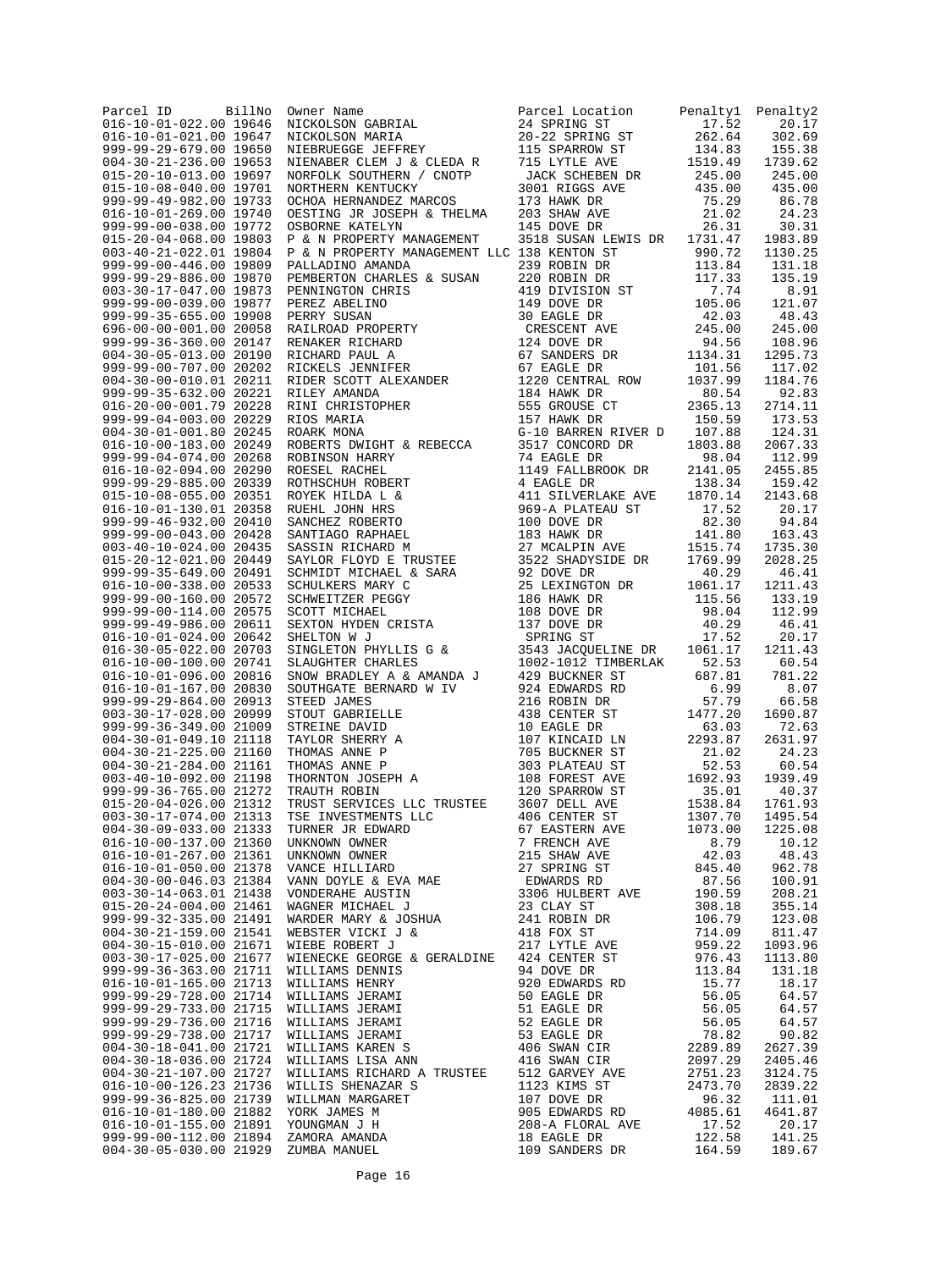| Parcel ID<br>999-99-00-961.00 21965              | BillNo | Owner Name<br>AGUILAR GERARDO                                                                                                                                                                                                                                            | Parcel Location<br>2256 VENUS WAY                | Penalty1<br>76.55          | Penalty2<br>88.21  |
|--------------------------------------------------|--------|--------------------------------------------------------------------------------------------------------------------------------------------------------------------------------------------------------------------------------------------------------------------------|--------------------------------------------------|----------------------------|--------------------|
| 028-10-11-028.01 22006                           |        | ARMOUR PATRICK                                                                                                                                                                                                                                                           | 146 WILLIAMSBURG LN                              | 3659.45                    | 4205.64            |
| 028-30-01-001.01 22064                           |        | BEECHWOOD INDEPENDENT SCHOOL                                                                                                                                                                                                                                             | 16 ASHTON RD                                     | 245.00                     | 245.00             |
| 028-30-05-014.00 22065                           |        | BEECHWOOD INDEPENDENT SCHOOL                                                                                                                                                                                                                                             | 42 BEECHWOOD RD                                  | 265.00                     | 265.00             |
| 028-30-05-015.00 22066<br>028-30-02-030.00 22125 |        | BEECHWOOD INDEPENDENT SCHOOL<br>BLOM ROBERT L & REGINA L                                                                                                                                                                                                                 | 44 BEECHWOOD RD<br>14 WOODLAWN AVE               | 265.00<br>870.79           | 265.00<br>992.06   |
| 028-30-05-016.03 22128                           |        | BOARD OF EDUCATION OF                                                                                                                                                                                                                                                    | DIXIE HWY                                        | 245.00                     | 245.00             |
| 028-40-05-119.00 22192                           |        | BUCKNER CHRISTINE A                                                                                                                                                                                                                                                      | 17 FLORAL AVE                                    | 716.78                     | 814.56             |
| 999-99-00-004.00 22236                           |        | CARILLO RIGO                                                                                                                                                                                                                                                             | 2271 GALAXY DR                                   | 41.55                      | 47.88              |
| 028-40-05-053.00 22304                           |        | CLUTTER DANYELLE R                                                                                                                                                                                                                                                       | 51 VIRGINIA AVE                                  | 1521.87                    | 1742.33            |
| 028-30-11-007.00 22318<br>999-99-29-943.00 22515 |        | COMBS BRANDON<br>ESPINOZA CECILIA                                                                                                                                                                                                                                        | 47 ORCHARD RD E<br>2274 MERCURY AVE              | 140.04<br>21.03            | 161.36<br>24.22    |
| 028-40-11-034.00 22591                           |        | FT MITCHELL CITY OF                                                                                                                                                                                                                                                      | 8 HIGHLAND AVE                                   | 265.00                     | 265.00             |
| 028-40-11-035.00 22592                           |        | FT MITCHELL CITY OF                                                                                                                                                                                                                                                      | 6 HIGHLAND AVE                                   | 265.00                     | 265.00             |
| 027-40-06-001.01 22596                           |        | FT MITCHELL CITY OF                                                                                                                                                                                                                                                      | 40 FT MITCHELL AVE                               | 245.00                     | 245.00             |
| 028-40-11-037.00 22597                           |        | FT MITCHELL CITY OF<br>FT MITCHELL CITY OF                                                                                                                                                                                                                               | 2335 DIXIE HWY                                   | 265.00                     | 265.00             |
| 028-40-11-030.01 22601<br>999-99-38-816.00 22637 |        | GERMAN JESUS                                                                                                                                                                                                                                                             | 16 HIGHLAND AVE<br>2256 GALAXY DR                | 265.00<br>49.03            | 265.00<br>56.51    |
| 999-99-03-003.00 22638                           |        | GERMAN JESUS<br>GERMAN LECHUGA GUDELIA<br>GONZALES BEN<br>GUEVARA ERASMO<br>GUEVARA ERASMO<br>GUEVARA ERASMO<br>GUEVARA ERASMO<br>GUEVARA ERASMO<br>GUEVARA ERASMO<br>GUIJOSA GERMAN<br>HEREDIA XIOMARA<br>HEREDIA XIOMARA<br>HEREDIA XIOMARA<br>JABERA TERESA<br>JIMENE | 2250 VENUS WAY                                   | 34.54                      | 39.82              |
| 999-99-06-004.00 22672                           |        |                                                                                                                                                                                                                                                                          | 2232 VENUS WAY                                   | 52.74                      | 60.78              |
| 999-99-06-007.00 22673                           |        |                                                                                                                                                                                                                                                                          | 2279 GALAXY DR                                   | 69.08                      | 79.59              |
| 999-99-29-957.00 22728<br>999-99-35-201.00 22729 |        |                                                                                                                                                                                                                                                                          | 2267 GALAXY DR<br>2269 GALAXY DR                 | 29.42<br>34.06             | 33.89<br>39.26     |
| 999-99-35-821.00 22730                           |        |                                                                                                                                                                                                                                                                          | 2253 GALAXY DR                                   | 44.80                      | 51.65              |
| 999-99-29-945.00 22731                           |        |                                                                                                                                                                                                                                                                          | 2276 GALAXY DR                                   | 32.69                      | 37.66              |
| 999-99-36-087.00 22734                           |        |                                                                                                                                                                                                                                                                          | 2290 MERCURY AVE                                 | 37.34                      | 43.02              |
| 999-99-00-185.00 22819                           |        |                                                                                                                                                                                                                                                                          | 2258 GALAXY DR                                   | 128.82                     | 148.43             |
| 999-99-00-960.00 22823                           |        |                                                                                                                                                                                                                                                                          | 2262 MERCURY AVE                                 | 74.67                      | 86.05              |
| 042-10-00-270.02 22833<br>999-99-06-008.00 22940 |        |                                                                                                                                                                                                                                                                          | 2167 DIXIE HWY<br>2278 MERCURY AVE               | 435.00<br>26.13            | 435.00<br>30.12    |
| 999-99-29-938.00 22949                           |        |                                                                                                                                                                                                                                                                          | 2252 GALAXY DR                                   | 10.28                      | 11.85              |
| 999-99-36-623.00 23125                           |        |                                                                                                                                                                                                                                                                          | 2286 GALAXY DR                                   | 42.46                      | 48.95              |
| 999-99-06-048.00 23126                           |        |                                                                                                                                                                                                                                                                          | 2284 GALAXY DR                                   | 37.34                      | 43.02              |
| 999-99-00-971.00 23167                           |        |                                                                                                                                                                                                                                                                          | 2265 GALAXY DR                                   | 34.54                      | 39.82              |
| 999-99-35-194.00 23309<br>999-99-36-271.00 23343 |        |                                                                                                                                                                                                                                                                          | 2258 MERCURY AVE                                 | 35.02<br>32.69             | 40.37<br>37.66     |
| 999-99-06-006.00 23406                           |        |                                                                                                                                                                                                                                                                          | 2234 VENUS WAY<br>2254 GALAXY DR                 | 49.48                      | 57.02              |
| 028-20-00-778.00 23506                           |        |                                                                                                                                                                                                                                                                          | 55 SUNNYMEDE DR                                  | 1568.52                    | 1796.10            |
| 028-30-09-029.00 23521                           |        | RESTAINO JOHN & COLETTE                                                                                                                                                                                                                                                  | 2025 DIXIE HWY                                   | 1153.14                    | 1317.43            |
| 999-99-00-962.00 23542                           |        | RIVERA JACQUELINE                                                                                                                                                                                                                                                        | 2246 VENUS WAY                                   | 29.42                      | 33.89              |
| 999-99-35-500.00 23553                           |        | RODRIGUEZ MARIA DE JESUS                                                                                                                                                                                                                                                 | 2255 MERCURY AVE                                 | 31.73                      | 36.58              |
| 028-40-05-077.00 23559<br>999-99-36-927.00 23600 |        | ROMAN CATHOLIC DIOCESE OF COV 9 IDAHO AVE<br>SANTIAGO SYLVIA                                                                                                                                                                                                             | 2238 VENUS WAY                                   | 265.00<br>16.80            | 265.00<br>19.36    |
| 999-99-35-203.00 23603                           |        | SAYLOR RAY                                                                                                                                                                                                                                                               | 2290 GALAXY DR                                   | 26.60                      | 30.66              |
| 028-10-04-018.00 23911                           |        | VENTER MECHIEL & CAROLYN M                                                                                                                                                                                                                                               | 129 BURDSALL AVE                                 | 1125.14                    | 1285.18            |
| 999-99-29-921.00 23949                           |        | WARE TRAVIS                                                                                                                                                                                                                                                              | 2261 GALAXY DR                                   | 17.28                      | 19.90              |
| 028-30-05-009.00 24002                           |        | WILLIAMS STEPHEN A &                                                                                                                                                                                                                                                     | 26 BEECHWOOD RD                                  | 1885.90                    | 2161.83            |
| 999-99-00-970.00 24040                           |        | YAEGER CHRISTY                                                                                                                                                                                                                                                           | 2257 GALAXY DR                                   | 42.95<br>3647.40           | 49.50              |
| 001-32-19-006.00 24118<br>034-40-00-115.00 24154 |        | 1025 STILLWATER CT LLC<br>3 L PROPERTIES LLC<br>3 L PROPERTIES LLC                                                                                                                                                                                                       | 1025 STILLWATER CT<br>11947 JOSEPH E SCHM        | 2675.48                    | 4191.78<br>3016.91 |
| 041-20-20-004.00 24190                           |        | A & K ENTERPRISE INC                                                                                                                                                                                                                                                     | 1589 MARCELLA DR                                 | 1749.94                    | 2005.16            |
| 051-00-00-042.01 24203                           |        | A T & T COMMUNICATIONS OF SO 14481 DIXON RD                                                                                                                                                                                                                              |                                                  | 245.00                     | 245.00             |
| 059-10-00-044.00 24209                           |        | ABAFO VALENTINO                                                                                                                                                                                                                                                          | 3435 HEATHERMOOR BL                              | 2827.50                    | 3246.96            |
| 831-00-06-118.06 24261                           |        | ABLE WILLIAM T & ELEANOR R                                                                                                                                                                                                                                               | 905 SUMMITRIDGE LN                               | 1380.99                    | 1580.02            |
| 045-00-01-113.00 24277                           |        | ABNEY DANIEL L                                                                                                                                                                                                                                                           | 9131 HAWKSRIDGE DR<br>111 BEECH DR               | 1480.53<br>702.77          | 1694.71            |
|                                                  |        | ADAM MILLER HOMES LLC<br>ADAM MILLER HOMES LLC                                                                                                                                                                                                                           |                                                  | 702.77                     | 809.85<br>809.85   |
|                                                  |        |                                                                                                                                                                                                                                                                          |                                                  | 475.45                     | 536.46             |
|                                                  |        |                                                                                                                                                                                                                                                                          |                                                  | 117.15<br>120.19           | 134.98             |
|                                                  |        |                                                                                                                                                                                                                                                                          |                                                  |                            | 138.51             |
|                                                  |        | 015-40-15-001.00 24396 ADAM MILLER HOMES LLC<br>015-40-15-001.00 24396 ADAM MILLER HOMES LLC<br>015-40-15-002.00 24397 ADAM MILLER HOMES LLC<br>026-23-02-013.00 24427 ADAMS DOUGLAS & BRENDA<br>026-23-02-013.00 24427 ADAMS DENINS D                                   |                                                  | 6898.51                    | 7938.27            |
|                                                  |        |                                                                                                                                                                                                                                                                          |                                                  | 87.03<br>244.49<br>1539.11 | 100.29<br>281.77   |
|                                                  |        |                                                                                                                                                                                                                                                                          |                                                  |                            | 1762.22            |
| 999-99-46-926.00 24633                           |        |                                                                                                                                                                                                                                                                          |                                                  |                            | 80.99              |
| 999-99-37-862.00 24639                           |        |                                                                                                                                                                                                                                                                          |                                                  |                            | 63.67              |
| 025-00-01-018.00 24657                           |        |                                                                                                                                                                                                                                                                          |                                                  |                            | 1348.40            |
| 088-10-06-001.00 24662<br>088-10-04-011.01 24683 |        |                                                                                                                                                                                                                                                                          |                                                  |                            | 393.35<br>377.46   |
| 060-00-08-010.01 24690                           |        |                                                                                                                                                                                                                                                                          |                                                  |                            | 7.90               |
| 026-23-04-007.00 24692                           |        |                                                                                                                                                                                                                                                                          |                                                  |                            | 1016.69            |
| 070-10-00-048.00 24748                           |        |                                                                                                                                                                                                                                                                          |                                                  |                            | 79.62              |
| 026-23-10-019.00 24755                           |        |                                                                                                                                                                                                                                                                          |                                                  |                            | 75.00              |
| 015-40-11-038.00 24763                           |        |                                                                                                                                                                                                                                                                          |                                                  |                            | 404.93             |
| 058-40-00-129.00 24767<br>999-99-36-909.00 24808 |        | ALLISON & ROSE FUNERAL HOME<br>ALVARADO-GONZALEZ AXEL                                                                                                                                                                                                                    | 5645 TAYLOR MILL RD 12827.10<br>151 SENECA TRL   | 122.95                     | 14715.41<br>141.68 |
| 061-10-00-073.00 24977                           |        | AMITY BAPTIST CHURCH INC                                                                                                                                                                                                                                                 |                                                  | 245.00                     | 245.00             |
| 999-99-37-218.00 25080 ANGELES SABINO            |        |                                                                                                                                                                                                                                                                          | TAYLOR MILL RD<br>155 SENECA TRL<br>380 MASON RD | 147.80                     | 170.34             |
| 057-30-00-010.06 25101                           |        | ANNESS CHRISTOPHER L                                                                                                                                                                                                                                                     |                                                  | 175.70                     | 202.50             |
|                                                  |        | 037-30 03-276.00 25213 ARLINGHAUS BUILDERS LLC 649 HOGREFE RD 511.71<br>019-00-03-276.00 25213 ARLINGHAUS BUILDERS LLC 649 HOGREFE RD 511.71                                                                                                                             |                                                  |                            | 589.68             |
| 075-00-00-036.00 25525 ATKINS BONNIE G           |        |                                                                                                                                                                                                                                                                          | 12770 KLEIN RD                                   | 1180.02                    | 1348.40            |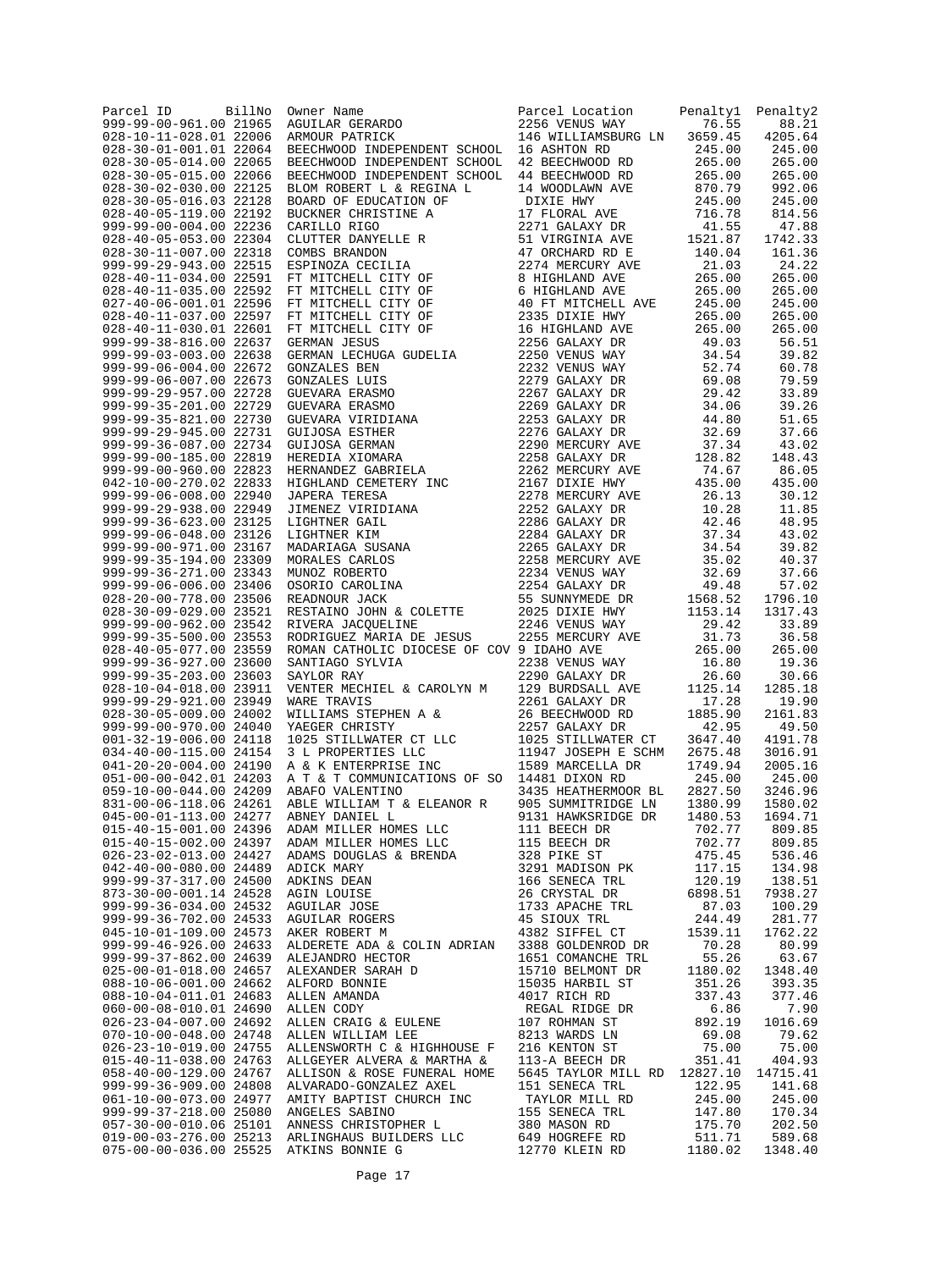| BillNo                                           |                                                                                                                                                                                                                                                        |                                                                                                      |          |                 |
|--------------------------------------------------|--------------------------------------------------------------------------------------------------------------------------------------------------------------------------------------------------------------------------------------------------------|------------------------------------------------------------------------------------------------------|----------|-----------------|
| Parcel ID                                        | Owner Name                                                                                                                                                                                                                                             | Parcel Location                                                                                      | Penaltyl | Penalty2        |
| 999-99-37-802.00 25785                           |                                                                                                                                                                                                                                                        |                                                                                                      |          | 203.83          |
| 088-10-05-013.00 25829                           |                                                                                                                                                                                                                                                        | 38 SUNDROP DR<br>176.86<br>14985 CAMP DR<br>176.86<br>14983 CAMP DR<br>532 OLD BRISTOW RD<br>1693.26 |          | 340.51          |
| 088-10-05-014.00 25830                           |                                                                                                                                                                                                                                                        |                                                                                                      |          | 409.27          |
| 019-30-03-003.00 25875                           |                                                                                                                                                                                                                                                        |                                                                                                      |          | 1939.86         |
| 084-10-00-024.00 25985                           | Owner Name<br>BAILEY JERRY & SHANNON<br>BAIRD III RALPH E<br>BAIRD III RALPH E<br>BAKER DEREK CURTESS<br>BALDWIN VERA L<br>BALLJAP NADINE<br>BANKS MAGGIE<br>BANKS MAGGIE<br>BANKS MAGGIE<br>BANKS MAGGIE<br>BANKS NAGGIE<br>BANKS MAGGIE              | 4086 LICKING STATIO 696.59                                                                           |          | 791.32          |
| 070-10-00-046.00 26003                           |                                                                                                                                                                                                                                                        | WARDS LN                                                                                             | 69.08    | 79.62           |
| 030-10-07-021.00 26024                           |                                                                                                                                                                                                                                                        | 3002 MAGNOLIA CT                                                                                     | 2177.46  | 2497.85         |
| 999-99-37-295.00 26094                           |                                                                                                                                                                                                                                                        | 104 TWINLEAF DR                                                                                      | 93.70    | 107.98          |
| 045-30-00-001.45 26103                           |                                                                                                                                                                                                                                                        | 2664 RIDGECREST LN 1995.90<br>227 SHELBY ST 973.89                                                   |          | 2288.60         |
| 026-23-09-005.00 26195                           | BARNES JAMES A & KIMBERLY A                                                                                                                                                                                                                            |                                                                                                      |          | 1110.89         |
| 030-10-16-003.00 26206                           | BARNES LESTER H                                                                                                                                                                                                                                        |                                                                                                      | 1878.77  | 2153.63         |
| 857-20-00-126.47 26234                           | BARNETT EUGENE & MARIE                                                                                                                                                                                                                                 | 511 DUDLEY RD<br>5032 SPRINGHILL DR                                                                  | 2362.49  | 2711.07         |
| 032-00-03-030.00 26311                           | CARACTI LOGENE & MARIE<br>BARTH TIMOTHY & SARA                                                                                                                                                                                                         | 10247 HIGHMEADOW LN                                                                                  | 3649.92  | 4194.69         |
| 032-00-00-073.07 26392                           | BATTLE RIDGE DEVELOPMENT LLC                                                                                                                                                                                                                           | CALVARY RD                                                                                           | 1981.22  | 2283.14         |
| 024-20-02-009.00 26470                           | BAXTER ALLEN & GIDGET                                                                                                                                                                                                                                  | 14525 DIXIE HWY                                                                                      | 1110.96  | 1268.85         |
| 999-99-00-117.00 26499                           |                                                                                                                                                                                                                                                        | 1715 APACHE TRL<br>1715 APACHE TRL                                                                   | 106.37   | 122.58          |
| 829-10-00-011.02 26516                           | BAYNUM BELINDA<br>BD REALTY CO LLC<br>BD REALTY LLC<br>BEAGLE DONALD & BETTY                                                                                                                                                                           | 209-C THOMAS MORE P                                                                                  | 7263.55  | 8304.08         |
| 829-10-00-011.01 26517                           |                                                                                                                                                                                                                                                        | 209-A THOMAS MORE P                                                                                  | 6303.11  | 7197.27         |
| 857-20-00-126.15 26525                           |                                                                                                                                                                                                                                                        | 5047 SPRINGHILL DR                                                                                   | 2362.49  | 2711.07         |
| 063-00-00-048.02 26538                           | BEAMAN DAVID T & STEPHANIE M 12884 MARTIN RD                                                                                                                                                                                                           |                                                                                                      | 136.47   | 157.25          |
| 999-99-24-010.03 26649                           | BECKLER DANIEL                                                                                                                                                                                                                                         | 1725 COMANCHE TRL                                                                                    | 222.38   | 256.27          |
| 999-99-37-861.00 26842                           | BELTRAN MARLEN                                                                                                                                                                                                                                         | 1650 COMANCHE TRL                                                                                    | 80.13    | 92.32           |
| 034-40-00-024.00 26957                           | BEREAN BAPTIST CHURCH                                                                                                                                                                                                                                  | 11833 WILSON RD                                                                                      | 75.00    | 75.00           |
| 057-20-00-100.95 27024                           | BERLING CHARLES LAND CORP                                                                                                                                                                                                                              |                                                                                                      | 86.73    | 88.50           |
| 045-00-01-160.01 27041                           | BERLING HOMES INC                                                                                                                                                                                                                                      | 2465 EVERGREEN DR                                                                                    | 368.01   | 386.77          |
| 015-10-16-019.00 27143                           |                                                                                                                                                                                                                                                        | 114 VERNON AVE                                                                                       | 4056.17  |                 |
|                                                  |                                                                                                                                                                                                                                                        |                                                                                                      |          | 4662.85         |
| 015-40-11-009.00 27268                           |                                                                                                                                                                                                                                                        |                                                                                                      |          | 2881.17         |
| 059-40-00-177.00 27287                           | BERTKE DAVID J<br>BHUPATRAI MANOJ<br>BICKERS EDWARD A<br>BILZ CAROL E<br>BLACKWOOD MICHAEL                                                                                                                                                             |                                                                                                      |          | 19.18           |
| 034-30-01-033.00 27348                           |                                                                                                                                                                                                                                                        | 21 APPLE DR                                                                                          | 724.50   | 823.45          |
| 017-10-05-063.00 27535                           |                                                                                                                                                                                                                                                        | 3435 BOTTOMWOOD DR                                                                                   | 1480.53  | 1694.71         |
| 857-20-00-126.14 27615                           | BLANTON MYRTLE E & ARNOLD                                                                                                                                                                                                                              | 5049 SPRINGHILL DR                                                                                   | 2362.49  | 2711.07         |
| 031-00-00-048.00 27631                           | BLEDSOE DIANE SUE<br>RLEY DANIEL                                                                                                                                                                                                                       | 3512 RICHARDSON RD                                                                                   | 780.45   | 887.92          |
| 065-00-00-010.00 27655E BLEY DANIEL              |                                                                                                                                                                                                                                                        | 2775 HEMPFLING RD                                                                                    | 75.00    | 75.00           |
| 026-23-03-007.00 27697                           | BLUE TIDE CAPITAL INC                                                                                                                                                                                                                                  | 103 SHORT ST                                                                                         | 839.86   | 956.42          |
| 013-30-00-104.00 27705                           | BLUE TIDE PARTNERS LLC                                                                                                                                                                                                                                 | 2024 RIVER VISTA CT 3588.83                                                                          |          | 4124.27         |
| 017-10-00-014.09 27706                           | BLUE TIDE PARTNERS LLC                                                                                                                                                                                                                                 | 6796 POWER LINE DR                                                                                   | 23036.06 | 26508.96        |
| 058-40-00-267.01 27721                           | BLYTHE ROSCOE & CALLIE                                                                                                                                                                                                                                 | 631 HOLLYHOCK DR                                                                                     | 426.41   | 479.93          |
| 047-00-00-038.00 27729                           | BOARD OF EDUCATION OF                                                                                                                                                                                                                                  | 2863 HARRIS PK                                                                                       | 245.00   | 245.00          |
| 015-30-09-003.01 27732                           | BOARD OF EDUCATION OF THE                                                                                                                                                                                                                              | 25 SUMMIT DR                                                                                         | 245.00   | 245.00          |
| 015-40-05-051.00 27733                           | BOARD OF EDUCATION OF THE                                                                                                                                                                                                                              | 3206 TURKEYFOOT RD 265.00                                                                            |          | 265.00          |
| 015-40-05-050.00 27734                           | BOARD OF EDUCATION OF THE                                                                                                                                                                                                                              | 147 LYNDALE RD                                                                                       | 265.00   | 265.00          |
| 045-30-00-336.00 27752                           | BOCKWEG GARY                                                                                                                                                                                                                                           | 111 TANDO WAY                                                                                        | 1017.91  | 1161.59         |
| 857-20-00-126.03 27787                           |                                                                                                                                                                                                                                                        | 703 TAYLORSPRING CT                                                                                  | 2362.49  | 2711.07         |
| 031-00-00-054.00 27840                           |                                                                                                                                                                                                                                                        | 3588 RICHARDSON RD                                                                                   | 1030.16  | 1175.68         |
| 063-00-00-004.00 27842                           |                                                                                                                                                                                                                                                        | 12511 BOWMAN RD                                                                                      | 13.66    | 15.72           |
| 063-00-00-005.00 27843                           |                                                                                                                                                                                                                                                        | 12516 BOWMAN RD                                                                                      | 757.26   | 861.20          |
| 063-00-00-006.00 27845                           |                                                                                                                                                                                                                                                        | 12515 BOWMAN RD                                                                                      | 1277.09  | 1460.27         |
| 046-20-00-117.00 28094                           | BOCKWEG GARY<br>BOERGER PATRICIA<br>BOLES DANNY<br>BOLES JOHN &<br>BOLES JR JOHN A<br>BOUES HR JOHN A<br>BOWLES HERMAN<br>BOWLES HERMAN<br>BRADLEY JENNIFER J TRUSTEE<br>BRADNER DUANE & ALICE<br>BRADY MICHAEL J & BREONA<br>BRADY MICHAEL J & BREONA | 5220 BELLE DR<br>3333 GOLDENROD DR<br>3353 GOLDENROD DR                                              | 341.13   | 393.13          |
| 999-99-37-779.00 28108                           |                                                                                                                                                                                                                                                        |                                                                                                      | 62.09    | 71.54           |
| 014-30-12-018.00 28265                           |                                                                                                                                                                                                                                                        | 2454 TERRA COTTA AV                                                                                  | 602.09   | 682.42          |
| 999-99-38-823.00 28278                           |                                                                                                                                                                                                                                                        | 6 CORALBELL CT                                                                                       | 178.03   | 205.17          |
| 999-99-11-338.00 28294                           |                                                                                                                                                                                                                                                        | 3362 BLACKBERRY DR                                                                                   | 119.50   | 137.68          |
| 026-20-00-010.00 28314                           | BRAM HOLLY L                                                                                                                                                                                                                                           | 459 RIVER RD                                                                                         | 590.37   | 668.89          |
| 004-42-00-071.00 28340                           | BRANCH BEATRICE H                                                                                                                                                                                                                                      | 375 MERRAVAY DR                                                                                      | 1594.43  | 1825.94         |
| 059-40-00-063.00 28444                           | BRAVARD RAY & BONNIE L                                                                                                                                                                                                                                 | 6123 TWIN LAKES DR                                                                                   | 83.23    | 95.93           |
| 059-40-00-067.00 28445                           | BRAVARD RAY & BONNIE L                                                                                                                                                                                                                                 | 6121 TWIN LAKES DR                                                                                   | 99.87    | 115.08          |
| 999-99-36-471.00 28449                           | BRAVO GARCIA ANA                                                                                                                                                                                                                                       | 1653 COMANCHE TRL                                                                                    | 99.46    | 114.61          |
| 857-20-00-126.37 28457                           | BRAY JERALD & BETTY JANE                                                                                                                                                                                                                               | 5008 SPRINGHILL DR                                                                                   | 2972.73  | 3414.31         |
| 045-30-00-335.00 28486                           | BREEDLOVE CYNTHIA L                                                                                                                                                                                                                                    | 110 TANDO WAY                                                                                        | 654.82   | 743.16          |
| 017-30-03-014.00 28532                           | BRENNER KENNETH &                                                                                                                                                                                                                                      | 378 STERLING DR                                                                                      | 1095.63  | 1251.13         |
| 088-10-04-013.00 28558                           | BREWER JERRY                                                                                                                                                                                                                                           | 15002-04 ROUSE RD                                                                                    | 662.06   | 751.53          |
| 044-20-00-010.01 28560                           | BREWER JOSEPH W & DEBORAH L                                                                                                                                                                                                                            | 4095 OLD MADISON PK                                                                                  | 1012.02  | 1154.80         |
| 059-40-00-036.00 28676                           | BRINKLEY DONALD                                                                                                                                                                                                                                        | 483 HEMLOCK RD                                                                                       | 16.66    | 19.18           |
| 030-30-00-181.00 28679                           | BRINKMAN BERNARD L & VERA S                                                                                                                                                                                                                            | 3071 LINDSEY DR                                                                                      | 1726.52  | 1978.15         |
| 016-20-01-075.00 28721                           | BROACH JERRY M                                                                                                                                                                                                                                         | 3718 AUTUMN RD                                                                                       | 1760.15  | 2016.95         |
| 017-40-00-147.00 28990                           | BROWN RONALD                                                                                                                                                                                                                                           | 3987 THOMAS DR                                                                                       | 702.66   | 798.31          |
| 026-23-03-005.00 29035                           | BROWNFIELD PEGGY ANN                                                                                                                                                                                                                                   | 111 SHORT ST                                                                                         | 892.19   | 1016.69         |
|                                                  |                                                                                                                                                                                                                                                        |                                                                                                      | 100.97   |                 |
| 999-99-38-803.00 29064<br>999-99-37-777.00 29078 | BRUCH RENEE                                                                                                                                                                                                                                            | 920 JUPITER DR<br>3330 GOLDENROD DR                                                                  | 46.86    | 116.38<br>53.99 |
| 999-99-37-799.00 29177                           | BRUEGGE ROSS                                                                                                                                                                                                                                           |                                                                                                      | 90.20    | 103.95          |
|                                                  | BRYANT CHARLOTTE & RHONDA                                                                                                                                                                                                                              | 10 CORALBELL CT                                                                                      |          |                 |
| 060-00-01-180.00 29239                           | BUCKLEY CRYSTAL ANN                                                                                                                                                                                                                                    | 846 RIDGEPOINT DR                                                                                    | 2599.29  | 2983.96         |
| 058-40-00-321.00 29275                           | BUETER RAYMOND & DANNIE G                                                                                                                                                                                                                              | 8770-8774 DECOURSEY                                                                                  | 138.15   | 159.18          |
| 059-40-00-035.00 29346                           | BURCK EMMA                                                                                                                                                                                                                                             | 487 HEMLOCK RD                                                                                       | 16.66    | 19.18           |
| 059-40-00-033.00 29347                           | BURCK EMMA                                                                                                                                                                                                                                             | 491 HEMLOCK RD                                                                                       | 16.66    | 19.18           |
| 857-20-00-126.13 29363                           | BURDINE SHIRLEY                                                                                                                                                                                                                                        | 5051 SPRINGHILL DR                                                                                   | 2362.49  | 2711.07         |
| 040-41-12-071.00 29380                           | BURGESS GRACE                                                                                                                                                                                                                                          | G071 WINDING WAY                                                                                     | 175.70   | 202.50          |
| 057-40-00-214.00 29477                           | BURNS MICHELE                                                                                                                                                                                                                                          | 665 MEADOW LN                                                                                        | 1773.36  | 2032.18         |
| 059-40-00-095.00 29492                           | BURRIS JAMES J & BETTY Z                                                                                                                                                                                                                               | 516 BIRCH RD                                                                                         | 33.28    | 38.37           |
| 059-40-00-092.00 29493                           | BURRIS JAMES J & BETTY Z                                                                                                                                                                                                                               | 523-27 ASH RD                                                                                        | 53.27    | 61.38           |
| 002-20-06-037.00 29560                           | BUSHONG GARY L & REBA L                                                                                                                                                                                                                                | 3404 CHERRY TREE LN                                                                                  | 1195.93  | 1366.72         |
| 059-40-00-076.01 29643                           | BYRD DONNA                                                                                                                                                                                                                                             | 6110 LOCUST RD                                                                                       | 99.87    | 115.08          |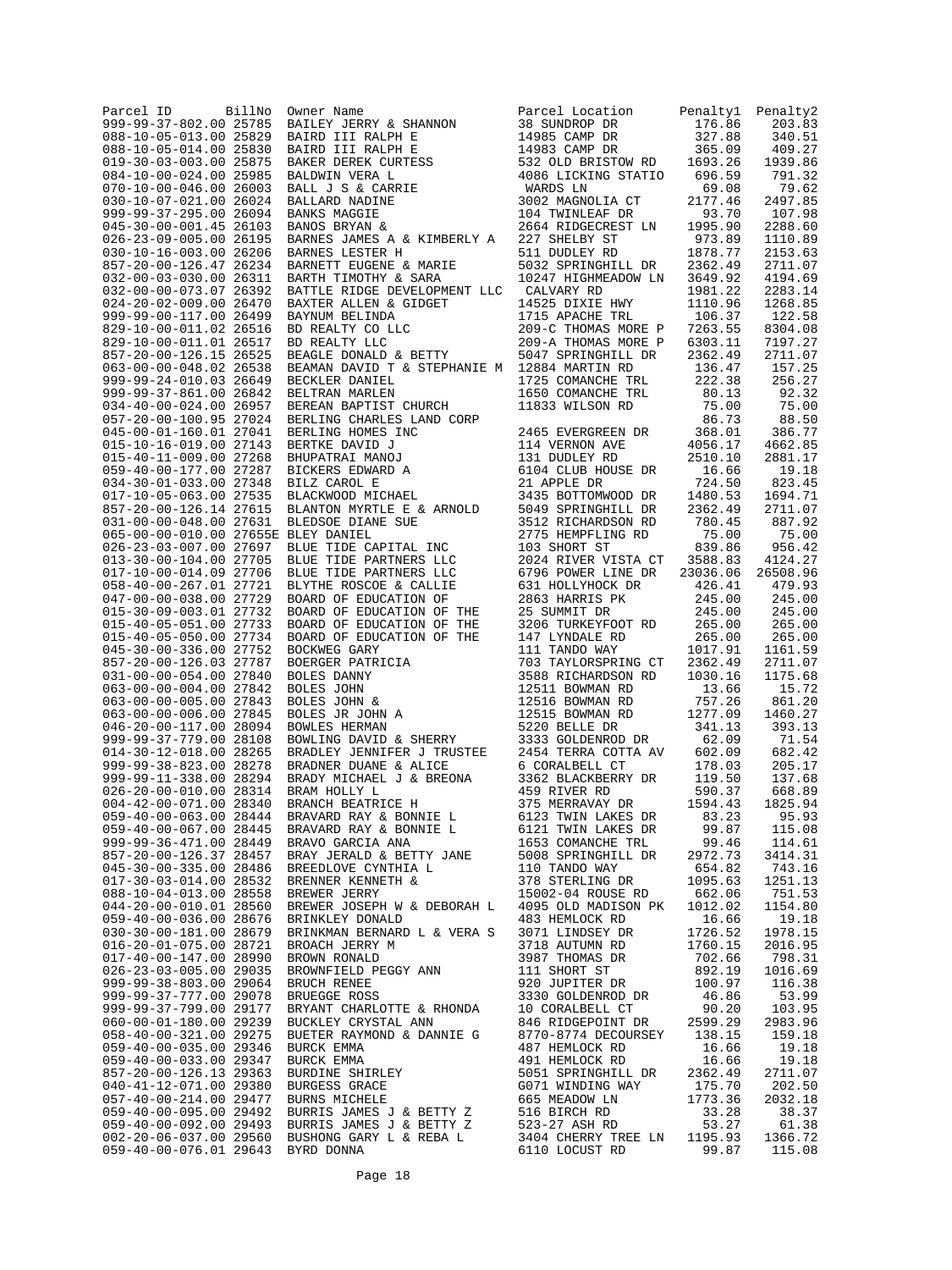| Parcel ID<br>047-30-00-012.00 29647              | BillNo |                                                                                                                                                                                                                                   |                                                                                                                                                                                                                                                          | Penalty1<br>757.26      | Penalty2<br>861.20 |
|--------------------------------------------------|--------|-----------------------------------------------------------------------------------------------------------------------------------------------------------------------------------------------------------------------------------|----------------------------------------------------------------------------------------------------------------------------------------------------------------------------------------------------------------------------------------------------------|-------------------------|--------------------|
| 046-00-00-103.00 29689                           |        |                                                                                                                                                                                                                                   |                                                                                                                                                                                                                                                          | 13.66                   | 15.72              |
| 070-10-00-006.02 29751                           |        |                                                                                                                                                                                                                                   |                                                                                                                                                                                                                                                          | 828.77                  | 955.05             |
| 045-30-01-175.00 29757                           |        |                                                                                                                                                                                                                                   |                                                                                                                                                                                                                                                          | 1368.09                 | 1565.13            |
| 031-00-00-058.00 29759<br>057-20-00-149.00 29772 |        |                                                                                                                                                                                                                                   |                                                                                                                                                                                                                                                          | 75.00<br>265.00         | 75.00<br>265.00    |
| 045-30-00-123.00 29801                           |        |                                                                                                                                                                                                                                   |                                                                                                                                                                                                                                                          | 1539.11                 | 1762.22            |
| 088-10-05-011.00 29842                           |        |                                                                                                                                                                                                                                   |                                                                                                                                                                                                                                                          | 75.00                   | 75.00              |
| 999-99-30-300.00 29913                           |        |                                                                                                                                                                                                                                   |                                                                                                                                                                                                                                                          | 65.38                   | 75.33              |
| 045-10-00-071.00 30138<br>045-10-00-068.00 30139 |        |                                                                                                                                                                                                                                   |                                                                                                                                                                                                                                                          | 29.30<br>484.95         | 33.78<br>547.45    |
| 058-40-00-310.00 30241                           |        |                                                                                                                                                                                                                                   |                                                                                                                                                                                                                                                          | 1427.85                 | 1634.01            |
| 026-23-10-008.00 30351                           |        |                                                                                                                                                                                                                                   |                                                                                                                                                                                                                                                          | 75.00                   | 75.00              |
| 999-99-00-506.00 30368                           |        |                                                                                                                                                                                                                                   |                                                                                                                                                                                                                                                          | 89.03                   | 102.58             |
| 999-99-37-209.00 30433                           |        |                                                                                                                                                                                                                                   |                                                                                                                                                                                                                                                          | 122.95                  | 141.68             |
| 084-10-00-029.00 30643<br>085-20-01-009.02 30644 |        |                                                                                                                                                                                                                                   |                                                                                                                                                                                                                                                          | 668.96<br>413.45        | 759.46<br>465.01   |
| 033-00-00-001.02 30682                           |        |                                                                                                                                                                                                                                   |                                                                                                                                                                                                                                                          | 341.13                  | 393.13             |
| 999-99-37-871.00 30899                           |        |                                                                                                                                                                                                                                   |                                                                                                                                                                                                                                                          | 89.81                   | 103.49             |
| 092-00-00-004.01 30930                           |        |                                                                                                                                                                                                                                   |                                                                                                                                                                                                                                                          | 388.57                  | 436.35             |
| 039-00-00-011.00 30946                           |        |                                                                                                                                                                                                                                   |                                                                                                                                                                                                                                                          | 420.33                  | 472.97<br>19.18    |
| 059-40-00-034.00 30971<br>059-40-00-281.00 30982 |        |                                                                                                                                                                                                                                   |                                                                                                                                                                                                                                                          | 16.66<br>421.43         | 448.31             |
| 059-40-00-082.00 31019                           |        | CLAYPOOL ROSS & VICKI                                                                                                                                                                                                             | 6124 LOCUST RD                                                                                                                                                                                                                                           | 83.23                   | 95.93              |
| 057-20-00-023.00 31046                           |        | CLEMONS BERNARD & ALICE<br>CLEMONS NANCY<br>CLENDENIN RYAN A                                                                                                                                                                      | 675 WALNUT DR                                                                                                                                                                                                                                            | 1222.86                 | 1397.76            |
| 857-20-00-126.10 31055                           |        |                                                                                                                                                                                                                                   | 5057 SPRINGHILL DR                                                                                                                                                                                                                                       | 2035.71                 | 2334.51            |
| 007-00-01-306.00 31060<br>059-40-00-178.00 31068 |        |                                                                                                                                                                                                                                   | 732 ACKERLY DR<br>732 ACKERLY DR<br>6076 TWIN LAKES DR                                                                                                                                                                                                   | 2158.58<br>99.87        | 2476.08<br>115.08  |
| 092-00-00-001.00 31194                           |        | CLEVENGER CHARLES G &<br>COFFEY KATHY & HENRY                                                                                                                                                                                     | 15819 DECOURSEY PK                                                                                                                                                                                                                                       | 323.64                  | 361.52             |
| 017-30-03-006.00 31199                           |        | COGDELL GASTON D & JENELLE                                                                                                                                                                                                        | 3935 THOMAS DR                                                                                                                                                                                                                                           | 1801.09                 | 2064.11            |
| 059-40-00-213.00 31218                           |        | COKER PEGGY J                                                                                                                                                                                                                     | 6073 CLUB HOUSE DR                                                                                                                                                                                                                                       | 66.58                   | 76.71              |
| 059-40-00-237.00 31219                           |        | COKER SR MAYNARD D & PEGGY J 6065 FAIR VALLEY RD                                                                                                                                                                                  |                                                                                                                                                                                                                                                          | 610.93                  | 692.62             |
| 047-40-00-018.00 31230                           |        | COLE BARRY B & SHANNON                                                                                                                                                                                                            | 2624 HARRIS PK<br>5027 SPRINGHILL DR                                                                                                                                                                                                                     | 2479.22                 | 2845.59            |
| 857-20-00-126.25 31263<br>070-10-00-060.01 31329 |        | COLEMAN BETTY<br>COLLINS JR WILLARD & CONNIE                                                                                                                                                                                      | 8300 LOCUST PK                                                                                                                                                                                                                                           | 2362.49<br>75.00        | 2711.07<br>75.00   |
| 300-00-00-001.00 31395                           |        | COLUMBIA GAS TRANSMISSION CORP                                                                                                                                                                                                    | ,<br>4066 RICH RD                                                                                                                                                                                                                                        | 245.00                  | 245.00             |
| 088-10-05-017.00 31427                           |        | COMBS CHERYL M                                                                                                                                                                                                                    |                                                                                                                                                                                                                                                          | 13.83                   | 15.92              |
| 088-10-02-002.00 31439                           |        | COMBS EDWARD & GLADYS                                                                                                                                                                                                             |                                                                                                                                                                                                                                                          | 75.00                   | 75.00              |
| 088-10-05-012.00 31469<br>026-23-01-009.00 31475 |        | COMBS ROSE                                                                                                                                                                                                                        |                                                                                                                                                                                                                                                          | 48.37<br>953.73         | 55.76<br>1053.35   |
| 014-30-00-197.00 31510                           |        | COMBS SR JOHN N<br>COMMONWEALTH OF KY                                                                                                                                                                                             |                                                                                                                                                                                                                                                          | 2630.00                 | 2630.00            |
| 044-00-00-041.00 31511                           |        | COMMONWEALTH OF KY                                                                                                                                                                                                                |                                                                                                                                                                                                                                                          | 245.00                  | 245.00             |
| 029-40-00-005.00 31577                           |        | COMMONWEALTH OF KY                                                                                                                                                                                                                |                                                                                                                                                                                                                                                          | 245.00                  | 245.00             |
| 044-20-00-058.00 31583                           |        | COMMONWEALTH OF KY                                                                                                                                                                                                                |                                                                                                                                                                                                                                                          | 265.00                  | 265.00             |
| 043-00-00-014.01 31585<br>027-10-00-247.03 31615 |        | COMMONWEALTH OF KY<br>COMPOUND PROPERTIES LLC                                                                                                                                                                                     |                                                                                                                                                                                                                                                          | 245.00<br>1367.03       | 245.00<br>1563.91  |
| 027-10-00-247.00 31616                           |        |                                                                                                                                                                                                                                   |                                                                                                                                                                                                                                                          | 1560.83                 | 1787.28            |
| 999-99-37-796.00 31627                           |        | COMPOUND PROPERTIES LLC<br>COMPOUND PROPERTIES LLC<br>COMPOUN MAXINE                                                                                                                                                              | 3<br>3<br>14977 CAMP<br>102 PIKE ST<br>451 BUTTERMILK PK<br>3953 MADISON PK<br>790 THOMAS MORE PKW<br>4111 MADISON PK<br>3952 MADISON PK<br>697 BROMLEY CRES SP<br>693 BROMLEY CRES SP<br>693 BROMLEY CRES SP<br>693 BROMLEY CRES SP<br>893 BROMLEY CRES | 58.58                   | 67.52              |
| 021-00-01-014.00 31659                           |        | CONLEY LAUREN E<br>COOK KEVIN & CHRISTINA<br>COOK KEVIN & CHRISTINA<br>24 TWINLEAF DE<br>COOMER TIMOTHY<br>24 TWINLEAF DE<br>COOMES HUGH R<br>24 TWINLEAF DE<br>24 TWINLEAF DE<br>24 TWINLEAF DE                                  |                                                                                                                                                                                                                                                          | 2845.05                 | 3267.13            |
| 086-10-00-008.00 31770                           |        |                                                                                                                                                                                                                                   |                                                                                                                                                                                                                                                          | 454.88                  | 512.77             |
| 999-99-37-313.00 31805<br>033-00-02-120.00 31807 |        |                                                                                                                                                                                                                                   | 24 TWINLEAF DR<br>10725 SHADYWOOD DR                                                                                                                                                                                                                     | 147.59<br>2378.23       | 170.08<br>2729.21  |
| 999-99-35-863.00 31819                           |        |                                                                                                                                                                                                                                   | 1734 APACHE TRL                                                                                                                                                                                                                                          | 410.24                  | 472.76             |
| 048-30-00-023.00 31837                           |        | COOPER DARRELL D & BETTY                                                                                                                                                                                                          | 11765 MANOR LAKE DR                                                                                                                                                                                                                                      | 1169.32                 | 1336.07            |
| 045-30-00-664.00 31998                           |        | CORNETT SR BILLY C & LOUISE                                                                                                                                                                                                       | 9170 BLUE RIDGE DR                                                                                                                                                                                                                                       | 771.93                  | 878.14             |
| 016-40-01-003.04 32047                           |        | COTCAMP KIMBERLY A & DARRICK A3380 WOODLYN HILLS                                                                                                                                                                                  |                                                                                                                                                                                                                                                          | 2312.14                 | 2653.04            |
|                                                  |        | 045-30-00-509.00 32140 COVINGTON CITY OF 1233 HANDS PK<br>056-20-00-066.00 32142 COVINGTON CITY OF 4397 BORON DR<br>056-41-04-009.01 32143 COVINGTON CITY OF 4500 CHURCH ST<br>056-41-04-078.02 32144 COVINGTON CITY OF CHURCH ST |                                                                                                                                                                                                                                                          | 75.00<br>2630.00        | 75.00<br>2630.00   |
|                                                  |        |                                                                                                                                                                                                                                   |                                                                                                                                                                                                                                                          | 245.00                  | 245.00             |
|                                                  |        |                                                                                                                                                                                                                                   |                                                                                                                                                                                                                                                          | 245.00                  | 245.00             |
| 040-20-00-001.00 32145                           |        | COVINGTON CITY OF (DEVOU PARK)1200 PARK DR                                                                                                                                                                                        |                                                                                                                                                                                                                                                          | 245.00                  | 245.00             |
| 040-41-12-240.00 32147                           |        | COVINGTON INVESTMENT ASSOC LLCP240 WINDING WAY                                                                                                                                                                                    |                                                                                                                                                                                                                                                          | 23.42<br>23.42<br>23.42 | 27.01              |
| 040-41-12-241.00 32148<br>040-41-12-242.00 32149 |        | COVINGTON INVESTMENT ASSOC LLCP241 WINDING WAY<br>COVINGTON INVESTMENT ASSOC LLCP242 WINDING WAY                                                                                                                                  |                                                                                                                                                                                                                                                          |                         | 27.01<br>27.01     |
| 040-41-12-243.00 32150                           |        | COVINGTON INVESTMENT ASSOC LLCP243 WINDING WAY                                                                                                                                                                                    |                                                                                                                                                                                                                                                          | 23.42                   | 27.01              |
| 857-20-00-126.08 32163                           |        | COX BOBBIE                                                                                                                                                                                                                        | 5061 SPRINGHILL DR                                                                                                                                                                                                                                       | 2362.49                 | 2711.07            |
| 060-00-08-015.01 32289                           |        | CRANE CORY D                                                                                                                                                                                                                      | 6413 REGAL RIDGE DR                                                                                                                                                                                                                                      | 54.59                   | 62.90              |
| 014-30-12-002.00 32369                           |        | CRESCENT SPRINGS BAPTIST                                                                                                                                                                                                          | 629 BUTTERMILK PK<br>629 BUTTERMILK PK<br>763-A BUTTERMILK PK                                                                                                                                                                                            | 245.00<br>245.00        | 245.00             |
| 013-40-04-058.00 32371                           |        | CRESCENT SPRINGS CITY OF                                                                                                                                                                                                          |                                                                                                                                                                                                                                                          | 1837.92                 | 245.00<br>2106.55  |
|                                                  |        |                                                                                                                                                                                                                                   |                                                                                                                                                                                                                                                          | 1749.23                 | 2004.36            |
|                                                  |        |                                                                                                                                                                                                                                   |                                                                                                                                                                                                                                                          | 16.66                   | 19.18              |
|                                                  |        |                                                                                                                                                                                                                                   |                                                                                                                                                                                                                                                          | 82.01                   | 94.50              |
|                                                  |        |                                                                                                                                                                                                                                   |                                                                                                                                                                                                                                                          | 805.88                  | 917.25             |
|                                                  |        |                                                                                                                                                                                                                                   |                                                                                                                                                                                                                                                          | 98.25<br>2972.73        | 113.22<br>3414.31  |
|                                                  |        |                                                                                                                                                                                                                                   |                                                                                                                                                                                                                                                          | 2035.71                 | 2334.51            |
|                                                  |        |                                                                                                                                                                                                                                   |                                                                                                                                                                                                                                                          | 124.32                  | 143.28             |
|                                                  |        |                                                                                                                                                                                                                                   |                                                                                                                                                                                                                                                          | 56.22                   | 64.78              |
|                                                  |        |                                                                                                                                                                                                                                   |                                                                                                                                                                                                                                                          | 341.13                  | 393.13             |
|                                                  |        |                                                                                                                                                                                                                                   |                                                                                                                                                                                                                                                          | 1679.64                 | 1924.18            |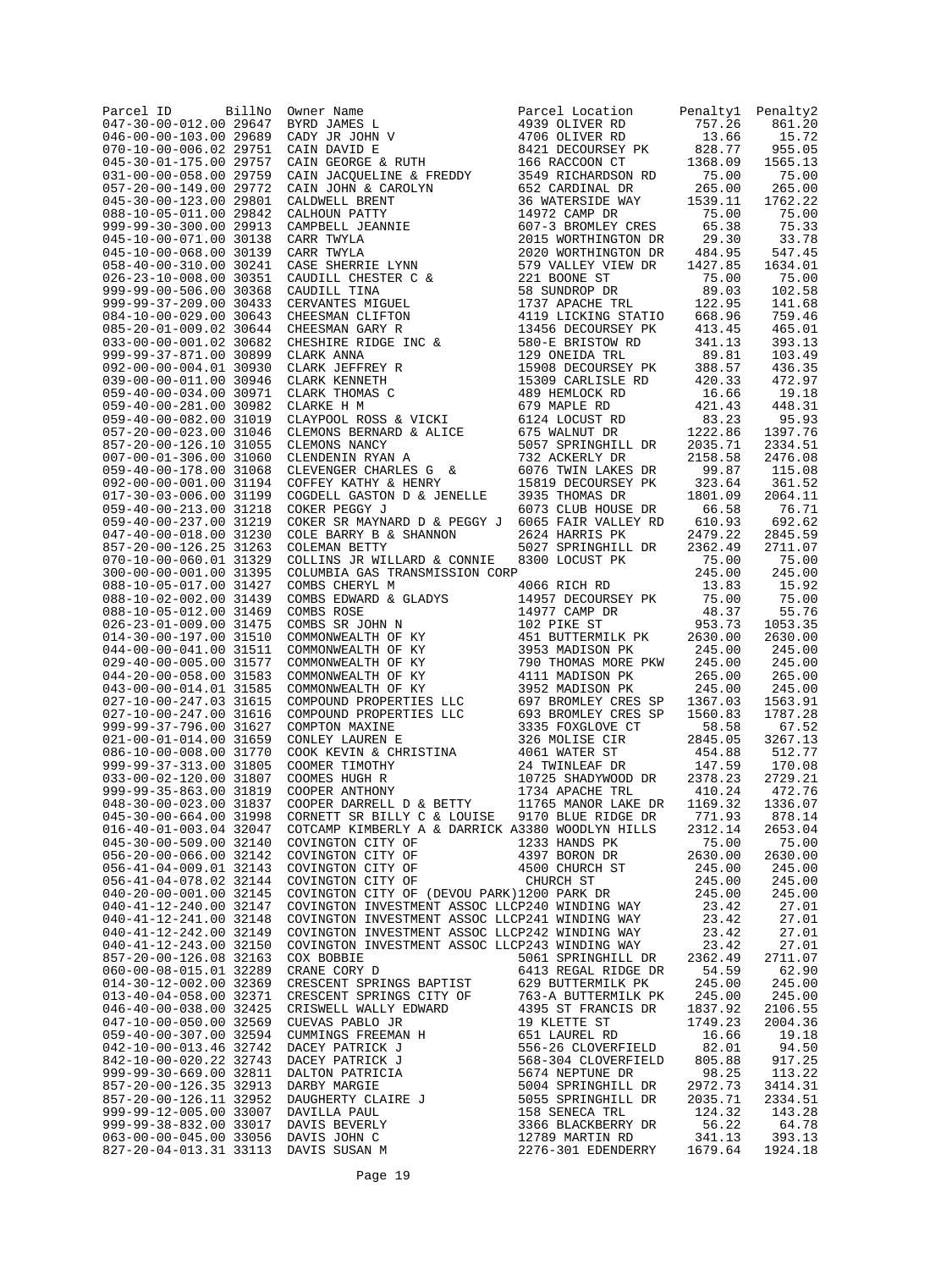| Parcel ID<br>BillNo<br>827-20-04-013.43 33114    | Owner Name<br>DAVIS SUSAN M                            | Parcel Location<br>2276-G3 EDENDERRY D     | Penalty1<br>58.58  | Penalty2<br>67.52  |
|--------------------------------------------------|--------------------------------------------------------|--------------------------------------------|--------------------|--------------------|
| 056-20-02-027.08 33124                           | DAVIS WILLIAM R & BIRD R LEE 504-A GRAND AVE           |                                            | 140.56             | 161.98             |
| 023-20-01-001.00 33172                           | DAY PEGGY E                                            | 13418 DIXIE HWY                            | 1067.25            | 1218.45            |
| 044-20-00-035.00 33215<br>067-00-00-019.09 33234 | DEARING MICHAEL M<br>DEATON KENNETH & KIMBERLY         | 4022 OLD MADISON PK<br>15544 GARDNERSVILLE | 58.58<br>834.71    | 67.52<br>950.50    |
| 039-00-02-004.00 33338                           | DEES REX & BARBARA                                     | 15606 CARLISLE RD                          | 276.26             | 318.35             |
| 018-10-00-132.26 33356                           | DEHLINGER CO INC                                       | 1031 CLUBHOUSE DR                          | 136.47             | 157.25             |
| 059-40-00-276.00 33371<br>056-20-03-007.00 33442 | DEITRICH CHARLES & ROSE<br>DEMMIEN CHARLES & CATHERINE | 663 MAPLE RD<br>FOREST VIEW LN             | 16.66<br>117.15    | 19.18<br>134.98    |
| 056-20-00-010.09 33443                           | DEMMIEN CHARLES & CATHERINE                            | CLEVELAND AVE                              | 93.70              | 107.98             |
| 014-10-05-003.00 33471                           | DENHAM WESLEY A                                        | 2603 VILLA MARIE LN                        | 2072.05            | 2376.38            |
| 827-20-04-011.48 33636                           | DEYE MARTIN J & JANE A                                 | 2125-G8 CARRICK CT                         | 58.58              | 67.52              |
| 067-00-00-039.01 33652<br>999-99-49-969.00 33667 | DIAMOND D PROPERTIES LLC<br>DIAZ JARITZA               | 15724 MADISON PK<br>1642 COMANCHE TRL      | 1908.84<br>106.37  | 2133.42<br>122.58  |
| 044-10-00-016.00 33753                           | DIEMAN JR FREDERICK E                                  | 1954 WARREN AVE                            | 75.00              | 75.00              |
| 999-99-37-893.00 33755                           | DIEMAN TIM                                             | 15112 DECOURSEY PK                         | 110.50             | 127.34             |
| 088-00-00-003.03 33756                           | DIEMAN TIMOTHY                                         | 15112 DECOURSEY PK                         | 452.20             | 483.80             |
| 011-00-00-010.00 33879<br>034-30-02-009.00 33904 | DISNEY BILLY W<br>DIXON LANA B                         | 504-12 COURTNEY RD<br>11752 JOSEPH E SCHM  | 1976.82<br>1303.05 | 2266.62<br>1490.16 |
| 041-10-08-020.00 33922                           | DJCC RENTALS LLC                                       | 1416-18 VIDOT CT                           | 1831.94            | 2099.64            |
| 041-10-08-021.00 33923                           | DJCC RENTALS LLC                                       | 1420-22 VIDOT CT                           | 1831.94            | 2099.64            |
| 030-10-15-010.00 33944                           | DMI CONVENIENCE PROPERTIES LLC500 DUDLEY RD            |                                            | 9711.50            | 11125.06           |
| 999-99-36-116.00 33956<br>044-10-00-019.00 33978 | DODD JAMES<br>DOHERTY DAVID & MICHELLE                 | 121 TWINLEAF DR<br>1974 WARREN AVE         | 117.15<br>58.58    | 134.98<br>67.52    |
| 017-20-00-273.00 33979                           | DOHERTY J TRUSTEE                                      | 1058 WEDGEWOOD DR                          | 2398.71            | 2752.80            |
| 059-40-00-164.00 34097                           | DORMAN ORAL J<br>DOVENBARGER DONNA M                   | 6090 TWIN LAKES DR                         | 16.66              | 19.18              |
| 002-40-02-013.00 34157<br>999-99-36-570.00 34210 | DOVENBARGER DOMENT LE DRAKE DUSTIN & SARAH             | 3335 SYCAMORE TREE                         | 1556.69            | 1782.46            |
| 084-10-00-024.01 34439                           | DRYDEN WILLIAM F                                       | 8 TWINLEAF DR<br>11629 BETHEL GROVE        | 70.28<br>1387.22   | 80.99<br>1587.20   |
| 026-23-07-008.00 34570                           | DUNCAN HERBERT J & JOAN                                | 1 PIKE ST                                  | 532.61             | 602.34             |
| 017-20-00-240.01 34594                           | DUNCAN WALTER E & DEBORAH LEE ELIZABETH DR             |                                            | 68.24              | 78.65              |
| 026-41-06-016.00 34605                           | DUNN AMY M                                             | 11 LAKE ST                                 | 1225.56            | 1400.89            |
| 035-00-00-060.00 34657<br>857-20-00-126.27 34680 | DURR DEVELOPMENT INC &<br>DURSTOCK LAVANA              | 12228 DON ST<br>5023 SPRINGHILL DR         | 6.86<br>2362.49    | 7.90<br>2711.07    |
| 017-20-00-188.00 34787                           | EAST KY RURAL ELEC CO-OP CORP 4007 RICHARDSON RD       |                                            | 245.00             | 245.00             |
| 040-41-04-012.00 34830                           | ECKARD DIANE                                           | 1020 WINDING WAY                           | 1714.79            | 1964.66            |
| 016-30-07-022.00 34923<br>015-40-07-031.00 34934 | EDGAR A KREIDLER                                       | NEW ORLEANS DR                             | 5.89               | 6.79               |
| 030-10-04-127.00 34936                           | EDGEWOOD CITY OF<br>EDGEWOOD CITY OF                   | 251 DUDLEY RD<br>381-A DUDLEY RD           | 265.00<br>75.00    | 265.00<br>75.00    |
| 030-10-04-129.00 34937                           | EDGEWOOD CITY OF                                       | 3002 EDGE MAR DR                           | 245.00             | 245.00             |
| 030-10-15-007.00 34938                           | EDGEWOOD CITY OF                                       | 436 DUDLEY RD                              | 245.00             | 245.00             |
| 030-20-01-108.00 34942<br>033-20-00-025.01 35159 | EDGEWOOD CITY OF<br>ELAM ALLEN & OLETTA                | 3225-A LAUREL OAK C<br>11095 WILSON RD     | 245.00<br>204.68   | 245.00<br>235.90   |
| 999-99-36-013.00 35200                           | ELEUTERIO KEVIN                                        | 153 SENECA TRL                             | 93.92              | 108.24             |
| 999-99-37-868.00 35273                           | ELLIS ASHLEY                                           | 1726 COMANCHE TRL                          | 31.78              | 36.61              |
| 002-40-01-008.00 35279                           | ELLIS ELIZABETH A &                                    | 3344 SYCAMORE TREE                         | 1170.16            | 1337.06            |
| 004-40-02-001.02 35361<br>999-99-00-055.00 35414 | ELSMERE CITY OF<br>EMRICK TOREY & AUSTON               | COVERED BRIDGE DR<br>3367 GOLDENROD DR     | 245.00<br>229.59   | 245.00<br>264.56   |
| 071-00-00-032.00 35457                           | ENGLAND KENNETH R & ELIZABETH 9581 DECOURSEY PK        |                                            | 696.59             | 791.32             |
| 041-10-08-027.00 35521                           | EQUITY TRUST COMPANY TRUSTEE 1411 SLEEPY HOLLOW        |                                            | 1814.37            | 2079.40            |
| 017-30-08-156.02 35537<br>016-40-02-046.01 35540 | ERLANGER CITY OF<br>ERLANGER CITY OF                   | 4100 NARROWS RD<br>9-A CREEKSTONE CIR      | 75.00<br>245.00    | 75.00<br>245.00    |
| 041-10-04-023.00 35586                           | ERNST THOMAS & ANN                                     | 1527 SLEEPY HOLLOW                         | 17.61              | 20.28              |
| 001-00-00-004.05 35589                           | ERNST THOMAS K                                         | 988 RIVER RD                               | 117.15             | 134.98             |
| 041-10-04-026.00 35590                           | ERNST THOMAS K & ANN L                                 | 38 SUNNYSIDE AVE                           | 31.64              | 36.47              |
| 041-10-04-022.00 35592<br>041-10-04-024.00 35593 | ERNST THOMAS K & ANN LEE<br>ERNST TOM & ANN & LEROY    | 1531 SLEEPY HOLLOW<br>40 SUNNYSIDE AVE     | 1533.27<br>29.30   | 1755.47<br>33.78   |
| 029-20-00-006.11 35596                           | ERPENBECK ANTHONY W                                    | G-1 SEQUOIA DR                             | 93.70              | 107.98             |
| 999-99-00-352.00 35619                           | ESCAMILLA GRISELDA                                     | 1710 COMANCHE TRL                          | 104.99             | 120.97             |
| 015-30-18-026.00 35620                           | ESCHENBACH DAVID W                                     | 2835 CAMPUS DR                             | 1878.77            | 2153.63            |
| 047-10-00-036.00 35718<br>016-40-00-016.01 35833 | EVANS ELMER K & BARBARA N<br>FAITH CHURCH INC          | 29 KLETTE ST<br>3830 NARROWS RD            | 1419.03<br>75.00   | 1623.82<br>75.00   |
| 043-00-00-003.03 35844                           | FALCON PROPERTIES                                      | 779 HORSEBRANCH RD                         | 5.89               | 6.79               |
| 056-20-01-038.00 35945                           | FARRIS ELMER F & ANN U                                 | 635 CLEVELAND AVE                          | 889.07             | 1013.11            |
| 031-00-03-078.00 35999<br>059-30-00-102.00 36027 | FCR LLC<br>FEDERAL HOME LOAN MTG CORP                  | 3911 DEERTRAIL DR<br>5858 TAYLOR MILL RD   | 585.66<br>117.15   | 674.88<br>134.98   |
| 059-40-00-016.00 36029                           | FEDERAL NATIONAL MORTGAGE ASSN488 JERICHO RD           |                                            | 66.58              | 76.71              |
| 045-30-00-185.00 36058                           | FEILHAUER HANNAH                                       | 106 IDLEWOOD DR                            | 1890.48            | 2167.16            |
| 999-99-35-745.00 36139                           | FERGUSON MICHAEL                                       | 3389 GOLDENROD DR                          | 85.49              | 98.53              |
| 060-20-00-062.00 36147<br>999-99-37-821.00 36234 | FERGUSON SHERRY<br>FIEGER JOHN                         | 6422 JIMAE CT<br>105 TWINLEAF DR           | 1893.83<br>62.09   | 2171.00<br>71.54   |
| 017-10-05-051.00 36274                           | FIFTH THIRD BANK                                       | 3326 TALLWOOD CIR                          | 1685.54            | 1930.94            |
| 999-99-50-003.00 36304                           | FINDLEY JESSE C                                        | 13361 DECOURSEY PK                         | 259.68             | 299.26             |
| 045-20-01-138.01 36324                           | FINKE HOMES INC                                        | PUMPKIN PATCH WAY                          | 30.03              | 34.62              |
| 013-30-00-085.00 36354<br>067-00-00-064.01 36555 | FINN ELISA<br>FISK LYLE & CORENIA                      | 2033 HIGHWATER RD<br>2050 FISKBURG RD      | 3109.99<br>75.00   | 3572.45<br>75.00   |
| 038-00-00-031.02 36558                           | FISK ROBERT W & CLARA P                                | 14674 LUNSFORD RD                          | 1981.17            | 2271.62            |
| 048-00-00-006.02 36560                           | FISK RYAN                                              | 11729 JOSEPH E SCHM                        | 68.24              | 78.65              |
| 059-40-00-272.00 36618                           | FLANAGAN JAMES & CORA                                  | 480 WALNUT RD                              | 16.66              | 19.18              |
| 059-40-00-018.00 36633<br>999-99-37-780.00 36787 | FLANNERY BARBARA ANN<br>FOLEY WILBUR                   | 492 JERICHO RD<br>3334 GOLDENROD DR        | 16.66<br>67.95     | 19.18<br>78.29     |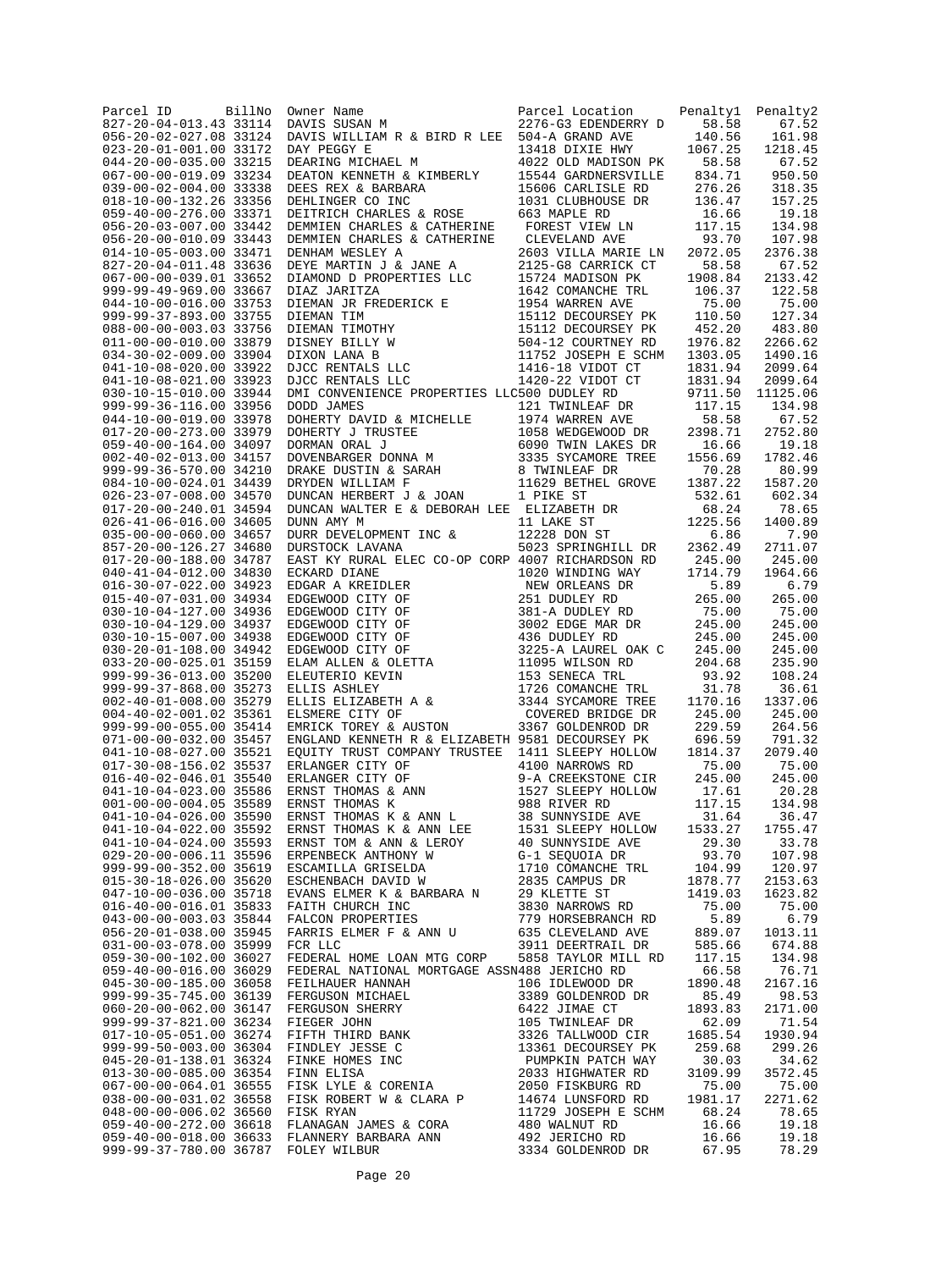| Parcel ID                                        | BillNo | Owner Name<br>FORD MELINDA R<br>FORNASH SANDRA L<br>FORSYTH GARY L<br>FOWLER DAMIEN<br>FRANXMAN LEO THOMAS &<br>FREEDOM PARK LLC<br>FREEDOM PARK LLC<br>FREEDOM PARK LLC | Parcel Location                                      | Penalty1           | Penalty2           |
|--------------------------------------------------|--------|--------------------------------------------------------------------------------------------------------------------------------------------------------------------------|------------------------------------------------------|--------------------|--------------------|
| 064-00-00-035.02 36842<br>059-30-00-020.00 36871 |        |                                                                                                                                                                          | 3480 MOFFETT RD<br>661 SIPPLE DR                     | 1387.22<br>1070.60 | 1587.20<br>1222.32 |
| 070-00-00-015.00 36889                           |        |                                                                                                                                                                          | 8784 LOCUST PK                                       | 75.00              | 75.00              |
| 086-00-00-010.02 36973                           |        |                                                                                                                                                                          | 13974 DECOURSEY PK                                   | 201.67             | 232.42             |
| 058-20-00-077.00 37087                           |        |                                                                                                                                                                          | 3335-A WAYMAN BRANC                                  | 234.26             | 269.95             |
| 034-00-02-031.00 37144                           |        |                                                                                                                                                                          | 1780 FREEDOM TRL                                     | 545.79             | 628.96             |
| 034-00-02-032.00 37145                           |        |                                                                                                                                                                          | 1776 FREEDOM TRL                                     | 545.79             | 628.96             |
| 026-41-03-006.00 37148                           |        | FREEMAN DONALD & MELISSA                                                                                                                                                 | 114 KENTON ST<br>114 RENION 31<br>5026 SPRINGHILL DR | 1545.92            | 1770.03            |
| 857-20-00-126.44 37149<br>064-00-00-030.00 37155 |        | FREEMAN JERRY & KAY<br>FREEMAN SR CHARLES W                                                                                                                              | 3433 MOFFETT RD                                      | 2362.49<br>2489.48 | 2711.07<br>2857.37 |
| 057-40-00-125.00 37329                           |        | FRY NELSON G & SHARON G                                                                                                                                                  | 685 LELAND DR                                        | 1211.13            | 1384.28            |
| 999-99-35-870.00 37337                           |        | FRYMAN CIERRA                                                                                                                                                            | 1719 APACHE TRL                                      | 121.55             | 140.09             |
| 014-40-01-272.00 37347                           |        | FT MITCHELL CITY OF                                                                                                                                                      | 2550 AVON DR                                         | 265.00             | 265.00             |
| 028-10-03-013.02 37348                           |        | FT MITCHELL CITY OF                                                                                                                                                      | 2500 ROYAL DR<br>10 BLUEGRASS AVE<br>1705 - HEA      | 245.00             | 245.00             |
| 041-20-00-014.19 37355                           |        | FT WRIGHT CITY OF                                                                                                                                                        |                                                      | 300.00             | 300.00<br>75.00    |
| 042-10-00-005.00 37356<br>041-20-00-246.02 37366 |        | FT WRIGHT CITY OF<br>FT WRIGHT CITY OF                                                                                                                                   | 1705-A HIGHLAND PK<br>909 WRIGHTSUMMIT PK            | 75.00<br>2630.00   | 2630.00            |
| 041-20-00-246.03 37367                           |        | FT WRIGHT CITY OF                                                                                                                                                        | 809 WRIGHTSUMMIT PK                                  | 2630.00            | 2630.00            |
| 041-20-01-004.00 37370                           |        | FT WRIGHT CITY OF                                                                                                                                                        | 910 WRIGHTSUMMIT PK                                  | 265.00             | 265.00             |
| 041-20-01-004.01 37371                           |        | FT WRIGHT CITY OF                                                                                                                                                        | 810 WRIGHTSUMMIT PK                                  | 2630.00            | 2630.00            |
| 043-00-00-026.09 37376                           |        | FT WRIGHT INVESTORS LTD                                                                                                                                                  | 3475 VALLEYPLAZA PK                                  | 13553.28           | 15552.26           |
| 085-00-00-015.00 37446                           |        | FULTON COREY                                                                                                                                                             | 12598 KLEIN RD                                       | 558.45             | 632.15             |
| 999-99-00-007.00 37453<br>025-00-01-024.00 37473 |        | FULTZ STANLEY<br>FURNISH DANIEL                                                                                                                                          | 12021 BETHEL GROVE<br>15659 BELMONT DR               | 795.63<br>1311.28  | 916.85<br>1499.65  |
| 089-00-00-011.00 37515                           |        | GABBARD DELLARD & FEEMA                                                                                                                                                  | 3723 ALEXANDER RD                                    | 497.26             | 573.03             |
| 047-00-01-084.00 37553                           |        | GADKER ROBERT W                                                                                                                                                          | 2020 FLINTWOOD CT                                    | 2640.22            | 3031.10            |
| 857-20-00-126.23 37627                           |        | GAMEL CARL B & MARY SUE                                                                                                                                                  | 5031 SPRINGHILL DR                                   | 2362.49            | 2711.07            |
| 857-20-00-126.24 37628                           |        | GAMEL EDWARD T & ROBERTA A                                                                                                                                               | 5029 SPRINGHILL DR                                   | 2362.49            | 2711.07            |
| 059-40-00-116.00 37797                           |        | GAUNT GEORGE H                                                                                                                                                           | 6107 GROVE RD                                        | 83.23              | 95.93              |
| 046-10-00-016.03 37898                           |        | GENTRY TIMOTHY & MICHELE                                                                                                                                                 | 28 SYLVAN DR<br>6127 TWIN LAKES DR                   | 1966.16<br>83.23   | 2254.34<br>95.93   |
| 059-40-00-065.00 37975<br>999-99-37-809.00 38058 |        | GERS SHIRLEY & ELMER                                                                                                                                                     | 14 TWINLEAF DR                                       | 59.73              | 68.86              |
| 999-99-37-805.00 38072                           |        | GIBSON JERRY<br>GIBSON TAMMY & JERRY                                                                                                                                     | 52 SUNDROP DR                                        | 52.74              | 60.76              |
| 999-99-38-828.00 38073                           |        | GIBSON TAMMY & JERRY                                                                                                                                                     | 54 SUNDROP DR                                        | 138.22             | 159.28             |
| 059-40-00-381.01 38115                           |        | GILBERT BRANDILYN                                                                                                                                                        | 5970 TIPP DR                                         | 543.51             | 614.90             |
| 057-40-00-238.00 38200                           |        | GILMORE DENISE                                                                                                                                                           | 645 CARDINAL DR                                      | 953.46             | 1087.35            |
| 659-40-00-147.00 38369                           |        | GLOVER WILLIAM S & LINDA LEE                                                                                                                                             | LIEBERMAN (5909) D                                   | 2774.95            | 3160.47            |
| 070-10-00-037.00 38461<br>999-99-37-840.00 38477 |        | GOFF ABEL & CORA<br>GOINS DAVID                                                                                                                                          | 8187 DECOURSEY PK<br>3389 BLACKBERRY DR              | 69.08<br>56.22     | 79.62<br>64.78     |
| 059-40-00-102.00 38499                           |        | GOLEY HENRY L & SANDRA J                                                                                                                                                 | 6109 LOCUST RD                                       | 649.23             | 736.73             |
| 999-99-24-010.30 38512                           |        | GOMEZ RAMIREZ ARTEMIO                                                                                                                                                    | 143 SENECA TRL                                       | 80.13              | 92.32              |
| 999-99-35-911.00 38519                           |        | GONZALEZ GISELA                                                                                                                                                          | 55 SIOUX TRL                                         | 73.22              | 84.37              |
| 999-99-37-806.00 38562                           |        | GOODRIDGE TYLER                                                                                                                                                          | 3 TWINLEAF DR                                        | 62.09              | 71.54              |
| 999-99-36-459.00 38592<br>052-10-00-005.00 38598 |        | GOROSTIETA JOSE ANTONIO                                                                                                                                                  | 1732 CHOCTAW TRL                                     | 71.83<br>75.00     | 82.79<br>75.00     |
| 072-00-00-095.01 38606                           |        | GOSHEN CHRISTIAN CHURCH INC<br><b>GOSNEY ETHEL STEWART</b>                                                                                                               | 1773 BRACHT PINER R<br>3960 STEWART DR               | 6.94               | 8.00               |
| 027-40-01-011.00 38615                           |        | GOSNEY RICHARD L & DONNA F                                                                                                                                               | 420 GENERAL DR                                       | 1555.49            | 1781.08            |
| 032-00-02-007.00 38626                           |        | GOSSMAN ROBERT R                                                                                                                                                         | 10350 CANBERRA DR                                    | 2687.99            | 3086.18            |
| 046-20-00-079.00 38654                           |        | GRACE BAPTIST CHURCH OF INDEP 5226-28 MADISON PK                                                                                                                         |                                                      | 75.00              | 75.00              |
| 873-30-00-001.08 38666                           |        | GRAETER RICHARD & NANCY                                                                                                                                                  | 14 CRYSTAL DR                                        | 4564.16            | 5248.23            |
| 857-20-00-126.04 38776<br>857-20-00-126.05 38777 |        | GRAND LODGE FREE AND<br>GRAND LODGE FREE AND                                                                                                                             | 705 TAYLORSPRING CT<br>706 TAYLORSPRING CT           | 2362.49<br>2972.73 | 2711.07<br>3414.31 |
| 857-20-00-126.21 38778                           |        | GRAND LODGE FREE AND                                                                                                                                                     | 5035 SPRINGHILL DR                                   | 2362.49            | 2711.07            |
| 857-20-00-126.22 38779                           |        | GRAND LODGE FREE AND                                                                                                                                                     | 5033 SPRINGHILL DR                                   | 2362.49            | 2711.07            |
| 857-20-00-126.46 38780                           |        | GRAND LODGE FREE AND                                                                                                                                                     | 5030 SPRINGHILL DR                                   | 2362.49            | 2711.07            |
| 038-00-00-038.00 38849                           |        | GRAY LAWRENCE<br>GREEN NATALIE J<br>GREENE FRANCES                                                                                                                       | 14570 LUNSFORD RD                                    | 1403.80            | 1606.30            |
| 041-30-00-001.09 38915                           |        |                                                                                                                                                                          | 1022 JACKSON RD                                      | 1632.79            | 1870.18            |
| 857-20-00-126.41 38929<br>059-40-00-349.00 38987 |        | GREGORY LARRY D & DIANNA                                                                                                                                                 | 5020 SPRINGHILL DR<br>3754 LIPSCOMB RD               | 2362.49<br>1012.02 | 2711.07<br>1154.80 |
| 085-00-00-037.00 39078                           |        | GRIFFIN WILLIAM                                                                                                                                                          | 3953 CONLEY RD                                       | 696.59             | 791.32             |
| 844-00-02-005.35 39089                           |        | GRIFFITH LATISHA T &                                                                                                                                                     | 3837 CAPELLA LN                                      | 1942.01            | 2226.52            |
| 060-00-05-017.00 39124                           |        | GRIMME MICHAEL &                                                                                                                                                         | 6352 PEMBROKE DR                                     | 2379.62            | 2730.80            |
| 059-40-00-179.00 39125                           |        | GRIMME RALPH E                                                                                                                                                           | 6068 TWIN LAKES DR                                   | 16.66              | 19.18              |
| 057-40-00-152.00 39127                           |        | GRINDSTAFF CARL & BLANCA N                                                                                                                                               | 5257 TAYLOR MILL RD                                  | 1685.54            | 1930.94            |
| 056-20-02-028.00 39304<br>046-00-03-051.00 39386 |        | GRUETER ALESHA E<br>GUNNING SCOTT T &                                                                                                                                    | 635 GRAND AVE<br>6236 CLEARCHASE XIN                 | 1523.88<br>3617.19 | 1744.65<br>4156.95 |
|                                                  |        | 040-41-04-007.00 39423S HAACKE CHRISTOPHER A                                                                                                                             | 1002 WINDING WAY                                     | 7730.42            | 8908.38            |
| 057-30-00-003.03 39522                           |        | HAGAN TERESA MICHELLE                                                                                                                                                    | 9 GRAND AVE                                          | 1363.43            | 1559.74            |
| 999-99-00-010.00 39574                           |        | HAIL RANDY                                                                                                                                                               | 2 TWINLEAF DR                                        | 174.54             | 201.12             |
| 999-99-00-359.00 39584                           |        | HAISLEP JENNIFER                                                                                                                                                         | 1734 CHOCTAW TRL                                     | 129.84             | 149.63             |
| 048-00-00-133.00 39595                           |        | HALE ANNETTE                                                                                                                                                             | 11967 RIGGS RD                                       | 722.57             | 795.37             |
| 048-00-00-134.00 39602<br>999-99-36-901.00 39757 |        | HALE JR JAMES A & WANDA<br>HAMBY BRANDON                                                                                                                                 | 11959 RIGGS RD<br>1747 APACHE TRL                    | 1998.93<br>95.33   | 2292.07<br>109.85  |
| 999-99-46-934.00 39789                           |        |                                                                                                                                                                          | 3398 BLACKBERRY DR                                   | 133.52             | 153.90             |
| 999-99-30-210.00 39809                           |        |                                                                                                                                                                          | 3398 BLACKBERRI<br>924 JUPITER DR                    | 68.24              | 78.65              |
| 045-10-00-065.00 39907                           |        | HAMPTON EVALINE                                                                                                                                                          | 277-B MADISON PK                                     | 5.89               | 6.79               |
| 041-40-50-016.00 40014                           |        |                                                                                                                                                                          | HIGHLAND PK                                          | 41.02              | 47.29              |
| 053-00-00-007.01 40121 HARMON CECIL D            |        | HAMPTON EVALINE<br>HANSER HOMES INC<br>HARMON CECIL D<br>HARRISON JAMES B                                                                                                | 1774-A PAXTON RD                                     | 13.83              | 15.92              |
| 041-10-09-014.00 40290                           |        | 030-10-09-047.17 40242 HARRISON JAMES B                                                                                                                                  | 3100 HERGOTT DR                                      | 4558.66            | 5241.85<br>1458.54 |
| 840-41-10-104.03 40299                           |        | HARTHUN ROBERT & LAVERNE 1530 SLEEPY HOLLOW 1275.57<br>HARTKE JAMES R TRUSTEE OF 104C WINDING WAY 1339 98<br>HARTKE JAMES R TRUSTEE OF                                   | 104C WINDING WAY                                     | 1339.98            | 1532.73            |
|                                                  |        |                                                                                                                                                                          |                                                      |                    |                    |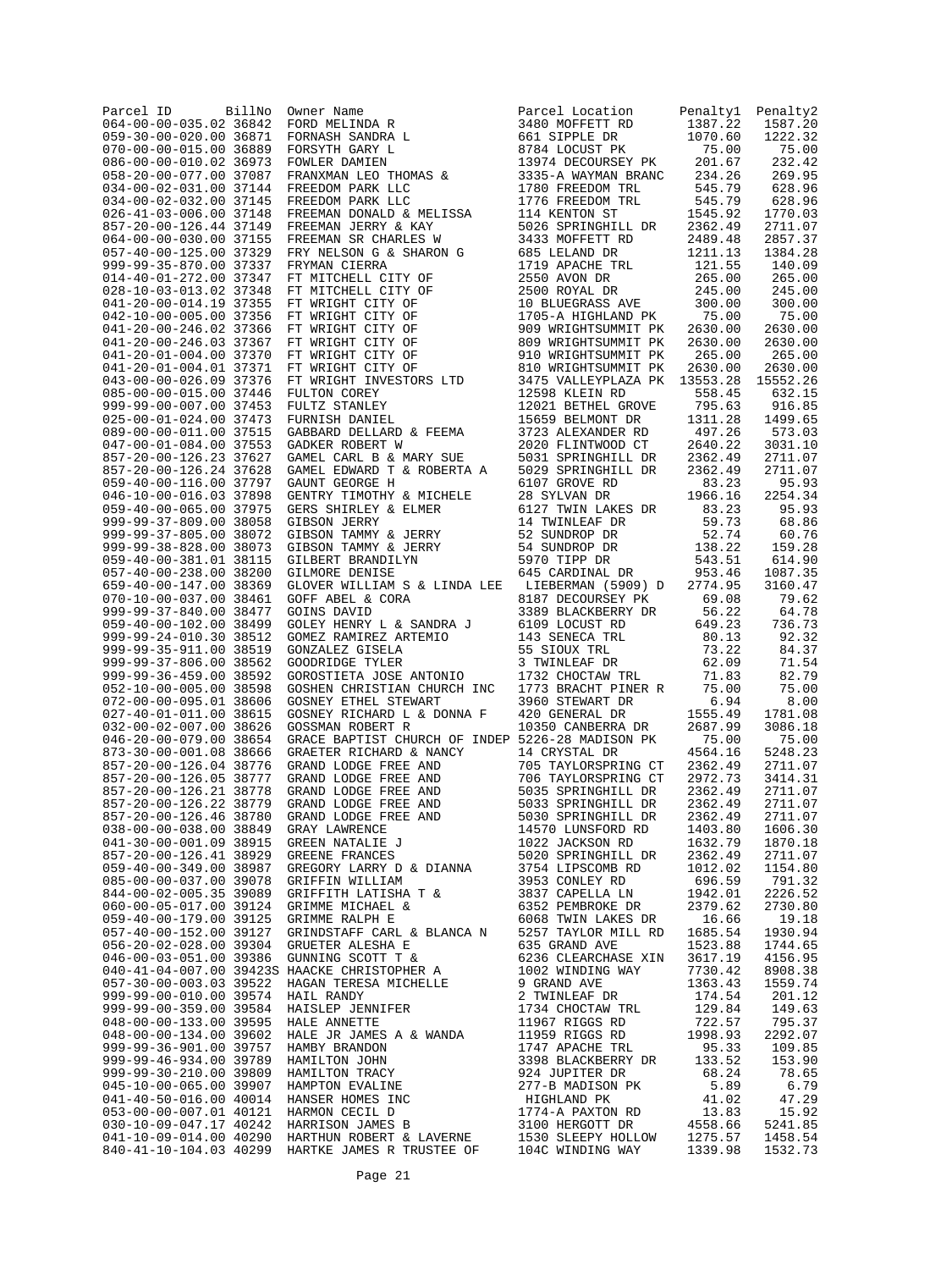| Parcel ID<br>018-00-00-065.61 40329                     | BillNo | Owner Name<br>HARVEY JOHN RICHARD & JANET L 729 INDEPENDENCE ST                                                                                                                                              | Parcel Location                            | Penaltyl<br>2648.41 | Penalty2<br>3040.53 |
|---------------------------------------------------------|--------|--------------------------------------------------------------------------------------------------------------------------------------------------------------------------------------------------------------|--------------------------------------------|---------------------|---------------------|
| 057-20-00-181.00 40430                                  |        | HAUSER WILLIAM F & RUTH E                                                                                                                                                                                    | 722 WINSTON HILL DR                        | 1492.26             | 1708.20             |
| 014-10-04-001.01 40466                                  |        | HAY RICHARD                                                                                                                                                                                                  | 0 ROGERS RD                                | 35.15               | 40.50               |
| $014 - 30 - 00 - 180.0040549$<br>001-32-08-001.00 40659 |        | HEBRON LAND CO LLC<br>HEIMAN JUDITH D                                                                                                                                                                        | 525 BUTTERMILK PK<br>1012 PALISADE CT      | 16534.20<br>1615.25 | 18987.41<br>1849.97 |
| 017-20-00-293.00 40857                                  |        | HENDERSON LISA M                                                                                                                                                                                             | 854 INDEPENDENCE ST                        | 1365.79             | 1562.51             |
| 084-10-00-052.00 40859                                  |        | HENDERSON MONTE & SHERRY                                                                                                                                                                                     | 12073 VISES TRL                            | 69.08               | 79.62               |
| 045-10-01-123.00 40903                                  |        | HENNESSY CASEY                                                                                                                                                                                               | 4385 SIFFEL CT                             | 2007.62             | 2302.13             |
| 999-99-35-101.00 40963<br>057-10-00-053.00 40971        |        | HENSLEY LISA<br>HENSLEY MIKE<br>HENSLEY NORA WARD<br>HENSLEY RANDY<br>HERALD CAROL                                                                                                                           | 3937 VISALIA RD<br>4864 PRIDE PKWY         | 48.37<br>58.58      | 55.76<br>67.52      |
| 034-40-00-117.00 40973                                  |        |                                                                                                                                                                                                              | 11997 JOSEPH E SCHM                        | 2154.24             | 2416.22             |
| 084-10-00-043.00 40976                                  |        |                                                                                                                                                                                                              | 11664 VISES TRL                            | 627.51              | 711.70              |
| 058-40-00-262.00 41014                                  |        | HERALD CAROL A & LARRY<br>HERALD CAROL A & LARRY                                                                                                                                                             | 3777 WOLF RD                               | 104.30              | 108.78<br>87.58     |
| 999-99-37-246.00 41076<br>999-99-37-863.00 41078        |        | HERNANDEZ DOMINGO<br>HERNANDEZ EMILIANO RAMOS                                                                                                                                                                | 1718 COMANCHE TRL<br>1657 COMANCHE TRL     | 76.00<br>37.31      | 43.00               |
| 999-99-36-893.00 41079                                  |        | HERNANDEZ ESTABAN                                                                                                                                                                                            | 1705 COMANCHE TRL                          | 128.46              | 148.03              |
| 999-99-36-487.00 41083                                  |        | HERNANDEZ JOSE<br>HERNANDEZ SERGIO BAEZ<br>HERRING BETTY J<br>HERZOG JAMES &<br>HICHLAND CEMETERY<br>HICHLAND CEMETERY<br>HIGHLAND CEMETERY                                                                  | 164 SENECA TRL                             | 87.03               | 100.29              |
| 999-99-00-075.00 41088<br>058-30-00-213.00 41102        |        |                                                                                                                                                                                                              | 1709 APACHE TRL<br>5506-A TAYLOR MILL      | 190.62<br>152.26    | 219.67<br>175.47    |
| 069-20-00-009.00 41132                                  |        |                                                                                                                                                                                                              | 8059 DECOURSEY PK                          | 1073.77             | 1200.05             |
| 051-00-00-015.01 41255                                  |        |                                                                                                                                                                                                              | 14480 MADISON PK                           | 2077.86             | 2383.08             |
| 047-00-00-012.00 41290                                  |        |                                                                                                                                                                                                              | 5368 MADISON PK                            | 300.00              | 300.00              |
| 047-20-00-001.00 41291<br>047-00-01-079.00 41301        |        | HIGHLAND CEMETERY INC<br>HILBERT KEVIN & CARRIE<br>HILBERT KEVIN & CARRIE                                                                                                                                    | 5406 MADISON PK<br>2033 FLINTWOOD CT       | 75.00<br>1846.07    | 75.00<br>2115.98    |
| 078-00-00-027.05 41354                                  |        | HILL MARY A                                                                                                                                                                                                  | 2803 FISKBURG RD                           | 44.21               | 50.94               |
| 999-99-00-295.00 41371                                  |        | HILLCREST POINTE MHP LLC                                                                                                                                                                                     | 5676 SATURN DR                             | 341.13              | 393.13              |
| 047-30-00-043.00 41426                                  |        | HINKLE JACK H & THELMA L                                                                                                                                                                                     | 4401 MAYFLOWER DR                          | 2799.87             | 3215.08             |
| 032-30-02-090.00 41432<br>999-99-12-006.00 41435        |        | HINSDALE VANESSA                                                                                                                                                                                             | 112 SYLVAN DR<br>1730 CHOCTAW TRL          | 2127.18<br>158.87   | 2439.88<br>183.10   |
| 058-40-00-273.00 41513                                  |        | HINSDALE VANESSA<br>HINTON ASHLEY<br>HODGE RUBY M<br>HODGE WANDA D<br>HOFFMEIER SCOT & GAIL<br>HOLBROOK WILLIAM E<br>HOLIAND BRANDON<br>HOLIINGSWORTH DEBBIE<br>HOLIINGSWORTH DEBBIE<br>HOLIINGSWORTH DEBBIE | 3607 WOLF RD                               | 70.28               | 80.99               |
| 857-20-00-126.40 41516                                  |        |                                                                                                                                                                                                              | 5018 SPRINGHILL DR                         | 2362.49             | 2711.07             |
| 041-20-00-189.01 41600                                  |        |                                                                                                                                                                                                              | 1210 HENRY CLAY AVE                        | 702.77              | 809.85              |
| 074-00-00-005.01 41642<br>080-00-00-004.02 41665        |        |                                                                                                                                                                                                              | 3741 STEEP CREEK RD<br>4745 FEISER RD      | 220.06<br>351.26    | 242.18<br>393.35    |
| 999-99-49-944.00 41703                                  |        |                                                                                                                                                                                                              | 3368 BLACKBERRY DR                         | 101.92              | 117.46              |
| 058-40-00-002.00 41751                                  |        | HOLT JAMES                                                                                                                                                                                                   | 3825 WOLF RD                               | 29.30               | 33.78               |
| 999-99-37-822.00 41765                                  |        | HOLT ROSALIE                                                                                                                                                                                                 | 112 TWINLEAF DR                            | 125.33              | 144.44              |
| 088-10-05-007.00 41825<br>070-10-00-007.00 41938        |        | HON CHARLES G & OTHERS<br>HOPPLE ALBERT C                                                                                                                                                                    | 14947 CAMP DR<br>8426 DECOURSEY PK         | 48.37<br>69.08      | 55.76<br>79.62      |
| 085-00-00-039.00 41953                                  |        | HORN DAVIS E & CHARLENE                                                                                                                                                                                      | 3988 CONLEY RD                             | 138.15              | 159.18              |
| 071-00-00-045.02 42019                                  |        | HOSKINDS LYNDA R & ARTHUR J                                                                                                                                                                                  | 4452 FEISER RD                             | 240.76              | 266.02              |
| 044-10-00-058.00 42024<br>014-40-05-489.00 42091        |        | HOSKINS KEVIN<br>HOVEKAMP STEVEN & GWEN P                                                                                                                                                                    | 3981 OLD MADISON PK<br>255 SPRINGSIDE      | 900.77<br>3173.06   | 1026.62<br>3645.13  |
| 999-99-36-896.00 42096                                  |        | HOWARD ANTHONY                                                                                                                                                                                               | 1736 COMANCHE TRL                          | 76.00               | 87.58               |
|                                                         |        | 058-30-00-187.00 42106E HOWARD DANIEL G &                                                                                                                                                                    | 682 RIDGEWAY DR                            | 1153.74             | 1318.11             |
| 070-00-00-036.00 42132                                  |        | HOWARD SHAD M                                                                                                                                                                                                | 8618 LOCUST PK                             | 420.33              | 472.97              |
| 015-30-07-009.00 42235<br>033-20-00-012.00 42297        |        | HUDSON KEITH B & MARY K<br>HUFFMAN ERIC & PRUITT TINA M 1554 INDEPENDENCE R                                                                                                                                  | 108 SUMMIT DR                              | 2651.81<br>477.57   | 3044.46<br>550.37   |
| 088-10-04-005.00 42299                                  |        | HUFFMAN FRANK                                                                                                                                                                                                | 15039 DECOURSEY PK                         | 1164.84             | 1330.91             |
| 059-40-00-368.00 42312                                  |        | $\frac{1}{2}$<br>HUFFMAN JOSHUA M                                                                                                                                                                            | 3577 LIPSCOMB RD                           | 204.68              | 235.90              |
| 074-00-00-054.02 42313<br>047-30-00-002.00 42314        |        | HUFFMAN JOSHUA M<br>HUFFMAN LARRY                                                                                                                                                                            | 12007 KLEIN RD<br>4876 OLIVER RD           | 1249.10<br>937.35   | 1428.02<br>1068.76  |
| 046-10-00-027.00 42348                                  |        | HUGHES JONATHAN L                                                                                                                                                                                            | 40-A PELLY RD                              | 27.28               | 31.46               |
| 857-20-00-126.48 42470                                  |        | HUNT MARY JO                                                                                                                                                                                                 | 5034 SPRINGHILL DR                         | 2362.49             | 2711.07             |
| 059-40-00-212.00 42495                                  |        | HUNTINGTON NATIONAL BANK                                                                                                                                                                                     | 6077 CLUB HOUSE DR                         | 958.77              | 1093.45             |
| 045-10-00-007.04 42520<br>045-20-00-003.00 42521        |        | HURST DANNY E<br>HURST DANNY E                                                                                                                                                                               | 4758 FOWLER CREEK R<br>4766 FOWLER CREEK R | 543.51<br>175.70    | 614.90<br>202.50    |
| 084-10-00-021.00 42537                                  |        | HURTT SANDRA D                                                                                                                                                                                               | 12093 BETHEL GROVE                         | 75.00               | 75.00               |
| 088-10-06-014.00 42564                                  |        | HUTCHINSON JR ROY                                                                                                                                                                                            | 15026 HARBIL ST                            | 13.83               | 15.92               |
| 088-10-06-014.01 42565<br>069-20-00-010.00 42657        |        | HUTCHINSON JR ROY                                                                                                                                                                                            | 15028 HARBIL ST                            | 199.32              | 218.28              |
| 999-99-12-002.00 42668                                  |        | ILES CHARLES W & MELISSA<br>ILES JOYCE                                                                                                                                                                       | 8060 DECOURSEY PK<br>117 SIOUX TRL         | 320.99<br>76.00     | 358.45<br>87.58     |
| 059-40-00-046.00 42670                                  |        | ILES KEITH W                                                                                                                                                                                                 | 492 HEMLOCK RD                             | 935.49              | 1066.60             |
| 999-99-30-710.00 42694                                  |        | INABNIT LESTER                                                                                                                                                                                               | 5658 SATURN DR                             | 87.33               | 100.63              |
| 046-20-00-063.00 42697<br>059-00-00-006.02 42762        |        | INDEPENDENCE CHRISTIAN<br>INTER MEDIA PTNS OF KY LP                                                                                                                                                          | 5221 MADISON PK<br>TAYLOR MILL RD          | 75.00<br>245.00     | 75.00<br>245.00     |
| 019-40-00-001.00 42781                                  |        | IRON HORSEMEN INC                                                                                                                                                                                            | 1065 MAHER RD                              | 702.66              | 798.31              |
| 857-20-00-126.06 42805                                  |        | ISERAL HAROLD & JEAN                                                                                                                                                                                         | 707 TAYLORSPRING CT                        | 2362.49             | 2711.07             |
| 017-30-08-156.17 42809                                  |        | ISHIZUKA HIROKI                                                                                                                                                                                              | 4036 WOODCHASE DR                          | 1562.54             | 1789.21             |
| 018-10-00-105.00 42836<br>071-00-00-089.00 42979        |        | ISRAELSON DANIEL S<br>JACOBS ODIS & VIRGIE MAY                                                                                                                                                               | 1026 WEDGEWOOD DR<br>4611 FEISER RD        | 2832.59<br>69.08    | 3252.80<br>79.62    |
| 999-99-49-968.00 43210                                  |        | JIMENEZ VICTOR                                                                                                                                                                                               | 1723 COMANCHE TRL                          | 110.50              | 127.34              |
| 999-99-36-582.00 43262                                  |        | JOHNSON ANTHONY & MELISSA                                                                                                                                                                                    | 3370 GOLDENROD DR                          | 74.96               | 86.37               |
| 999-99-37-283.00 43266<br>999-99-35-511.00 43338        |        | JOHNSON BRIAN                                                                                                                                                                                                | 50 SUNDROP DR<br>3371 GOLDENROD DR         | 89.03<br>49.20      | 102.58              |
| 999-99-36-100.00 43405                                  |        | JOHNSON KATIE<br>JOHNSON SR WILLIAM                                                                                                                                                                          | 3328 GOLDENROD DR                          | 60.91               | 56.73<br>70.20      |
| 088-10-02-008.00 43420                                  |        | JOHNSON WILLIAM JOSEPH                                                                                                                                                                                       | 14984 ROUSE RD                             | 1939.73             | 2223.91             |
| 084-10-00-045.00 43475                                  |        | JONES DOROTHY                                                                                                                                                                                                | 11691 DECOURSEY PK                         | 213.15              | 234.18              |
| 007-00-00-002.08 43601<br>059-40-00-278.00 43609        |        | JONES ZACHARY THOMAS<br>JORDAN DORIS & WORTHINGTON H 667 MAPLE RD                                                                                                                                            | HORNBEAN DR                                | 1.36<br>26.64       | 1.56<br>30.69       |
| 999-99-37-831.00 43682                                  |        | JUMP MELISSA                                                                                                                                                                                                 | 3359 BLACKBERRY DR                         | 63.26               | 72.89               |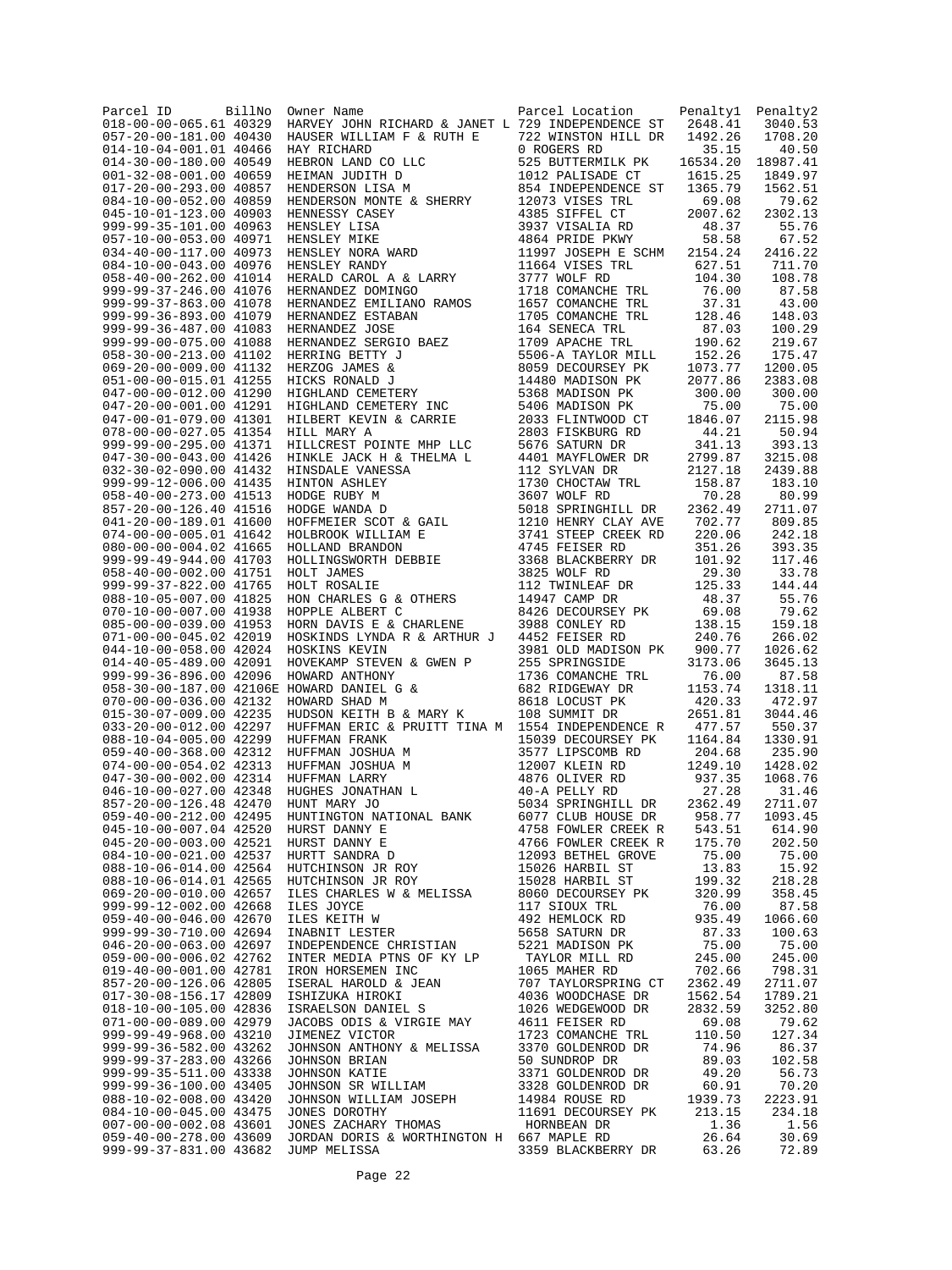| Parcel ID<br>031-00-00-012.00 43704              | BillNo | Owner Name<br><b>JUSTICE DARYL</b>                                                                           | Parcel Location<br>4924 WEBSTER RD         | Penaltyl<br>702.66         | Penalty2<br>798.31 |
|--------------------------------------------------|--------|--------------------------------------------------------------------------------------------------------------|--------------------------------------------|----------------------------|--------------------|
| 031-00-00-013.00 43706                           |        | JUSTICE DARYL EUGENE                                                                                         | 4890 WEBSTER RD                            | 1166.58                    | 1332.92            |
| 059-40-00-234.00 43796                           |        | KAJA HOLDINGS 2 LLC                                                                                          | 514 ASH RD                                 | 552.69                     | 625.50             |
| 059-40-00-236.00 43797                           |        | KAJA HOLDINGS 2 LLC                                                                                          | 512 ASH RD                                 | 103.31                     | 107.62             |
| 059-40-00-235.00 43798<br>071-10-00-006.00 43872 |        | KAJA HOLDINGS 2 LLC<br>KARL BRIAN                                                                            | 510 ASH RD<br>9081 PORTER RD               | 16.66<br>1318.17           | 19.18<br>1507.59   |
| 014-30-07-007.00 43943                           |        | KAVANAUGH EST OF DENNIS F                                                                                    | 2543 WATKINS ST                            | 117.15                     | 134.98             |
| 857-20-00-126.29 44111                           |        | KELLY FRANCIS R                                                                                              | 5019 SPRINGHILL DR                         | 2101.30                    | 2410.08            |
| 034-40-00-020.00 44115                           |        | KELLY JENNIFER                                                                                               | 11883 WILSON RD                            | 1757.40                    | 2013.75            |
| 059-40-00-087.00 44276<br>086-20-00-002.00 44294 |        | KENNEY CLYDE L & GRACE L<br>KENTON BAPTIST CHURCH                                                            | 512 CEDAR RD<br>14061-67 DECOURSEY         | 108.21<br>75.00            | 124.70<br>75.00    |
| 086-20-00-004.00 44295                           |        | KENTON BAPTIST CHURCH INC                                                                                    | 14071 DECOURSEY PK                         | 245.00                     | 245.00             |
| 030-10-15-008.01 44298                           |        | KENTON CO BOARD OF EDUCATION                                                                                 | 440 DUDLEY RD                              | 245.00                     | 245.00             |
| 001-00-00-027.04 44310                           |        | KENTON COUNTY                                                                                                | 2772 AMSTERDAM RD                          | 265.00                     | 265.00             |
| 015-30-09-001.00 44311<br>015-30-09-002.00 44312 |        | KENTON COUNTY<br>KENTON COUNTY                                                                               | 107 SUMMIT DR<br>105 SUMMIT DR             | 245.00<br>245.00           | 245.00<br>245.00   |
| 015-40-05-049.00 44313                           |        | KENTON COUNTY                                                                                                | 145 LYNDALE RD                             | 265.00                     | 265.00             |
| 015-40-05-048.00 44314                           |        | KENTON COUNTY                                                                                                | 139 LYNDALE RD                             | 245.00                     | 245.00             |
| 033-00-00-031.00 44315                           |        | KENTON COUNTY                                                                                                | 11092 MADISON PK                           | 245.00                     | 245.00             |
| 033-40-00-021.00 44316<br>059-30-00-121.00 44320 |        | KENTON COUNTY<br>KENTON COUNTY                                                                               | 11096 MADISON PK<br>5885 TAYLOR MILL RD    | 265.00<br>245.00           | 265.00<br>245.00   |
| 046-10-00-048.01 44327                           |        | KENTON COUNTY                                                                                                | 5002 MADISON PK                            | 265.00                     | 265.00             |
| 015-40-05-052.00 44332                           |        | KENTON COUNTY                                                                                                | 3212 TURKEYFOOT RD                         | 245.00                     | 245.00             |
| 033-00-00-033.01 44336                           |        | KENTON COUNTY                                                                                                | 5547-A MADISON PK                          | 245.00                     | 245.00             |
| 044-00-00-041.02 44343<br>051-00-00-025.01 44347 |        | KENTON COUNTY<br>KENTON COUNTY                                                                               | 3000 DECKER CRANE L<br>2845 PINER RIDGE RD | 75.00<br>245.00            | 75.00<br>245.00    |
| 088-00-00-003.00 44352                           |        | KENTON COUNTY CONSERVATION                                                                                   | 15168 DECOURSEY PK                         | 245.00                     | 245.00             |
| 061-20-00-017.01 44354                           |        | KENTON COUNTY COOPERATIVE                                                                                    | 10990 MARSHALL RD                          | 435.00                     | 435.00             |
| 061-20-00-017.11 44355                           |        | KENTON COUNTY COOPERATIVE                                                                                    | 10970 TAYLOR MILL R                        | 245.00                     | 245.00             |
| 061-20-00-017.12 44357<br>047-10-00-048.00 44368 |        | KENTON COUNTY COOPERATIVE<br>KENTON COUNTY FISCAL COURT                                                      | 10970-A TAYLOR MILL<br>13 KLETTE ST        | 245.00<br>75.00            | 245.00<br>75.00    |
| 071-00-00-068.00 44373                           |        | KENTON COUNTY FISCAL COURT                                                                                   | 3898 LIPSCOMB RD                           | 75.00                      | 75.00              |
| 027-20-05-007.00 44379                           |        | KENTON COUNTY FISCAL COURT                                                                                   | 2101 BROMLEY CRES S                        | 75.00                      | 75.00              |
| 047-10-00-038.00 44383                           |        | KENTON COUNTY FISCAL COURT                                                                                   | 5278 MADISON PK                            | 435.00                     | 435.00             |
| 017-40-00-074.00 44384<br>017-40-00-073.01 44386 |        | KENTON COUNTY FISCAL COURT                                                                                   | 3902 RICHARDSON RD                         | 435.00                     | 435.00             |
| 017-40-00-073.00 44387                           |        | KENTON COUNTY FISCAL COURT<br>KENTON COUNTY FISCAL COURT                                                     | 3922 RICHARDSON RD<br>3920 RICHARDSON RD   | 300.00<br>300.00           | 300.00<br>300.00   |
| 072-00-00-105.01 44392                           |        | KENTON COUNTY FISCAL COURT                                                                                   | 10041-43 DECOURSEY                         | 245.00                     | 245.00             |
| 043-00-00-014.00 44393                           |        | KENTON COUNTY FISCAL COURT                                                                                   | OLD MADISON PK                             | 245.00                     | 245.00             |
| 030-00-00-100.00 44404                           |        | KENTON COUNTY FISCAL COURT                                                                                   | 1501 BULLOCK PEN RD                        | 245.00                     | 245.00             |
| 032-40-01-018.00 44406<br>648-00-00-010.00 44408 |        | KENTON COUNTY FISCAL COURT<br>KENTON COUNTY FISCAL COURT                                                     | 61 INDEPENDENCE STA<br>MADISON (11777) PK  | 75.00<br>245.00            | 75.00<br>245.00    |
| 044-00-00-004.00 44412                           |        | KENTON COUNTY FISCAL COURT                                                                                   | 1020 MARY LAIDLEY D                        | 2630.00                    | 2630.00            |
| 032-00-00-001.01 44413                           |        | KENTON COUNTY FISCAL COURT                                                                                   | 3908 RICHARDSON RD                         | 2630.00                    | 2630.00            |
| 032-00-00-001.06 44416                           |        | KENTON COUNTY PUBLIC                                                                                         | INDEPENDENCE STATI                         | 435.00                     | 435.00             |
| 059-30-00-122.00 44417<br>047-20-00-041.06 44418 |        | KENTON COUNTY SCHOOL DISTRICT 5901 TAYLOR MILL RD<br>KENTON COUNTY SCHOOL DISTRICT                           | MADISON (ACROSS RO                         | 245.00<br>245.00           | 245.00<br>245.00   |
| 016-40-00-020.01 44428                           |        | KENTON COUNTY WATER DIST #1                                                                                  | 3631-A TURKEYFOOT R                        | 245.00                     | 245.00             |
| 015-30-00-002.00 44434                           |        | KENTON COUNTY WATER DIST #1                                                                                  | WOODSPOINT DR                              | 245.00                     | 245.00             |
| 857-20-00-126.19 44445<br>057-30-10-030.05 44502 |        | KENTRUP CLARE & RAYMOND                                                                                      | 5039 SPRINGHILL DR                         | 2362.49<br>99.59           | 2711.07<br>114.74  |
| 013-30-00-101.00 44568                           |        | KETOLA HARONLD C & JAQUELIN R 211 GRAND AVE<br>KIDD NANCY H                                                  | 1039 RIVERVIEW FARM                        | 3584.16                    | 4118.88            |
| 041-40-21-001.05 44601                           |        | KIELY FRANCIS M & MARY L                                                                                     | HIGHLAND PK                                | 58.58                      | 67.52              |
| 999-99-36-918.00 44643                           |        | KIMBERLY KELLIE                                                                                              | 126 ONEIDA TRL                             | 131.26                     | 151.25             |
| 059-40-00-251.00 44718<br>014-30-08-017.01 44777 |        | KING POLLY                                                                                                   | 451 HILLTOP RD                             | 33.28<br>23.42             | 38.37              |
|                                                  |        | KIRBY RAYMOND V & CHRISTINE                                                                                  | LORRAINE CT<br>23 TWINLEAF DR              | 23.42<br>60.91             | 27.01<br>70.20     |
|                                                  |        | 857-20-00-126.34 44783 KIRK BRAD<br>857-20-00-126.34 44792 KIRK MARGARET<br>999-99-36-560.00 44798 KIRK TAMI | 5002 SPRINGHILL DR 2972.73                 |                            | 3414.31            |
|                                                  |        |                                                                                                              | 113 TWINLEAF DR                            | 113.62                     | 130.93             |
| 026-41-06-001.00 44878<br>014-30-00-098.00 44936 |        | KLARE JR FREDERICK & SHARON 304 MAIN ST                                                                      |                                            | 785.96<br>175.70           | 894.31<br>202.50   |
| 026-24-05-002.00 44958                           |        |                                                                                                              |                                            | 163.46                     | 188.34             |
| 076-00-00-023.00 45110                           |        |                                                                                                              |                                            | 414.41                     | 477.53             |
|                                                  |        |                                                                                                              |                                            | 16.66                      | 19.18              |
|                                                  |        |                                                                                                              |                                            | 5.89<br>1678.29            | 6.79<br>1922.59    |
|                                                  |        |                                                                                                              |                                            | 27.62                      | 31.85              |
|                                                  |        |                                                                                                              |                                            | 2382.41                    | 2734.03            |
|                                                  |        |                                                                                                              |                                            | 2035.71                    | 2334.51            |
|                                                  |        |                                                                                                              |                                            | 99.46<br>1480.53           | 114.61             |
|                                                  |        |                                                                                                              |                                            | 171.71                     | 1694.71<br>186.44  |
|                                                  |        |                                                                                                              |                                            | 69.08                      | 79.62              |
|                                                  |        |                                                                                                              |                                            | 344.37<br>344.37<br>696.59 | 385.43             |
|                                                  |        |                                                                                                              |                                            | 91.16                      | 791.32<br>105.08   |
|                                                  |        |                                                                                                              |                                            | 2362.49                    | 2711.07            |
|                                                  |        |                                                                                                              |                                            | 1518.47                    | 1738.41            |
|                                                  |        |                                                                                                              |                                            | 2880.36                    | 3307.85            |
|                                                  |        |                                                                                                              |                                            | 16.66<br>2362.49           | 19.18<br>2711.07   |
|                                                  |        |                                                                                                              |                                            |                            |                    |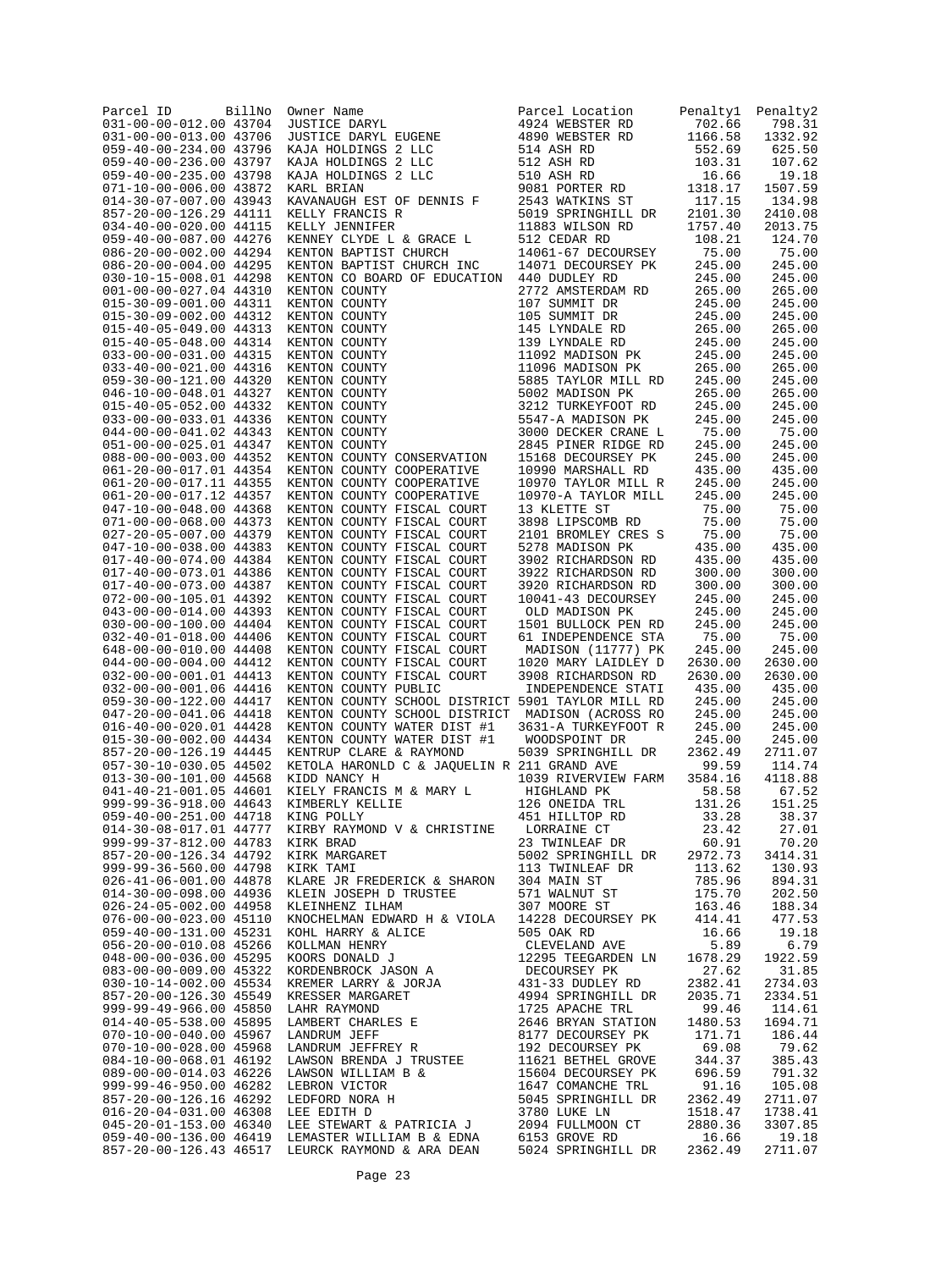| Parcel ID<br>071-00-00-016.00 46591                     | BillNo | Owner Name                                                                                                                               | Parcel Location                          | Penaltyl           | Penalty2           |
|---------------------------------------------------------|--------|------------------------------------------------------------------------------------------------------------------------------------------|------------------------------------------|--------------------|--------------------|
| 999-99-36-038.00 46624                                  |        | LICKING VIEW PROPERTIES LLC<br>LIMONTECO FILEMON                                                                                         | 9639 DECOURSEY PK<br>1738 COMANCHE TRL   | 883.07<br>78.73    | 1006.19<br>90.74   |
| 023-20-02-006.00 46707                                  |        | LIPSCOMB SCIOTO &                                                                                                                        | 148 YORK RD                              | 1295.45            | 1492.84            |
| 059-40-00-020.00 46770                                  |        | LITTLEY II GARY M                                                                                                                        | 496 JERICHO RD                           | 83.23              | 95.93              |
| 046-00-00-044.00 46778                                  |        | LITTRELL GEORGE W & DIANA                                                                                                                | 2947 SENOUR RD                           | 1285.31            | 1469.75            |
| 014-30-01-009.00 46920                                  |        | LONGLAND MICHAEL B TRUSTEE                                                                                                               | ENID AVE                                 | 117.15             | 134.98             |
| 014-30-01-008.01 46921<br>014-30-01-008.00 46922        |        | LONGLAND MICHAEL B TRUSTEE<br>LONGLAND MICHAEL B TRUSTEE                                                                                 | ENID AVE                                 | 175.70<br>192.15   | 202.50<br>209.98   |
| 058-40-00-300.00 46964                                  |        | LONNEMANN NICHOLAS A                                                                                                                     | 2536 ENID AVE<br>600 VALLEY VIEW DR      | 11.73              | 13.50              |
| 041-20-00-237.00 46971                                  |        | LOOKOUT HGTS CIVIC CLUB INC                                                                                                              | 1661 PARK RD                             | 8165.42            | 9343.38            |
| 999-99-36-155.00 46986                                  |        | LOPEZ CARMEN                                                                                                                             | 1717 APACHE TRL                          | 125.68             | 144.86             |
| 999-99-46-947.00 46991                                  |        | LOPEZ JESUS                                                                                                                              | 1733 CHOCTAW TRL                         | 95.33              | 109.85             |
| 026-23-05-004.00 47019                                  |        | LOT KING LIMITED PARTNERSHIP                                                                                                             | 240 SHELBY ST                            | 1055.60            | 1205.02            |
| $006 - 33 - 01 - 033.0047040$<br>999-99-35-361.00 47041 |        | LOVE BONNIE LEA<br>LOVE CRYSTAL                                                                                                          | 4192 ARBOR CT<br>133 ONEIDA TRL          | 2217.22<br>48.37   | 2543.68<br>55.76   |
| 058-20-00-073.01 47090                                  |        | LOWE WILLIE & COLUMBUS & HENRY TAYLOR MILL RD                                                                                            |                                          | 265.00             | 265.00             |
| 045-30-00-535.00 47142                                  |        | LUCAS ROBERT                                                                                                                             | 149 BLUFFSIDE DR                         | 1246.28            | 1424.76            |
| 043-00-00-022.01 47185                                  |        | LUKE LEWIS & VERNA                                                                                                                       | 791 HORSEBRANCH RD                       | 46.86              | 53.99              |
| 028-20-00-711.00 47390                                  |        | MACHCINSKI JAY A & COLLEEN                                                                                                               | 103 BUTTERMILK PK                        | 1299.02            | 1485.52            |
| 045-20-00-020.00 47464                                  |        | MAGEE ROBERT C & LUCILLE M                                                                                                               | 3400 RICHARDSON RD                       | 388.85             | 436.66             |
| 999-99-11-336.30 47589<br>999-99-38-834.00 47591        |        | MALDONADO ANA<br>MALDONADO ANA<br>MALDONADO ROBERTO & ELIAN<br>MANGALMURTI MORYA LLC<br>MARDIS JOHN & HELEN<br>MARDIS JOHN D & HELEN     | 3363 BLACKBERRY DR<br>3367 BLACKBERRY DR | 72.63<br>86.67     | 83.71<br>99.90     |
| 829-10-00-537.00 47654                                  |        |                                                                                                                                          | 537 CENTRE VIEW BLV                      | 2607.41            | 2959.03            |
| 071-10-00-011.00 47777                                  |        | MANGALMONALL<br>MARDIS JOHN & HELEN<br>MARDIS JOHN D & HELEN<br>COHN W & BESSIE                                                          | 9208 PORTER RD                           | 1794.72            | 2056.76            |
| 071-10-00-009.00 47779                                  |        |                                                                                                                                          | 9157 PORTER RD                           | 290.49             | 323.31             |
| 082-00-00-001.01 47782                                  |        |                                                                                                                                          | 9819 LOCUST PK                           | 20.76              | 23.91              |
| 059-20-00-080.00 47784                                  |        |                                                                                                                                          | 1481 HANDS PK                            | 1246.28            | 1424.76            |
| 021-00-01-051.01 47856<br>021-00-01-052.01 47857        |        | MARONDA HOMES OF CINCINNATI                                                                                                              | MOLISE CIR<br>MOLISE CIR                 | 6.93<br>6.93       | 7.99<br>7.99       |
| 034-00-02-009.00 47858                                  |        | MARONDA HOMES OF CINCINNATI<br>MARONDA HOMES OF CINCINNATI                                                                               | 1788 FREEDOM TRL                         | 573.07             | 660.42             |
| 021-00-01-210.00 47860                                  |        | MARONDA HOMES OF CINCINNATI                                                                                                              | 360 CHARDONNAY VLY                       | 599.52             | 690.89             |
| 061-00-01-107.00 47940                                  |        | MARSHALL ROAD LLC                                                                                                                        | 3172 WINDERMERE HL                       | 477.57             | 550.37             |
| 999-99-37-794.00 47963                                  |        | MARTIN CHARLA & REDMON JR TIM 3330 FOXGLOVE CT                                                                                           |                                          | 104.26             | 120.14             |
| 002-20-09-023.00 47988                                  |        |                                                                                                                                          | 3393 CHERRY TREE LN                      | 175.70             | 202.50             |
| 043-00-03-006.13 48049<br>041-10-04-028.00 48052        |        | MARTIN GORDON<br>MARTIN SAMANTHA<br>MARTIN SHELBY & ANNA<br>MARTINEZ BENITO<br>MARTINEZ FRANCISCO<br>MASSIE DOUGLAS P                    | 2504 ROLLING HILLS<br>34 SUNNYSIDE AVE   | 175.70<br>29.30    | 202.50<br>33.78    |
| 999-99-36-894.00 48076                                  |        |                                                                                                                                          | 1729 COMANCHE TRL                        | 78.73              | 90.74              |
| 999-99-24-010.12 48079                                  |        |                                                                                                                                          | 150 SENECA TRL                           | 179.56             | 206.93             |
| 004-40-02-077.00 48156                                  |        |                                                                                                                                          | 7773 BRIDGEGATE CT                       | 993.58             | 1133.54            |
| 059-20-00-005.01 48171                                  |        | MASTIN DAVID K & HEATHER L                                                                                                               | HANDS PK                                 | 82.01              | 94.50              |
| 059-40-00-197.00 48187                                  |        | MATHIS BETTY L                                                                                                                           | 6050 CLUB HOUSE DR                       | 49.95              | 57.55              |
| 026-24-03-015.00 48234<br>060-00-00-011.08 48243        |        | MATTINGLY TAMMY & GREG<br>MATTINGLY TAMMY & GREG<br>MAY ROSE<br>MAYARRD MICHAEL<br>MCBEE VICKI S<br>MCDANIEL DANIEL<br>MCFADDEN CHASSITY | 219 ROHMAN ST<br>6429 TAYLOR MILL RD     | 1104.64<br>1598.98 | 1261.53<br>1796.94 |
| 059-40-00-170.00 48295                                  |        |                                                                                                                                          | 6101 TWIN LAKES DR                       | 16.66              | 19.18              |
| 045-10-00-029.02 48326                                  |        |                                                                                                                                          | 315-C PLEASURE ISLE                      | 5.89               | 6.79               |
| 031-00-00-051.00 48369                                  |        |                                                                                                                                          | 3548 RICHARDSON RD                       | 579.85             | 656.80             |
| 999-99-36-906.00 48573                                  |        |                                                                                                                                          | 1701 APACHE TRL                          | 169.91             | 195.79             |
| 999-99-12-159.00 48669                                  |        | MCHARGUE RONDAL N & SUSIE E                                                                                                              | 159 SENECA TRL                           | 128.46             | 148.03<br>1450.88  |
| 061-10-00-104.00 48765<br>999-99-35-893.00 48931        |        | MCMASTERS LORI                                                                                                                           | 6515 SASSAFRAS DR<br>1660 COMANCHE TRL   | 1268.94<br>69.08   | 79.62              |
| 011-00-00-003.27 49000                                  |        | MCPHERSON DALE M & REBECCA L                                                                                                             | CARLI CT                                 | 6.93               | 7.99               |
| 059-30-00-110.00 49003                                  |        | MCPHERSON SCOT R & LORI M                                                                                                                | 669 CLOVER DR                            | 1304.85            | 1492.27            |
| 829-10-00-010.00 49035                                  |        | MD REALTY CO                                                                                                                             | 2701 TURKEYFOOT RD                       | 22782.93           | 26188.32           |
| 071-00-00-015.00 49091                                  |        | MEECE JOHN & NANCY                                                                                                                       | 9451-53 MARSHALL RD                      | 207.60             | 227.82             |
| 057-20-00-196.00 49120<br>999-99-46-949.00 49189        |        | MEGET JERRY W & DONNA F<br>MEJIA GUTIERRIZ JOEL                                                                                          | 739 WINSTON HILL DR                      | 1363.43            | 1559.74            |
| 999-99-46-944.00 49223                                  |        |                                                                                                                                          | 1708 APACHE TRL                          | 117.44<br>59.39    | 135.31<br>68.46    |
| 999-99-12-212.00 49230                                  |        |                                                                                                                                          | 1745 APACHE TRL                          | 96.71              | 111.44             |
| 067-00-00-002.00 49246                                  |        |                                                                                                                                          |                                          | 75.00              | 75.00              |
| 066-00-00-001.00 49248                                  |        |                                                                                                                                          |                                          | 138.15             | 159.18             |
| 013-20-08-050.00 49283                                  |        | MENNINGER JOHN F & DOROTHY A 919 KENRIDGE DR                                                                                             |                                          | 1597.68            | 1829.69            |
| 069-20-00-007.00 49358<br>999-99-37-307.00 49376        |        | MESSER RUTHIE MAE<br>MESSMER TILLIE<br>MESSMER TILLIE                                                                                    | 8108 DECOURSEY PK<br>3340 FOXGLOVE CT    | 654.82<br>66.76    | 743.16<br>76.95    |
| 059-40-00-132.00 49416                                  |        | MEYER ARTHUR C & VIRGINIA                                                                                                                | 509 OAK RD                               | 83.23              | 95.93              |
| 857-20-00-126.33 49427                                  |        | MEYER DOLORES                                                                                                                            | 5000 SPRINGHILL DR                       | 2972.73            | 3414.31            |
| 045-20-01-161.00 49429                                  |        | MEYER EDWARD                                                                                                                             | 2062 FULLMOON CT                         | 3145.08            | 3612.92            |
| 030-30-00-339.00 49472                                  |        | MEYER NORBERT E & JOYCE B                                                                                                                | 3118 LOCUST HOLLOW                       | 1919.79            | 2200.89            |
| 007-00-01-369.00 49619                                  |        | MILES II CHARLES EDWARD                                                                                                                  | 778 ACKERLY DR                           | 2548.80            | 2925.75            |
| 074-00-00-032.02 49718<br>001-32-26-001.01 49797        |        |                                                                                                                                          |                                          | 276.26<br>1064.76  | 318.35<br>1215.57  |
| 058-30-00-245.00 49833                                  |        |                                                                                                                                          |                                          | 75.00              | 75.00              |
| 040-41-12-088.00 50028                                  |        |                                                                                                                                          |                                          | 23.42              | 27.01              |
| 829-40-01-701.07 50085                                  |        |                                                                                                                                          |                                          | 1269.70            | 1451.76            |
| 029-40-01-014.04 50086                                  |        |                                                                                                                                          |                                          | 117.15             | 134.98             |
| 017-30-08-156.22 50183<br>071-00-00-084.01 50226        |        |                                                                                                                                          |                                          | 1357.58<br>662.06  | 1553.02<br>751.53  |
| 074-00-00-065.00 50284                                  |        |                                                                                                                                          |                                          | 351.26             | 393.35             |
| 014-30-05-001.00 50315                                  |        |                                                                                                                                          |                                          | 631.38             | 716.17             |
| 059-40-00-243.00 50331                                  |        |                                                                                                                                          |                                          | 16.66              | 19.18              |
| 071-00-00-045.01 50392                                  |        |                                                                                                                                          |                                          | 75.00              | 75.00              |
| 857-20-00-126.39 50405                                  |        | MORMILE IRENE                                                                                                                            |                                          | 2498.39            | 2867.66            |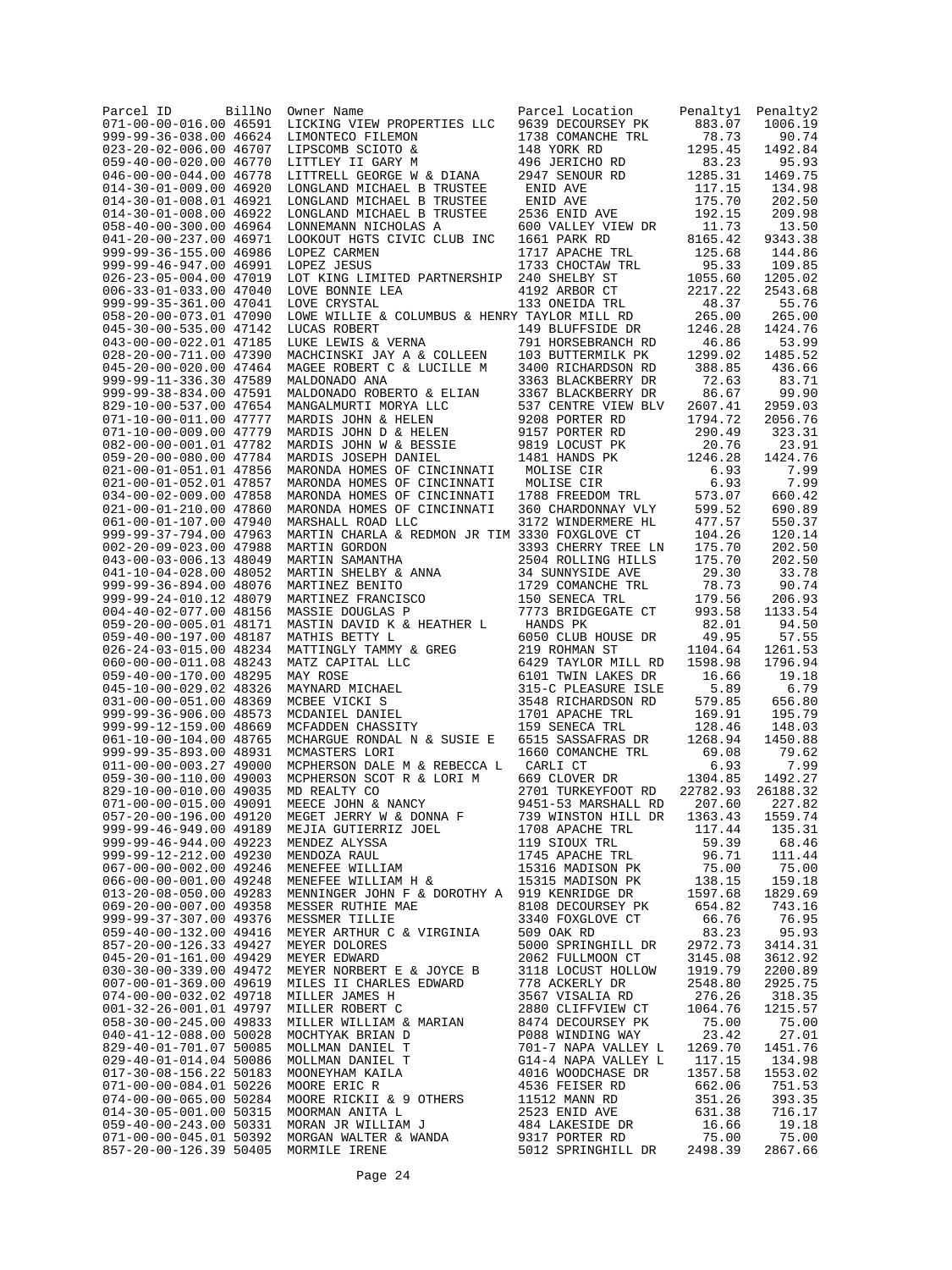| Parcel ID<br>BillNo<br>088-10-02-006.00 50409    | Owner Name<br>MORNINGVIEW UNITED METHODIST                                                                                                                                                                           | Parcel Location<br>4016 RICH RD        | Penaltyl<br>245.00 | Penalty2<br>245.00 |
|--------------------------------------------------|----------------------------------------------------------------------------------------------------------------------------------------------------------------------------------------------------------------------|----------------------------------------|--------------------|--------------------|
| 040-41-12-019.00 50430                           | MORRIS MATTHEW J                                                                                                                                                                                                     | CP019 WINDING WAY                      | 46.86              | 53.99              |
| 061-10-00-017.00 50530                           | MOTOR MEDIC LLC                                                                                                                                                                                                      | 6447 SHAWNEE CT                        | 1918.40            | 2199.32            |
| 047-10-00-044.00 50559                           |                                                                                                                                                                                                                      | 5277 MADISON PK                        | 75.00              | 75.00              |
| 056-20-00-010.06 50645<br>840-41-10-108.06 50664 | MOIOR MEDIC LLC<br>MULLEN KIERSTEN<br>MULLEN KIERSTEN<br>MULLIKIN THEODORE L<br>MULLIKIN THEODORE L<br>MULLIKIN THEODORE L<br>MULLIKIN DANIEL<br>MURRELL DAVID W<br>MUSK MICHAEL B<br>NAGEL CRYSTAL<br>NAGEL CRYSTAL | 470 CLEVELAND AVE<br>108F WINDING WAY  | 1480.53<br>1611.72 | 1694.71<br>1845.89 |
| 040-41-12-073.00 50665                           |                                                                                                                                                                                                                      | G073 WINDING WAY                       | 175.70             | 202.50             |
| 040-41-12-083.00 50666                           |                                                                                                                                                                                                                      | P083 WINDING WAY                       | 23.42              | 27.01              |
| 077-00-00-019.00 50680                           |                                                                                                                                                                                                                      | 3619 RICH RD                           | 1387.22            | 1587.20            |
| 058-40-00-005.00 50822                           |                                                                                                                                                                                                                      | 3885 WOLF RD                           | 192.15             | 209.98             |
| 060-00-08-009.01 50833<br>999-99-36-130.00 50911 |                                                                                                                                                                                                                      | REGAL RIDGE DR<br>5650 SATURN DR       | 6.86<br>69.58      | 7.90<br>80.21      |
| 058-40-00-007.00 50915                           | NAGELEISEN ALAN R & BARBARA J 3512 WOLF RD                                                                                                                                                                           |                                        | 292.83             | 337.47             |
| 065-00-00-029.00 50936                           | NAIVE AMY N                                                                                                                                                                                                          | 3333 RICH RD                           | 627.51             | 711.70             |
| 059-40-00-194.00 50945                           | NANCE ALBERT & MAUD                                                                                                                                                                                                  | 6045 LAKEVIEW DR                       | 16.66              | 19.18              |
| 017-10-06-008.00 51018<br>039-00-00-013.07 51023 | NEAL JEFFREY A<br>NEAL MADISON J & TODD TOSHIA 15402 CARLISLE RD                                                                                                                                                     | 3422 BOTTOMWOOD DR                     | 1685.54<br>138.15  | 1930.94<br>159.18  |
| 039-00-00-013.04 51024                           | NEAL MADISON J & TODD TOSHIA 15400 CARLISLE RD                                                                                                                                                                       |                                        | 138.15             | 159.18             |
| 039-00-00-013.08 51025                           | NEAL MADISON J & TODD TOSHIA 15390 CARLISLE RD                                                                                                                                                                       |                                        | 138.15             | 159.18             |
| 045-20-00-023.00 51127                           | NESSLER TARA VANESSA<br>NESSLER TAKA VANLSSA<br>NEW PERCEPTIONS INC<br>NEWBOLD JOYCE ANN<br>NIECE YVONNE<br>NIECE YVONNE<br>NIEDEREGGER JOHN & KAY                                                                   | 3420 RICHARDSON RD                     | 136.47             | 157.25             |
| 043-00-00-008.10 51184<br>014-30-04-007.00 51192 |                                                                                                                                                                                                                      | 1 SPERTI DR<br>703 JEFFERSON ST        | 2630.00<br>1234.55 | 2630.00<br>1411.28 |
| 999-99-35-353.00 51295                           |                                                                                                                                                                                                                      | 1711 COMANCHE TRL                      | 131.26             | 151.25             |
| 857-20-00-126.49 51297                           |                                                                                                                                                                                                                      | 5036 SPRINGHILL DR                     | 2101.30            | 2410.08            |
| 840-41-10-100.07 51325                           | NIEHAUS TYLER J                                                                                                                                                                                                      | 100G WINDING WAY                       | 1281.43            | 1465.26            |
| 016-40-00-009.00 51357                           | NIENABER CLEM J & CLEDA                                                                                                                                                                                              | 3808 NARROWS RD                        | 1041.32            | 1188.59            |
| 057-30-00-014.03 51380<br>061-10-00-046.00 51409 | NIENABER THERESA                                                                                                                                                                                                     | 209 FAIRVIEW AVE<br>6465 MARILYN AVE   | 777.77<br>1837.92  | 884.85<br>2106.55  |
| 042-10-00-010.22 51436                           | NITSCHKE KAREN & DAVID<br>NOBLE TERI<br>NOBLE TERI<br>NORIS BRIAN                                                                                                                                                    | 1653 CASTLE HILL LN                    | 2790.03            | 3203.74            |
| 014-30-00-052.00 51480                           |                                                                                                                                                                                                                      | 2575 HIGH ST                           | 117.15             | 134.98             |
| 999-99-37-846.00 51536                           |                                                                                                                                                                                                                      | 1707 APACHE TRL                        | 46.96              | 54.13              |
| 082-00-00-004.01 51555                           | NORTHCUTT DAVID & TERI                                                                                                                                                                                               | 9974 LOCUST PK                         | 406.51             | 457.02             |
| 058-30-00-129.00 51556<br>041-20-00-001.01 51613 | NORTHCUTT DAVID W & THERESA F 5421 TAYLOR MILL RD                                                                                                                                                                    |                                        | 1749.94<br>245.00  | 2005.16<br>245.00  |
| 041-20-01-003.02 51614                           |                                                                                                                                                                                                                      |                                        | 245.00             | 245.00             |
| 999-99-36-872.00 51655                           |                                                                                                                                                                                                                      |                                        | 87.33              | 100.63             |
| 059-40-00-160.00 51674                           |                                                                                                                                                                                                                      | 6104 TWIN LAKES DR                     | 16.66              | 19.18              |
| 857-20-00-126.32 51699                           |                                                                                                                                                                                                                      | 4998 SPRINGHILL DR                     | 2972.73            | 3414.31            |
| 999-99-25-004.00 51778<br>004-42-00-058.00 51809 |                                                                                                                                                                                                                      |                                        | 50.50<br>1830.60   | 58.18<br>2098.12   |
| 072-00-00-039.02 51873                           |                                                                                                                                                                                                                      |                                        | 614.03             | 707.61             |
| 999-99-00-077.00 51974                           |                                                                                                                                                                                                                      |                                        | 103.62             | 119.42             |
| 016-20-00-102.00 51976                           |                                                                                                                                                                                                                      | 1660 GARVEY AVE                        | 1663.47            | 1905.55            |
| 029-20-03-030.00 51986<br>857-20-00-126.12 52032 | ORWIG JAMES G & SUSANNE<br>OSTERHAGE LAWRENCE &<br>OSTERHAGE SUZANNE D<br>OWENS MICHELLE                                                                                                                             | 2502 LEGENDS WAY<br>5053 SPRINGHILL DR | 7096.81<br>2362.49 | 8166.82<br>2711.07 |
| 058-40-00-085.00 52036                           |                                                                                                                                                                                                                      | 5541 TAYLOR MILL RD                    | 2909.48            | 3341.42            |
| 999-99-37-301.00 52146                           | OWENS MICHELLE                                                                                                                                                                                                       | 3370 BLACKBERRY DR                     | 55.07              | 63.45              |
| 061-10-00-226.00 52158                           | OWINGS CONSTANCE L                                                                                                                                                                                                   | 6434 ADAHI DR                          | 1837.92            | 2106.55            |
| 016-20-01-009.00 52261                           | PALMER MEGAN V & JOSHUA W                                                                                                                                                                                            | 23 PLYMOUTH LN                         | 1366.51            | 1563.33            |
| 014-40-01-311.00 52468<br>059-40-00-279.00 52611 | PARTIN JAMES L & BARBARA E<br>PARTIN JAMES I & DROGENES -<br>PEARMAN JR RANDY<br>PEARMAN JR RANDY<br>PEKO DOMATA & ANNA<br>DELEPEY TAMI                                                                              | 2533 AVON DR<br>669 MAPLE RD           | 760.22<br>66.58    | 864.62<br>76.71    |
| 059-40-00-280.00 52612                           |                                                                                                                                                                                                                      | 673 MAPLE RD                           | 745.74             | 847.96             |
| 029-20-03-001.00 52676                           |                                                                                                                                                                                                                      | 2515 LEGENDS WAY                       | 20496.20           | 23608.03           |
| 999-99-49-964.00 52681                           | PELFREY TAMI                                                                                                                                                                                                         | 11 CORALBELL CT                        | 91.36              | 105.29             |
|                                                  |                                                                                                                                                                                                                      |                                        | 16.66              | 19.18<br>2024.94   |
|                                                  |                                                                                                                                                                                                                      |                                        | 1767.08<br>1187.72 | 1357.30            |
|                                                  |                                                                                                                                                                                                                      |                                        | 151.16             | 162.76             |
|                                                  |                                                                                                                                                                                                                      |                                        | 58.58              | 67.52              |
|                                                  |                                                                                                                                                                                                                      |                                        | 6.93               | 7.99               |
|                                                  |                                                                                                                                                                                                                      |                                        | 265.00<br>1196.61  | 265.00<br>1367.53  |
| 044-20-00-066.00 53205                           | PIPES GARY D & FREDA E                                                                                                                                                                                               | 1040 HANDS PK                          | 777.77             | 884.85             |
| 999-99-37-784.00 53299                           |                                                                                                                                                                                                                      | 3353 GOLDENROD DR                      | 91.36              | 105.29             |
| 040-41-07-005.00 53320                           | POE JEFF<br>POHLKAMP MARK G<br>PONDER JOSEPH W                                                                                                                                                                       | 906 EDGEHILL CT                        | 1581.23            | 1822.21            |
| 081-00-00-001.17 53367                           |                                                                                                                                                                                                                      | LOCUST PK                              | 6.94               | 8.00               |
| 078-00-00-043.00 53397                           | POPE NORA L & BREEDEN VIRGINIA15345 GOSHORN RD                                                                                                                                                                       |                                        | 461.76             | 520.69<br>70.79    |
|                                                  |                                                                                                                                                                                                                      |                                        |                    | 1856.68            |
|                                                  |                                                                                                                                                                                                                      |                                        |                    | 53.70              |
|                                                  |                                                                                                                                                                                                                      |                                        |                    | 314.48             |
|                                                  |                                                                                                                                                                                                                      |                                        |                    | 108.52<br>67.52    |
|                                                  |                                                                                                                                                                                                                      |                                        |                    | 19.18              |
|                                                  |                                                                                                                                                                                                                      |                                        |                    | 1681.23            |
|                                                  |                                                                                                                                                                                                                      |                                        |                    | 4.73               |
|                                                  |                                                                                                                                                                                                                      |                                        |                    | 2716.62            |
|                                                  |                                                                                                                                                                                                                      |                                        |                    | 1694.71<br>3065.70 |
|                                                  |                                                                                                                                                                                                                      |                                        |                    | 1617.52            |
|                                                  |                                                                                                                                                                                                                      |                                        |                    | 397.97             |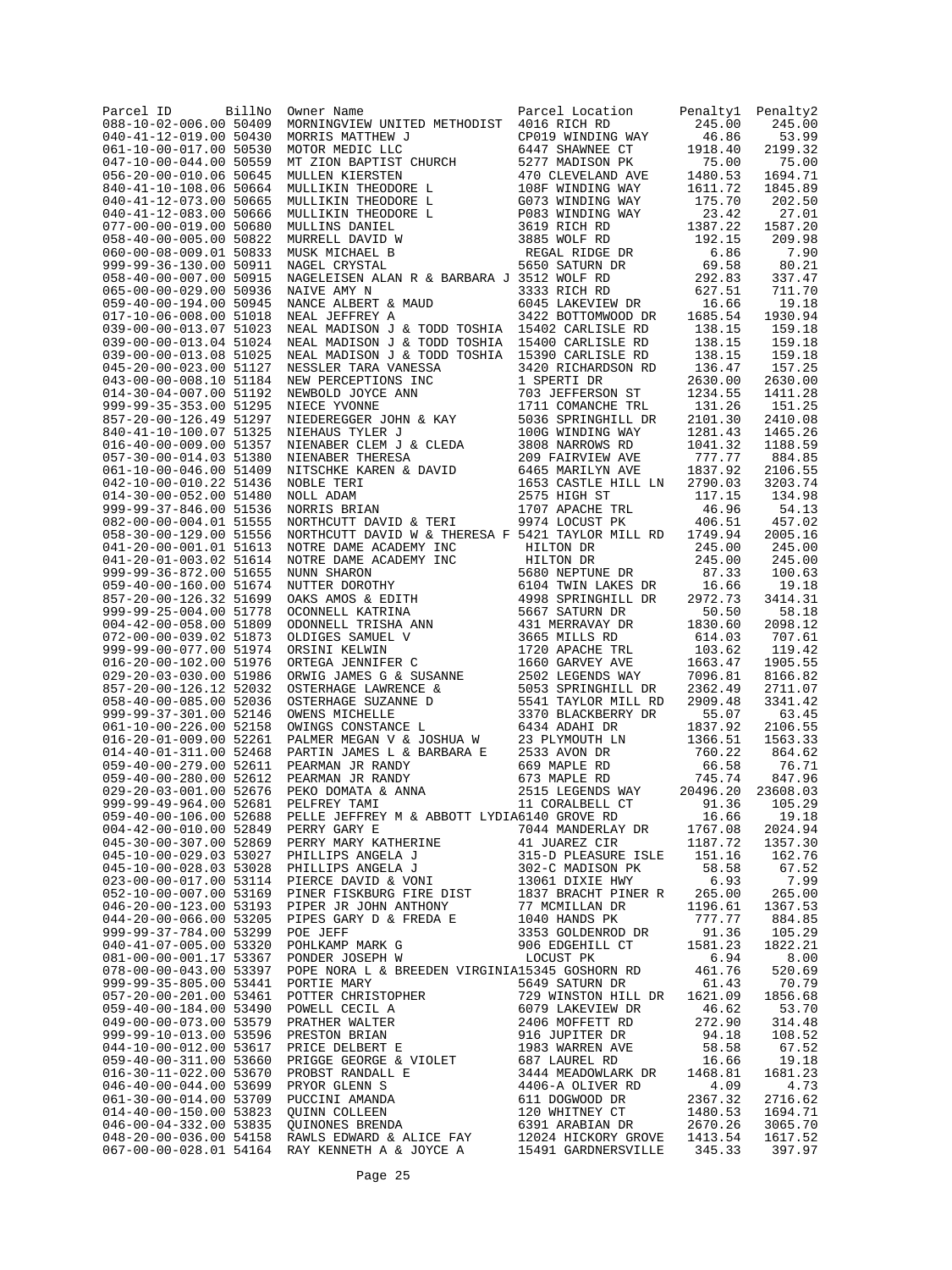| Parcel ID<br>BillNo<br>999-99-37-318.00 54180    | Owner Name<br>RAYON ARNULFO HERNANDEZ                                                                                                                                                                                                        | Parcel Location<br>1655 COMANCHE TRL      | Penalty1<br>91.16  | Penalty2<br>105.08 |
|--------------------------------------------------|----------------------------------------------------------------------------------------------------------------------------------------------------------------------------------------------------------------------------------------------|-------------------------------------------|--------------------|--------------------|
| 014-30-00-188.00 54185                           | RCS CRESCENT SPRINGS                                                                                                                                                                                                                         | 2533 RITCHIE AVE                          | 5887.12            | 6743.82            |
| 056-20-02-007.05 54200                           | READNOUR CONSTRUCTION INC                                                                                                                                                                                                                    | 212 GRAND AVE                             | 543.51             | 614.90             |
| 056-20-01-002.01 54201                           | READNOUR CONSTRUCTION INC                                                                                                                                                                                                                    | 491 CLEVELAND AVE                         | 46.86              | 53.99              |
| 056-20-01-002.03 54202<br>056-20-01-002.05 54203 | READNOUR CONSTRUCTION INC<br>READNOUR CONSTRUCTION INC                                                                                                                                                                                       | 471 CLEVELAND AVE<br>451 CLEVELAND AVE    | 46.86<br>46.86     | 53.99<br>53.99     |
| 016-20-03-029.00 54223                           | RECALDE GERMAN & AIDA                                                                                                                                                                                                                        | 3710 TURKEYFOOT RD                        | 883.07             | 1006.19            |
| 042-30-00-004.00 54227                           | RECHTIN BERNARD H & EUNICE M 689 KYLES LN                                                                                                                                                                                                    |                                           | 2048.63            | 2349.35            |
| 013-30-00-166.38 54326                           | REED JR WILLIAM & DIANNE                                                                                                                                                                                                                     | 831 WINTERBERRY CT                        | 3401.43            | 3908.30            |
| 045-30-00-151.00 54327                           | REED KATIE A & LARRY S JR                                                                                                                                                                                                                    | 64 WATERSIDE WAY                          | 1316.55            | 1505.75            |
| 857-20-00-126.20 54337<br>070-10-00-029.00 54418 | REED MORRIS & MARTHA<br>REID DAN                                                                                                                                                                                                             | 5037 SPRINGHILL DR                        | 1561.37            | 1787.85            |
| 027-10-00-181.01 54475                           | REINHART LEWIS HEIRS OF                                                                                                                                                                                                                      | 192-A DECOURSEY PK<br>779-A FORESTHILL DR | 31.78<br>265.00    | 36.61<br>265.00    |
| 006-30-00-037.00 54520                           | REKIC REFIK                                                                                                                                                                                                                                  | 4269 CATALPA DR                           | 2269.07            | 2603.42            |
| 999-99-12-171.00 54638                           | REYES GUISELA                                                                                                                                                                                                                                | 1710 APACHE TRL                           | 151.94             | 175.10             |
| 999-99-36-049.00 54658                           | REYNOLDS DUSTIN                                                                                                                                                                                                                              | 607-5 BROMLEY CRES                        | 62.11              | 71.59              |
| 056-23-03-080.27 54708                           | RHODES PAUL & ANGELA S                                                                                                                                                                                                                       | 4808 CHURCH ST                            | 117.15             | 134.98             |
| 056-23-03-080.04 54709<br>857-20-00-126.42 54820 | RHODES PAUL & ANGELA S<br>RICHE JOHN S                                                                                                                                                                                                       | 4804 CHURCH ST<br>5022 SPRINGHILL DR      | 117.15<br>2362.49  | 134.98<br>2711.07  |
| 028-20-00-733.00 54821                           | RICHER ALFRED D & JOSEPHINE M 47 BUTTERMILK PK                                                                                                                                                                                               |                                           | 1299.02            | 1485.52            |
| 071-00-00-011.03 54889                           | RIDER GARY & CHRISTINE                                                                                                                                                                                                                       | MARSHALL RD                               | 69.08              | 79.62              |
| 070-10-00-019.00 54890                           | RIDER IDA MAY                                                                                                                                                                                                                                | 202-A DECOURSEY PK                        | 69.08              | 79.62              |
| 041-10-08-013.01 54915                           | RIEDINGER FRED & VIVIAN ET AL 1400-A VIDOT CT                                                                                                                                                                                                |                                           | 5.89               | 6.79               |
| 857-20-00-126.45 55064                           | RIPPE ROSEMARY                                                                                                                                                                                                                               | 5028 SPRINGHILL DR                        | 2362.49            | 2711.07            |
| 045-10-00-021.00 55287                           | ROBERTSON VIRGINIA                                                                                                                                                                                                                           | 316 PLEASURE ISLE D                       | 23.42<br>5.89      | 27.01              |
| 043-00-00-019.00 55306<br>045-10-00-028.00 55307 | ROBINSON CRYSTAL AND<br>ROBINSON CRYSTAL AND                                                                                                                                                                                                 | 370 MADISON PK<br>305 PLEASURE ISLE D     | 5.89               | 6.79<br>6.79       |
| 045-30-00-665.00 55379                           | ROBINSON WILLIAM A &                                                                                                                                                                                                                         | 9166 BLUE RIDGE DR                        | 1509.83            | 1728.49            |
| 070-10-00-018.00 55404                           | ROCHE EDWARD ALLEN                                                                                                                                                                                                                           | 204 DECOURSEY PK                          | 69.08              | 79.62              |
| 999-99-11-334.50 55439                           | RODRIGUEZ LUIS &                                                                                                                                                                                                                             | 3345 BLACKBERRY DR                        | 105.42             | 121.50             |
| 059-40-00-068.00 55511                           | ROGERS JR EDWARD M                                                                                                                                                                                                                           | 472 ELM RD                                | 16.66              | 19.18              |
| 026-41-06-005.00 55697                           | ROSEBERRY PROPERTIES LLC                                                                                                                                                                                                                     | 7 BOONE ST<br>9 BOONE ST                  | 892.19             | 1016.69            |
| 026-41-06-004.00 55698<br>026-41-06-006.00 55699 | ROSEBERRY PROPERTIES LLC<br>ROSEBERRY PROPERTIES LLC                                                                                                                                                                                         | 5 BOONE ST                                | 892.19<br>892.19   | 1016.69<br>1016.69 |
| 026-41-03-003.00 55700                           | ROSEBERRY PROPERTIES LLC                                                                                                                                                                                                                     | 305 MAIN ST                               | 1934.33            | 2183.37            |
| 026-41-06-007.00 55701                           | ROSEBERRY PROPERTIES LLC                                                                                                                                                                                                                     | 3 BOONE ST                                | 892.19             | 1016.69            |
| 016-40-04-063.01 55745                           | ROSS RALPH W & VICTORIA                                                                                                                                                                                                                      | 3480-A LINDEN WOOD                        | 11.73              | 13.50              |
| 056-20-02-007.00 55755                           |                                                                                                                                                                                                                                              | 210 GRAND AVE                             | 1041.32            | 1188.59            |
| 005-40-00-013.00 55765                           |                                                                                                                                                                                                                                              | 8060 PRODUCTION AVE                       | 30338.53           | 34924.21           |
| 999-99-49-956.00 55785<br>999-99-37-270.00 55837 |                                                                                                                                                                                                                                              | 5647 SATURN DR<br>5648 SATURN DR          | 129.66<br>73.70    | 149.41<br>84.91    |
| 013-20-09-058.00 55903                           | ROSS-HILL MIRANDA<br>ROTEK INC<br>ROTEK INC<br>ROTHFUSS MISTY<br>ROWLAND ALLA<br>RUEBUSCH STEPHEN A<br>RUEBUSCH STEPHEN A                                                                                                                    | 2566 BUTTERMILK PK                        | 1275.57            | 1458.54            |
| 018-11-00-098.01 55927                           | RUIZ MARY H                                                                                                                                                                                                                                  | 4341 BEECHGROVE DR                        | 1095.63            | 1251.13            |
| 044-10-00-049.00 56000                           | RUSSELL DANIELS PROPERTIES INC1994 MAIN ST                                                                                                                                                                                                   |                                           | 58.58              | 67.52              |
| 999-99-37-897.00 56040                           | RUST AMANDA                                                                                                                                                                                                                                  | 3388 BLACKBERRY DR                        | 141.72             | 163.31             |
| 059-40-00-103.00 56050                           | RUST GERALD W & DONNA G                                                                                                                                                                                                                      | 6111 LOCUST RD                            | 39.95<br>777.77    | 46.04              |
| 059-20-00-081.00 56122<br>071-00-00-017.00 56152 | RYAN LUCILLE<br>RYLAND HEIGHTS CITY OF                                                                                                                                                                                                       | 1479 HANDS PK<br>9411 LOCUST PK           | 245.00             | 884.85<br>245.00   |
| 072-00-00-107.00 56155                           | RYLAND HTS & COMM VOL FIRE DEP10041-10043 DECOURS                                                                                                                                                                                            |                                           | 75.00              | 75.00              |
| 026-20-00-027.00 56182                           | S O S MARINE SALVAGE LLC                                                                                                                                                                                                                     | 466 RIVER RD                              | 537.83             | 582.47             |
| 842-10-00-013.09 56237                           | SALLEE DUSTIN D<br>$\frac{1}{2}$                                                                                                                                                                                                             | 556-301 CLOVERFIELD                       | 1398.53            | 1600.23            |
| 042-10-00-013.34 56238                           | SALLEE DUSTIN D                                                                                                                                                                                                                              | 556-14 CLOVERFIELD                        | 82.01              | 94.50              |
| 999-99-37-867.00 56251<br>999-99-35-872.00 56314 | SALOMON VERA<br>SANCHEZ NETZAE                                                                                                                                                                                                               | 1721 COMANCHE TRL<br>1731 APACHE TRL      | 82.88<br>99.46     | 95.51<br>114.61    |
| 041-20-00-207.00 56463                           | SANTOS ROSEMARIE                                                                                                                                                                                                                             | 1308 HENRY CLAY AVE                       | 1831.94            | 2099.64            |
| 018-11-00-065.00 56568                           |                                                                                                                                                                                                                                              |                                           | 1277.09            | 1460.27            |
| 857-20-00-126.38 56573                           | SCARLATO KHRISTINE M                4308 COBBLEWOOD CT<br>SCHAAF JACK & VIRGINIA          5010 SPRINGHILL DR                                                                                                                                 |                                           | 2972.73            | 3414.31            |
| 019-00-00-053.00 56597                           | SCHADLER DAVID C CO-TRUSTEE & 842 WRIGHT RD                                                                                                                                                                                                  |                                           | 110.51             | 127.36             |
| $058 - 40 - 00 - 003.005659$                     | SCHATZ JOHN G<br>SCHEHR NATHAN P                                                                                                                                                                                                             | 3847 WOLF RD                              | 29.30              | 33.78              |
| 840-41-10-102.10 56695<br>857-20-00-126.36 56802 | SCHIMERMAN STANLEY & DARLENE 5006 SPRINGHILL DR                                                                                                                                                                                              | 102J WINDING WAY                          | 1667.93<br>2972.73 | 1910.67<br>3414.31 |
| 041-20-00-066.00 56910                           |                                                                                                                                                                                                                                              |                                           | 1597.68            | 1829.69            |
| 088-10-02-001.00 57287                           |                                                                                                                                                                                                                                              |                                           | 207.20             | 238.80             |
| 060-00-08-011.01 57342                           |                                                                                                                                                                                                                                              |                                           | 6.86               | 7.90               |
| 999-99-37-234.00 57547                           |                                                                                                                                                                                                                                              |                                           | 196.15             | 226.06             |
| 045-10-00-047.00 57555                           |                                                                                                                                                                                                                                              |                                           | 654.95             | 717.45             |
| 045-10-01-034.00 57556<br>831-00-06-126.01 57574 |                                                                                                                                                                                                                                              |                                           | 3237.47<br>1909.23 | 3719.34<br>2188.74 |
| 057-30-00-004.01 57627                           |                                                                                                                                                                                                                                              |                                           | 58.58              | 67.52              |
| 057-30-00-008.08 57628                           | SCHIMERMAN STANLEY & DARLENE 5006 SPRINGHILL DR<br>SCHIMER LICY GEE 15 GLAZIER RD<br>SCHULER LICY G<br>SCHULER SAMANTHA M<br>REGAL RIDGE DR<br>SCOTT DANIEL 142 SENECA TRL<br>SCOTT FLOYD 0 284-B MADISON PK<br>SCOTT KAREN 3915 CRESTSIDE C |                                           | 140.56             | 161.98             |
| 002-20-05-023.00 57650                           |                                                                                                                                                                                                                                              |                                           | 1363.43            | 1559.74            |
| 002-20-06-003.00 57651                           |                                                                                                                                                                                                                                              |                                           | 1363.43            | 1559.74            |
| 058-20-00-076.01 57690                           |                                                                                                                                                                                                                                              |                                           | 1878.77            | 2153.63            |
| 057-30-00-001.02 57698<br>069-20-00-001.00 57699 | SECRETARY OF HOUSING AND URBAN367 MASON RD<br>SECRETARY OF HOUSING AND URBAN8120 DECOURSEY PK                                                                                                                                                |                                           | 1714.79<br>1439.56 | 1964.66<br>1647.48 |
| 039-00-00-022.00 57701                           | SECRETARY OF VETERANS AFFAIRS 15784 PARKERS GROVE                                                                                                                                                                                            |                                           | 75.00              | 75.00              |
| 073-00-00-028.00 57733                           | SEIBERT NORMA S                                                                                                                                                                                                                              | 11006 DECOURSEY PK                        | 69.08              | 79.62              |
| 052-00-00-050.00 57846                           | SETTERS LESLIE L & MARGARET 15245 MADISON PK                                                                                                                                                                                                 |                                           | 620.62             | 703.78             |
| 059-40-00-205.00 57875                           | SEXTON LYMAN                                                                                                                                                                                                                                 | 6080 CLUB HOUSE DR<br>1126 EXTER DR       | 16.66              | 19.18              |
| 041-30-50-005.00 57892<br>071-00-00-074.00 57897 | SG INVESTMENT TEAM LLC<br>SHADOAN SHERRIE                                                                                                                                                                                                    | 9075 MARSHALL RD                          | 1012.02<br>34.55   | 1154.80<br>39.83   |
|                                                  |                                                                                                                                                                                                                                              |                                           |                    |                    |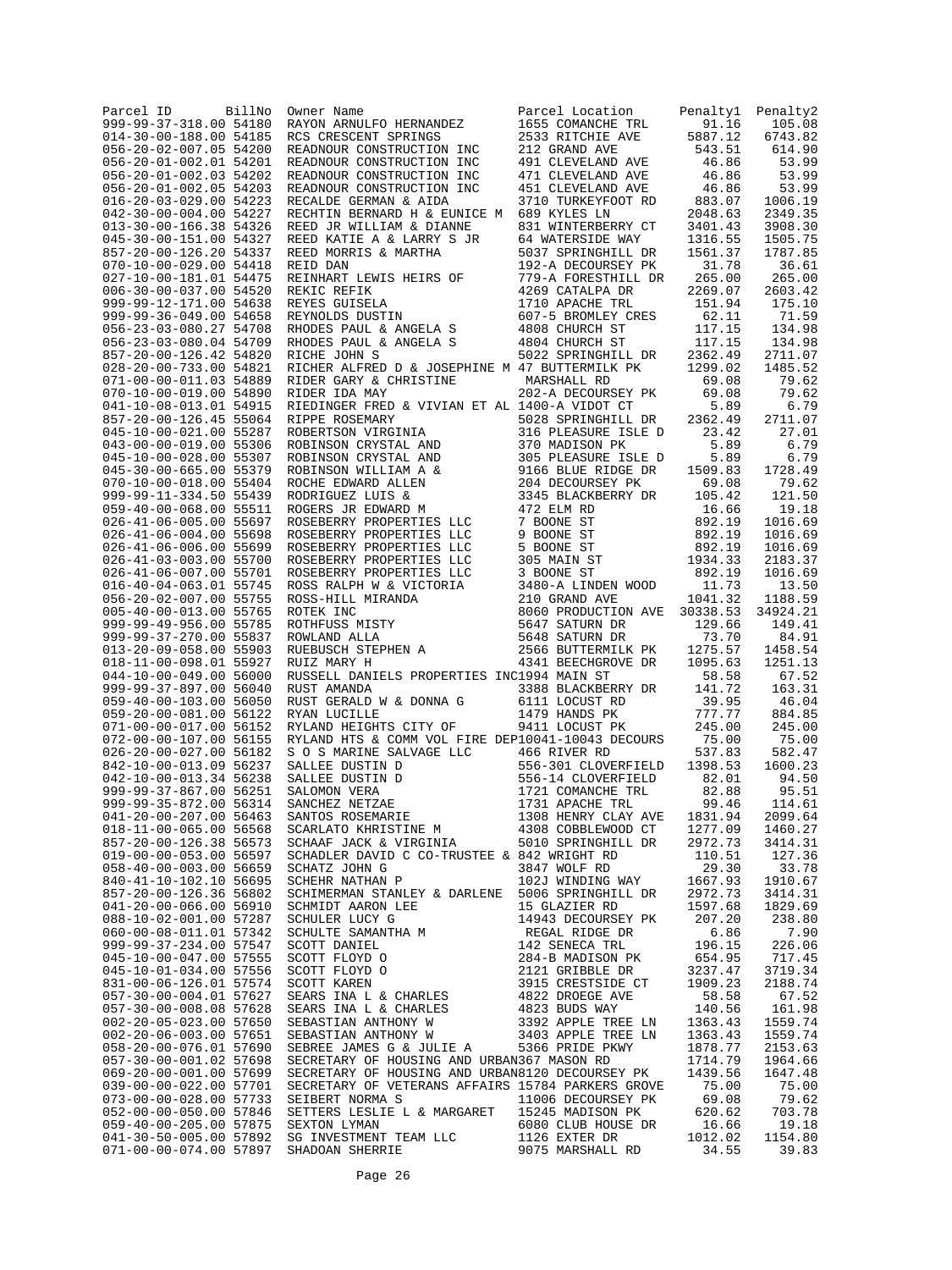| Parcel ID<br>016-30-08-036.00 57909              | BillNo | Owner Name<br>SHARPE TALON<br>SHARPE TALON<br>SHARPE WILLIAM<br>SHOEMAKER ROBERT E<br>SHUMAKER CHRIS                                     | Parcel Location                           | Penaltyl<br>2499.56            | Penalty2          |
|--------------------------------------------------|--------|------------------------------------------------------------------------------------------------------------------------------------------|-------------------------------------------|--------------------------------|-------------------|
| 999-99-36-849.00 57948                           |        |                                                                                                                                          | 246 NORTH COLONY DR<br>114 TWINLEAF DR    | 112.44                         | 2869.01<br>129.59 |
| 045-10-00-025.00 58138                           |        |                                                                                                                                          | 316-A PLEASURE ISLE                       | 23.42                          | 27.01             |
| 086-10-00-007.01 58162                           |        |                                                                                                                                          | 4022 CASEY ST                             | 283.57                         | 315.37            |
| 999-99-36-651.00 58210<br>072-30-00-017.00 58315 |        | SHUMAKER CHRIS<br>SILVA-CORTEZ GIOVANNI                                                                                                  | 14494-A MADISON PK<br>9766 DECOURSEY PK   | 397.80<br>696.59               | 458.44<br>791.32  |
| 071-00-00-014.00 58332                           |        | SIMMONS JOE E & DONNA L                                                                                                                  | 9440 MARSHALL RD                          | 338.45                         | 390.01            |
| 999-99-00-265.00 58374                           |        | SIMPSON CAZ                                                                                                                              | 5657 SATURN DR                            | 214.24                         | 246.87            |
| 999-99-36-713.00 58566                           |        |                                                                                                                                          | 1737 COMANCHE TRL                         | 193.39                         | 222.85            |
| 999-99-00-344.00 58586                           |        |                                                                                                                                          | 163 SENECA TRL                            | 113.27                         | 130.55            |
| 063-00-00-029.01 58760<br>014-40-00-072.00 58790 |        |                                                                                                                                          | 12549 KENTON STATIO<br>2702 HURSTLAND CT  | 247.68<br>1006.18              | 274.00<br>1148.09 |
| 078-00-00-003.01 58807                           |        |                                                                                                                                          | 3463 CRUISE CREEK R                       | 351.26                         | 393.35            |
| 026-41-06-003.00 58838                           |        | SLAVEY BILL<br>SLONE BEVERLY<br>SMITH JAMES<br>SMITH JEWELL C<br>SMITH JEWELL C<br>SMITH LINDA K<br>SMITH RINA & STEPHANIE<br>SMITH RINA | 11 BOONE ST                               | 1137.32                        | 1299.22           |
| 005-40-00-057.00 58917                           |        |                                                                                                                                          | 4174 BIRNAM DR                            | 1597.76                        | 1829.79           |
| 999-99-37-816.00 58920<br>047-20-00-040.00 58981 |        | SMITH SAMANTHA                                                                                                                           | 30 TWINLEAF DR<br>11077 MADISON PK        | 117.15<br>2505.12              | 134.98<br>2875.44 |
| 999-99-36-715.00 59071                           |        | SMOCK VICKI AND DANIEL<br>SOLOMON PAUL                                                                                                   | 1759 APACHE TRL                           | 127.09                         | 146.45            |
| 999-99-36-050.00 59125                           |        | SOWARD DONALD                                                                                                                            | 607-4 BROMLEY CRES                        | 111.13                         | 128.07            |
| 059-40-00-301.00 59138                           |        | SOWERS GRANT                                                                                                                             | 696 MAPLE RD                              | 16.66                          | 19.18             |
| 026-20-00-026.00 59141<br>026-20-00-029.00 59143 |        | SPADE GARY<br>SPADE GARY                                                                                                                 | 460 RIVER RD<br>464 RIVER RD              | 848.04<br>351.41               | 965.85<br>404.93  |
| 082-00-00-036.01 59163                           |        | SPARKS DANA                                                                                                                              | 4149 LAMBS FERRY RD                       | 85.65                          | 98.71             |
| 060-00-07-010.01 59229                           |        | SPECIAL ASSET ACQUISITION                                                                                                                | 3624 KLETTE RD                            | 6.86                           | 7.90              |
| 018-10-00-180.00 59259                           |        | SPENCER ROBERT F & HELEN                                                                                                                 | 915 PEARL DR                              | 1525.45                        | 1746.46           |
| 033-00-02-165.00 59306                           |        | SPILLE KIMBERLY D & KEVIN D                                                                                                              | 10757 SILVERTREE LN                       | 3120.51                        | 3584.59           |
| 999-99-37-278.00 59366<br>042-30-00-005.00 59370 |        | SROUDER ASHLEY<br>ST CHARLES CARE CENTER INC                                                                                             | 3347 GOLDENROD DR<br>500 FARRELL DR       | 56.22<br>2630.00               | 64.78<br>2630.00  |
| 027-40-00-012.00 59410                           |        | ST JOHNS CEMETERY DIO OF COV                                                                                                             | ST JOHNS RD                               | 435.00                         | 435.00            |
| 056-20-01-002.02 59492                           |        | STALEY GERALD L                                                                                                                          | 481 CLEVELAND AVE                         | 46.86                          | 53.99             |
| 056-20-01-002.04 59493                           |        | STALEY GERALD L                                                                                                                          | 461 CLEVELAND AVE                         | 46.86                          | 53.99             |
| 056-20-01-002.00 59494<br>085-00-00-053.00 59664 |        | STALEY GERALD L<br>STAVERMAN CONSTRUCTION LLC                                                                                            | 441 CLEVELAND AVE<br>12931 DECOURSEY PK   | 46.86<br>4218.83               | 53.99<br>4850.27  |
| 857-20-00-126.18 59723                           |        | STEFFEN JAMES E & SUE                                                                                                                    | 5041 SPRINGHILL DR                        | 2362.49                        | 2711.07           |
| 014-30-04-003.00 59777                           |        | STEINFORT ROBERT W & SHARON                                                                                                              | 715 JEFFERSON ST                          | 438.10                         | 493.43            |
| 065-00-00-022.01 59825                           |        | STEPHENS ANDREA E                                                                                                                        | 3453 RICH RD                              | 903.77                         | 1030.05           |
| 045-30-00-552.00 59873                           |        | STEPHENS TONYA S                                                                                                                         | 115 VISTA VIEW CIR                        | 771.93                         | 878.14            |
| 015-30-14-008.00 59958<br>059-40-00-304.00 60008 |        | STEVENSON RICHARD O & ELIZ N<br>STEWART OLIVE                                                                                            | 32 DUDLEY RD<br>686 MAPLE RD              | 2306.30<br>11.66               | 2646.33<br>13.45  |
| 041-20-00-015.00 60098                           |        | STOLZ JOHN & MARCELLA                                                                                                                    | HIGHVIEW DR                               | 5.89                           | 6.79              |
| 017-20-00-276.00 60107                           |        | STONE MARK A & KIMBERLY A                                                                                                                | 1080 CLUBHOUSE DR                         | 1566.38                        | 1793.62           |
| 056-20-00-045.00 60201                           |        | STRATTON ERNEST R                                                                                                                        | 4829 KOLLMAN AVE                          | 335.03                         | 374.66            |
| 030-20-01-058.00 60312<br>827-20-04-009.48 60440 |        | STULZ ANDREW J<br>SULLIVAN PETER P & SHEILA M                                                                                            | 3234 LAUREL OAK CT<br>2110-G8 CLAREGLEN D | 1878.77<br>58.58               | 2153.63<br>67.52  |
| 016-40-04-104.00 60601                           |        | SZABO RUDY & RUBY E                                                                                                                      | 3503 LINDEN WOOD DR                       | 1133.84                        | 1295.18           |
| 857-20-00-126.02 60658                           |        | TALBERT PAUL & LOIS                                                                                                                      | 701 TAYLORSPRING CT                       | 2362.49                        | 2711.07           |
| 081-00-00-004.00 60755                           |        | TAYLOR CECIL                                                                                                                             | 10578 LOCUST PK                           | 296.00                         | 329.68            |
| 057-10-00-016.01 60841<br>078-00-00-021.03 60919 |        | TAYLOR MARTIN D & JUDY F<br>TEETERS MEGAN                                                                                                | 5013 SANDMAN DR<br>3163 FISKBURG RD       | 1123.33<br>138.15              | 1283.06<br>159.18 |
| 829-10-00-525.00 60942                           |        | TEPE R MICHAEL & SHEILA J                                                                                                                | 525 CENTRE VIEW BLV                       | 2619.14                        | 2972.52           |
| 072-00-00-105.00 60958                           |        | TERM FINANCE CO INC<br>THAMAN EDITH B                                                                                                    | 10079 DECOURSEY PK                        | 13.83                          | 15.92             |
| 059-40-00-257.00 61021                           |        |                                                                                                                                          | 479 HILLTOP RD                            | 16.66<br>$-1$ $-58.58$<br>1245 | 19.18             |
| 827-20-04-012.42 61080<br>045-30-00-250.00 61084 |        | THELEN SHARON R & OTHERS<br>THEOBALD ALLEN M & CHRISTINE R15 VALESIDE DR                                                                 | 2126-G2 CARRICK CT                        |                                | 67.52<br>1424.76  |
| 057-10-00-051.00 61100                           |        | THIEM MAYME                                                                                                                              | 4938-A TAYLOR MILL                        | 3.51                           | 4.06              |
| 057-10-00-050.00 61101                           |        | THIEM WILLIAM                                                                                                                            | 4938 TAYLOR MILL RD                       | 17.61                          | 20.28             |
| 013-30-00-164.01 61305                           |        | THOMSON MARY E                                                                                                                           | HIGHWATER RD                              | 5.89                           | 6.79              |
| 040-41-12-113.00 61316                           |        | THORNSBURY BRIDGET K                                                                                                                     | G113 WINDING WAY                          | 175.70<br>2101.30              | 202.50            |
| 857-20-00-126.28 61349<br>040-41-12-162.00 61358 |        | THUENEMAN JOYCE<br>THURMAN WILLIAM P                                                                                                     | 5021 SPRINGHILL DR<br>P162 WINDING WAY    | 23.42                          | 2410.08<br>27.01  |
| 059-40-00-040.00 61430                           |        | TINCH JODER & MACEY                                                                                                                      | 473 HEMLOCK RD                            | 707.48                         | 803.83            |
| 059-40-00-038.00 61432                           |        | TINCH JODER W & MACEY                                                                                                                    | 477 HEMLOCK RD                            | 16.66                          | 19.18             |
| 014-30-00-036.00 61460                           |        | TLC BUILDERS INC                                                                                                                         | EUBANKS RD                                | 175.70                         | 202.50            |
| 014-30-00-036.06 61461<br>014-30-00-036.07 61462 |        | TLC BUILDERS INC<br>TLC BUILDERS INC                                                                                                     | EUBANKS RD<br>EUBANKS RD                  | 234.26<br>117.15               | 269.95<br>134.98  |
| 034-30-01-070.00 61478                           |        | TODD NICHOLE L                                                                                                                           | 63 OBY DR                                 | 2559.70                        | 2938.32           |
| 017-10-00-011.04 61516                           |        | TOLES BRENT                                                                                                                              | 3858 TURKEYFOOT RD                        | 124.32                         | 143.28            |
| 017-10-00-011.06 61517                           |        | TOLES BRENT                                                                                                                              | 3850 TURKEYFOOT RD                        | 124.32                         | 143.28            |
| 017-10-00-011.05 61518<br>001-41-05-002.00 61519 |        | TOLES BRENT<br>TOLES EDITH                                                                                                               | 3854 TURKEYFOOT RD<br>908 LOST VALLEY CT  | 124.32<br>1363.43              | 143.28<br>1559.74 |
| 058-30-00-117.00 61534                           |        | TOMES MARILYN R                                                                                                                          | 743 LONE OAK DR                           | 1105.72                        | 1262.78           |
| 999-99-11-001.00 61616                           |        | TOWNSEND SHERRIE & LONNIE                                                                                                                | 118 TWINLEAF DR                           | 99.59                          | 114.74            |
| 062-00-00-091.00 61632                           |        | TRAFT CRYSTAL & WILEY BETHANY 12278 RIGGS RD                                                                                             |                                           | 1517.25                        | 1737.03           |
| 045-10-00-028.07 61646<br>072-00-00-094.00 61655 |        | TRANSITIONS RECOVERY KY LLC<br>TRAPP SR ROBERT K & ROSE M                                                                                | PLEASURE ISLE DR<br>3974 STEWART DR       | 2630.00<br>689.70              | 2630.00<br>783.36 |
| 999-99-00-183.00 61657                           |        | TRAPPE MARY JANE                                                                                                                         | 1644 COMANCHE TRL                         | 106.37                         | 122.58            |
| 034-40-00-110.00 61677                           |        | TRAYLOR DONALD E & LOUISE                                                                                                                | 11839 JOSEPH E SCHM                       | 1423.10                        | 1628.53           |
| 029-40-00-004.00 61744                           |        | TRI STATE HEALTHCARE                                                                                                                     | 551 SOUTH LOOP RD                         | 2630.00                        | 2630.00           |
| 827-20-04-003.47 61853                           |        | TSIUMIS ALEXANDER W                                                                                                                      | 2133-G7 CLAREGLEN D                       | 58.58                          | 67.52             |
| 056-23-03-084.00 61886<br>029-10-00-881.01 61932 |        | TUCKER RONALD F &<br>TURKEYFOOT REALTY CO INC                                                                                            | 22 FAYE DR<br>210-A APPLEWOOD DR          | 1105.72<br>1.17                | 1262.78<br>1.34   |
|                                                  |        |                                                                                                                                          |                                           |                                |                   |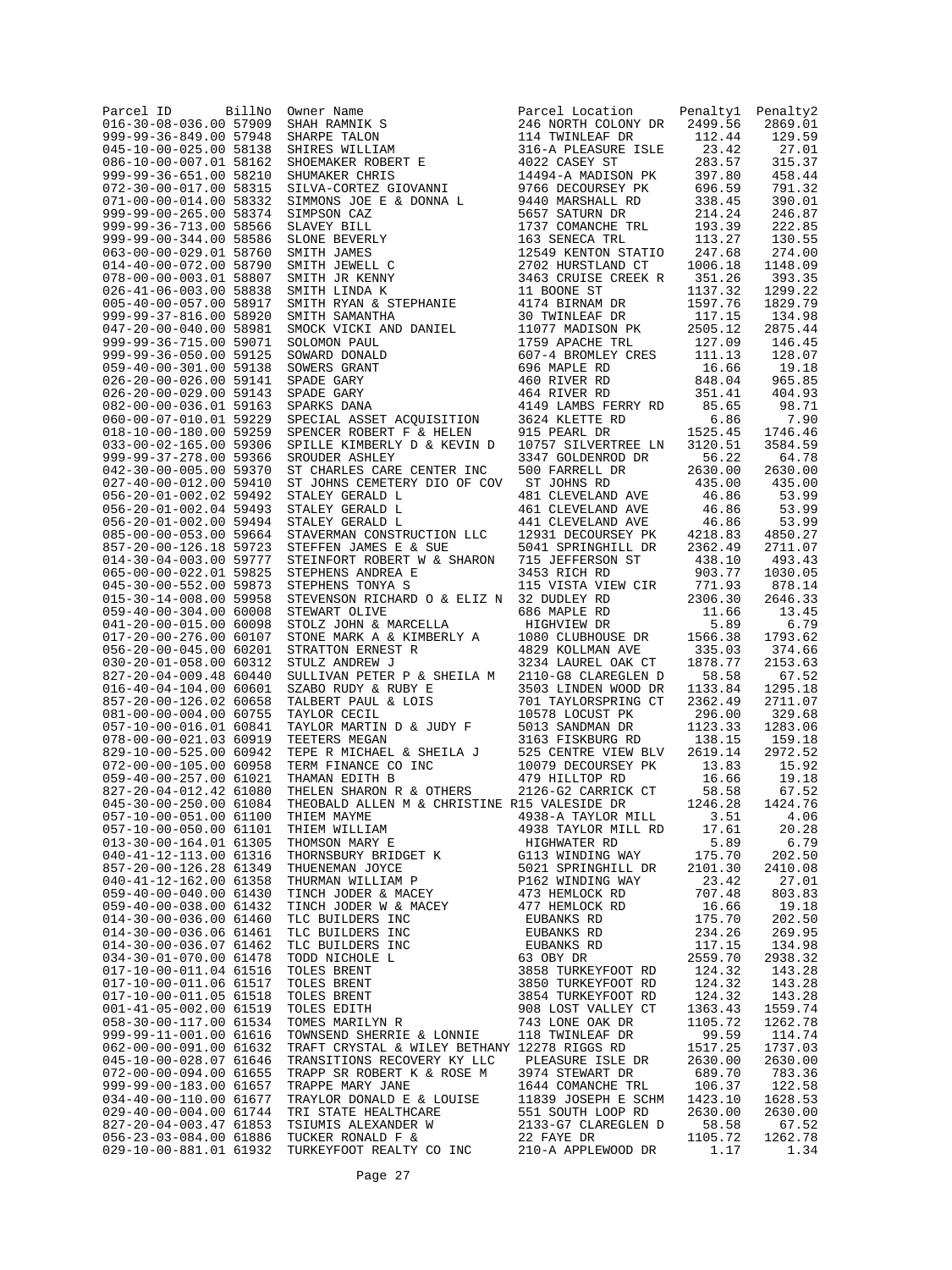| Parcel ID<br>027-20-05-014.03 62057              | BillNo | Owner Name<br>TYRO CONSTRUCTION CO                                                                                                                                                                                                        | Parcel Location<br>1830 ST JOHNS RD                                                      | Penaltyl<br>129.23 | Penalty2<br>148.90 |
|--------------------------------------------------|--------|-------------------------------------------------------------------------------------------------------------------------------------------------------------------------------------------------------------------------------------------|------------------------------------------------------------------------------------------|--------------------|--------------------|
| 021-00-00-043.02 62126                           |        |                                                                                                                                                                                                                                           | 1039-A WALTON NICHO                                                                      | 245.00             | 245.00             |
| 047-00-01-255.00 62127                           |        | UNITED STATES OF AMERICA<br>UNITED STATES OF AMERICA                                                                                                                                                                                      | 2202 HARTLAND BLVD 75.00                                                                 |                    | 75.00              |
| 046-00-00-021.01 62129                           |        | UNITED STATES POSTAL SERVICE 5106 MADISON PK                                                                                                                                                                                              |                                                                                          | 435.00             | 435.00             |
| 028-20-00-714.00 62130<br>035-00-00-014.01 62133 |        | UNITED STATES POSTAL SERVICE 123 BUTTERMILK PK                                                                                                                                                                                            | GREEN (12420) RD                                                                         | 435.00<br>265.00   | 435.00<br>265.00   |
| 061-20-00-050.00 62134                           |        | UNKNOWN OWNER<br>UNKNOWN OWNER<br>UNKNOWN OWNER<br>UNKNOWN OWNER<br>VAHLSING BRANDON M<br>VAHLSING BRANDON M                                                                                                                              | MARSHALL RD                                                                              | 265.00             | 265.00             |
| 048-20-00-062.00 62135                           |        |                                                                                                                                                                                                                                           |                                                                                          | 265.00             | 265.00             |
| 056-20-02-048.01 62136                           |        |                                                                                                                                                                                                                                           | DORMAN RD<br>4824 KOLLMAN AVE                                                            | 117.15             | 134.98             |
| 061-00-00-038.00 62137                           |        |                                                                                                                                                                                                                                           | MARSHALL RD                                                                              | 265.00             | 265.00             |
| 029-20-00-006.19 62199<br>026-23-02-018.00 62215 |        | VALENTINE MATTHEW & SCHARLINE 404 RIVER RD                                                                                                                                                                                                | G-9 SEQUOIA DR                                                                           | 93.70<br>499.92    | 107.98<br>564.69   |
| 001-40-01-011.00 62300                           |        | VANHERPE WILLIAM H & BEVERLEE 807 VALLEY TRAILS D                                                                                                                                                                                         |                                                                                          | 1790.95            | 2052.42            |
| 999-99-30-149.00 62344                           |        | VANHERPE WILLIAM H & BEVERLEE 807 VALLEY TRAILS D<br>VARNER CHERRI 904 JUPITER DR<br>VASQUEZ JOSE 5645 SATURN DR<br>VB ONE LLC 517 CEDAR RD<br>VB ONE LLC 521 CEDAR RD<br>VESPER LINDA E 2866 CLIFFVIEW CT 1<br>VESPER LINDA W 5140-A OLD |                                                                                          | 105.08             | 121.10             |
| 999-99-25-025.00 62355                           |        |                                                                                                                                                                                                                                           | 5645 SATURN DR<br>517 CEDAR RD<br>521 CEDAR RD<br>574.33<br>52866 CLIFFVIEW CT<br>574.33 |                    | 130.53             |
| 059-40-00-114.00 62387                           |        |                                                                                                                                                                                                                                           |                                                                                          |                    | 575.40             |
| 059-40-00-113.00 62389<br>001-32-34-006.00 62452 |        |                                                                                                                                                                                                                                           |                                                                                          |                    | 650.40<br>1215.57  |
| 057-20-00-229.01 62453                           |        |                                                                                                                                                                                                                                           |                                                                                          | 117.15             | 134.98             |
| 999-99-30-755.00 62457                           |        |                                                                                                                                                                                                                                           |                                                                                          | 76.41              | 88.06              |
| 999-99-36-460.00 62493                           |        |                                                                                                                                                                                                                                           |                                                                                          | 95.33              | 109.85             |
| 999-99-35-516.00 62505<br>059-40-00-118.00 62613 |        |                                                                                                                                                                                                                                           |                                                                                          | 83.16<br>16.66     | 95.83<br>19.18     |
| 058-40-01-004.00 62813                           |        |                                                                                                                                                                                                                                           |                                                                                          | 357.26             | 411.72             |
| 071-00-00-072.00 63057                           |        |                                                                                                                                                                                                                                           |                                                                                          | 696.59             | 791.32             |
| 999-99-00-069.00 63118                           |        |                                                                                                                                                                                                                                           |                                                                                          | 70.27              | 81.00              |
| 999-99-37-256.00 63119                           |        |                                                                                                                                                                                                                                           |                                                                                          | 52.31              | 60.27              |
| 059-40-00-186.00 63271                           |        |                                                                                                                                                                                                                                           |                                                                                          | 16.66<br>1357.62   | 19.18<br>1553.06   |
| 048-00-00-131.00 63281<br>046-10-00-002.01 63340 |        |                                                                                                                                                                                                                                           |                                                                                          | 13.66              | 15.72              |
| 046-10-00-002.00 63341                           |        | WEAVER BRENDA<br>WEBER DAVID A<br>WEBER DAVID A<br>WEIBEL ANTHONY                                                                                                                                                                         |                                                                                          | 2015.29            | 2310.97            |
| 072-00-00-082.01 63515                           |        |                                                                                                                                                                                                                                           |                                                                                          | 69.08              | 79.62              |
| 072-00-00-071.00 63516                           |        |                                                                                                                                                                                                                                           |                                                                                          | 3735.39            | 4293.18            |
| 059-40-00-093.00 63517<br>999-99-35-205.00 63579 |        |                                                                                                                                                                                                                                           |                                                                                          |                    | 19.18<br>79.62     |
| 045-30-00-573.00 63609                           |        |                                                                                                                                                                                                                                           |                                                                                          |                    | 2396.58            |
| 015-10-16-018.00 63638                           |        |                                                                                                                                                                                                                                           |                                                                                          |                    | 2349.35            |
| 857-20-00-126.17 63670                           |        |                                                                                                                                                                                                                                           |                                                                                          |                    | 2711.07            |
| 039-00-00-020.10 63683                           |        |                                                                                                                                                                                                                                           |                                                                                          |                    | 318.35             |
| 061-10-00-020.00 63737<br>058-30-00-069.00 63760 |        |                                                                                                                                                                                                                                           |                                                                                          |                    | 2106.55<br>523.13  |
| 050-00-00-068.00 63809                           |        |                                                                                                                                                                                                                                           |                                                                                          |                    | 867.72             |
| 857-20-00-126.26 63931                           |        |                                                                                                                                                                                                                                           |                                                                                          |                    | 2711.07            |
| 072-30-00-025.00 63993                           |        |                                                                                                                                                                                                                                           |                                                                                          |                    | 265.00             |
| 999-99-49-972.00 64052                           |        |                                                                                                                                                                                                                                           |                                                                                          |                    | 105.08             |
| 999-99-36-309.00 64066<br>027-10-00-240.02 64132 |        |                                                                                                                                                                                                                                           |                                                                                          |                    | 58.39<br>297.78    |
| 026-20-00-001.00 64165                           |        |                                                                                                                                                                                                                                           |                                                                                          |                    | 1114.32            |
| 057-10-00-047.09 64214                           |        |                                                                                                                                                                                                                                           |                                                                                          |                    | 4.06               |
| 005-40-00-214.00 64230                           |        |                                                                                                                                                                                                                                           |                                                                                          |                    | 2166.29            |
| 840-41-10-103.02 64264                           |        |                                                                                                                                                                                                                                           |                                                                                          |                    | 2072.63<br>27.01   |
| 040-41-12-233.00 64265<br>084-10-00-027.00 64355 |        |                                                                                                                                                                                                                                           |                                                                                          |                    | 870.88             |
| 085-20-02-025.00 64405                           |        |                                                                                                                                                                                                                                           |                                                                                          |                    | 974.36             |
| 857-20-00-126.09 64506                           |        |                                                                                                                                                                                                                                           |                                                                                          |                    | 2711.07            |
| 857-20-00-126.31 64545                           |        | WILSON LOIS<br>WILSON VARIAN                                                                                                                                                                                                              | 4996 SPRINGHILL DR                                                                       | 2035.71            | 2334.51            |
| 026-23-04-014.00 64596                           |        |                                                                                                                                                                                                                                           | 114 SHORT ST                                                                             | 483.59             | 545.88             |
| 039-00-00-037.00 64601<br>041-20-00-089.02 64602 |        | WILT STEVEN L & TAMMY K<br>WIMMER COLLEEN                                                                                                                                                                                                 | 610 BAGBY RD<br>16 HOWARD RD                                                             | 2050.24<br>1480.53 | 2351.22<br>1694.71 |
| 056-20-02-001.07 64646                           |        | WINSCHER LAWRENCE & FREDERICK GRAND AVE                                                                                                                                                                                                   |                                                                                          | 140.56             | 161.98             |
| 042-30-00-088.00 64678                           |        | WINTERSHEIMER MARK D                                                                                                                                                                                                                      | 3114 MADISON PK                                                                          | 1094.03            | 1249.31            |
| 059-40-00-155.00 64679                           |        | WINTERSHEIMER MARK D                                                                                                                                                                                                                      | 3787 LIPSCOMB RD                                                                         | 818.69             | 943.44             |
| 999-99-35-756.00 64686                           |        | WISCHER DAN & KELLY                                                                                                                                                                                                                       | 3351 BLACKBERRY DR                                                                       | 124.17             | 143.09             |
| 072-00-00-106.00 64702<br>059-40-00-057.00 64744 |        | WISE LARRY A TRUSTEE<br>WITT HARRY F & MARGARET                                                                                                                                                                                           | 10078 DECOURSEY PK<br>6122 CLUB HOUSE DR                                                 | 2092.53<br>75.00   | 2345.11<br>75.00   |
| 081-00-00-026.09 64819                           |        | WOLFE MARLENE A                                                                                                                                                                                                                           | LOCUST PK                                                                                | 207.20             | 238.80             |
| 032-30-02-003.00 64922                           |        | WOOD DALE SEWAGE DISPOSAL CO 131-A SYLVAN DR                                                                                                                                                                                              |                                                                                          | 245.00             | 245.00             |
| 046-10-00-064.01 64945                           |        | WOOD NORMA                                                                                                                                                                                                                                | 4919 SCENIC RIDGE D                                                                      | 1854.29            | 2125.40            |
| 070-00-00-021.00 64962                           |        | WOODALL KRISTINA                                                                                                                                                                                                                          | 8712 LOCUST PK                                                                           | 424.56             | 451.93             |
| 027-40-11-021.01 65015<br>829-10-00-559.00 65035 |        | WOODY H L & OTHERS<br>WOOSTER PROPERTIES LLC                                                                                                                                                                                              | 99 MORRIS RD<br>559 CENTRE VIEW BLV                                                      | 58.58<br>3263.32   | 67.52<br>3714.88   |
| 056-20-01-015.00 65040                           |        | WORK JAMES                                                                                                                                                                                                                                | 612 CLEVELAND AVE                                                                        | 654.82             | 743.16             |
| 827-20-04-006.21 65115                           |        | WRIGHT CAROLYN L                                                                                                                                                                                                                          | 2109-201 CLAREGLEN                                                                       | 1550.81            | 1775.70            |
| 827-20-04-006.41 65116                           |        | WRIGHT CAROLYN L                                                                                                                                                                                                                          | 2109-G1 CLAREGLEN D                                                                      | 58.58              | 67.52              |
| 060-00-00-009.02 65226                           |        | WWB DEVELOPMENT GROUP LLC                                                                                                                                                                                                                 | 6285 STALLION CT                                                                         | 545.79             | 628.96             |
| 060-00-02-134.01 65227<br>060-00-02-133.01 65228 |        | WWB DEVELOPMENT LLC<br>WWB DEVELOPMENT LLC                                                                                                                                                                                                | WINDMILL DR<br>WINDMILL DR                                                               | 6.86<br>6.86       | 7.90<br>7.90       |
| 045-30-00-247.00 65255                           |        | YADEN LOUISE &                                                                                                                                                                                                                            | 12 VALESIDE DR                                                                           | 1369.28            | 1566.52            |
| 076-00-00-021.07 65410                           |        | YOUNG RON & WANDA                                                                                                                                                                                                                         | DECOURSEY PK                                                                             | 103.62             | 119.42             |
| 076-00-00-021.01 65411                           |        | YOUNG RON & WANDA J<br>XOUNG RON & WANDA J<br>ZAVITZ KRISTINA M & PAUL W 10133 GRETCHEN DR<br>YOUNG RON & WANDA J                                                                                                                         |                                                                                          | 75.00              | 75.00              |
| 072-00-01-010.00 65490                           |        |                                                                                                                                                                                                                                           |                                                                                          | 3380.40            | 3884.06            |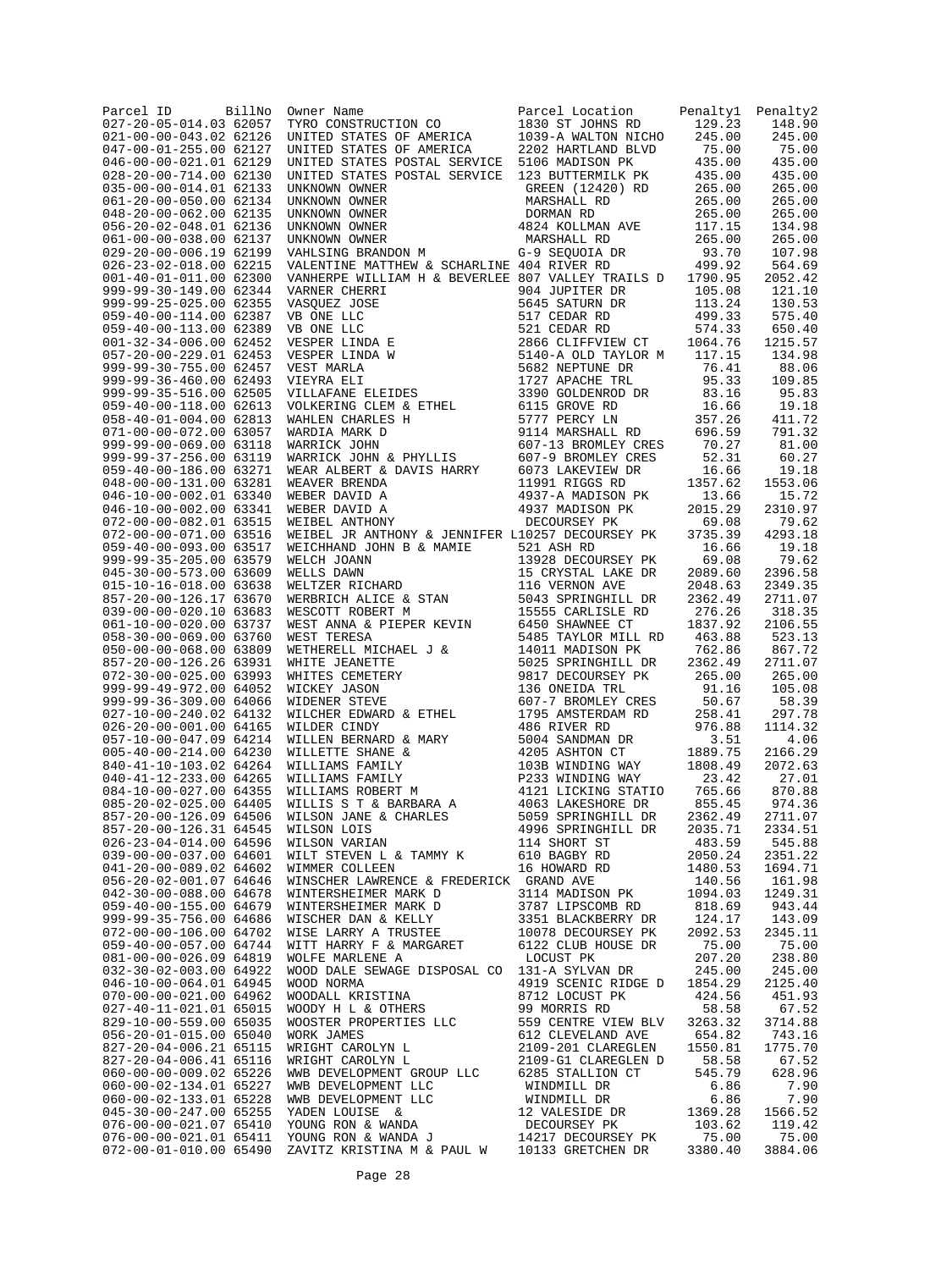| Parcel ID<br>02100150 | BillNo<br>80015 | Owner Name<br>ABRUZZO PIZZERIA LLC                                                                                                                                                                                                                                                                                                                                                                                                                                  | Parcel Location<br>43 W 7TH ST           | Penalty1<br>720.80                                                                                                                                         | Penalty2<br>830.67 |
|-----------------------|-----------------|---------------------------------------------------------------------------------------------------------------------------------------------------------------------------------------------------------------------------------------------------------------------------------------------------------------------------------------------------------------------------------------------------------------------------------------------------------------------|------------------------------------------|------------------------------------------------------------------------------------------------------------------------------------------------------------|--------------------|
| 02100380              |                 | 80038 ARAMARK REFRESHMENT SERVICES LCOVINGTON                                                                                                                                                                                                                                                                                                                                                                                                                       |                                          | 308.29                                                                                                                                                     | 355.23             |
| 02100600              | 80060           | ARAMARK REFRESHMENT SERVICES LCOVINGTON<br>BAUSCH HEALTH US LLC<br>BOUQUET RESTAURANT LLC<br>519 MAIN ST<br>BOUQUET RESTAURANT LLC<br>519 MAIN ST<br>COMPLETESERVICE US LLC<br>208 WEST PIKE S T<br>CVG MADE LLC<br>320 W PIKE ST<br>DURHAM BRANDS                                                                                                                                                                                                                  |                                          | $\begin{array}{ccc} 308.29 \\ \text{A}\text{V}\ \text{E} & 40.77 \\ 1699.24 \\ 1699.24 \\ \text{C.} \ \text{S}\ \text{T} & 70.18 \\ \text{C.} \end{array}$ | 46.97              |
| 02100810              | 80081           |                                                                                                                                                                                                                                                                                                                                                                                                                                                                     |                                          |                                                                                                                                                            | 1958.15            |
| 02100820<br>02101440  | 80082<br>80144  |                                                                                                                                                                                                                                                                                                                                                                                                                                                                     |                                          |                                                                                                                                                            | 1958.15<br>80.86   |
| 02101670              | 80167           |                                                                                                                                                                                                                                                                                                                                                                                                                                                                     |                                          | 485.89                                                                                                                                                     | 559.94             |
| 02101820              | 80182           |                                                                                                                                                                                                                                                                                                                                                                                                                                                                     |                                          | 41.55                                                                                                                                                      | 47.91              |
| 02101980              | 80198           |                                                                                                                                                                                                                                                                                                                                                                                                                                                                     |                                          | $260.12$<br>$238.81$                                                                                                                                       | 300.09             |
| 02102030              | 80203           |                                                                                                                                                                                                                                                                                                                                                                                                                                                                     |                                          |                                                                                                                                                            | 275.20             |
| 02102370<br>02102590  | 80237<br>80259  |                                                                                                                                                                                                                                                                                                                                                                                                                                                                     |                                          | 1276.81<br>1622.21                                                                                                                                         | 1471.39<br>1869.40 |
| 02103520              | 80352           |                                                                                                                                                                                                                                                                                                                                                                                                                                                                     |                                          | 717.87                                                                                                                                                     | 827.27             |
| 02103770              | 80377           | LAW OFFICES OF SHANNON C SMITH605 MADISON AVE                                                                                                                                                                                                                                                                                                                                                                                                                       |                                          | 131.38                                                                                                                                                     | 151.40             |
| 02104130              | 80413           | MCDAY CHRISTINE T                                                                                                                                                                                                                                                                                                                                                                                                                                                   | COVINGTON                                | 1078.94<br>1078.94<br>3963.84                                                                                                                              | 1243.34            |
| 02104220              | 80422           | MHT LLC                                                                                                                                                                                                                                                                                                                                                                                                                                                             | 512 PIKE ST                              |                                                                                                                                                            | 4567.84<br>795.82  |
| 02104250<br>02104880  | 80425<br>80488  | MIKES FISH & CHICKEN INC<br>PIKE 500 LLC<br>PIKE 500 LLC                                                                                                                                                                                                                                                                                                                                                                                                            | 1605 MADISON AV E<br>500 PIKE ST         | 690.57<br>283.17                                                                                                                                           | 326.34             |
| 02105170              | 80517           | PREMIER DEALER SERVICES INC                                                                                                                                                                                                                                                                                                                                                                                                                                         | 223 RIVERSIDE D R                        | 60.54                                                                                                                                                      | 69.76              |
| 02105210              | 80521           |                                                                                                                                                                                                                                                                                                                                                                                                                                                                     |                                          |                                                                                                                                                            | 42.37              |
| 02105260              | 80526           |                                                                                                                                                                                                                                                                                                                                                                                                                                                                     |                                          |                                                                                                                                                            | 30.09              |
| 02105270<br>02105280  | 80527<br>80528  |                                                                                                                                                                                                                                                                                                                                                                                                                                                                     |                                          |                                                                                                                                                            | 24.18<br>101.97    |
| 02105720              | 80572           |                                                                                                                                                                                                                                                                                                                                                                                                                                                                     |                                          |                                                                                                                                                            | 91.38              |
| 02105760              | 80576           |                                                                                                                                                                                                                                                                                                                                                                                                                                                                     |                                          |                                                                                                                                                            | 26.71              |
| 02106300              | 80630           |                                                                                                                                                                                                                                                                                                                                                                                                                                                                     |                                          |                                                                                                                                                            | 192.50             |
| 02107010              | 80701           |                                                                                                                                                                                                                                                                                                                                                                                                                                                                     |                                          |                                                                                                                                                            | 80.21              |
| 02107040<br>02107240  | 80704<br>80724  |                                                                                                                                                                                                                                                                                                                                                                                                                                                                     |                                          |                                                                                                                                                            | 247.41<br>11899.22 |
| 02107430              | 80743           | $\begin{tabular}{l c c c c c} \multicolumn{1}{c}{\textbf{PREMIER DEALER}} & \multicolumn{1}{c}{\textbf{DEC}} & \multicolumn{1}{c}{\textbf{DEC}} & \multicolumn{1}{c}{\textbf{DEC}} & \multicolumn{1}{c}{\textbf{DEC}} & \multicolumn{1}{c}{\textbf{CUENCH USA INC}} & \multicolumn{1}{c}{\textbf{DUCNCH USA INC}} & \multicolumn{1}{c}{\textbf{100 E RIVERCENT ER}} & \multicolumn{1}{c}{\textbf{26.10}} \\ \multicolumn{1}{c}{\textbf{QUENC H USA INC}} & \multic$ |                                          |                                                                                                                                                            | 34.11              |
| 02107690              | 80769           |                                                                                                                                                                                                                                                                                                                                                                                                                                                                     |                                          |                                                                                                                                                            | 141.78             |
| 02108170              | 80817           |                                                                                                                                                                                                                                                                                                                                                                                                                                                                     |                                          |                                                                                                                                                            | 100.32             |
| 02108460              | 80847           |                                                                                                                                                                                                                                                                                                                                                                                                                                                                     |                                          |                                                                                                                                                            | 304.83             |
| 02108470<br>02108920  | 80848<br>80893  |                                                                                                                                                                                                                                                                                                                                                                                                                                                                     |                                          |                                                                                                                                                            | 104.65<br>1533.81  |
| 02108930              | 80894           | DOEHLER USA INC                                                                                                                                                                                                                                                                                                                                                                                                                                                     | ERLANGER                                 | 262.35                                                                                                                                                     | 302.31             |
| 02110560              | 81057           | POPPS PERSONAL FITNESS LLC                                                                                                                                                                                                                                                                                                                                                                                                                                          | 655 STEPHENSON RD                        | 49.44                                                                                                                                                      | 56.97              |
| 02111270              | 81128           | UNITED DAIRY FARMERS CHEP USA 2825 CRESCENT S PRI                                                                                                                                                                                                                                                                                                                                                                                                                   |                                          | 1152.05                                                                                                                                                    | 1327.63            |
| 02111280              | 81129           | UNITED DAIRY FARMERS CHEP USA 2825 CRESCENT S PRI                                                                                                                                                                                                                                                                                                                                                                                                                   |                                          | 219.86                                                                                                                                                     | 253.36             |
| 02111590<br>02111730  | 81159<br>81173  | ZIEGENFELDER CO-CC CHEP USA<br>BEHLE STREET BY SHELI LLC                                                                                                                                                                                                                                                                                                                                                                                                            | 2825 CRESCENT S PRI<br>2220 GRANDVIEW DR | 45.05<br>410.90                                                                                                                                            | 51.92<br>473.52    |
| 02112720              | 81272           | MICHAEL J CASON INS & FIN SVC 2216 DIXIE HWY                                                                                                                                                                                                                                                                                                                                                                                                                        |                                          | 74.42                                                                                                                                                      | 85.75              |
| 02112880              | 81288           | PIPELINE & DRAINAGE CONSULTANT40 BURDSALL AVE                                                                                                                                                                                                                                                                                                                                                                                                                       |                                          | 450.38                                                                                                                                                     | 519.01             |
| 02113160              | 81316           | SHIRDEN ENTERPRISES INC                                                                                                                                                                                                                                                                                                                                                                                                                                             | 37 ORCHARD RD E                          | 16.46                                                                                                                                                      | 18.98              |
| 02113180<br>02113750  | 81318<br>81375  | SOLUTIONS X LLC<br>ABRAHAM RESEARCH PLLC 2300 CHAMBER CE NTE                                                                                                                                                                                                                                                                                                                                                                                                        | 301 ARTILLERY P ARK 59.02                | 22.70                                                                                                                                                      | 68.02<br>26.17     |
| 02114830              | 81483           | ARAMARK REFRESHMENT SERVICES L8701 PROGRESS D R                                                                                                                                                                                                                                                                                                                                                                                                                     |                                          | 43.93                                                                                                                                                      | 50.64              |
| 02115410              |                 | 91541 BANARA STAND LLC THE 654 RIVER ED<br>81541 BANARA STAND LLC THE 654 RIVER ED<br>81547 BAUSCH HEALTH US LLC 606 BUTTERMILK PK<br>81547 BAUSCH HEALTH US LLC 606 BUTTERMILK PK<br>81549 BAUSCH HEALTH US LLC 1825 DIXIE HWY<br>81584                                                                                                                                                                                                                            |                                          | 53.20                                                                                                                                                      | 61.30              |
| 02115460              |                 |                                                                                                                                                                                                                                                                                                                                                                                                                                                                     |                                          | 23.06                                                                                                                                                      | 26.59              |
| 02115470              |                 |                                                                                                                                                                                                                                                                                                                                                                                                                                                                     |                                          | 65.31                                                                                                                                                      | 75.25              |
| 02115480<br>02115490  |                 |                                                                                                                                                                                                                                                                                                                                                                                                                                                                     |                                          | 53.08<br>49.28                                                                                                                                             | 61.18<br>56.82     |
| 02115840              |                 |                                                                                                                                                                                                                                                                                                                                                                                                                                                                     |                                          | 92.96                                                                                                                                                      | 107.14             |
| 02116190              |                 |                                                                                                                                                                                                                                                                                                                                                                                                                                                                     |                                          | 5249.25                                                                                                                                                    | 6049.15            |
| 02116330              |                 |                                                                                                                                                                                                                                                                                                                                                                                                                                                                     | 15332 CARLISLE RD                        | 437.06                                                                                                                                                     | 503.67             |
| 02117800              | 81780           | CLUB CHEF INC CHEP USA LLC 3776 LAKE PARK DR                                                                                                                                                                                                                                                                                                                                                                                                                        |                                          | 599.18                                                                                                                                                     | 690.50             |
| 02117840<br>02118350  |                 | 81780 CLUB CHEF INC CHEP USA LLC 3776 LAKE PARK DR<br>81780 CLUB CHEF INC CHEP USA LLC 2900 TOWN CENTE R B<br>81835 CONTEXT MEDIA LLC 350 THOMAS MORE PK<br>81836 CONTEXT MEDIA LLC 1 MEDICAL VILLA GE<br>81843 COTTONWOOD SERVICES I                                                                                                                                                                                                                               |                                          | 225.85<br>29.66                                                                                                                                            | 260.27<br>34.19    |
| 02118360              |                 |                                                                                                                                                                                                                                                                                                                                                                                                                                                                     |                                          | 24.74                                                                                                                                                      | 28.50              |
| 02118430              |                 |                                                                                                                                                                                                                                                                                                                                                                                                                                                                     |                                          | 560.74                                                                                                                                                     | 646.18             |
| 02118610              |                 |                                                                                                                                                                                                                                                                                                                                                                                                                                                                     |                                          | 15.20                                                                                                                                                      | 17.52              |
| 02119080              |                 |                                                                                                                                                                                                                                                                                                                                                                                                                                                                     |                                          | 1527.89                                                                                                                                                    | 1760.72            |
| 02119250<br>02120150  |                 |                                                                                                                                                                                                                                                                                                                                                                                                                                                                     |                                          | 783.98<br>249.45                                                                                                                                           | 903.44<br>287.45   |
| 02120740              |                 |                                                                                                                                                                                                                                                                                                                                                                                                                                                                     |                                          | 1082.09                                                                                                                                                    | 1246.96            |
| 02121020              |                 |                                                                                                                                                                                                                                                                                                                                                                                                                                                                     |                                          | 838.15                                                                                                                                                     | 965.88             |
| 02121930              |                 |                                                                                                                                                                                                                                                                                                                                                                                                                                                                     |                                          | 25.21                                                                                                                                                      | 29.05              |
| 02122610              |                 |                                                                                                                                                                                                                                                                                                                                                                                                                                                                     |                                          | 100.43                                                                                                                                                     | 115.72             |
| 02122720<br>02122780  | 82278           | 82272 HOME DEPOT 2324 FT M CHEP USA 500 CLOCK TOWER WA<br>HOSPITALITY TECHNICAL SVCS LLC740 CENTRE VIEW BL                                                                                                                                                                                                                                                                                                                                                          |                                          | 56.75<br>227.88                                                                                                                                            | 65.42<br>262.61    |
| 02124130              |                 |                                                                                                                                                                                                                                                                                                                                                                                                                                                                     | 2812 TOWN CENTE R B                      | 1077.08                                                                                                                                                    | 1241.22            |
| 02124860              |                 | 82413 KDK LEGACY LLC<br>82486 LESLIE DYAS LLC                                                                                                                                                                                                                                                                                                                                                                                                                       |                                          | 44.28                                                                                                                                                      | 51.03              |
| 02125060              | 82506           |                                                                                                                                                                                                                                                                                                                                                                                                                                                                     |                                          | 366.47                                                                                                                                                     | 422.33             |
| 02126870              |                 | 82687 ORGANICGIRL LLC CHEP USA LLC 3776 LAKE PARK DR                                                                                                                                                                                                                                                                                                                                                                                                                |                                          | 118.08                                                                                                                                                     | 136.06             |
| 02127100<br>02127970  |                 | 82710 PANDORA VENTURES LLCUS100377242890 TOWN CENTE R B<br>82797 PNC BANK NA UDF INDEPENDENCE AINDEPENDENCE                                                                                                                                                                                                                                                                                                                                                         |                                          | 878.66<br>257.78                                                                                                                                           | 1012.54<br>297.07  |
| 02128390              |                 |                                                                                                                                                                                                                                                                                                                                                                                                                                                                     | 4351 WINSTON AV E                        | 35.38                                                                                                                                                      | 40.79              |
| 02128400              |                 |                                                                                                                                                                                                                                                                                                                                                                                                                                                                     |                                          | 69.04                                                                                                                                                      | 79.56              |
| 02128410              |                 | 92839 QUENCH USA INC<br>82839 QUENCH USA INC<br>82840 QUENCH USA INC<br>82841 QUENCH USA INC<br>82842 QUENCH USA INC<br>82843 QUENCH USA INC<br>82843 QUENCH USA INC<br>82843 QUENCH USA INC<br>1360 DOLWICK DR                                                                                                                                                                                                                                                     |                                          | 35.38                                                                                                                                                      | 40.79              |
| 02128420              |                 |                                                                                                                                                                                                                                                                                                                                                                                                                                                                     |                                          | 44.04                                                                                                                                                      | 50.75              |
| 02128430              |                 |                                                                                                                                                                                                                                                                                                                                                                                                                                                                     |                                          | 41.22                                                                                                                                                      | 47.51              |